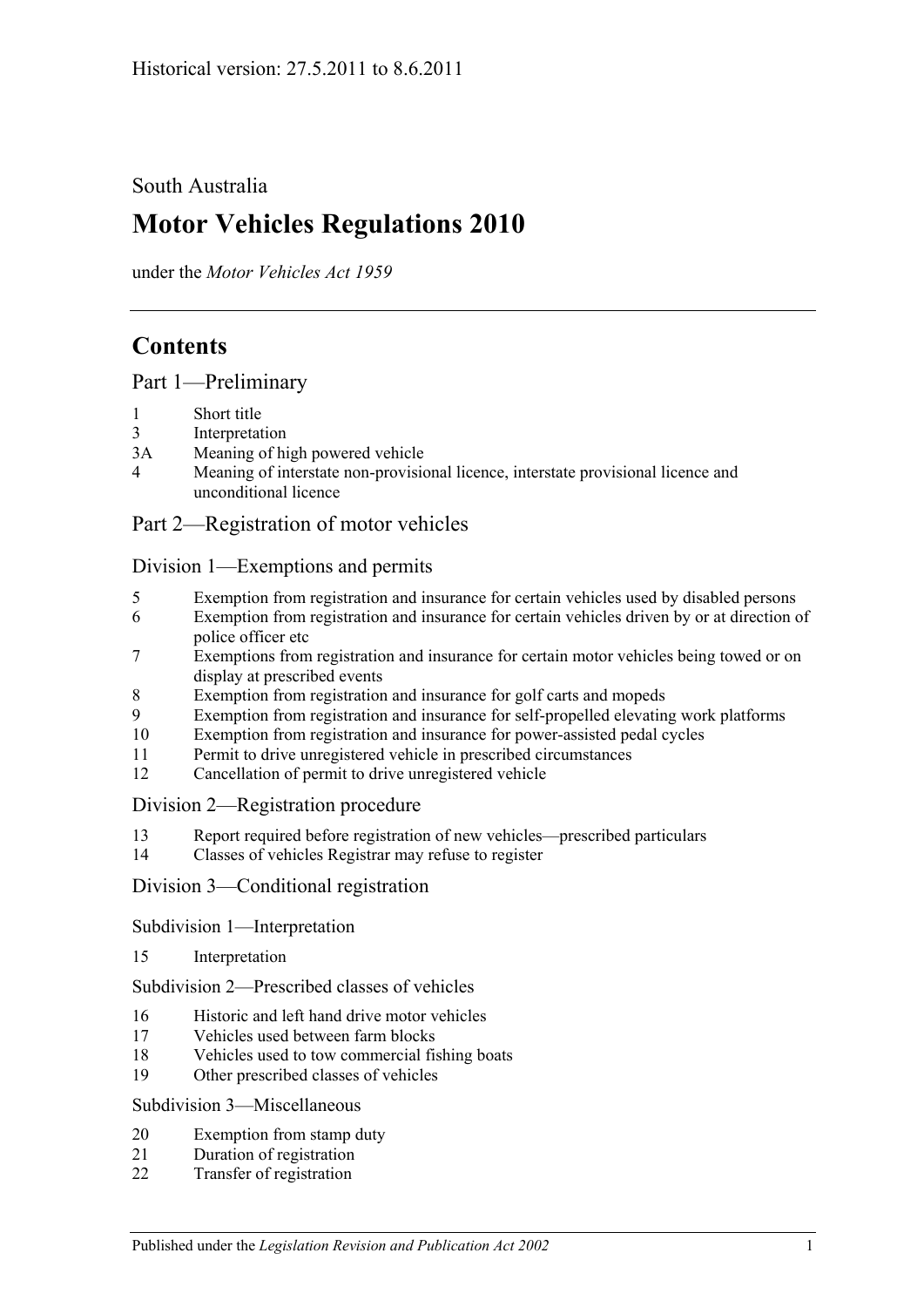[Division 4—Duty to notify alterations or additions to vehicles](#page-16-4)

[Duty to notify alterations or additions to vehicles](#page-16-5)

[Division 5—Numbers and number plates](#page-18-0)

- [Carriage of number plates](#page-18-1)
- [Exemptions from duty to carry number plates](#page-18-2)
- [Return or recovery of number plates—exceptions](#page-19-0)
- [Exemptions from section 47D of Act](#page-20-0)

#### [Division 6—Suspension, cancellation and transfer of registration](#page-20-1)

 [Exemption from section 56\(b\)\(ii\) of Act where motor vehicle dealer etc acting as delegate](#page-20-2)  [of Registrar, transfers registration of vehicle sold by dealer](#page-20-2)

#### [Division 7—Trade plates](#page-20-3)

- [Purposes for which trade plates may be issued and used](#page-20-4)
- [Trade plate label and certificate of issue of trade plate](#page-23-0)
- [Carriage of trade plate and trade plate label](#page-24-0)
- [Offences](#page-24-1)
- [Replacement of lost trade plate](#page-24-2)

#### [Division 8—Registration labels](#page-25-0)

- [Vehicles for which a registration label is not required to be issued](#page-25-1)
- [Carriage of registration labels and permits](#page-25-2)

#### [Division 9—Miscellaneous](#page-27-0)

[Offences](#page-27-1)

## [Part 3—Heavy vehicles speeding control scheme](#page-30-0)

- [Interpretation](#page-30-1)
- [Corresponding laws declared for purposes of scheme](#page-30-2)
- [Prescribed classes of heavy vehicles](#page-30-3)
- [Prescribed speeds for different classes of heavy vehicles](#page-30-4)
- [Speeding offences not to be registered under section](#page-30-5) 71D of Act
- [Part 4—Driver's licences and learner's permits](#page-32-0)

#### [Division 1—Classification of licences](#page-32-1)

[Classification of licences](#page-32-2)

#### [Division 2—Driver's licences and learner's permits](#page-32-3)

- [Exemption from certain requirements for qualified supervising drivers](#page-32-4)
- [Duty of applicant for licence or permit to supply specimen signature etc](#page-32-5)
- [Exemptions from duty to hold licence, learner's permit or particular class of licence](#page-33-0)
- [Examination of applicant for licence or learner's permit](#page-34-0)
- [Prescribed matters for the purposes of section 79A of Act](#page-35-0)
- 47A [Exemption from section 79B of Act](#page-35-1)
- [Power to refuse practical driving test where undue danger to any person](#page-36-0)
- [Certain practical driving tests not to be taken again within 13](#page-36-1) day period
- [Learner's permits—display of L plates](#page-36-2)<br>51 Display of P plates
- [Display of P plates](#page-37-0)
- [Exemptions for police officer or police cadet with provisional licence](#page-37-1)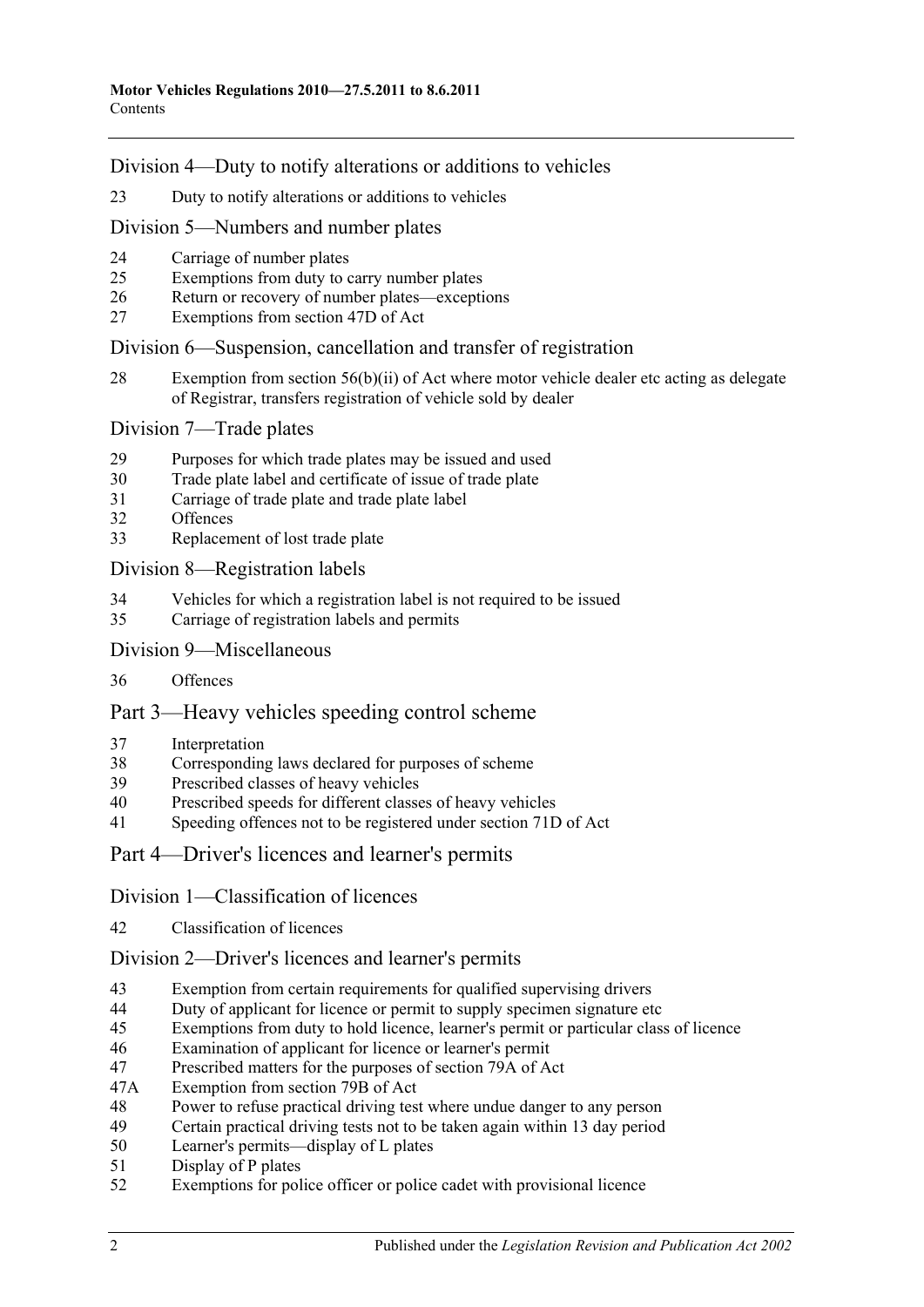- 54 [Exemption from requirement to undertake hazard perception test](#page-37-2)
- 55 [Prescribed classes of applicants](#page-38-0)
- 55A [Application for high powered vehicle exemption](#page-38-1)
- 55AB [Issue of certificate of high powered vehicle exemption](#page-38-2)
- 55B [Issue of duplicate certificate of high powered vehicle exemption](#page-38-3)
- 55C [Surrender of high powered vehicle certificate on surrender of licence](#page-38-4)
- 55D [Requirement to produce certificate of high powered vehicle exemption](#page-39-0)
- 55E [Duty to carry certificate of high powered vehicle exemption](#page-39-1)
- 55F [Cancellation of high powered vehicle exemption granted in error](#page-39-2)
- 55G [High powered vehicle exemption falsely obtained is void](#page-39-3)
- 55H [Certificate of high powered vehicle exemption unlawfully altered or damaged is void](#page-40-0)
- 56 [Attendance at lectures by holder of learner's permit etc who contravenes probationary](#page-40-1)  [conditions or incurs 4 or more demerit points](#page-40-1)
- 56A [Manner of giving Registrar notice of decision to enter into Safer Driver Agreement](#page-40-2)
- 57 [Exemption from section 81BB\(7\)\(a\) of Act](#page-40-3)
- 58 [Exemption from duty to carry and produce probationary licence or provisional licence for](#page-41-0)  [police officers and police cadets](#page-41-0)
- 59 [Cancellation of motor driving instructor's licence on surrender](#page-41-1)
- 60 [Endorsement of conditions on driver's licences and learner's permits](#page-41-2)

#### [Division 3—Alcohol interlock schemes](#page-41-3)

- 61 [Circumstances in which licence not subject to mandatory](#page-41-4) alcohol interlock scheme [conditions](#page-41-4)
- 62 [Testing of alcohol interlocks](#page-41-5)
- 63 [Counselling requirements applicable to holders of licence subject to voluntary alcohol](#page-41-6)  [interlock scheme conditions](#page-41-6)

#### [Part 5—Motor driving instructors' licences](#page-44-0)

- 64 [Applicant for licence to supply photographs to Registrar](#page-44-1)
- 65 [Applicant for licence to pay fees before proficiency tests](#page-44-2)
- 66 [Exemption from duty to hold motor driving instructor's licence for approved motor bike](#page-44-3)  [training courses](#page-44-3)

#### [Part 6—Demerit points scheme](#page-46-0)

- 67 [Demerit points for offences](#page-46-1)
- 68 [Demerit points for offences interstate—corresponding laws](#page-46-2)
- 69 [Manner of giving Registrar notice of election under section](#page-46-3) 98BE of Act
- 70 [Notification of demerit points to interstate licensing authorities](#page-46-4)

## [Part 7—Written-off vehicles](#page-48-0)

- 71 [Interpretation](#page-48-1)
- 72 [Meaning of written-off motor vehicle for purposes of section](#page-50-0) 145(8) of Act
- 73 [Application of Part](#page-50-1)
- 74 [Registrar to be given notice of, and notices to be affixed to, written-off vehicles](#page-50-2)<br>75 Offence to drive written-off vehicle on road
- [Offence to drive written-off vehicle on road](#page-52-0)

#### [Part 8—Fees](#page-54-0)

- 76 [Fees](#page-54-1)
- 77 [Reduced registration fees—prescribed amounts](#page-54-2)
- 78 [Concession card holders](#page-55-0)<br>79 Exemption from section
- Exemption from section  $41(2)$  of Act
- 79A [Reduction of fee—temporary configuration certificate](#page-55-2)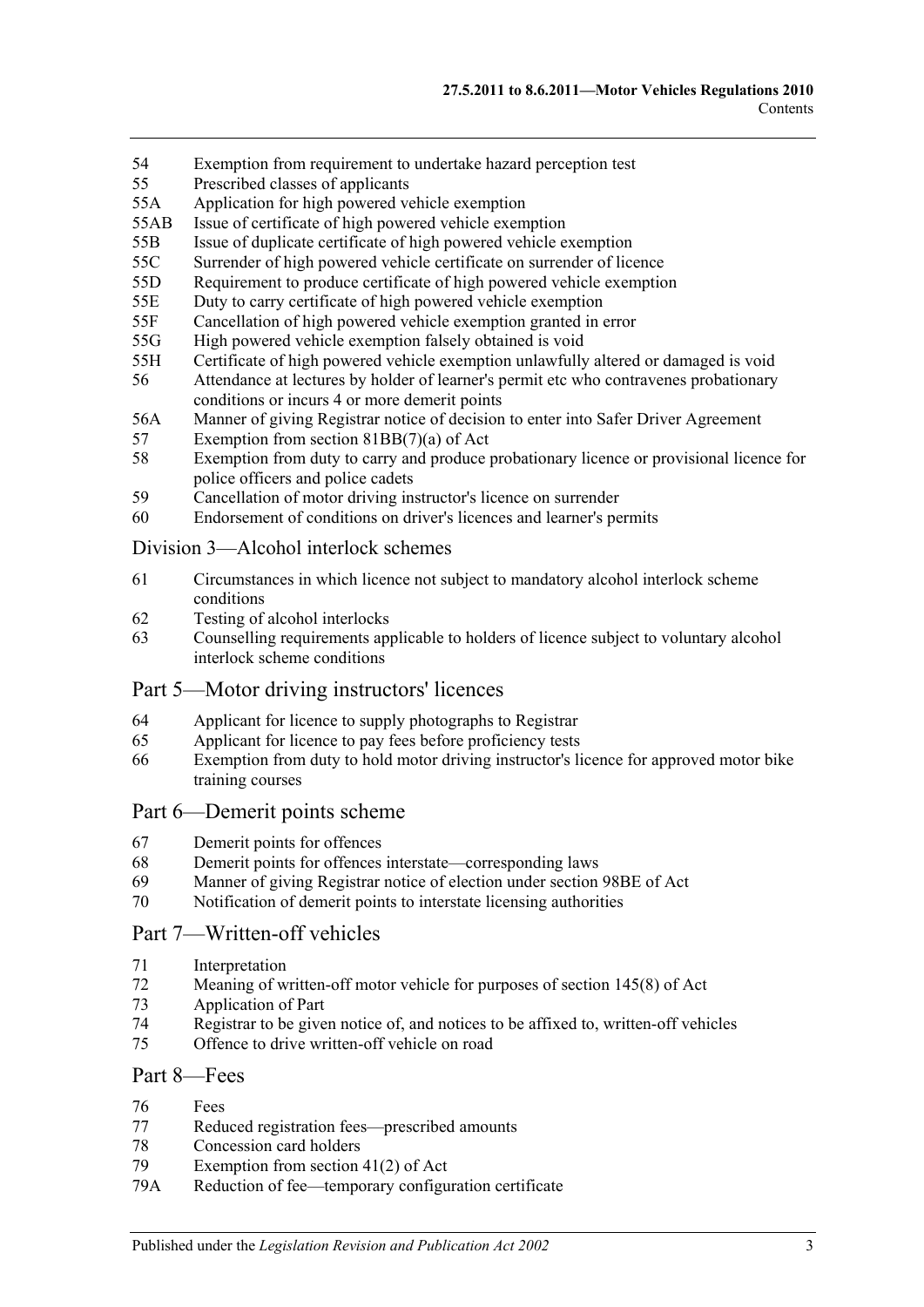- [Additional amount payable where certain vehicles are altered or added to](#page-56-0)
- [Refund on cancellation of registration](#page-56-1)
- [Refund on surrender of trade plate](#page-56-2)
- [Refund on surrender of licence](#page-57-0)
- [Refund of part of licence fee on eligibility for reduced fee](#page-57-1)
- [No refund of administration fees](#page-57-2)
- [Registrar not required to make certain refunds or recover certain unpaid fees](#page-57-3)
- [Calculation of fees and refunds to nearest 10 cents or whole dollar](#page-57-4)
- [Exemption from practical driving test fees](#page-58-0)
- [Administration fee for licence subject to alcohol interlock scheme conditions](#page-58-1)
- [Remission and reduction of fees](#page-58-2)

## [Part 9—Miscellaneous](#page-60-0)

- [Offence to alter, deface etc permits, labels or certificates](#page-60-1)<br>92 Forms determined by the Minister
- [Forms determined by the Minister](#page-60-2)
- [Appointment of authorised examiners](#page-60-3)
- 93A [Exemption from requirements as to display of disabled person's parking permit](#page-60-4)
- [Application for review under Part 3E of Act](#page-61-0)<br>95 Manner of giving Registrar notice of change
- [Manner of giving Registrar notice of change of name, address etc under section](#page-61-1) 136 of Act
- [Power of Registrar to require destruction of a document or thing issued or renewed in](#page-61-2)  [consequence of a void transaction](#page-61-2)
- [Places at which receipt of notice of disqualification may be personally acknowledged](#page-61-3)
- [Guidelines for disclosure of information](#page-62-0)<br>99 Corresponding laws declared for purpose
- Corresponding laws declared for purposes of section  $141(2)$  of Act
- [Expiation of alleged offences](#page-65-0)

## [Schedule 1—Fees](#page-66-0)

Part 1—Fees under *Motor Vehicles Act 1959* and these regulations

Part 2—Fees under Commonwealth *Interstate Road Transport Act 1985*

[Schedule 2—Classification of driver's licences](#page-76-0)

[Classification of licences](#page-76-1)

## [Schedule 3—Conditions of driver's licences and learner's permits](#page-80-0)

[Endorsement of conditions of licences and permits](#page-80-1)

[Schedule 4—Demerit points](#page-82-0)

## Part 1—Demerit points within the national scheme

- [Offences against](#page-82-1) *Road Traffic Act 1961*
- Offences against *[Australian Road Rules](#page-83-0)*
- Offences against *[Road Traffic \(Heavy Vehicle Driver Fatigue\) Regulations](#page-87-0) 2008*

## Part 2—Demerit points peculiar to South Australia

- [Offences against](#page-88-0) *Road Traffic Act 1961*
- Offences against *[Australian Road Rules](#page-89-0)*
- Offences against *[Road Traffic \(Road Rules—Ancillary and Miscellaneous Provisions\)](#page-92-0)  [Regulations](#page-92-0) 1999*
- Offences against *[Motor Vehicles Act](#page-93-0) 1959*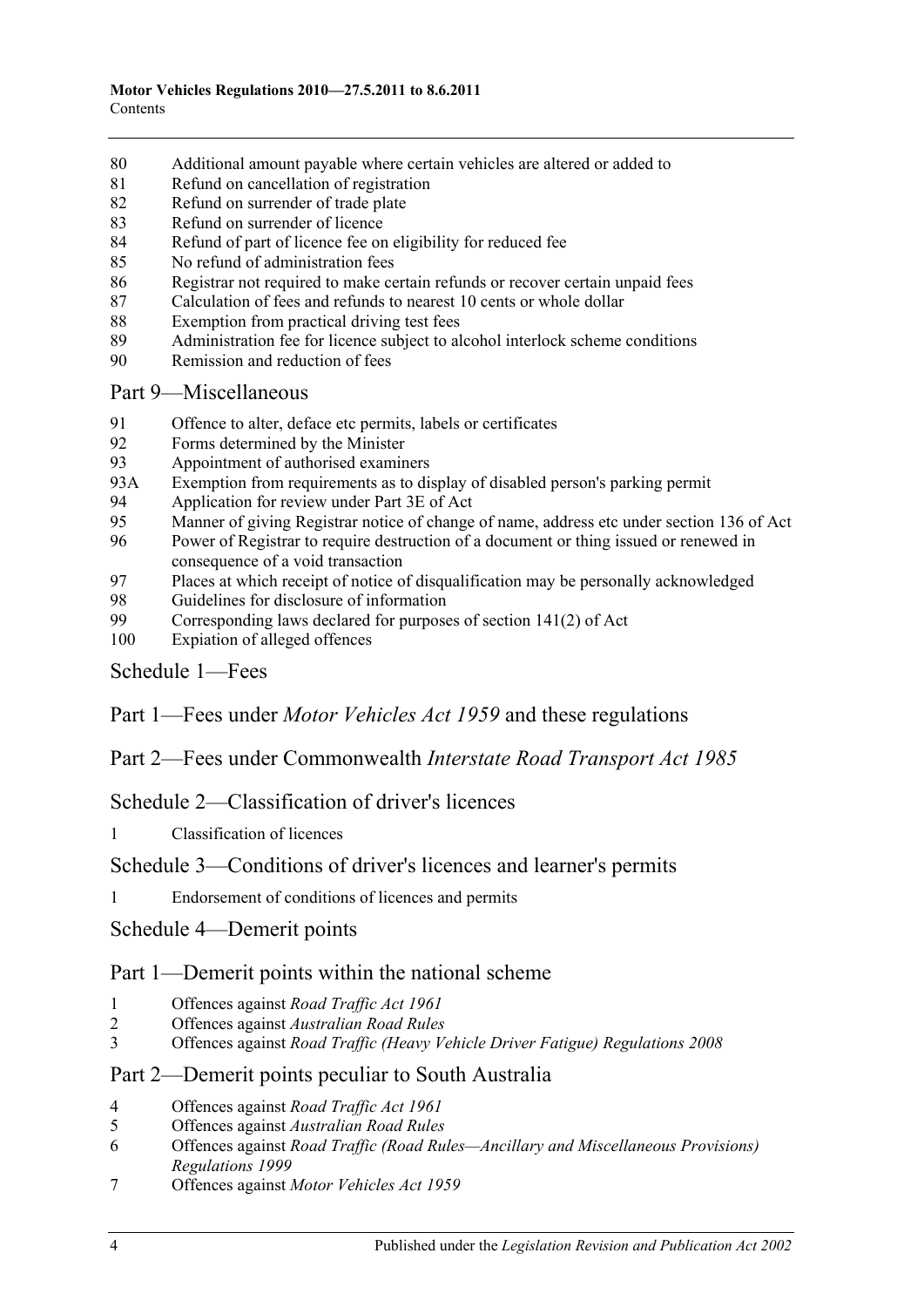## [Schedule 5—Expiation fees](#page-94-0)

- 1 Offences against *[Motor Vehicles Act](#page-94-1) 1959*
- [Offences against these regulations](#page-96-0)

## [Schedule 6—Revocation and transitional provisions](#page-98-0)

Part 1—Revocation of *Motor Vehicles Regulations 1996*

1 [Revocation of regulations](#page-98-1)

## Part 2—Transitional provisions

- 2 [Transitional provision relating to licence classifications](#page-98-2)<br>3 Transitional provision relating to licence conditions
- [Transitional provision relating to licence conditions](#page-99-0)

[Legislative history](#page-100-0)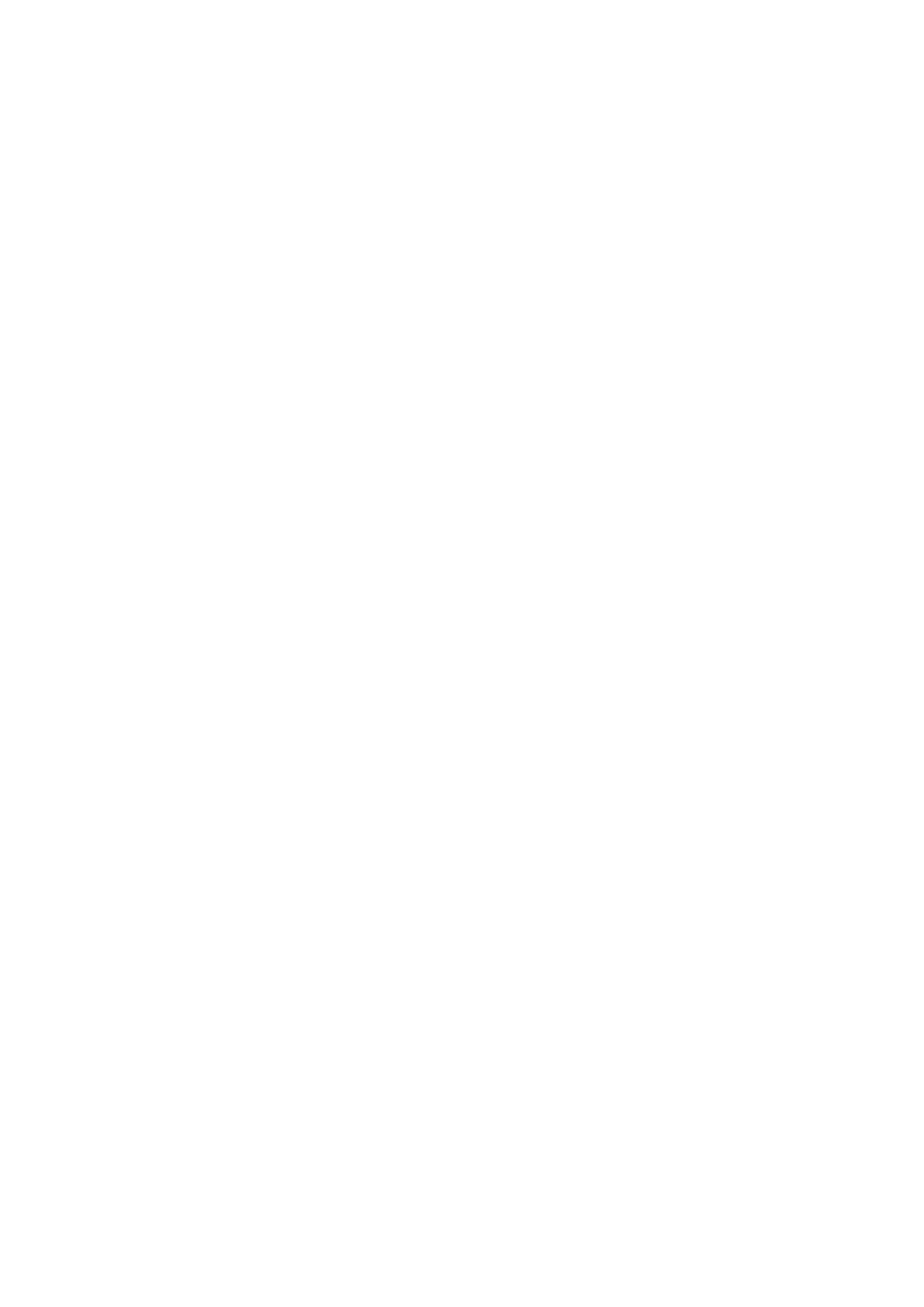## <span id="page-6-0"></span>**Part 1—Preliminary**

#### <span id="page-6-1"></span>**1—Short title**

These regulations may be cited as the *Motor Vehicles Regulations 2010*.

#### <span id="page-6-2"></span>**3—Interpretation**

(1) In these regulations, unless the contrary intention appears—

*Act* means the *[Motor Vehicles Act](http://www.legislation.sa.gov.au/index.aspx?action=legref&type=act&legtitle=Motor%20Vehicles%20Act%201959) 1959*;

*articulated bus* means a bus consisting of more than 1 rigid section with passenger access between the sections and the sections connected to one another so as to allow rotary movement between the sections;

*articulated motor vehicle* means a motor vehicle consisting of a prime mover and a trailer that is pivoted to and superimposed on the prime mover (a semi-trailer);

*B-double* means an articulated motor vehicle that has a further semi-trailer superimposed on the semi-trailer that forms part of the articulated motor vehicle;

*bike rack* means a device that—

- (a) is designed or adapted for attachment to the rear of a motor vehicle (other than a motor bike or motor trike); and
- (b) is designed or adapted for the carriage of 1 or more pedal cycles, motor bikes, wheelchairs or other similar ride-on vehicles (whether self-propelled or propelled by the rider);

*bus* means a motor vehicle—

- (a) designed for the principal purpose of carrying passengers; and
- (b) designed to carry more than 12 seated adult persons;

*converter dolly* means a trailer with 1 axle group or single axle and a fifth wheel coupling designed to convert a semi-trailer into a dog trailer;

*dog trailer* means a trailer (including a trailer consisting of a semi-trailer and converter dolly) with—

- (a) 1 axle group or single axle at the front that is steered by connection to the towing vehicle by a drawbar; and
- (b) 1 axle group or single axle at the rear;

*fifth wheel coupling* means a device, other than the upper rotating element and the kingpin (which are parts of a semi-trailer), used with a prime-mover, semi-trailer or a converter dolly to permit quick coupling and uncoupling and to provide for articulation;

*golf cart* means a motor vehicle designed for the purpose of transporting a person or persons who are playing golf around a golf course;

*golf course* includes—

(a) land (including land used for car parking) used for the purposes of, or in conjunction with, a golf course; and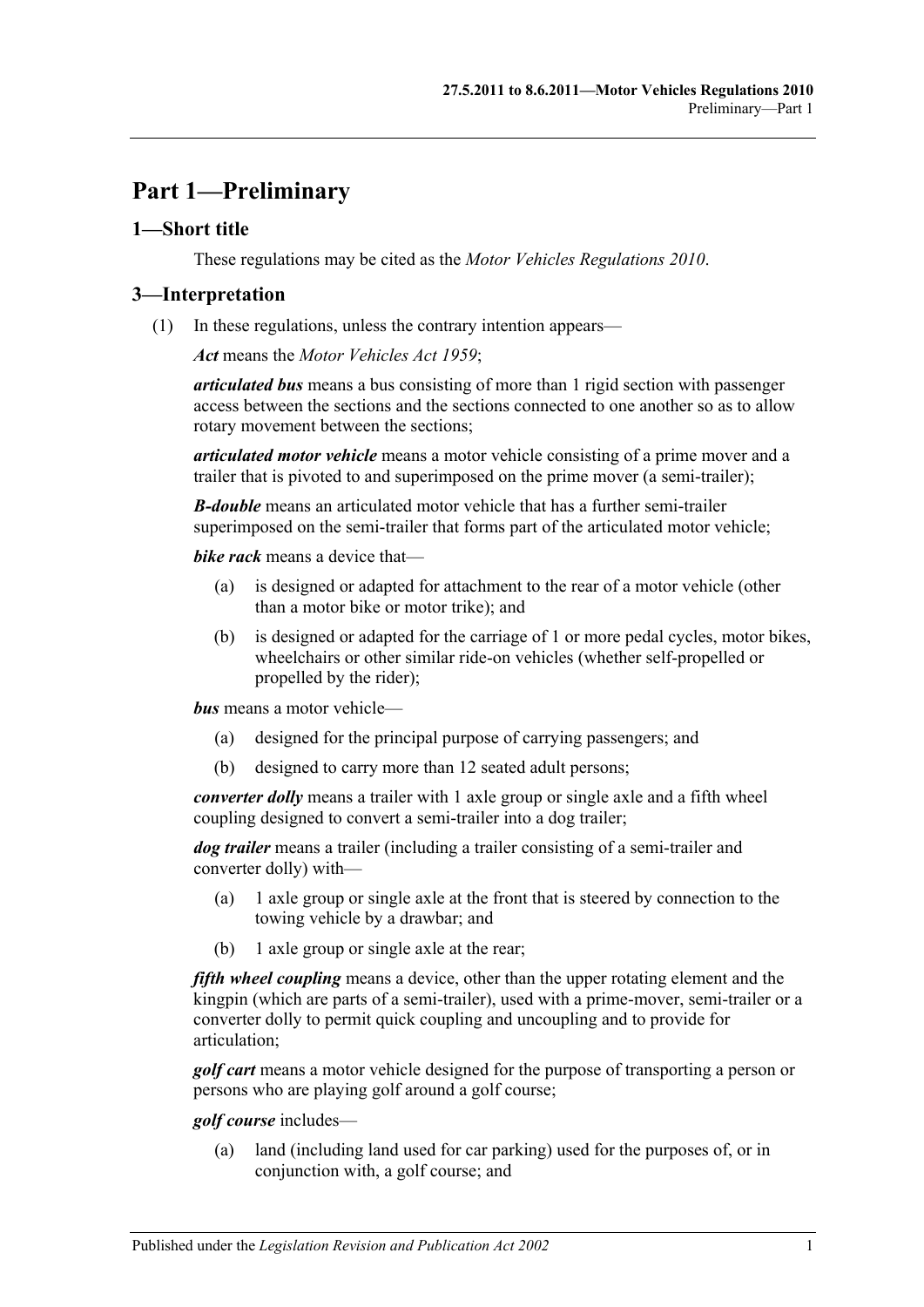(b) 2 golf courses that are adjacent to one another and are managed by the same club or authority;

*government-registered motor vehicle* means a motor vehicle in respect of which the Registrar has issued number plates of the class established by the Registrar under section 47A of the Act as *Class 8—Government Vehicle Number Plates*;

*high powered vehicle exemption* means an exemption from section 81A(16) of the Act granted to the holder of a P1 or P2 licence under section 81A(17) of the Act;

*low loader* means a gooseneck semi-trailer with a loading deck no more than 1 metre above the ground;

*low loader dolly* means a mass distributing device that—

- (a) is usually coupled between a prime mover and a low loader; and
- (b) consists of a gooseneck rigid frame; and
- (c) does not carry any load directly on itself; and
- (d) is equipped with 1 or more axles, a kingpin and a fifth wheel coupling;

*L plate*—see [regulation](#page-36-2) 50;

*Metropolitan Adelaide* has the same meaning as in the *[Development Act](http://www.legislation.sa.gov.au/index.aspx?action=legref&type=act&legtitle=Development%20Act%201993) 1993*;

*moped* means a 2 or 3 wheeled motor vehicle (other than a power-assisted pedal cycle) that—

- (a) is propelled by—
	- (i) an internal combustion engine with a capacity not exceeding 50 millilitres; or
	- (ii) a motor other than an internal combustion engine; and
- (b) is capable of a speed not exceeding 50 kilometres per hour;

*motor trike* means a motor vehicle with 3 wheels, but does not include—

- (a) a 2 wheeled motor vehicle with a sidecar attached to it and supported by a third wheel; or
- (b) a motor vehicle with 3 wheels that has a body type commonly known as, or similar to, a sedan, station wagon, coupe, convertible, roadster, utility, tray top or van;

*notifiable vehicle*—see [Part 7;](#page-48-0)

*power-assisted pedal cycle* means a pedal cycle that has 1 or more auxiliary propulsion motors with a combined power output not exceeding 200 watts;

*prescribed event* means—

- (a) the annual Royal Adelaide Show; or
- (b) a country field day event; or
- (c) a boat or motor show; or
- (d) any other exhibition, fair or show;

*P plate*—see [regulation](#page-37-0) 51;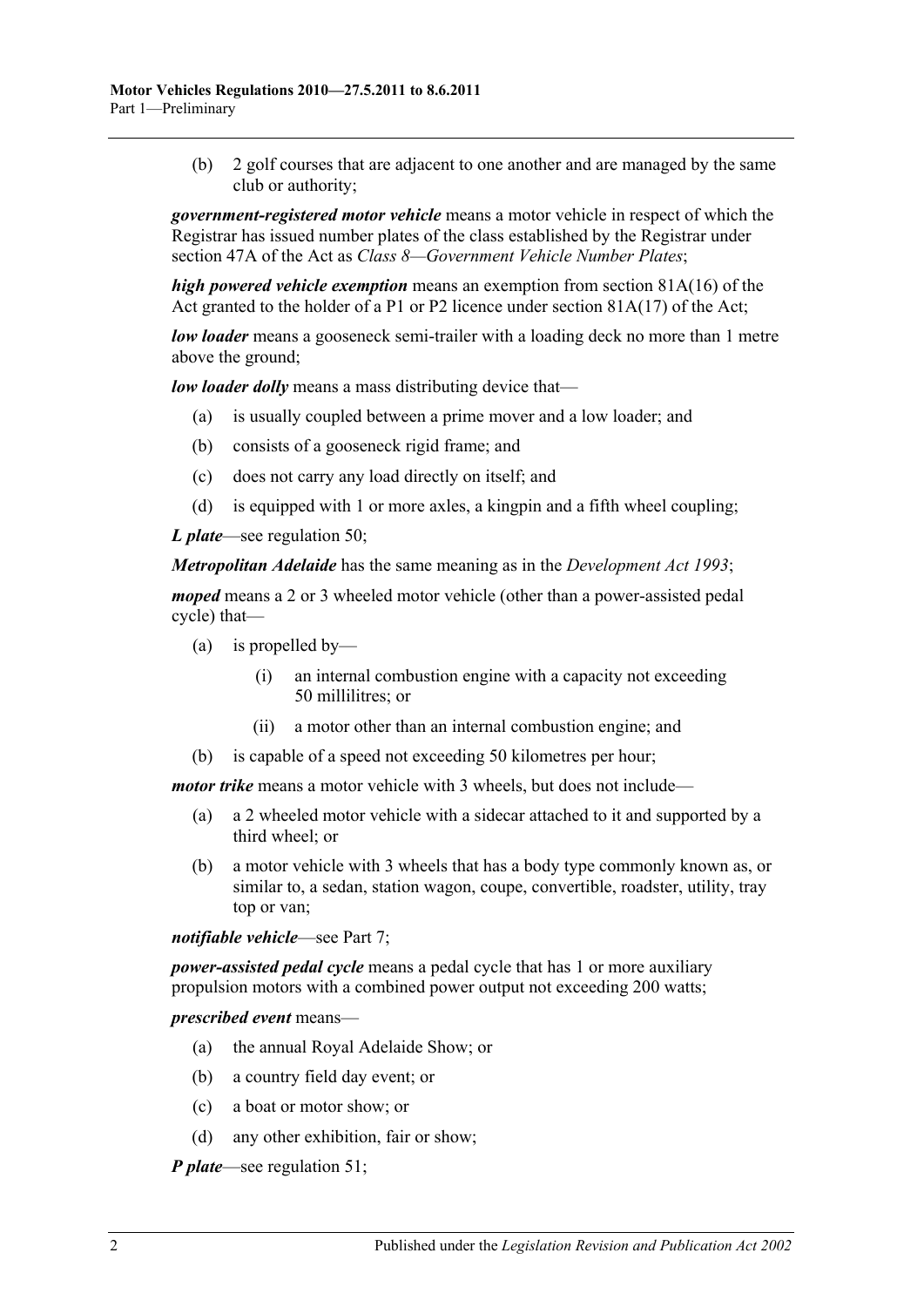*registered number*, in relation to a motor vehicle, means the number allotted to the motor vehicle under section 46 of the Act;

*rigid* means not articulated, other than in respect of an articulated bus;

*road train* means a combination of vehicles, other than a B-double, consisting of a motor vehicle towing at least 2 trailers (counting as 1 trailer a converter dolly supporting a semi-trailer);

*special purpose vehicle* has the same meaning as in the *[Motor Vehicles \(National](http://www.legislation.sa.gov.au/index.aspx?action=legref&type=subordleg&legtitle=Motor%20Vehicles%20(National%20Heavy%20Vehicles%20Registration%20Fees)%20Regulations%202008)  [Heavy Vehicles Registration Fees\) Regulations](http://www.legislation.sa.gov.au/index.aspx?action=legref&type=subordleg&legtitle=Motor%20Vehicles%20(National%20Heavy%20Vehicles%20Registration%20Fees)%20Regulations%202008) 2008*;

*Transport Department* means the administrative unit that, under the Minister, is responsible for the administration of the Act;

*unladen mass* has the same meaning as in the *[Road Traffic Act](http://www.legislation.sa.gov.au/index.aspx?action=legref&type=act&legtitle=Road%20Traffic%20Act%201961) 1961*.

- (2) In these regulations, unless the contrary intention appears, *engine number*, *vehicle identification number* and *vehicle identification plate* have the same respective meanings as in Part 3A of the *[Road Traffic Act](http://www.legislation.sa.gov.au/index.aspx?action=legref&type=act&legtitle=Road%20Traffic%20Act%201961) 1961*.
- (3) For the purposes of these regulations—
	- (a) the *power to weight ratio* of a motor bike or motor trike is to be calculated by dividing its engine power by the sum of its tare weight and 90 kilograms, and multiplying the product of that division by 1 000; and
	- (b) the *engine power* of a motor bike or motor trike is the engine power stated in the Road Vehicle Descriptor for that vehicle's make and model published by the Commonwealth Department of Infrastructure, Transport, Regional Development and Local Government; and
	- (c) the *tare weight* of a motor bike or motor trike is the tare weight as stated in the Road Vehicle Descriptor for that vehicle's make or model.

## <span id="page-8-0"></span>**3A—Meaning of high powered vehicle**

The following classes of vehicles are prescribed as high powered vehicles for the purposes of the Act (see definition of *high powered vehicle* in section 5(1) of the Act):

- (a) vehicles (other than vehicles with a GVM exceeding 4.5 tonnes) that have 8 or more cylinders;
- (b) vehicles (other than vehicles with a GVM exceeding 4.5 tonnes or diesel powered vehicles that have less than 8 cylinders) that are turbocharged or supercharged;
- (c) vehicles (other than vehicles with a GVM exceeding 4.5 tonnes) that have been modified to increase engine performance other than a modification by the manufacturer in the course of the manufacture of the vehicle.

## <span id="page-8-1"></span>**4—Meaning of interstate non-provisional licence, interstate provisional licence and unconditional licence**

- (1) For the purposes of the definition of *interstate non-provisional licence* in section 5(1) of the Act, the following types of licences are prescribed:
	- (a) a licence to drive a motor vehicle (other than a permit licence or a provisional licence) issued under the *Motor Vehicles Act* of the Northern Territory;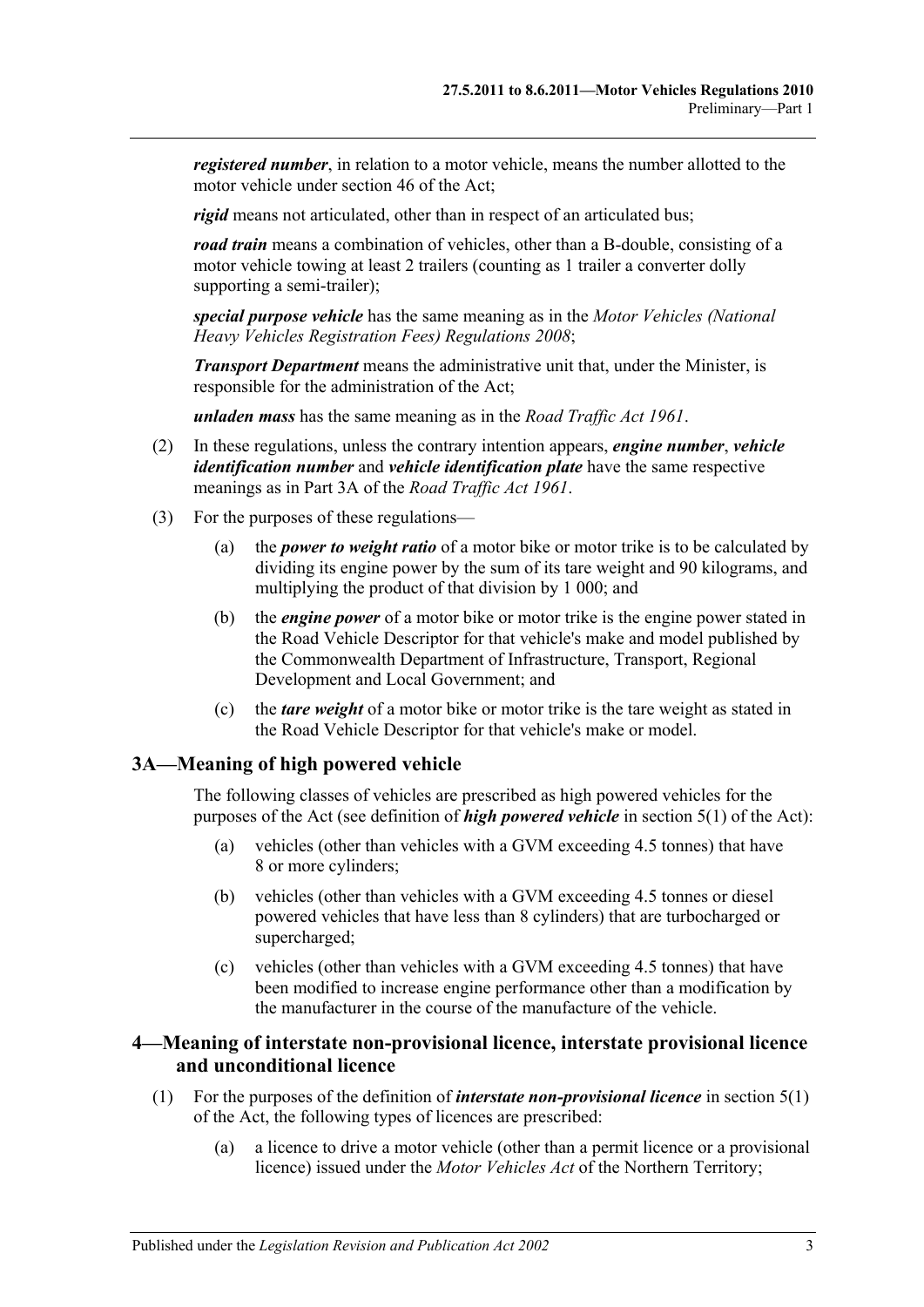- (b) a driver licence (other than a learner permit or probationary licence) issued under the *Road Safety Act 1986* of Victoria;
- (c) a driver's licence (other than a learners' permit or probationary licence) issued under the *Road Traffic Act 1974* of Western Australia;
- (d) a driver licence (other than a learner licence or a provisional licence) issued under the *Road Transport (Driver Licensing) Act 1998* of New South Wales;
- (e) a driver licence (other than a learner licence or a provisional licence) issued under the *Road Transport (Driver Licensing) Act 1999* of the Australian Capital Territory;
- (f) a driver licence (other than a learner licence or a provisional licence) issued under the *Transport Operations (Road Use Management) Act 1995* of Queensland;
- (g) a driver licence (other than a learner licence or a provisional licence) issued under the *Vehicle and Traffic Act 1999* of Tasmania.
- (2) For the purposes of the definition of *interstate provisional licence* in section 5(1) of the Act, the following types of licences are prescribed:
	- (a) a provisional licence issued under the *Motor Vehicles Act* of the Northern Territory;
	- (b) a probationary licence issued under the *Road Safety Act 1986* of Victoria;
	- (c) a probationary licence issued under the *Road Traffic Act 1974* of Western Australia;
	- (d) a provisional licence issued under the *Road Transport (Driver Licensing) Act 1998* of New South Wales;
	- (e) a provisional licence issued under the *Road Transport (Driver Licensing) Act 1999* of the Australian Capital Territory;
	- (f) a provisional licence issued under the *Transport Operations (Road Use Management) Act 1995* of Queensland;
	- (g) a provisional licence issued under the *Vehicle and Traffic Act 1999* of Tasmania.
- (3) For the purposes of paragraph (b) of the definition of *unconditional licence* in section 5(1) of the Act, an interstate non-provisional licence that is not subject to 1 or more conditions the same as or similar to prescribed conditions is prescribed.
- (4) A reference in this regulation to a *licence* or *permit* of a particular type issued by a specified State or Territory includes a reference to a licence or permit of a type issued by that State or Territory that is the same in substance as that licence or permit.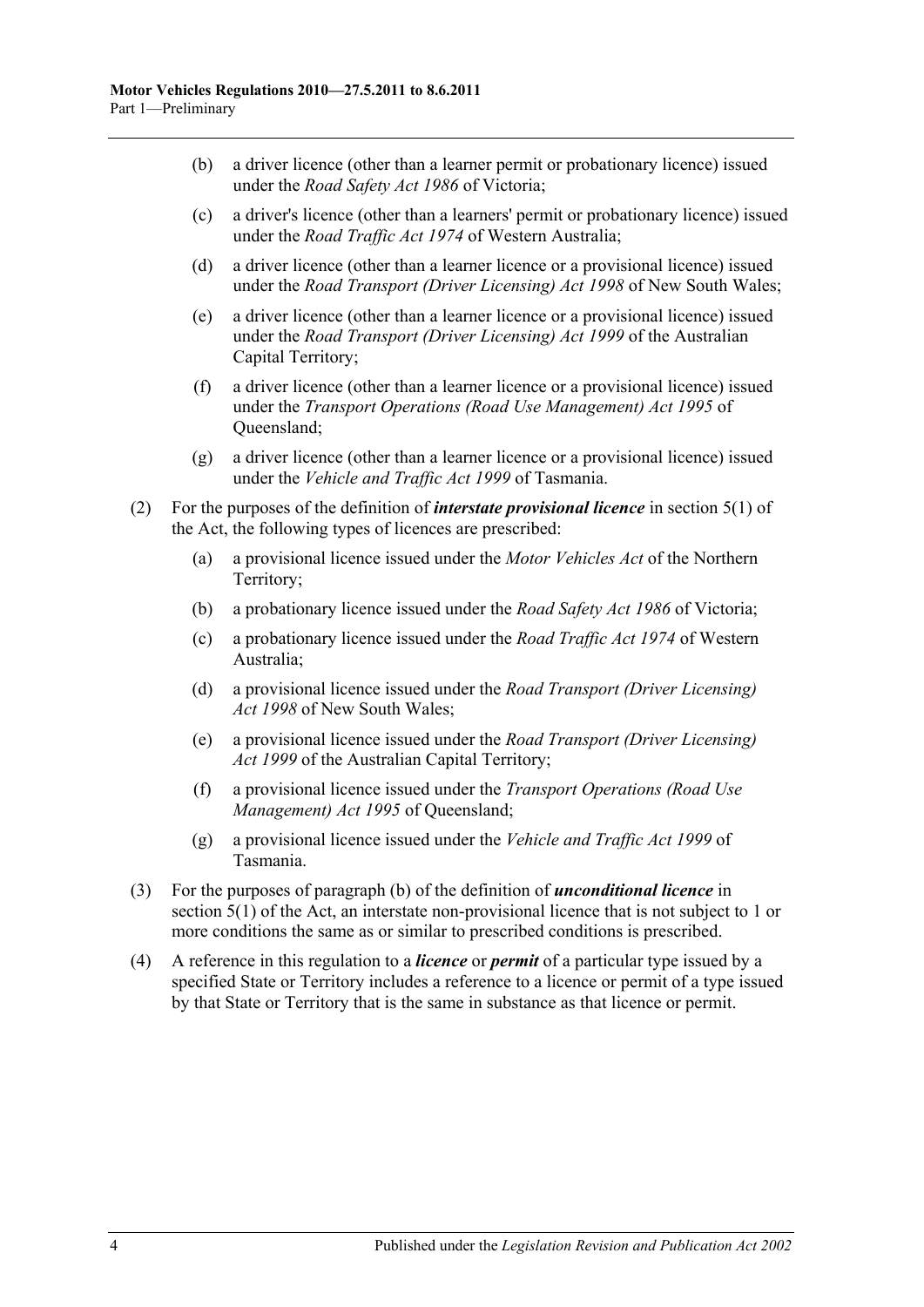# <span id="page-10-0"></span>**Part 2—Registration of motor vehicles**

## <span id="page-10-1"></span>**Division 1—Exemptions and permits**

## <span id="page-10-2"></span>**5—Exemption from registration and insurance for certain vehicles used by disabled persons**

A motor vehicle (other than a motor car) is prescribed for the purposes of section 12A(1) of the Act if—

- (a) the vehicle is specially designed and constructed (and not merely adapted) for the transport of a person suffering from some physical defect or disability; and
- (b) the vehicle has seating for 1 person only; and
- (c) the unladen mass of the vehicle does not exceed 250 kilograms; and
- (d) the vehicle is capable only of short low speed journeys.

### <span id="page-10-3"></span>**6—Exemption from registration and insurance for certain vehicles driven by or at direction of police officer etc**

- <span id="page-10-6"></span>(1) A motor vehicle may be driven on roads without registration or insurance if the vehicle is being driven by, or at the direction of, a person of a class prescribed by [subregulation](#page-10-5) (2) acting pursuant to powers conferred on the person, or in the discharge of duties imposed on the person, in relation to the vehicle (whether under the Act or any other Act or law).
- <span id="page-10-5"></span>(2) For the purposes of [subregulation](#page-10-6) (1), the following classes of persons are prescribed:
	- (a) police officers;
	- (b) authorised officers;
	- (c) persons authorised to examine motor vehicles under section 139 of the Act.

## <span id="page-10-4"></span>**7—Exemptions from registration and insurance for certain motor vehicles being towed or on display at prescribed events**

- (1) The following motor vehicles may be used on roads without registration and insurance:
	- (a) a motor vehicle (other than a trailer) that is being towed by a towtruck;
	- (b) subject to [subregulation](#page-10-7) (2)—an agricultural implement, agricultural machine or any other motor vehicle that is on static display at a prescribed event.
- <span id="page-10-8"></span><span id="page-10-7"></span>(2) The exemption set out in [subregulation](#page-10-8)  $(1)(b)$  is subject to the condition that there must be in force a policy of insurance indemnifying the owner of the agricultural implement, agricultural machine or other motor vehicle (as the case may be) in the amount of at least \$20 000 000 in relation to death or bodily injury caused by, or arising out of, the static display of the agricultural implement, agricultural machine or other motor vehicle at the prescribed event.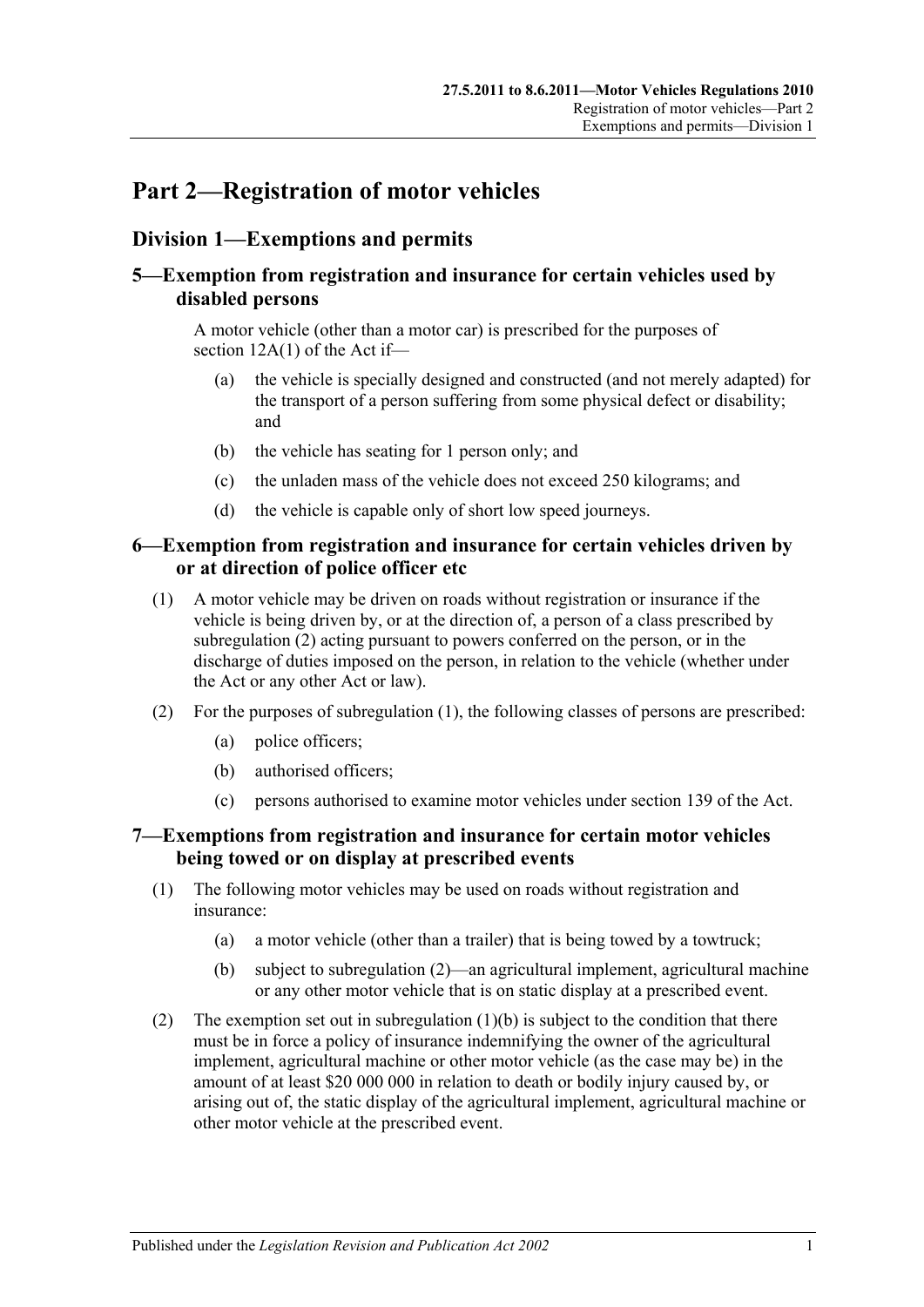#### <span id="page-11-0"></span>**8—Exemption from registration and insurance for golf carts and mopeds**

A golf cart or moped may be driven on roads without registration or insurance subject to the following conditions:

- (a) the vehicle must not be driven on a road that does not form part of a golf course except to travel by the shortest available route from one part of a golf course to another part of the golf course;
- (b) the vehicle must not be used, either wholly or partly, for the purpose of hiring it to another person for fee or reward;
- (c) the vehicle must not be driven except by the owner of the vehicle or a person authorised by the owner of the vehicle;
- (d) a policy of public liability insurance indemnifying the owner and any authorised driver of the vehicle in an amount of at least \$10 000 000 in relation to death or bodily injury caused by, or arising out of, the use of the vehicle must be in force.

### <span id="page-11-1"></span>**9—Exemption from registration and insurance for self-propelled elevating work platforms**

- (1) A self-propelled elevating work platform may be driven on roads without registration or insurance subject to the following conditions:
	- (a) the vehicle must not be driven on roads for a distance exceeding 500 metres;
	- (b) the vehicle must not be driven on roads except—
		- (i) to use it for a purpose for which it was manufactured; or
		- (ii) to do any of the following:
			- (A) load the vehicle onto another vehicle;
			- (B) unload the vehicle from another vehicle;
			- (C) reposition the vehicle at a work site;
	- (c) the vehicle must not be driven on roads except by the owner of the vehicle or a person authorised by the owner of the vehicle;
	- (d) a policy of public liability insurance indemnifying the owner and any authorised driver of the vehicle in an amount of at least \$20 000 000 in relation to death or bodily injury caused by, or arising out of, the use of the vehicle must be in force.
- (2) A person who drives a self-propelled elevating work platform on a road without registration or insurance as authorised by this regulation must, at the request of a police officer, produce evidence of the person's public liability insurance either—
	- (a) forthwith to the police officer who made the request; or
	- (b) within 48 hours after the making of the request, at a police station conveniently located for the driver, specified by the police officer at the time of making the request.

Maximum penalty: \$250.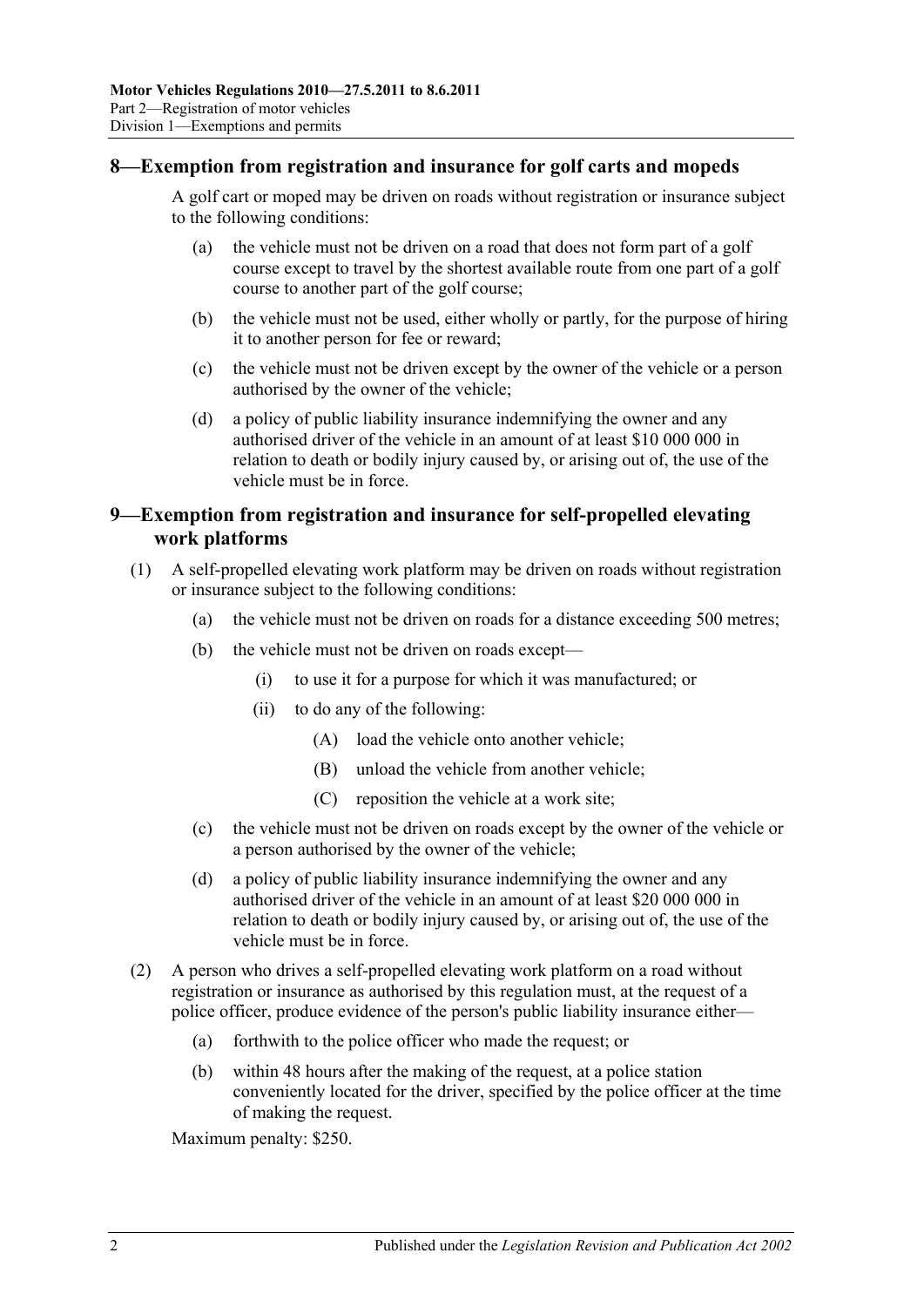#### (3) In this regulation—

*self-propelled elevating work platform* means a self-propelled motor vehicle that—

- (a) is used for construction, maintenance or warehouse operations; and
- (b) is designed mainly for use outside roads; and
- (c) is not capable of travelling at a speed exceeding 10 kilometres per hour.

#### <span id="page-12-0"></span>**10—Exemption from registration and insurance for power-assisted pedal cycles**

A power-assisted pedal cycle may be driven on roads without registration or insurance.

#### <span id="page-12-1"></span>**11—Permit to drive unregistered vehicle in prescribed circumstances**

A permit under section  $16(1)(c)(ii)$  of the Act may authorise a motor vehicle to be driven on roads without registration in the following prescribed circumstances:

- (a) to enable the vehicle to be driven in a street procession, motor club rally or other similar activity;
- (b) to enable the vehicle to be moved to another location;
- (c) to enable the vehicle to be towed by another motor vehicle (other than a towtruck);
- (d) to enable the vehicle to be driven for a limited number of short journeys.

#### <span id="page-12-2"></span>**12—Cancellation of permit to drive unregistered vehicle**

The holder of a permit under section 16 of the Act may at any time apply for cancellation of the permit and if the Registrar is satisfied that—

- (a) the permit has been destroyed; or
- (b) the motor vehicle in respect of which the permit was issued has been stolen or destroyed,

the Registrar must cancel the permit.

## <span id="page-12-3"></span>**Division 2—Registration procedure**

## <span id="page-12-4"></span>**13—Report required before registration of new vehicles—prescribed particulars**

A report required under section 23A of the Act in relation to a new motor vehicle must—

- (a) be completed by a police officer, an authorised officer or a person authorised by a delegation under section 7 of the Act; and
- (b) contain the following particulars:
	- (i) the name of the person who completed the report;
	- (ii) the vehicle identification number of the vehicle;
	- (iii) the month and year of manufacture of the vehicle;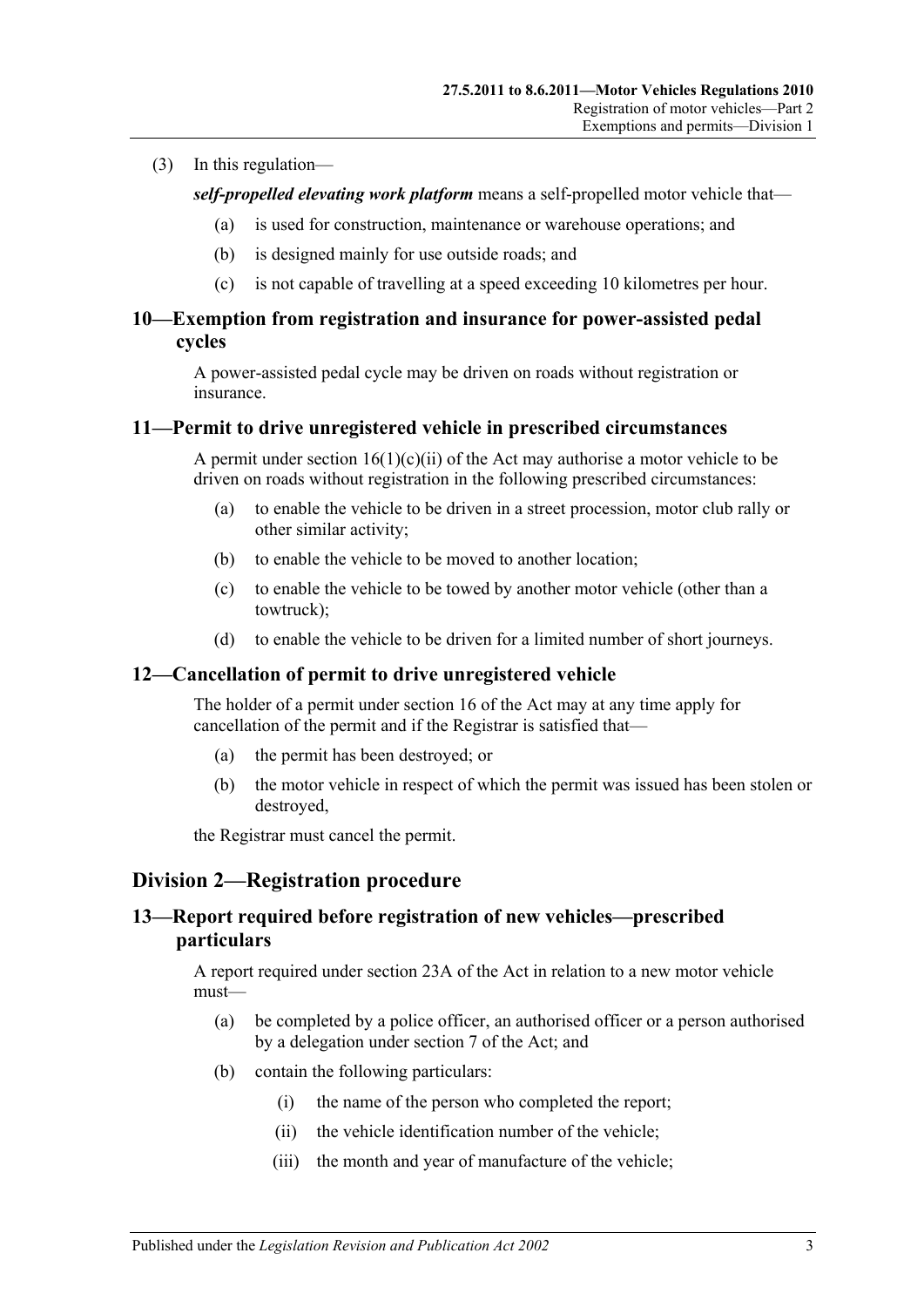- (iv) the make of the vehicle;
- (v) in the case of a motor vehicle other than a caravan or trailer—the body type and engine number of the vehicle.

#### <span id="page-13-0"></span>**14—Classes of vehicles Registrar may refuse to register**

For the purposes of section 24(3)(ca) of the Act, the following classes of vehicles are prescribed:

- (a) written-off vehicles, within the meaning of [Part 7](#page-48-0) of these regulations;
- (b) interstate written-off vehicles, within the meaning of [Part 7](#page-48-0) of these regulations.

## <span id="page-13-2"></span><span id="page-13-1"></span>**Division 3—Conditional registration**

#### **Subdivision 1—Interpretation**

#### <span id="page-13-3"></span>**15—Interpretation**

In this Division—

*ambulance* means a motor vehicle driven by—

- (a) a person engaged in the provision of emergency ambulance services under section 57(1) of the *[Health Care Act](http://www.legislation.sa.gov.au/index.aspx?action=legref&type=act&legtitle=Health%20Care%20Act%202008) 2008* on behalf of—
	- (i) SA Ambulance Service Inc; or
	- (ii) St Johns Ambulance Australia South Australia Incorporated; or
- (b) any other person engaged in the provision of emergency ambulance services under section 57(1) of the *[Health Care Act](http://www.legislation.sa.gov.au/index.aspx?action=legref&type=act&legtitle=Health%20Care%20Act%202008) 2008*;

*emergency response vehicle* means an ambulance, fire fighting vehicle or rescue vehicle;

*fire fighting vehicle* means a motor vehicle that is used principally for the purpose of fire fighting and is fitted with rotating flashing emergency lights, a siren or repeater horn and fire fighting equipment;

*historic vehicle* means a motor vehicle where 30 years or more have elapsed since 1 January of the year in which the vehicle was manufactured;

*left hand drive vehicle* means a motor vehicle that has its steering wheel on the left of the longitudinal axis of the vehicle;

*rescue vehicle* means a motor vehicle that is used principally for the purpose of taking action in connection with emergencies and is fitted with flashing emergency lights, a siren or repeater horn and rescue equipment.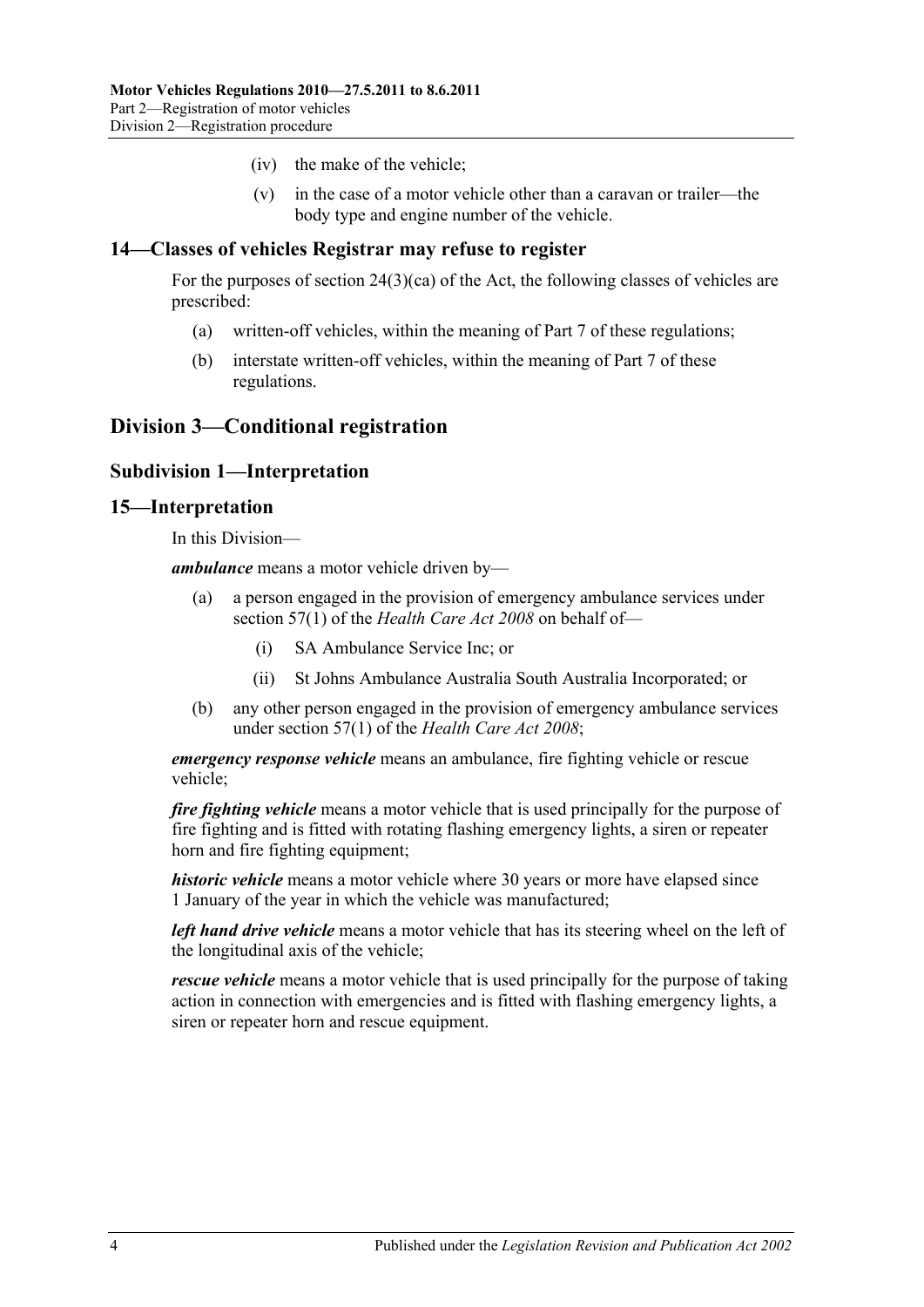#### <span id="page-14-0"></span>**Subdivision 2—Prescribed classes of vehicles**

#### <span id="page-14-1"></span>**16—Historic and left hand drive motor vehicles**

- (1) For the purposes of section 25(1)(a) of the Act, the following classes of motor vehicles are prescribed:
	- (a) a historic vehicle that has not been modified from its original design to any significant extent;
	- (b) a left hand drive vehicle that was manufactured before 1 January 1974 and has not been modified from its original design to any significant extent.
- (2) The registration of a historic vehicle or left hand drive vehicle under section 25 of the Act is subject to the following conditions:
	- (a) a condition that a person must not drive the vehicle, or cause, suffer or permit the vehicle to be driven, on a road unless the owner of the vehicle is a financial member of a motor vehicle club recognised by the Registrar for the purposes of this regulation;
	- (b) a condition that a person who drives the vehicle on a road must—
		- (i) while doing so, carry in the vehicle a log book in a form approved by the Registrar; and
		- (ii) record in the log book, in accordance with the directions contained in the log book, particulars of each journey undertaken by the person in the vehicle; and
		- (iii) produce the log book for inspection on request made by an authorised officer or police officer;
	- (c) a condition that a person must not drive the vehicle, or cause, suffer or permit the vehicle to be driven, on a road on more than 90 days in each period of 12 months in the period of registration.
- (3) The Registrar may by notice in the Gazette—
	- (a) recognise a motor vehicle club for the purposes of this regulation;
	- (b) if satisfied that there is good cause to do so, withdraw the recognition of a motor vehicle club with effect from a date specified in the notice (being not less than 28 days from the date of publication of the notice).

#### <span id="page-14-3"></span><span id="page-14-2"></span>**17—Vehicles used between farm blocks**

- (1) For the purposes of section 25(1)(a) of the Act, a vehicle (other than a tractor or agricultural machine) that—
	- (a) is owned by a primary producer; and
	- (b) is used in connection with the working of 2 or more separate parcels of land that are worked in conjunction with each other by that primary producer,

is a prescribed class of vehicle.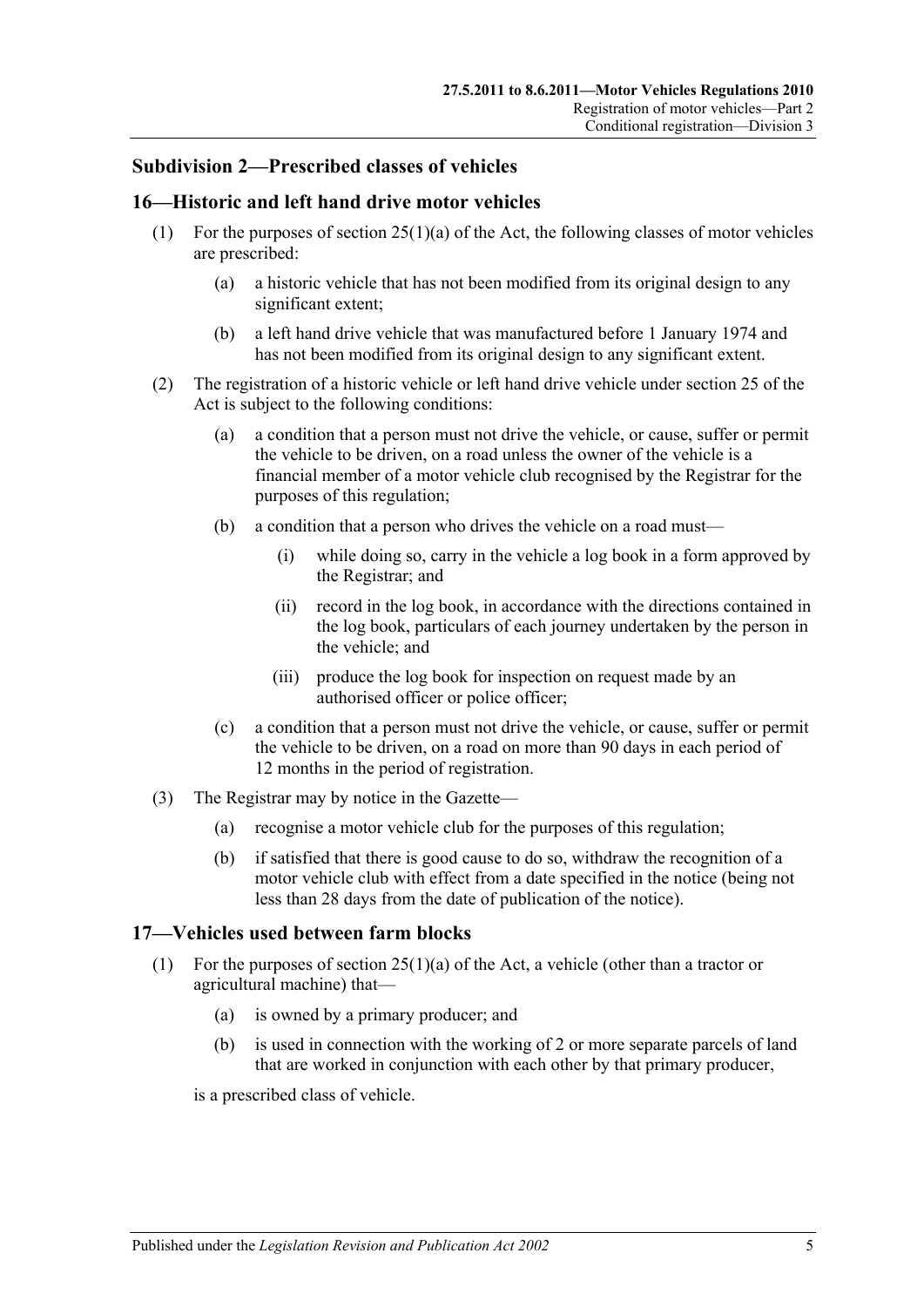(2) The registration of such a vehicle under section 25 of the Act is subject to the condition that a person must not, during the period for which the vehicle is registered under that section, drive the vehicle, or cause, suffer or permit the vehicle to be driven, on a road except to enable the vehicle to be driven between the parcels of land referred to in [subregulation](#page-14-3) (1).

### <span id="page-15-0"></span>**18—Vehicles used to tow commercial fishing boats**

- <span id="page-15-2"></span>(1) For the purposes of section  $25(1)(a)$  of the Act, a vehicle that—
	- (a) is owned by the holder of a fishery authority under the *[Fisheries Management](http://www.legislation.sa.gov.au/index.aspx?action=legref&type=act&legtitle=Fisheries%20Management%20Act%202007)  Act [2007](http://www.legislation.sa.gov.au/index.aspx?action=legref&type=act&legtitle=Fisheries%20Management%20Act%202007)*; and
	- (b) is used solely for the purpose of towing a registered boat within the meaning of that Act,

is a prescribed class of vehicle.

- (2) The registration of such a vehicle under section 25 of the Act is subject to the condition that a person must not, during the period for which the vehicle is registered under that section, drive the vehicle, or cause, suffer or permit the vehicle to be driven, on a road except for the purpose of
	- (a) towing a boat referred to in [subregulation](#page-15-2)  $(1)(b)$  to a place at which it is to be launched; or
	- (b) retrieving such a boat from a place at which it has been landed.

#### <span id="page-15-1"></span>**19—Other prescribed classes of vehicles**

For the purposes of section  $25(1)(a)$  of the Act, the following classes of vehicles are prescribed:

- (a) an emergency response vehicle;
- (b) a special purpose vehicle;
- (c) a vehicle that is to be driven on a road for a limited number of short journeys;
- (d) a road train;
- (e) a B-double;
- <span id="page-15-3"></span>(f) a vehicle in relation to which there is in force—
	- (i) an exemption granted by the Minister under section 163AA of the *[Road Traffic Act](http://www.legislation.sa.gov.au/index.aspx?action=legref&type=act&legtitle=Road%20Traffic%20Act%201961) 1961* exempting the vehicle from compliance with a requirement of Part 4 of that Act subject to conditions limiting the use of the vehicle (other than a restriction limiting the use of the vehicle to a particular road or roads or class of roads); or
	- (ii) an exemption granted by the Minister under regulation 46 of the *[Road Traffic \(Miscellaneous\) Regulations](http://www.legislation.sa.gov.au/index.aspx?action=legref&type=subordleg&legtitle=Road%20Traffic%20(Miscellaneous)%20Regulations%201999) 1999* exempting the vehicle from compliance with a requirement of the regulations subject to conditions limiting the use of the vehicle (other than a restriction limiting the use of the vehicle to a particular road or roads or class of roads).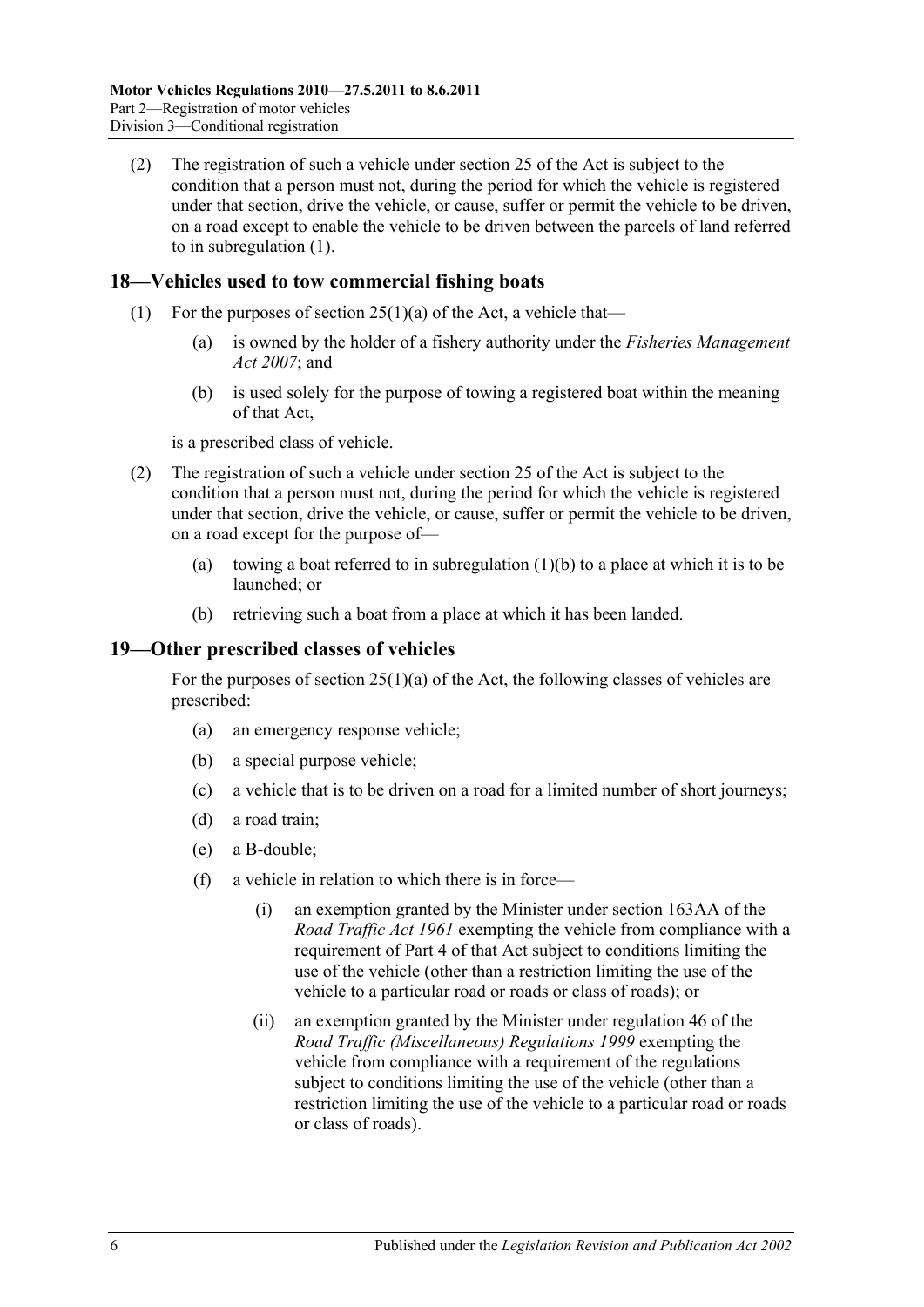#### <span id="page-16-0"></span>**Subdivision 3—Miscellaneous**

#### <span id="page-16-1"></span>**20—Exemption from stamp duty**

An application to register a motor vehicle under section 25 of the Act (other than an application to register a road train, B-double or vehicle of a class referred to in [regulation](#page-15-3) 19(f)) is declared to be exempt from stamp duty.

**Note—**

See the *[Stamp Duties Act](http://www.legislation.sa.gov.au/index.aspx?action=legref&type=act&legtitle=Stamp%20Duties%20Act%201923) 1923* (Schedule 2 clause 2(2) exemption 10A).

#### <span id="page-16-2"></span>**21—Duration of registration**

The period of registration of a motor vehicle registered under section 25 of the Act is—

- (a) in the case of the registration of a historic vehicle or left hand drive vehicle—1, 2 or 3 years, at the option of the applicant; or
- (b) in any other case—any number of quarters, not exceeding 12 quarters, at the option of the applicant.

#### <span id="page-16-3"></span>**22—Transfer of registration**

The registration of a motor vehicle under section 25 of the Act may be transferred if—

- (a) the vehicle is a road train or B-double; or
- (b) the vehicle is a special purpose vehicle and the transferee undertakes that the conditions of registration of the vehicle under that section will be complied with.

## <span id="page-16-4"></span>**Division 4—Duty to notify alterations or additions to vehicles**

#### <span id="page-16-5"></span>**23—Duty to notify alterations or additions to vehicles**

- (1) For the purposes of section  $44(1)$  of the Act, the following alterations and additions are prescribed:
	- (a) an alteration of, or addition to, a motor vehicle by which the vehicle's mass is increased;
	- (b) an alteration of, or addition to, the specifications or tyres of a motor vehicle by which the GCM or GVM of the vehicle is varied;
	- (c) an alteration of the configuration of a heavy vehicle by which the configuration becomes an unregistered configuration within the meaning of section 43A of the Act;
	- (d) an alteration of, or addition to, the engine by which a motor vehicle is driven so as to enable the engine to drive the vehicle by a fuel that would not, but for the alteration or addition, drive the vehicle;
	- (e) the removal of the engine by which a motor vehicle is driven and the substitution of another engine;
	- (f) the removal of a pneumatic tyre from a motor vehicle having only pneumatic tyres, and the substitution of a tyre other than a pneumatic tyre;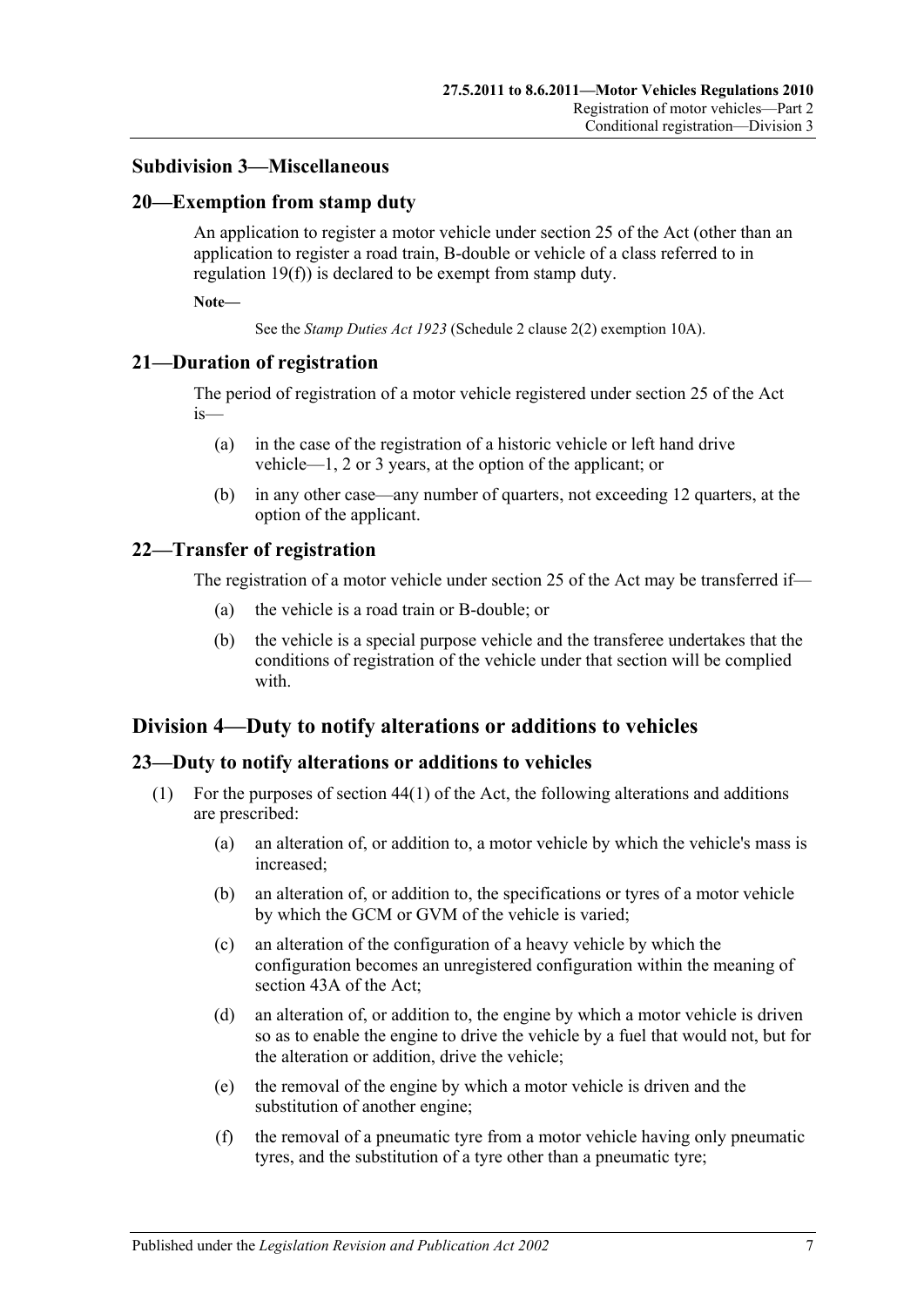- $(g)$  the removal of a tyre from a vehicle having no metal tyres, and the substitution of a metal tyre;
- (h) the attachment of a sidecar to a motor bike not having a sidecar;
- (i) an alteration or addition by which a motor vehicle that is not a commercial motor vehicle is converted into a commercial motor vehicle;
- (j) an alteration or addition by which a commercial motor vehicle ceases to be a commercial motor vehicle;
- (k) the wrecking or disassembling of a motor vehicle (other than a notifiable vehicle) where the engine, a part of the engine bearing the engine number or a part of the body bearing a vehicle identification number or vehicle identification plate is removed and not put back into place as part of the vehicle;
- (l) the removal, alteration, defacement or obliteration of—
	- (i) a vehicle identification plate or vehicle identification number (other than a plate or number of a notifiable vehicle); or
	- (ii) an engine number,

except where, in relation to the removal of a vehicle identification plate (or a plate bearing a vehicle identification number or engine number), the plate is put back into place on the vehicle;

- (m) the changing of the colour of a motor vehicle such that the vehicle ceases to be of the primary colour recorded as its colour in the register of motor vehicles.
- (2) A registered owner or registered operator of a motor vehicle who gives written notice to the Registrar under section 44(1) of the Act must include the following particulars in the notice:
	- (a) a full description of the alteration or addition;
	- (b) the date on which the alteration or addition was made;
	- (c) if the engine by which the vehicle is driven has been removed and substituted by another engine—
		- (i) the substituted engine number; or
		- (ii) in the case of the substitution of an engine that does not have identical specifications—the make, the number of pistons, the diameter of the cylinders, the engine number and the type of substituted engine;
	- (d) if an alteration has been made to the construction of the vehicle—a weighbridge note;
	- (e) if any alteration or addition has been made that may vary the gross combination mass or gross vehicle mass of the vehicle—the size, ply and type of construction of the tyres;
	- (f) details of any equipment that has been altered or added to the vehicle.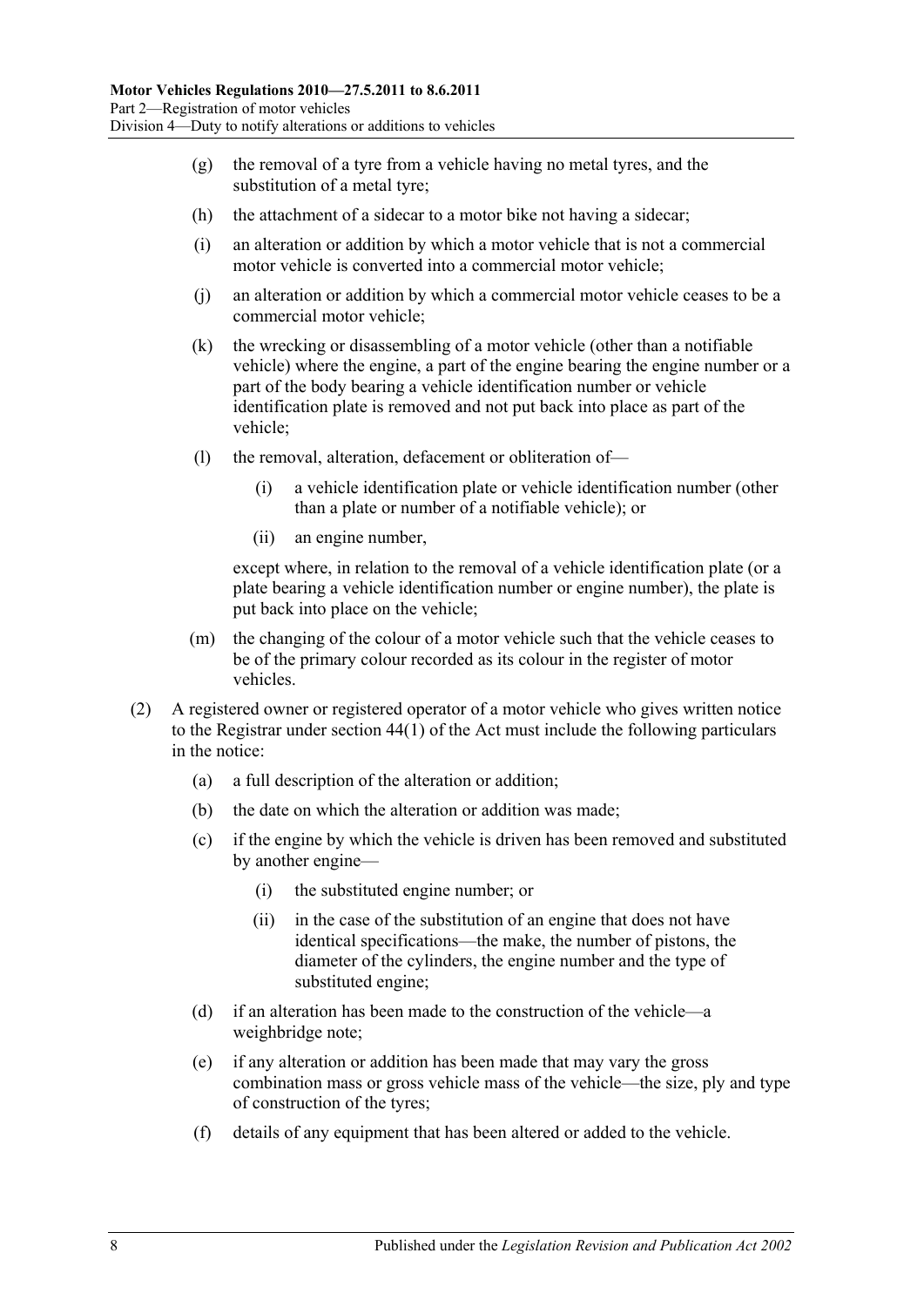## <span id="page-18-0"></span>**Division 5—Numbers and number plates**

#### <span id="page-18-1"></span>**24—Carriage of number plates**

For the purposes of section 47(1) of the Act, the following provisions apply to the carriage of number plates:

- (a) a motor vehicle must have attached to it—
	- (i) in the case of a motor bike or trailer—1 number plate at the rear;
	- (ii) in the case of a tractor or agricultural machine—1 number plate;
	- (iii) in any other case—1 number plate at the front and 1 number plate at the rear,

#### such that—

- (iv) the bottom edge of the plate is not less than 30 centimetres above the level of the ground and in such a position that every figure and letter of the registered number is upright; and
- $(v)$
- (A) in the case of a plate placed on the front of the vehicle—the whole of the plate is visible from the front; and
- (B) in the case of a plate placed on the rear of a vehicle—the whole of the plate is visible from the rear;
- (b) every letter and figure on a number plate must be—
	- (i) clearly visible in daylight to a person standing on the same plane as the vehicle at any point not less than 3 metres or more than 18 metres from the plate looking at the plate along an imaginary line approximately at right angles to the plate; and
	- (ii) legible from left to right on a plane level with the ground; and
	- (iii) clean and legible at all times;
- (c) a number plate must be rectangular.

#### <span id="page-18-2"></span>**25—Exemptions from duty to carry number plates**

- (1) A person who drives a motor vehicle, the front and rear of which is marked with its registered number, is exempt from the operation of section 47(1) of the Act if—
	- (a) the registered number was allotted before 1 July 1996; and
	- (b) the registered number was marked on the vehicle before 1 July 1996; and
	- (c) number plates bearing the registered number and the slogan "SA The Festival State" have never been obtained for the vehicle; and
	- (d) the vehicle is registered in the name of the person who was, immediately prior to 1 July 1996, recorded on the register of motor vehicles as the owner of the vehicle; and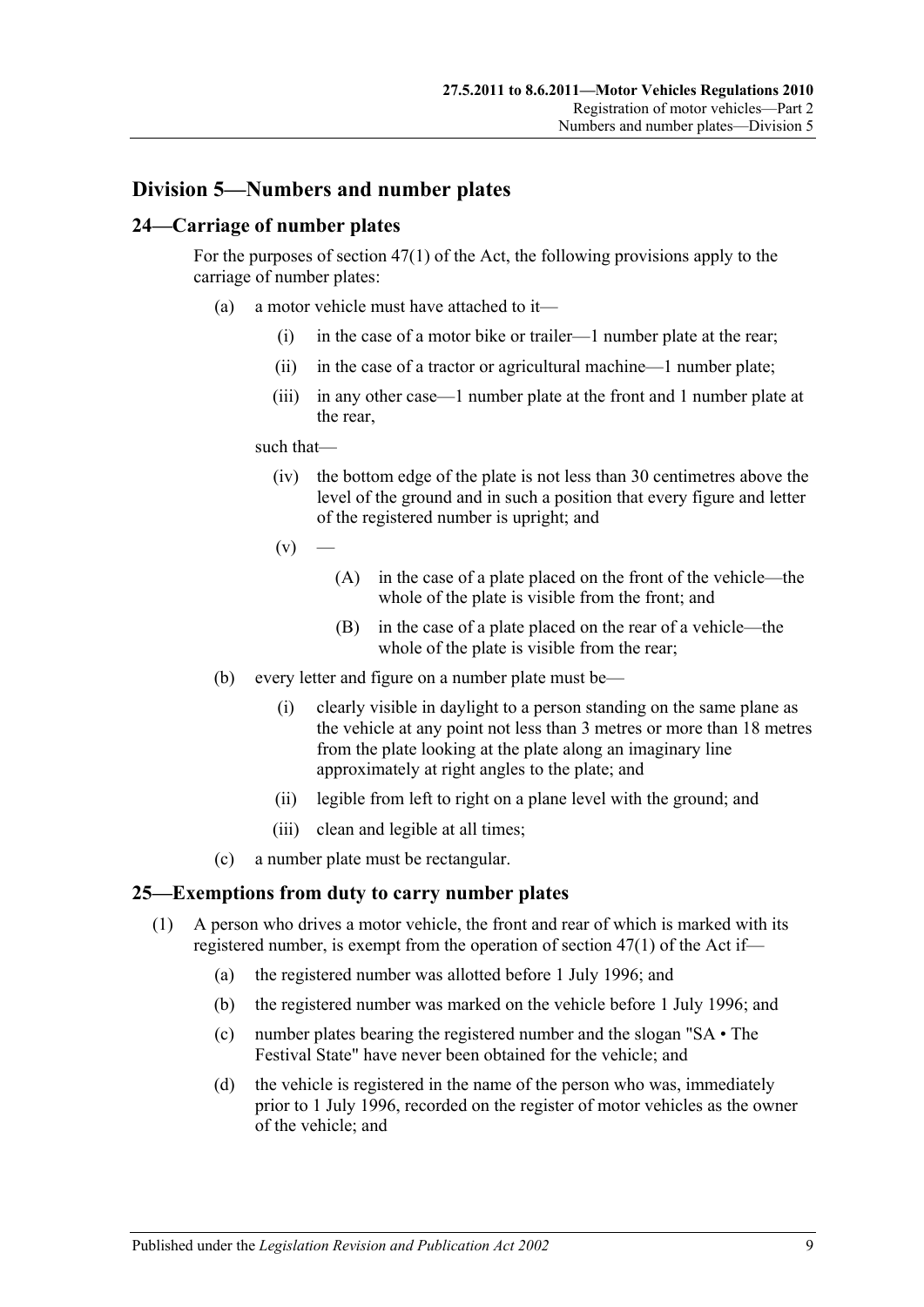- (e) there is no agreement in force under section 47A of the Act between the Registrar and the registered owner of the vehicle in relation to the registered number; and
- (f) every letter and figure of the registered number marked on the vehicle is
	- clearly visible in daylight to a person standing on the same plane as the vehicle at any point not less than 3 metres or more than 18 metres from the portion of the vehicle on which the number is marked looking at the number along an imaginary line approximately at right angles to the number; and
	- (ii) legible from left to right on a plane level with the ground; and
	- (iii) clean and legible at all times.
- (2) An officer or employee of the South Australian Police Department or the Transport Department who drives a motor vehicle on a road, or causes a motor vehicle to stand on a road, is exempt from the operation of section 47(1) of the Act if—
	- (a) the vehicle is being used for the purpose of testing the legibility of number plates; and
	- (b) the vehicle displays a sign bearing the word "test".

#### <span id="page-19-0"></span>**26—Return or recovery of number plates—exceptions**

- (1) The Registrar is not required to give a person a direction under section 47C(2) of the Act requiring the return of number plates issued for a motor vehicle if—
	- (a) the Registrar is satisfied that—
		- (i) the vehicle is, or is to be, periodically registered for terms of less than 12 months on each occasion; or
		- (ii) the number plates are the subject of an agreement between the Registrar and the person under section 47A of the Act under which the person has acquired a right to attach the plates to any motor vehicle registered in the person's name from time to time; or
		- (iii) the vehicle has been purchased by a motor vehicle dealer or auctioneer; or
	- (b) the Registrar considers that there are reasonable grounds for not requiring the person to return the plates.
- (2) If the Registrar is not required to give a direction under section 47C(2) of the Act requiring the return of number plates, the Registrar, a police officer or an authorised officer is not empowered to seize the plates under section 47C(4) of the Act unless—
	- (a) the Registrar has given a person such a direction in relation to the plates; and
	- (b) the person has failed to comply with the direction; and
	- (c) the person has no reasonable excuse for failing to comply.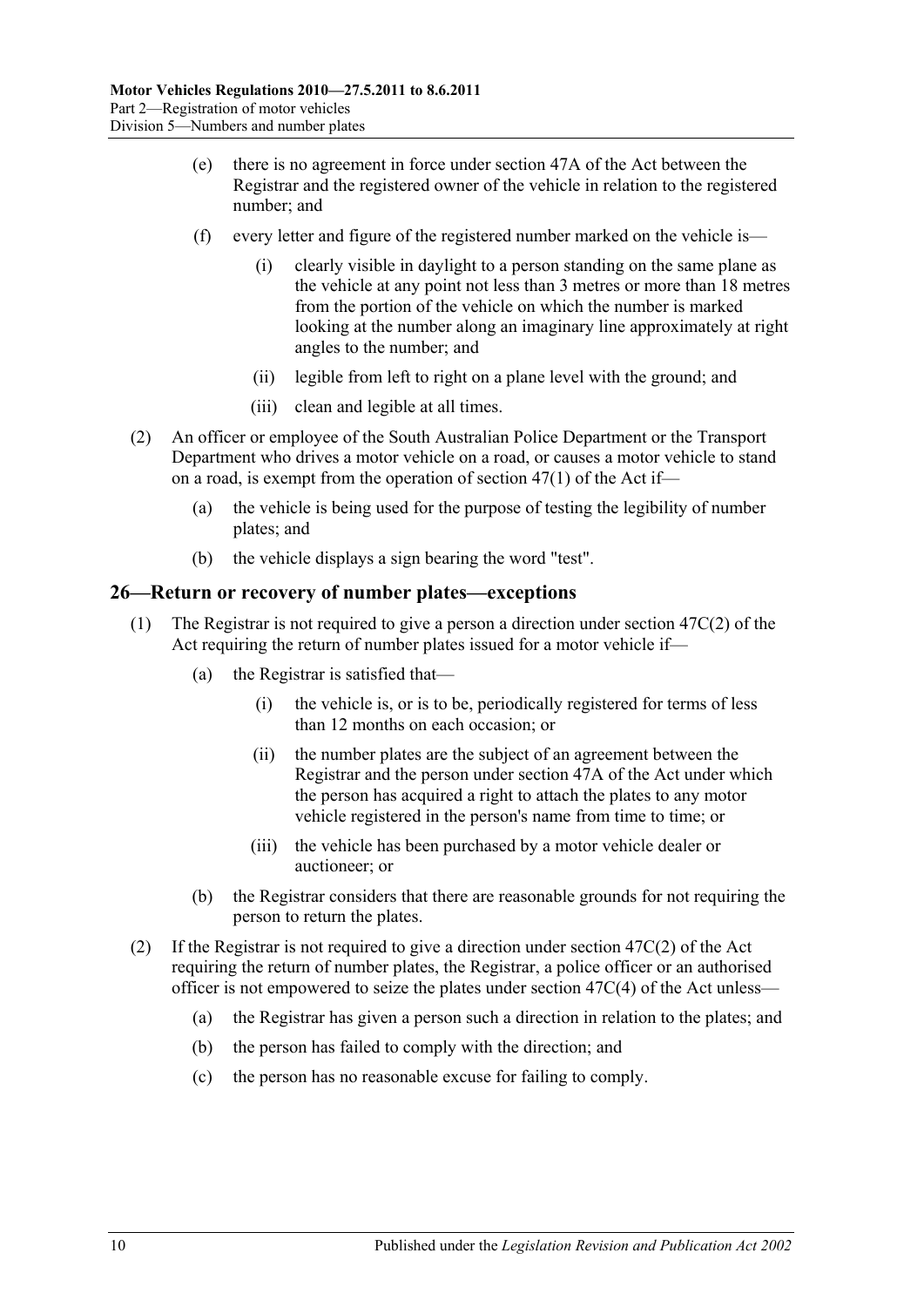#### <span id="page-20-0"></span>**27—Exemptions from section 47D of Act**

- (1) A police officer who, in the course of official duties, drives on a road, or causes to stand on a road, a government-registered motor bike at the front of which is attached a label or sticker that bears the number allotted to the motor bike under the Act is exempt from the operation of section  $47D(1)(c)$  of the Act if-
	- (a) the label or sticker is made of silver reflective decal material; and
	- (b) the label or sticker is 220 millimetres wide and 93 millimetres high; and
	- (c) every letter and figure on the label or sticker is printed in blue on a white background and in upper case; and
	- (d) the label or sticker bears the slogan "SA Government".
- (2) An officer or employee of the South Australian Police Department or the Transport Department who drives a motor vehicle on a road, or causes a motor vehicle to stand on a road, is exempt from the operation of section 47D(1)(a), (b) and (c) of the Act if—
	- (a) the vehicle is being used for the purpose of testing the legibility of number plates; and
	- (b) the vehicle displays a sign bearing the word "test".

## <span id="page-20-1"></span>**Division 6—Suspension, cancellation and transfer of registration**

## <span id="page-20-2"></span>**28—Exemption from section 56(b)(ii) of Act where motor vehicle dealer etc acting as delegate of Registrar, transfers registration of vehicle sold by dealer**

 $If$ <sub>—</sub>

- (a) a motor vehicle dealer or auctioneer sells a motor vehicle in the course of his or her business; and
- (b) the Registrar has delegated to the dealer or auctioneer the Registrar's function under section 58(1) of the Act; and
- (c) the dealer or auctioneer, acting under that delegation, registers the vehicle in the name of the purchaser,

the dealer or auctioneer is exempt from the operation of section  $56(b)(ii)$  of the Act in respect of the transfer of ownership of that vehicle.

#### <span id="page-20-3"></span>**Division 7—Trade plates**

#### <span id="page-20-4"></span>**29—Purposes for which trade plates may be issued and used**

- (1) For the purposes of sections 62(1) and 66 of the Act, the following purposes are prescribed:
	- (a) delivery of a motor vehicle from premises of the manufacturer or distributor of the vehicle to business premises of a motor vehicle dealer or auctioneer;
	- (b) delivery of a motor vehicle from premises of the manufacturer of the vehicle to a place for storage or to business premises of the distributor of the vehicle;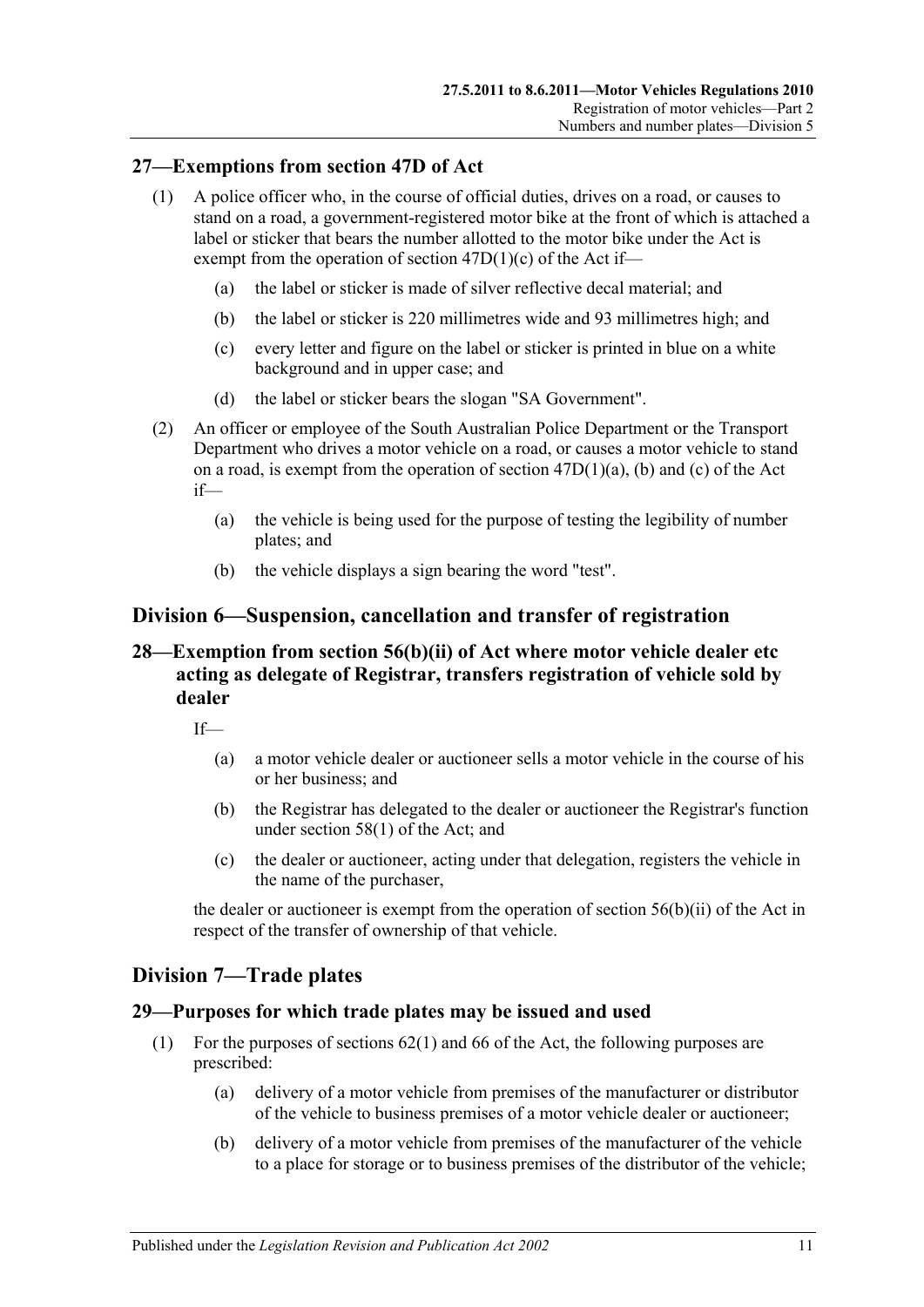- (c) relocation of a motor vehicle—
	- (i) between different business premises of a motor vehicle dealer or auctioneer; or
	- (ii) between business premises of different motor vehicle dealers or auctioneers;
- (d) demonstration to a prospective purchaser of a motor vehicle of the on-road performance of the vehicle—
	- (i) being a demonstration in respect of which the vendor of the vehicle does not receive any monetary consideration; and
	- (ii) in the case of a commercial motor vehicle that is to carry a load during a demonstration, provided that—
		- (A) the demonstration consists of not more than 2 separate journeys by the same prospective purchaser and each journey is completed within 3 days; and
		- (B) during the demonstration the vehicle is used only within the State;
- (e) demonstration to a prospective purchaser of a bus of the on-road performance of the bus, being a demonstration—
	- (i) in respect of which the vendor of the bus does not receive any monetary consideration; and
	- (ii) during which no passengers other than the prospective purchaser and any person advising the prospective purchaser in relation to the purchase of the bus are carried in the bus;
- (f) on-road testing of a motor vehicle prior to delivery of the vehicle to a purchaser of the vehicle;
- (g) delivery of a motor vehicle sold by a motor vehicle dealer or auctioneer to a place nominated by the purchaser of the vehicle (whether within or outside the State);
- (h) in the case of a motor vehicle that—
	- (i) is sold by a motor vehicle dealer who is not authorised by a delegation under section 7 of the Act to register vehicles sold by the dealer; and
	- (ii) is delivered to the purchaser on a day on which, or at a time of day at which, the office of the Registrar is closed for business,

to enable the vehicle to be driven by the purchaser or a person authorised by the purchaser without registration for any purpose until the time at which the office of the Registrar closes for business on the next day on which it is open for business;

(i) delivery of a motor vehicle to a workshop or other place for repair or servicing of the vehicle or the making of alterations or additions to the vehicle;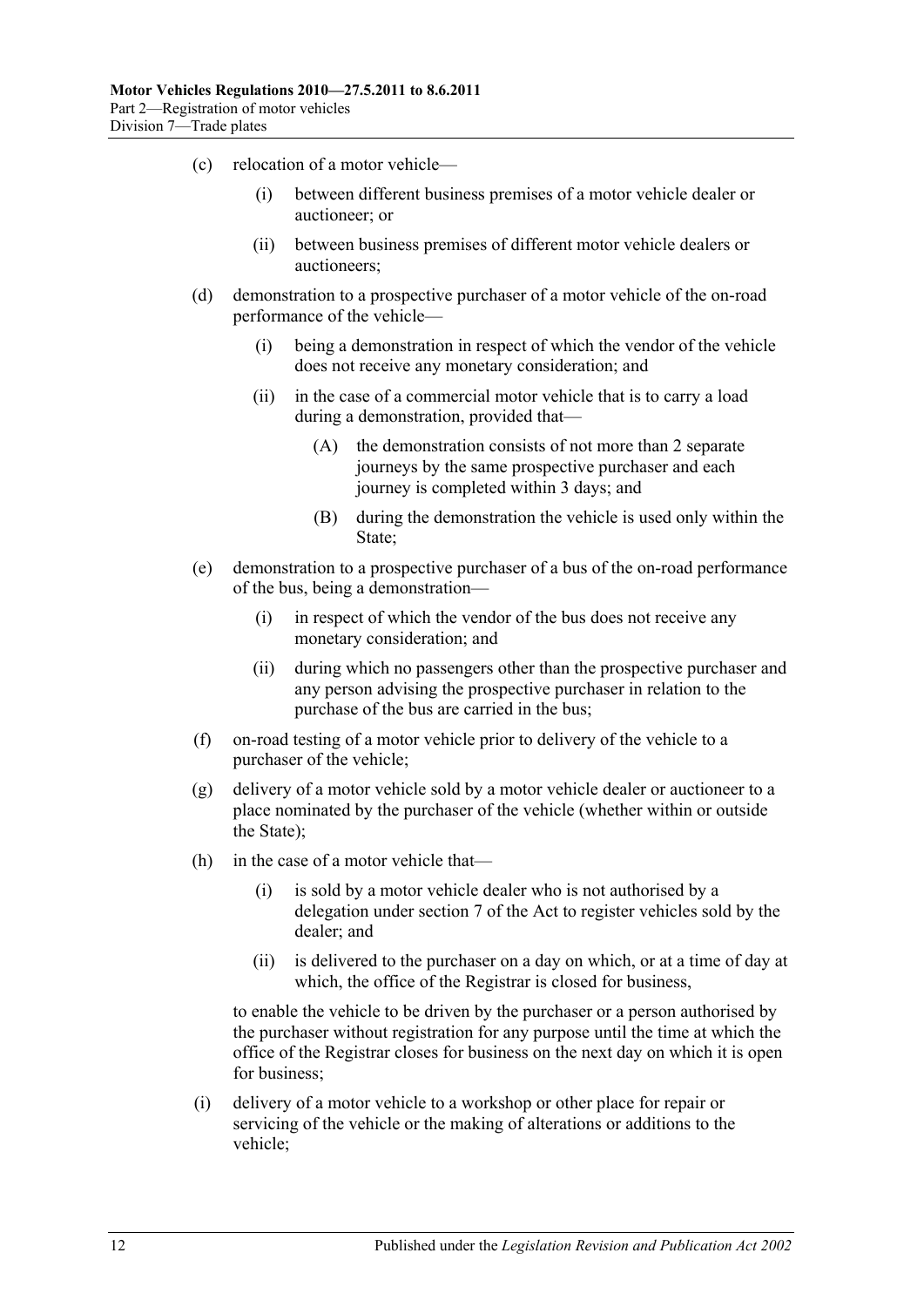- (j) return of a motor vehicle from a workshop or other place at which the vehicle has been repaired or serviced or at which alterations or additions have been made to the vehicle;
- (k) delivery of a motor vehicle to a place for wrecking or disassembling;
- (l) on-road testing of a motor vehicle in the course of repairs or servicing or the making of alterations or additions to the vehicle;
- (m) in the case of a motor vehicle on loan by a motor vehicle repairer to the owner of a motor vehicle under repair—to enable the loan vehicle to be driven for any purpose by the owner of the vehicle under repair provided that—
	- (i) the repairer does not receive any separate monetary consideration in respect of the provision of the loan vehicle; and
	- (ii) if the loan vehicle is a commercial motor vehicle—the loan vehicle is not used to carry a load during the loan period except within the State; and
	- (iii) if the loan vehicle is not a special purpose vehicle—
		- (A) the repairer is licensed as a dealer under the *[Second-hand](http://www.legislation.sa.gov.au/index.aspx?action=legref&type=act&legtitle=Second-hand%20Vehicle%20Dealers%20Act%201995)  [Vehicle Dealers Act](http://www.legislation.sa.gov.au/index.aspx?action=legref&type=act&legtitle=Second-hand%20Vehicle%20Dealers%20Act%201995) 1995*; and
		- (B) the loan vehicle is a second-hand vehicle that is being offered or exposed for sale by the repairer; and
		- (C) a notice that complies with section 16 of the *[Second-hand](http://www.legislation.sa.gov.au/index.aspx?action=legref&type=act&legtitle=Second-hand%20Vehicle%20Dealers%20Act%201995)  [Vehicle Dealers Act](http://www.legislation.sa.gov.au/index.aspx?action=legref&type=act&legtitle=Second-hand%20Vehicle%20Dealers%20Act%201995) 1995* is attached to the loan vehicle;
- (n) delivery of a motor vehicle to the site of a motor show or other similar event at which the vehicle is to be on display;
- (o) return of a motor vehicle from the site of a motor show or other similar event at which the vehicle has been on display;
- (p) demonstration of the on-road performance of a motor vehicle while the vehicle is on display at a motor show or other similar event;
- (q) delivery of a motor vehicle to a place for inspection or examination under the Act, the *[Road Traffic Act](http://www.legislation.sa.gov.au/index.aspx?action=legref&type=act&legtitle=Road%20Traffic%20Act%201961) 1961* or any other Act or law;
- (r) return of a motor vehicle from a place to which the vehicle has been taken for inspection or examination under the Act, the *[Road Traffic Act](http://www.legislation.sa.gov.au/index.aspx?action=legref&type=act&legtitle=Road%20Traffic%20Act%201961) 1961* or any other Act or law.
- (2) For the purposes of sections 62(1) and 66 of the Act, the following purposes are prescribed in relation to a commercial motor vehicle or trailer:
	- (a) delivery to the site of a prescribed event of—
		- (i) an agricultural implement, agricultural machine or any other motor vehicle that is to be on display at that site during the prescribed event; and
		- (ii) any equipment to be used for the purposes of, or in conjunction with, the display of the agricultural implement, agricultural machine or other motor vehicle during the prescribed event; and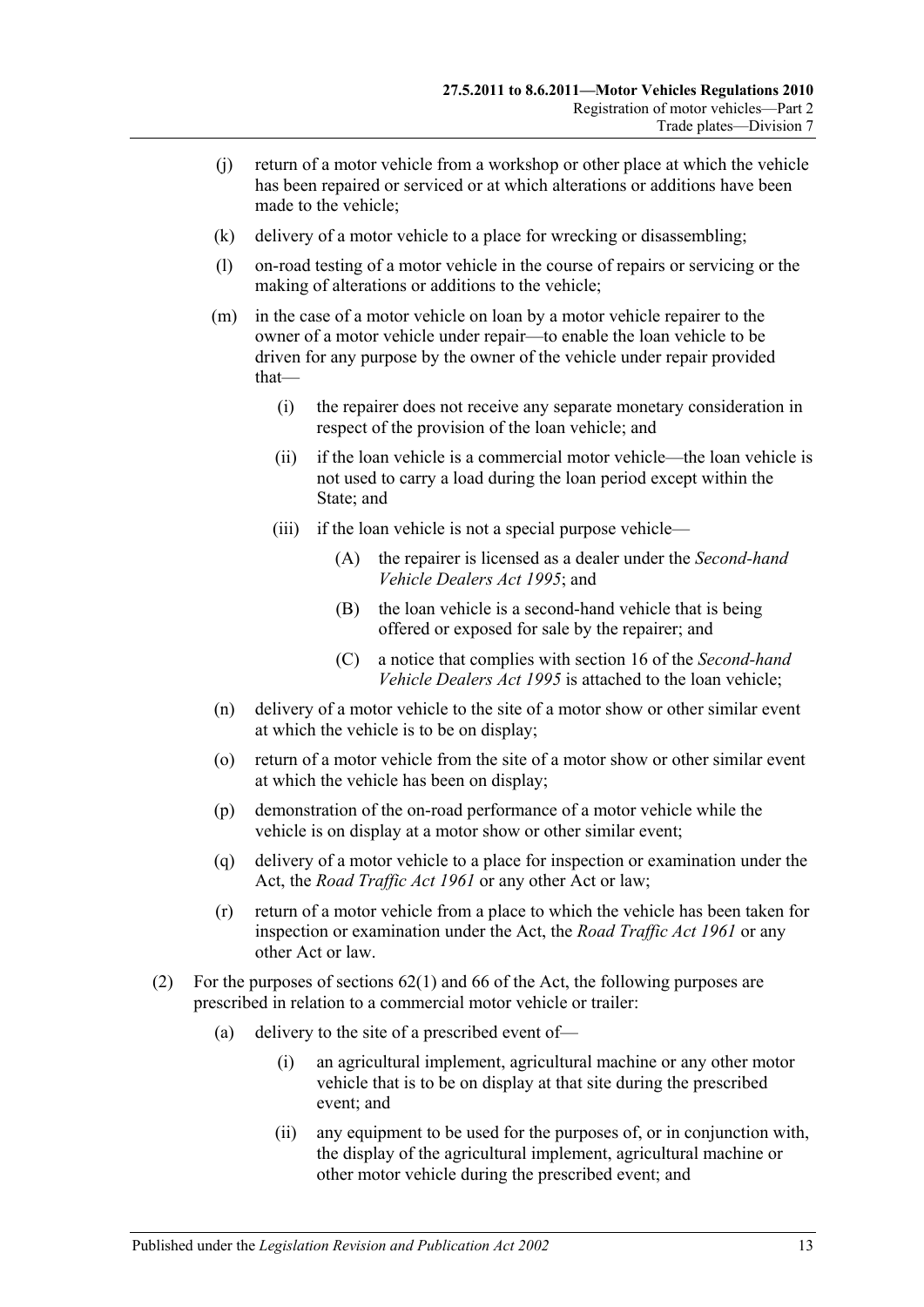- (iii) any equipment, accessories or consumables for or associated with the agricultural implement, agricultural machine or other motor vehicle;
- (b) return from the site of a prescribed event of—
	- (i) an agricultural implement, agricultural machine or any other motor vehicle that has been on display at that site during the prescribed event; and
	- (ii) any equipment used for the purposes of, or in conjunction with, the display of the agricultural implement, agricultural machine or other motor vehicle during the prescribed event; and
	- (iii) any equipment, accessories or consumables for or associated with the agricultural implement, agricultural machine or other motor vehicle.
- (3) For the purposes of sections 62(1) and 66 of the Act, the following purposes are prescribed in relation to a trailer designed to carry a boat:
	- (a) delivery of a boat from the premises of the manufacturer of the boat to a place for storage or to business premises of a dealer or distributor of boats;
	- (b) delivery of a boat from business premises of a distributor of boats to business premises of a dealer of boats;
	- (c) delivery of a boat to or from waters for demonstration to a prospective purchaser of the boat of the performance of the boat on waters;
	- (d) delivery of a boat sold by a dealer of boats to a place nominated by the purchaser of the boat (whether within or outside the State);
	- (e) delivery of a boat to a workshop, boat yard or other place for repair or servicing of the boat or the making of alterations or additions to the boat;
	- (f) return of a boat from a workshop, boat yard or other place at which the boat has been repaired or serviced or at which alterations or additions have been made to the boat;
	- (g) delivery of a boat to the site of a prescribed event at which the boat is to be on display;
	- (h) return of a boat from the site of a prescribed event at which the boat has been on display.

#### <span id="page-23-0"></span>**30—Trade plate label and certificate of issue of trade plate**

- (1) At the time of issuing a trade plate, the Registrar must issue to the holder of the trade plate or his or her agent—
	- (a) a trade plate label; and
	- (b) a certificate of issue of a trade plate.
- (2) A trade plate label will be in a form determined by the Registrar.
- (3) If the Registrar is satisfied by statutory declaration or such other evidence as the Registrar may require that the label or certificate issued in respect of a trade plate has been lost or destroyed, the Registrar may, on application by the holder of the trade plate or his or her agent and payment of the prescribed fee, issue a duplicate label or certificate.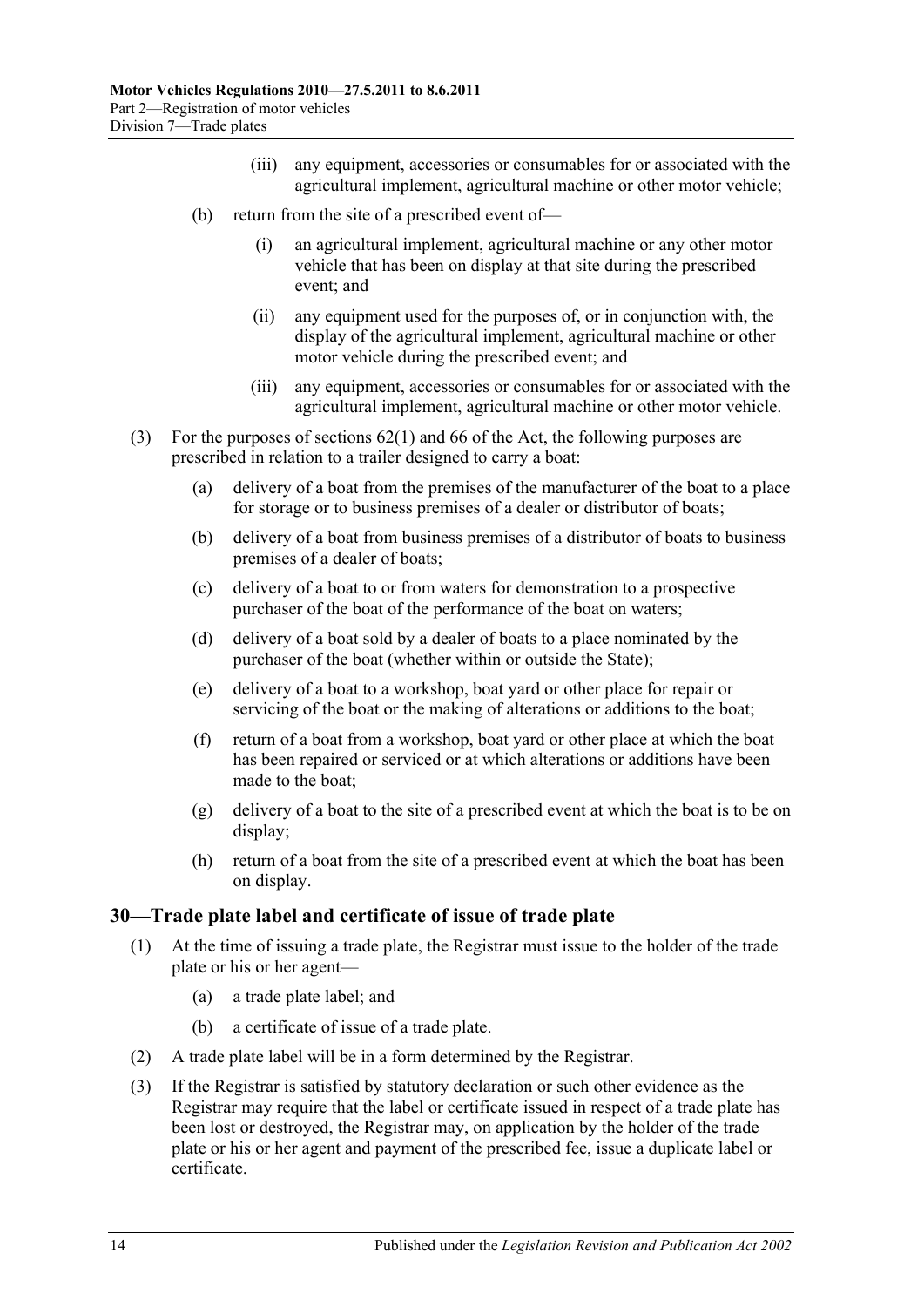## <span id="page-24-0"></span>**31—Carriage of trade plate and trade plate label**

If a motor vehicle is to be driven on a road pursuant to section 66 of the Act—

- (a) a trade plate must be securely attached to the rear of the vehicle in such a position that the bottom edge of the plate is not less than 30 centimetres above the level of the ground; and
- (b) the label issued by the Registrar in respect of the trade plate must be displayed in a waterproof holder that has a transparent front and is affixed to the plate; and
- (c) every figure and letter on the plate and label must be—
	- (i) legible from left to right on a plane level with the ground; and
	- (ii) clean and legible at all times; and
- (d) every figure and letter on the plate must be clearly visible in daylight to a person standing on the same plane as the vehicle at any point not less than 3 metres or more than 18 metres from the plate, looking at the plate along an imaginary line approximately at right angles to the plate.

#### <span id="page-24-1"></span>**32—Offences**

- (1) A person must not—
	- (a) drive or leave standing on a road a motor vehicle to which a colourable imitation of a trade plate is attached; or
	- (b) drive or leave standing on a road a motor vehicle to which is affixed a trade plate that displays a colourable imitation of a trade plate label; or
	- (c) drive or leave standing on a road a motor vehicle to which is affixed a trade plate that displays a trade plate label issued in respect of another trade plate; or
	- (d) without lawful excuse, have in his or her possession a trade plate label or an article resembling a trade plate label that is liable to be mistaken for a trade plate label.

Maximum penalty: \$1 250.

(2) A person must not sell or supply trade plates without the approval of the Minister. Maximum penalty: \$1 250.

#### <span id="page-24-2"></span>**33—Replacement of lost trade plate**

<span id="page-24-3"></span> $(1)$  If—

- (a) a person satisfies the Registrar that—
	- (i) a trade plate has been lost; and
	- (ii) the loss has been reported to a police officer; and
	- (iii) the circumstances of the loss justify replacement of the plate; and
- (b) an application for replacement of the lost plate is made to the Registrar; and
- (c) the fee set out in [Schedule 1](#page-66-0) for the issue of a replacement trade plate is paid to the Registrar,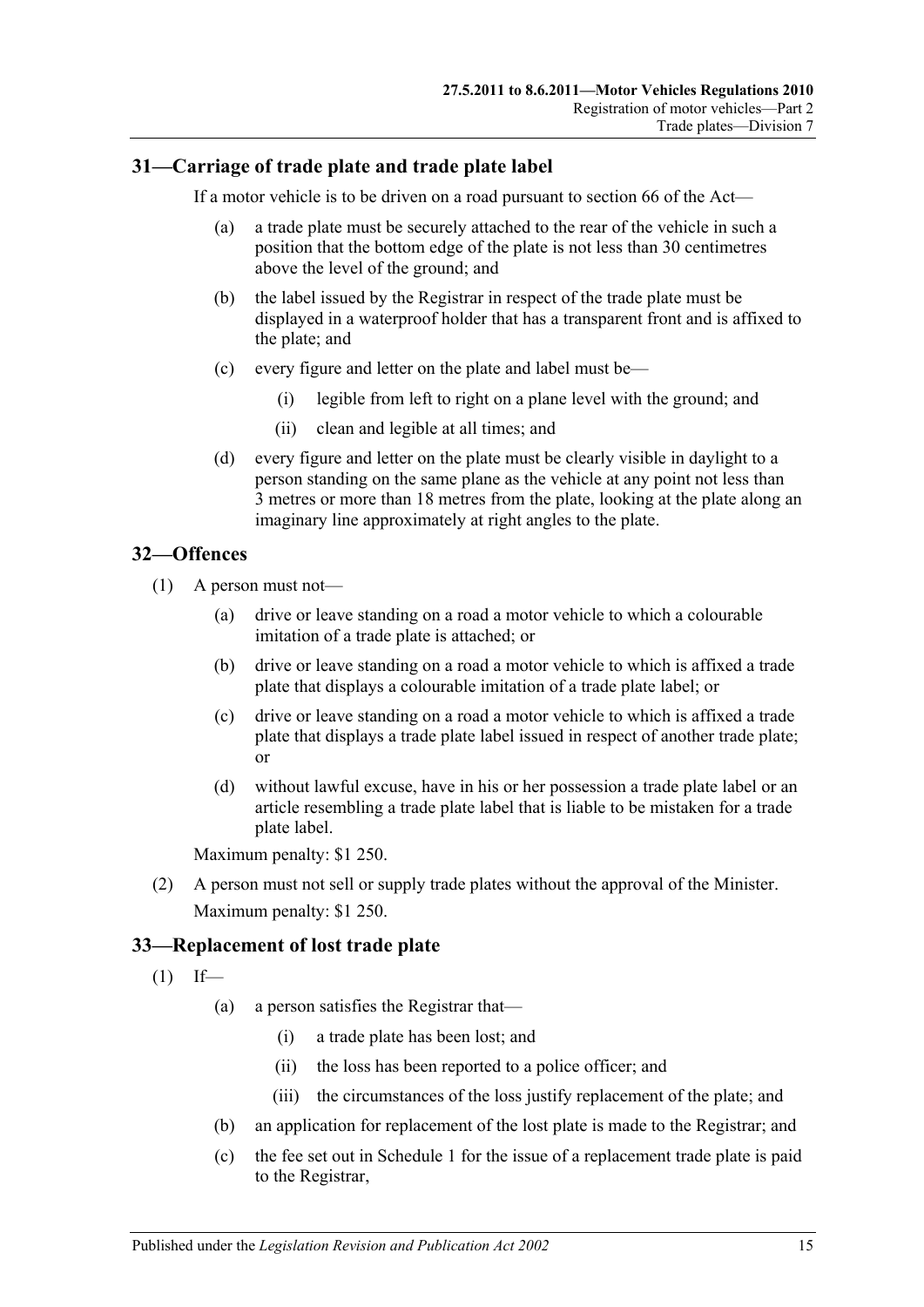the Registrar may issue a new trade plate to that person.

- (2) The Registrar may require an applicant for a replacement trade plate to furnish
	- (a) a statutory declaration stating the matters referred to in [subregulation](#page-24-3)  $(1)(a)$ ; and
	- (b) a written undertaking to—
		- (i) return to the Registrar the lost trade plate if it comes into the applicant's possession; or
		- (ii) inform the Registrar of and when the location of the lost trade plate becomes known to or suspected by the applicant.

## <span id="page-25-0"></span>**Division 8—Registration labels**

#### <span id="page-25-1"></span>**34—Vehicles for which a registration label is not required to be issued**

For the purposes of section  $48(1)(b)$ , (2) and (3) of the Act, a government-registered motor vehicle is a motor vehicle of a prescribed class.

#### <span id="page-25-4"></span><span id="page-25-2"></span>**35—Carriage of registration labels and permits**

- <span id="page-25-3"></span>(1) A registration label or permit under section 16 or 50 of the Act—
	- (a) must—
		- (i) if issued in respect of a motor vehicle that has a windscreen (other than a motor bike)—be firmly affixed in an upright position to the vehicle—
			- (A) to the inside surface of the front or rear windscreen in a corner on the opposite side of the windscreen to the driver's position; or
			- (B) in the case of a vehicle that has a pivoted, hinged or fixed side window adjacent to the front or rear windscreen on the opposite side of the windscreen to the driver's position—to the inside surface of that window,

but not so as to obstruct the driver's vision; or

- (ii) if issued in respect of a motor vehicle (other than a motor bike or trailer) that does not have a windscreen—be displayed in a waterproof holder that has a transparent front and is affixed to an external surface of the vehicle on the left hand or near side of the vehicle, as near as practicable to the position in which the label or permit would have been affixed in accordance with [subparagraph](#page-25-3) (i), had the vehicle been fitted with a windscreen; or
- (iii) if issued in respect of a motor bike—be displayed in a waterproof holder that has a transparent front and is affixed to the handlebar in the centre, left hand or near side of the motor bike; or
- (iv) if issued in respect of a trailer—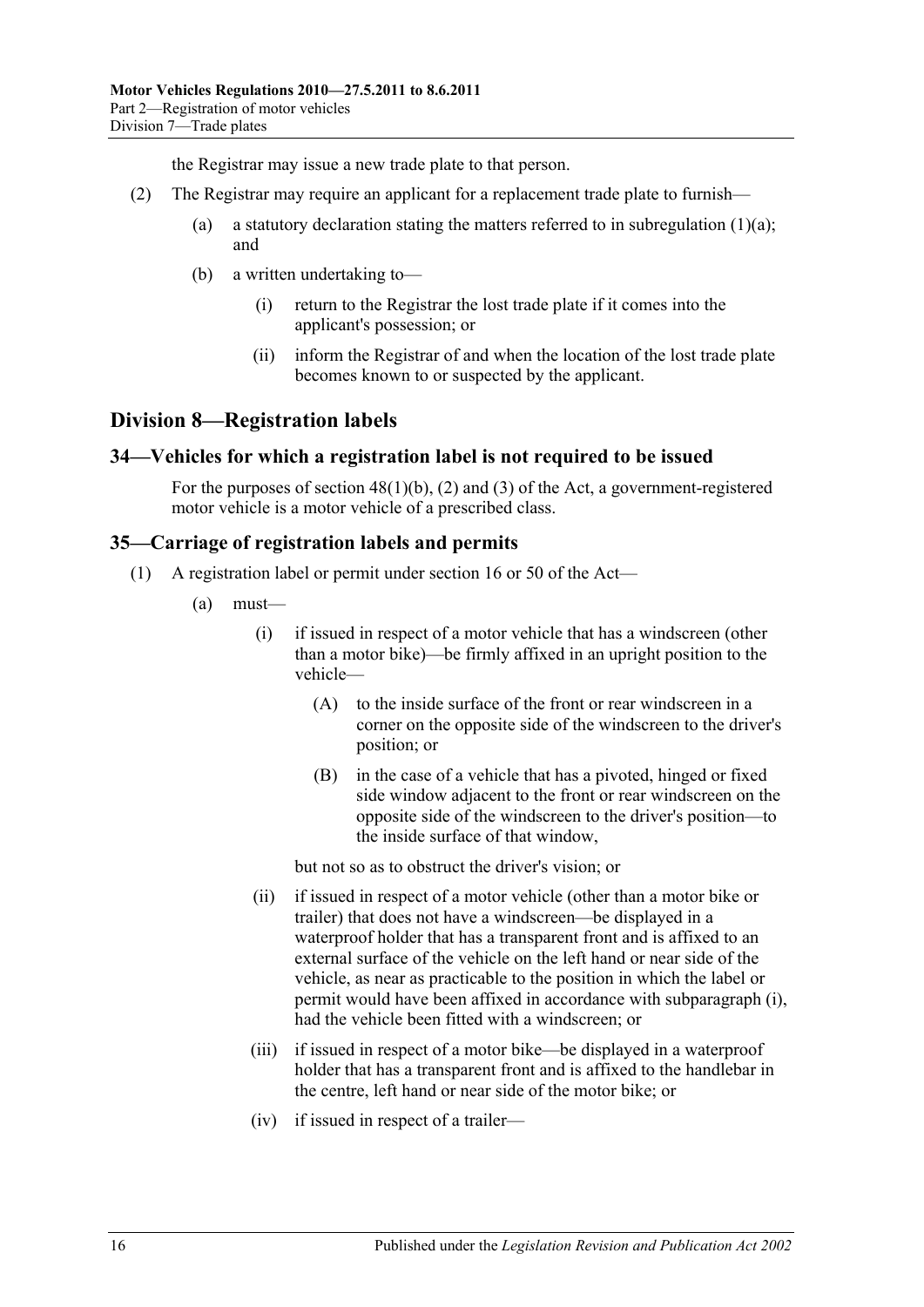- (A) be displayed in a waterproof holder that has a transparent front and is affixed to an external surface of the trailer on the front left hand or near side of the trailer, at a height not exceeding 2 metres above ground level; or
- (B) in the case of a trailer that has a clear glass window be affixed to the inside of the bottom left hand corner of the window—be displayed at a height not exceeding 2 metres above ground level; and
- (b) must be displayed so as to be clearly visible to a person facing the label or permit at a distance of 4 metres from the label or permit.
- (2) For the purposes of section 48(2) and (3) of the Act, a registration label must be affixed to and carried on a motor vehicle in accordance with [subregulation](#page-25-4) (1).
- (3) For the purposes of section 48(4) of the Act, a motor vehicle registered under the Act may be driven on roads without the registration label being affixed to the vehicle—
	- $(a)$  if—
		- (i) the vehicle is, for the purpose of having the label destroyed, being driven to the place where the label is to be destroyed; and
		- (ii) the driver carries with him or her a receipt, issued by the Registrar or an officer appointed by the Registrar, for a completed application for cancellation of the registration of the vehicle; or
	- $(b)$  if—
		- (i) the label has been destroyed; and
		- (ii) the vehicle is being driven by the nearest practicable route from the place where the label was destroyed to some other place where the vehicle is to be kept or stored or to a port or depot from which the vehicle is to be shipped or railed; and
		- (iii) the driver carries with him or her a receipt, issued by the Registrar or an officer appointed by the Registrar, for a completed application for cancellation of the registration of the vehicle; or
	- $\left( c \right)$  if  $\leftarrow$ 
		- (i) payment of the fees payable for registration of the vehicle was made by mail, telephone or the Internet; and
		- (ii) the registration label has not been received by the registered owner or the registered operator of the vehicle or his or her agent; and
		- (iii) not more than 30 days have elapsed from the date the payment was made.
- (4) For the purposes of section 53(1aa) of the Act, a motor vehicle on which is affixed a registration label or in which is carried a permit that has ceased to be in force may be driven, or caused to stand, on a road if—
	- (a) payment of the fees payable for registration of the vehicle was made by mail, telephone or the Internet; and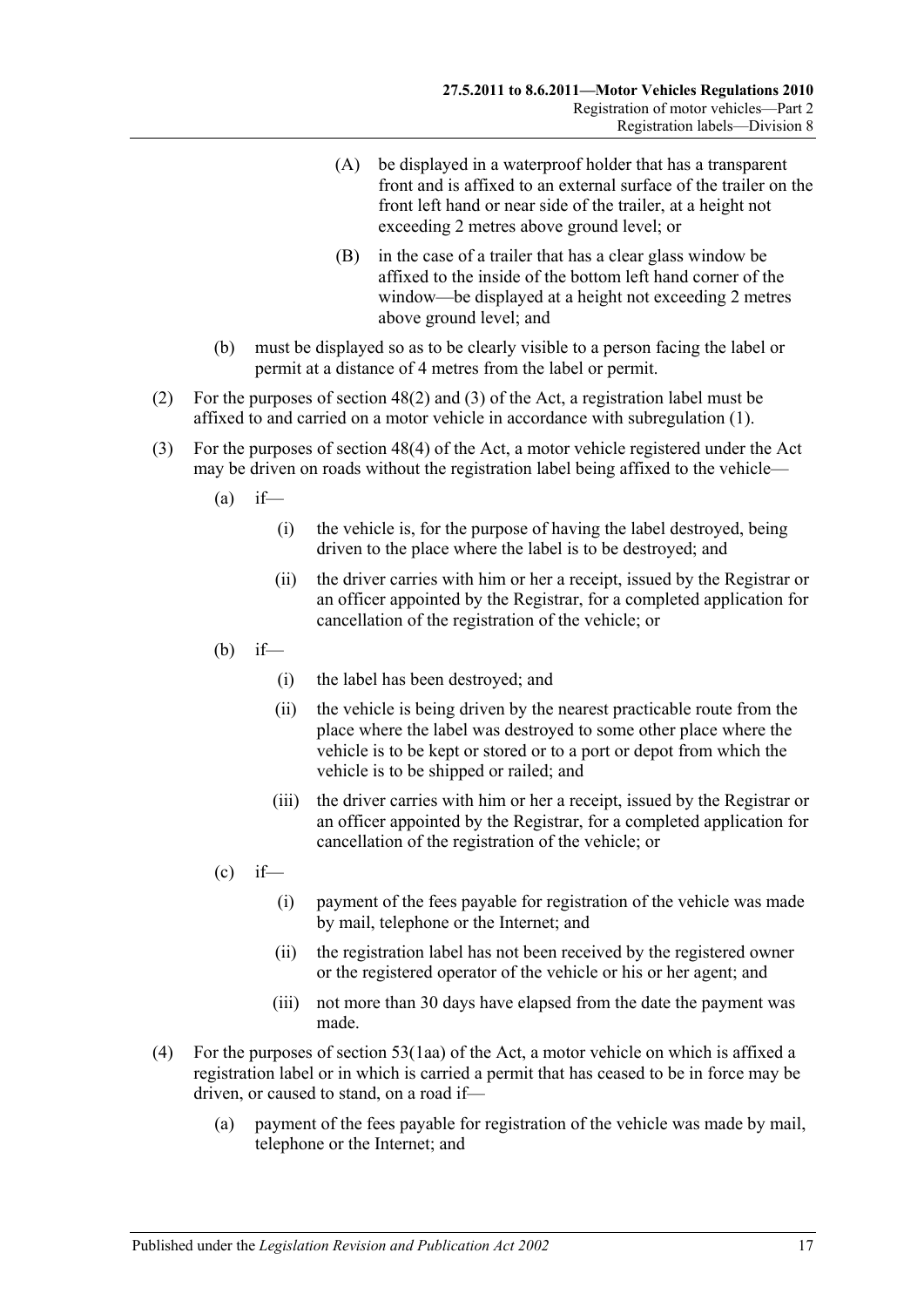- (b) the registration label has not yet been received by the registered owner or the registered operator of the vehicle or his or her agent; and
- (c) not more than 30 days have elapsed from the date on which the payment was made.

## <span id="page-27-0"></span>**Division 9—Miscellaneous**

#### <span id="page-27-2"></span><span id="page-27-1"></span>**36—Offences**

- <span id="page-27-3"></span>(1) A person must not drive a motor vehicle on a road while—
	- (a) a device is attached to the vehicle or a number plate or trade plate on the vehicle; or
	- (b) a substance is painted on or otherwise added to or made part of a number plate or trade plate on the vehicle,

the effect of which is to obscure or distort a letter or figure on a number plate or trade plate on the vehicle when the plate is viewed or photographed from any particular angle or from all angles in daylight or at night.

Maximum penalty: \$1 250.

- (2) In [subregulation](#page-27-2) (1), a reference to a *number plate* extends to that portion of a motor vehicle on which the registered number is marked in accordance with [regulation](#page-18-2) 25.
- (3) [Subregulation](#page-27-3) (1)(a) does not apply in relation to a motor vehicle to which a bike rack is attached if a number plate that—
	- (a) conforms to the specifications and design prescribed for a number plate of a class established under section 47A of the Act for the purposes of this subregulation; and
	- (b) bears the number allotted to the vehicle under the Act,

is attached to the bike rack and displayed such that—

- (c) the whole of the number plate is visible from the rear; and
- (d) the bottom edge of the number plate is not less than 30 centimetres above the level of the ground and in such a position that every letter and figure of the registered number is upright; and
- (e) every letter and figure on the number plate is—
	- (i) legible from left to right on a plane level with the ground; and
	- (ii) clean and legible at all times; and
	- (iii) clearly visible in daylight to a person standing on the same plane as the vehicle at any point not less than 3 metres or more than 18 metres from the plate looking at the plate along an imaginary line approximately at right angles to the plate.
- (4) If a bike rack that displays a number plate is attached to a motor vehicle, a person must not drive the motor vehicle on a road while—
	- (a) a device is attached to the bike rack or the number plate on the bike rack; or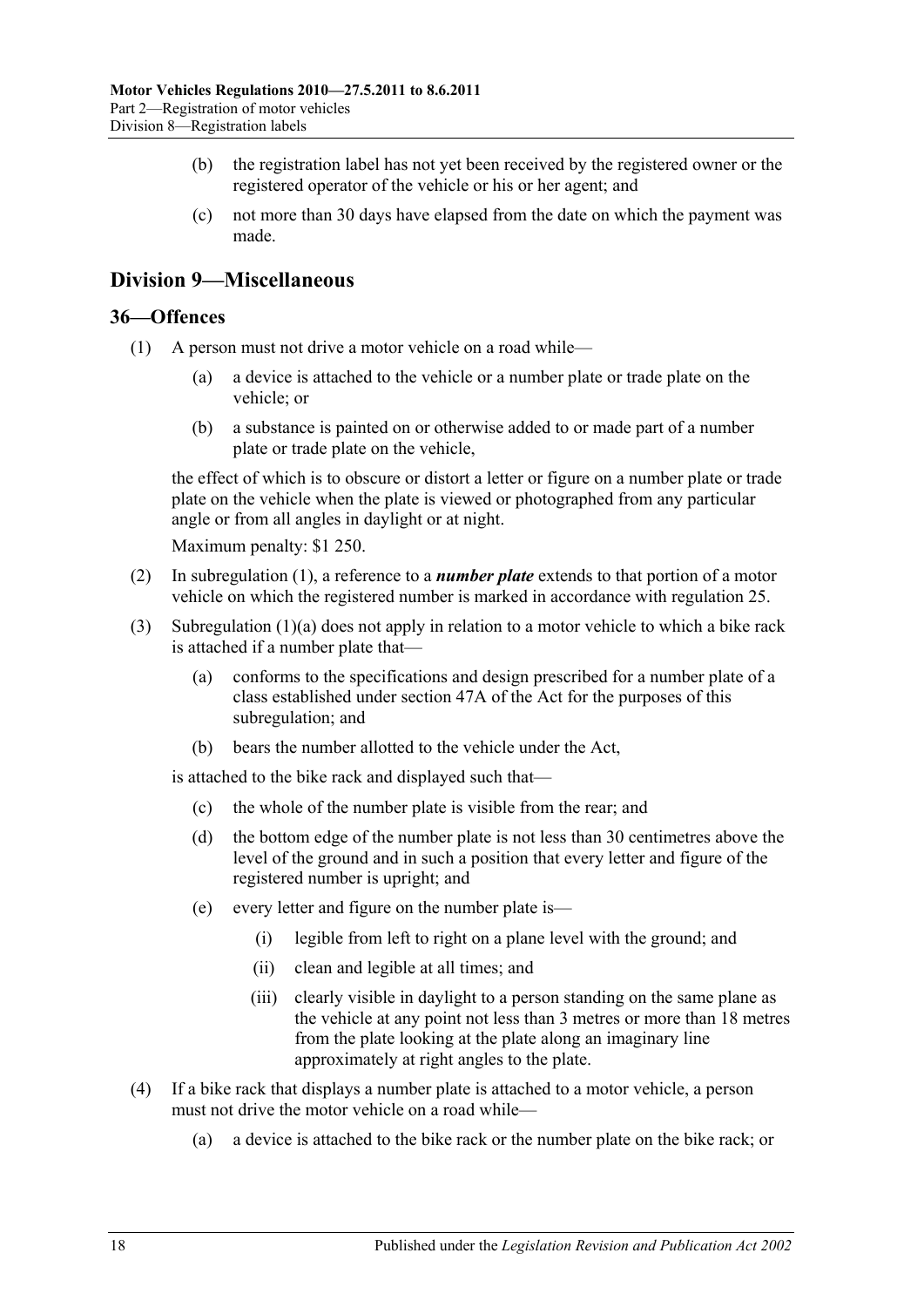(b) a substance is painted on or otherwise added to or made part of the number plate on the bike rack,

the effect of which is to obscure or distort a letter or figure on the plate when the plate is viewed or photographed from any particular angle or from all angles in daylight or at night.

Maximum penalty: \$1 250.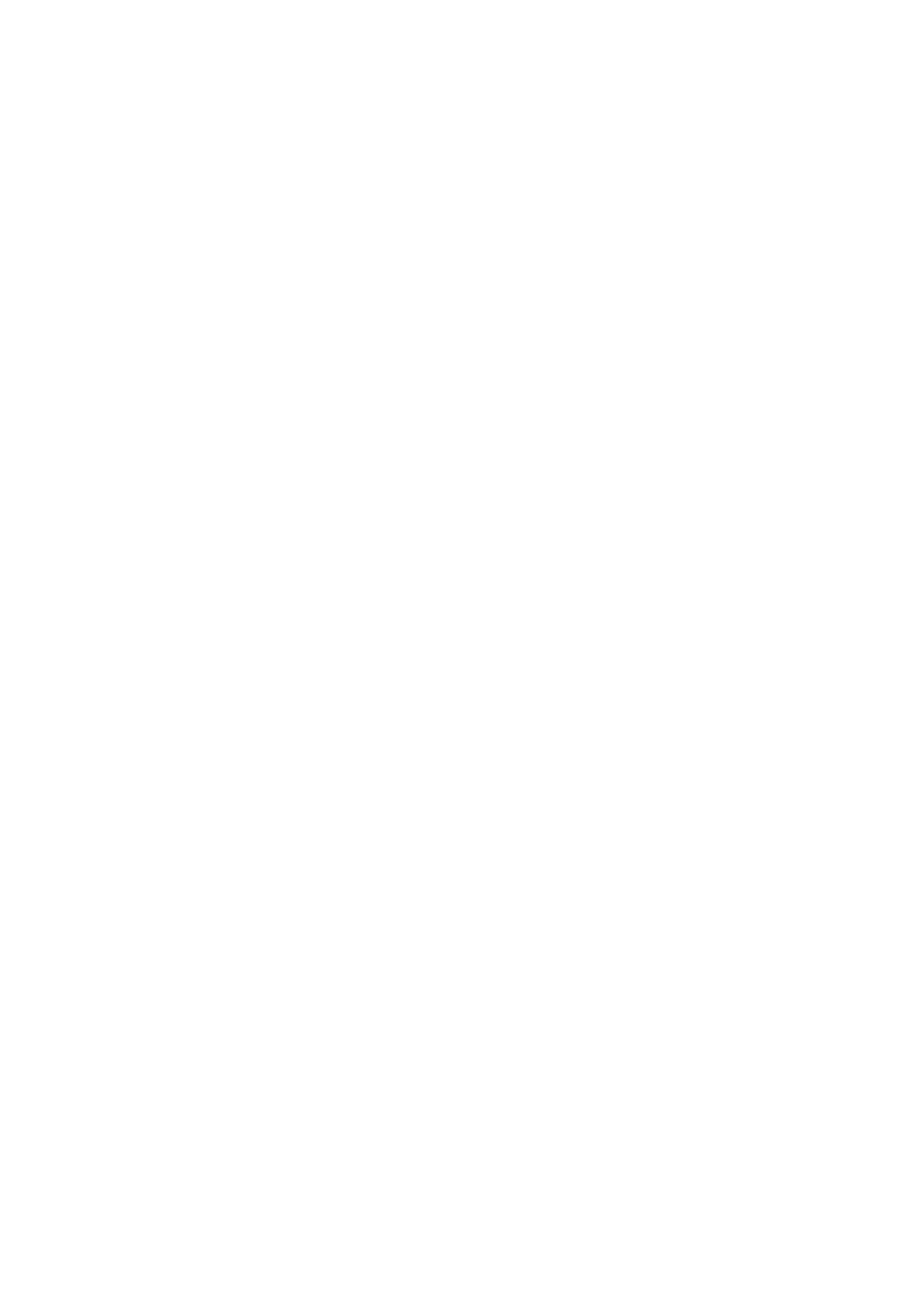## <span id="page-30-0"></span>**Part 3—Heavy vehicles speeding control scheme**

### <span id="page-30-1"></span>**37—Interpretation**

In this Part—

*road train* means a road train that, including its load (if any), is over 19 metres long.

#### <span id="page-30-2"></span>**38—Corresponding laws declared for purposes of scheme**

For the purposes of Part 2A of the Act, the following laws are declared to be corresponding laws:

- (a) the *Motor Vehicles Act* of the Northern Territory;
- (b) the *Road Safety Act 1986* of Victoria;
- (c) the *Road Traffic Act 1974* of Western Australia;
- (d) the *Road Transport (Vehicle Registration) Act 1997* of New South Wales;
- (e) the *Road Transport (Vehicle Registration) Act 1999* of the Australian Capital Territory;
- (f) the *Transport Operations (Road Use Management) Act 1995* of Queensland;
- (g) the *Vehicle and Traffic Act 1999* of Tasmania.

#### <span id="page-30-3"></span>**39—Prescribed classes of heavy vehicles**

For the purposes of paragraph (c) of the definition of *heavy vehicle* in section 71C(1) of the Act, a road train is a prescribed class of motor vehicle.

#### <span id="page-30-4"></span>**40—Prescribed speeds for different classes of heavy vehicles**

For the purposes of the definition of *prescribed speed* in section 71C(1) of the Act, the following speeds are prescribed:

- (a) in relation to a road train—90 kilometres per hour;
- (b) in relation to any other class of heavy vehicle—100 kilometres per hour.

#### <span id="page-30-5"></span>**41—Speeding offences not to be registered under section 71D of Act**

- (1) Pursuant to section  $71D(3)(b)$  of the Act—
	- (a) a relevant speeding offence must not be registered in relation to a heavy vehicle unless it is an offence against a law of this State or another State or a Territory of the Commonwealth involving the driving of the vehicle at a speed 15 kilometres per hour or more over the highest speed-limit over which the vehicle must not be driven on roads under that law; and
	- (b) a relevant speeding offence must not be registered in relation to a heavy vehicle if—
		- (i) the offence was committed before 9 July 2001; or
		- (ii) the offence was committed within 14 days after service on the registered owner of the vehicle of a written notice under section 71E of the Act in relation to the vehicle.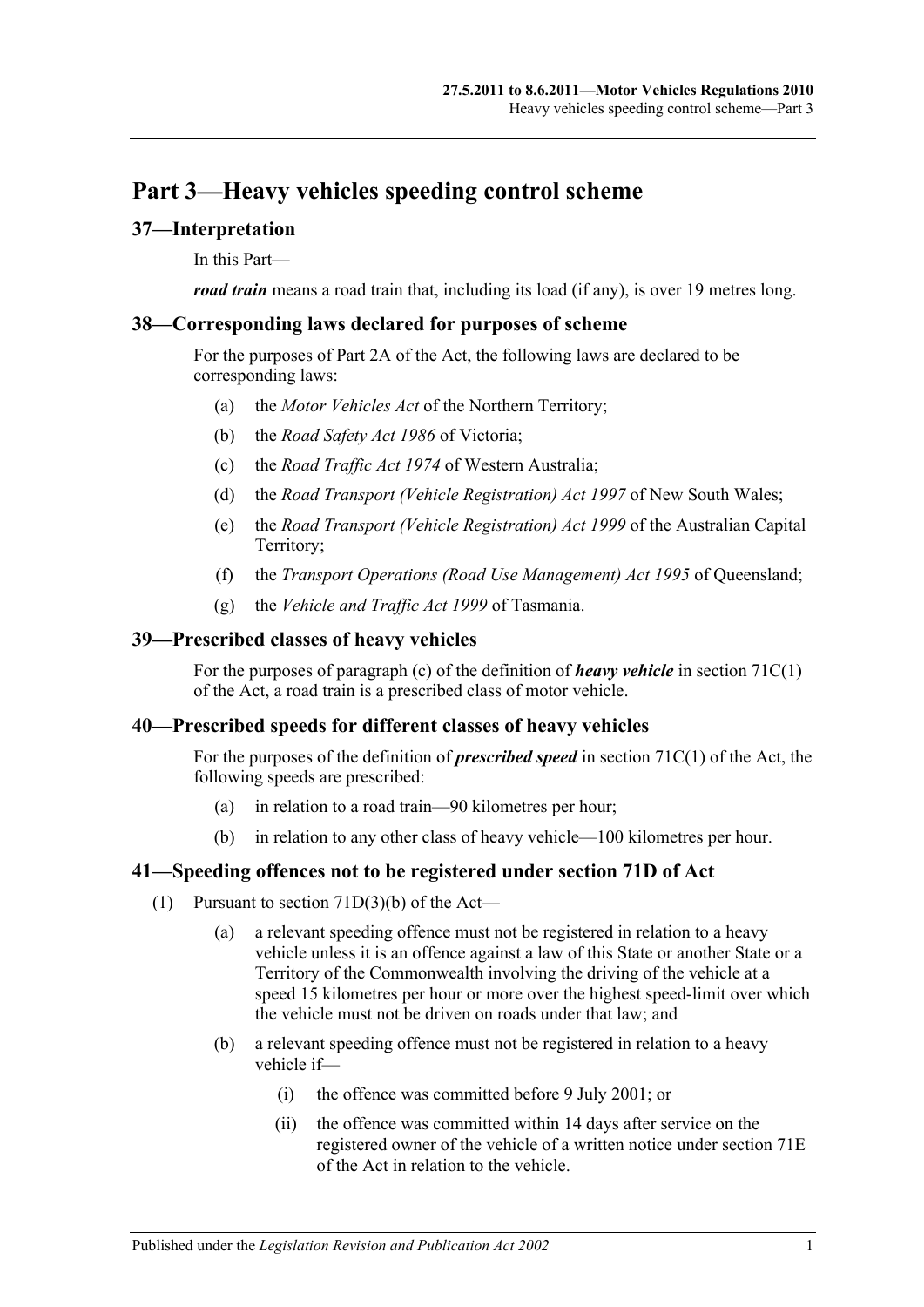- (2) In this regulation—
	- (a) a reference to *an offence committed by a person* includes a reference to an offence allegedly committed by a person that the person has expiated;
	- (b) *expiate* includes pay the amount payable in connection with an infringement notice or penalty notice issued under a law of another State or Territory of the Commonwealth in respect of an alleged offence.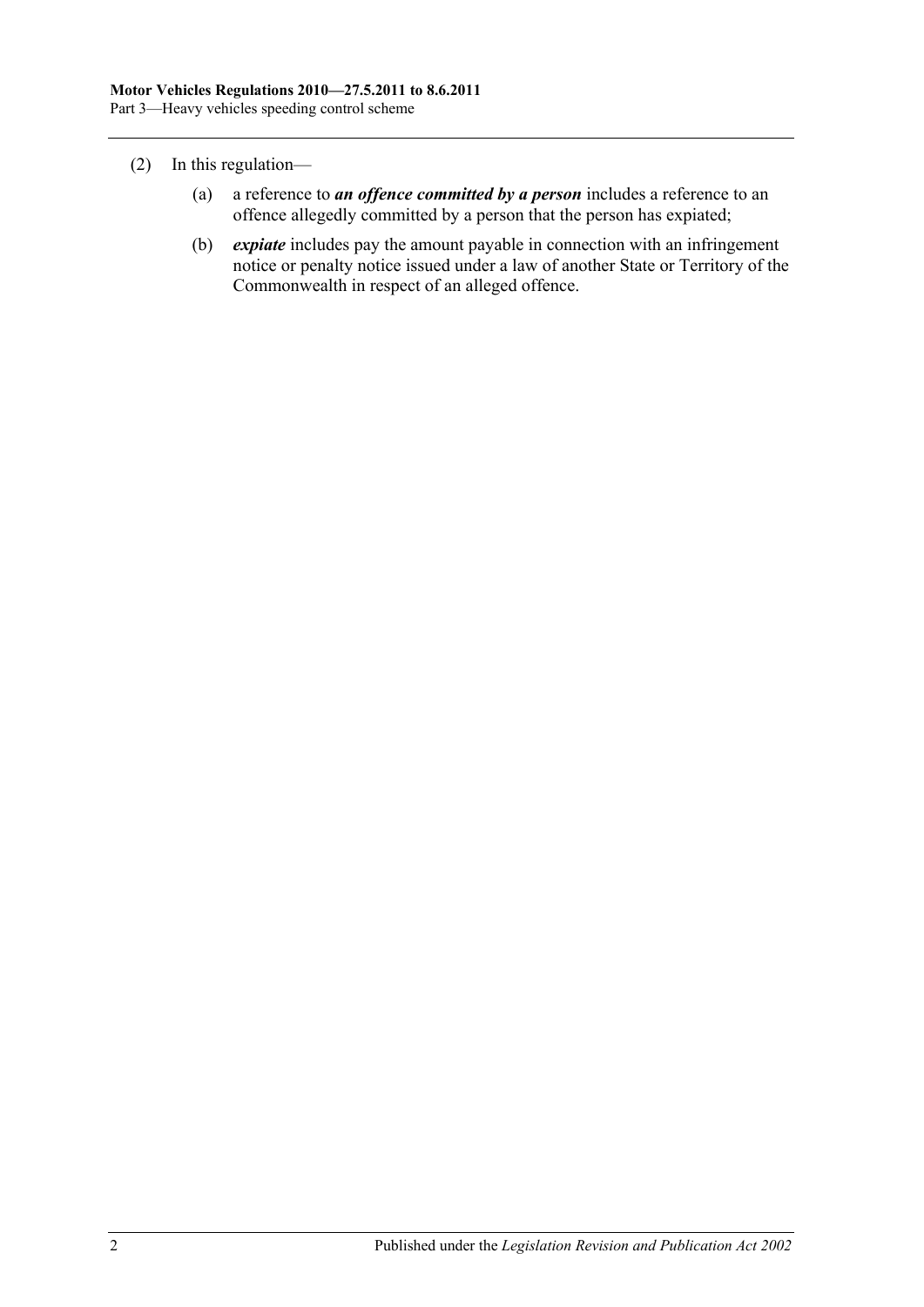## <span id="page-32-0"></span>**Part 4—Driver's licences and learner's permits**

## <span id="page-32-1"></span>**Division 1—Classification of licences**

## <span id="page-32-2"></span>**42—Classification of licences**

For the purposes of section 72(1) of the Act, the classifications appearing in column 1 of the table in [Schedule 2](#page-76-0) are prescribed.

## <span id="page-32-3"></span>**Division 2—Driver's licences and learner's permits**

#### <span id="page-32-4"></span>**43—Exemption from certain requirements for qualified supervising drivers**

- (1) A person to whom this regulation applies is exempted from the requirement specified in section 72A(1)(b) of the Act that the person must, in order to act as a qualified supervising driver for the holder of a licence or permit, have held a licence referred to in that paragraph during the whole of the immediately preceding 2 year period.
- (2) This regulation applies to a person if the person—
	- (a) has not held the relevant licence during the whole of the immediately preceding 2 year period only because the licence expired during that period; and
	- (b) renewed the licence within 3 months of that expiry; and
	- (c) has held the relevant licence for periods totalling at least 2 years (excluding any period between the expiry of the licence and the date of its renewal).

## <span id="page-32-5"></span>**44—Duty of applicant for licence or permit to supply specimen signature etc**

- $(1)$  If—
	- (a) a person applies for the issue or renewal of a driver's licence or learner's permit; and
	- (b) the licence or permit is to include a photograph of the person and a specimen of the person's signature; and
	- (c) the Registrar requires the person to attend at a specified place for the purpose of having the person's photograph taken,

the person must, before having his or her photograph taken, supply the Registrar with 1 or more specimens of the person's signature, as specified by the Registrar.

- $(2)$  If—
	- (a) a person applies for the issue or renewal of a driver's licence or learner's permit; and
	- (b) the licence or permit is to include a photograph of the person and a specimen of the person's signature; and
	- (c) the Registrar requires the person to supply to the Registrar 1 or more photographs of the person,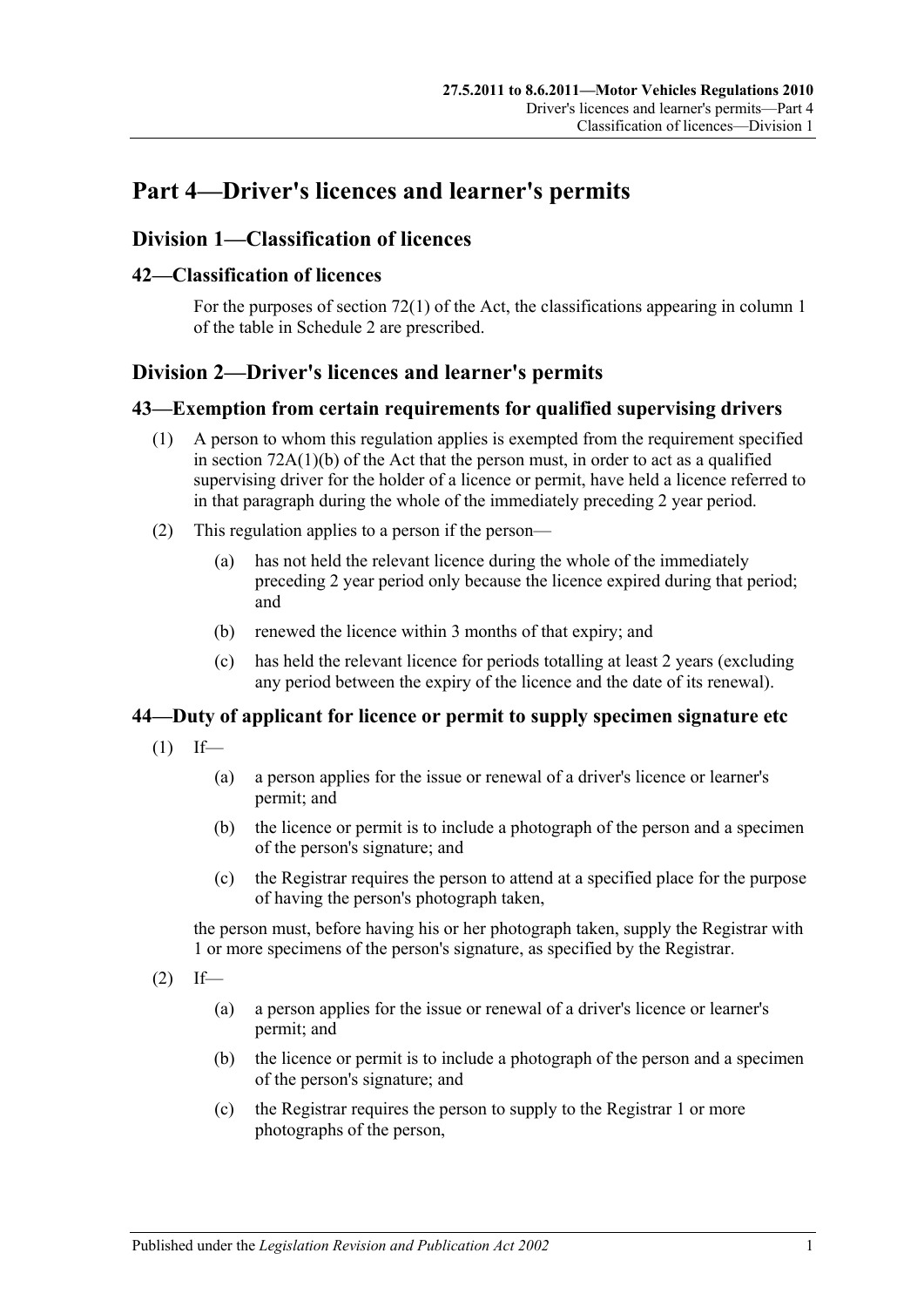the person must, at the time of supplying the photographs to the Registrar, also supply the Registrar with 1 or more specimens of the person's signature, as specified by the Registrar.

(3) If a person applies for the issue or renewal of a driver's licence or learner's permit that is not to bear a photograph of the person, the person must sign the licence or permit as soon as practicable after receiving it.

## <span id="page-33-0"></span>**45—Exemptions from duty to hold licence, learner's permit or particular class of licence**

- (1) A police officer who holds a driver's licence may, in the course of official duties, drive a motor vehicle of a class other than that for which he or she holds a licence in circumstances of emergency.
- (2) If a person holds a driver's licence or is, under section 97A of the Act, permitted to drive a motor vehicle on roads in this State pursuant to an interstate licence or foreign licence, the person may drive a moped on roads in this State without holding a licence endorsed with the classification R-DATE.
- (3) A person may drive a power-assisted pedal cycle without holding a driver's licence or learner's permit.
- (4) A person may drive a self-propelled wheelchair or a motor vehicle of a class prescribed by [regulation](#page-10-2) 5 for the purposes of section 12A(1) of the Act without holding a driver's licence or learner's permit if the person reasonably requires the use of the wheelchair or vehicle because of some physical infirmity.
- <span id="page-33-1"></span>(5) A person may drive a motor home on roads in this State without holding a driver's licence under the Act if—
	- (a) the person holds a foreign licence, written in English or accompanied by an English translation, authorising the person to drive a motor vehicle with a GVM not exceeding 3.5 tonnes; or
	- (b) the person holds—
		- (i) a foreign licence authorising the person to drive a motor vehicle with a GVM not exceeding 3.5 tonnes; and
		- (ii) an international driving permit.
- (6) However, [subregulation](#page-33-1) (5) does not apply if—
	- (a) the person is disqualified from holding or obtaining an interstate licence in any State or Territory of the Commonwealth; or
	- (b) the person is disqualified from holding or obtaining a foreign licence in any country; or
	- (c) the person has resided in this State for a continuous period of more than 3 months and is a permanent resident or citizen of Australia; or
	- (d) the person's foreign licence only authorises the person to drive a motor bike, motor trike, moped, motorised wheelchair or other vehicle that is not a motor car; or
	- (e) a notice under [subregulation](#page-34-1) (7) is in force in relation to the person.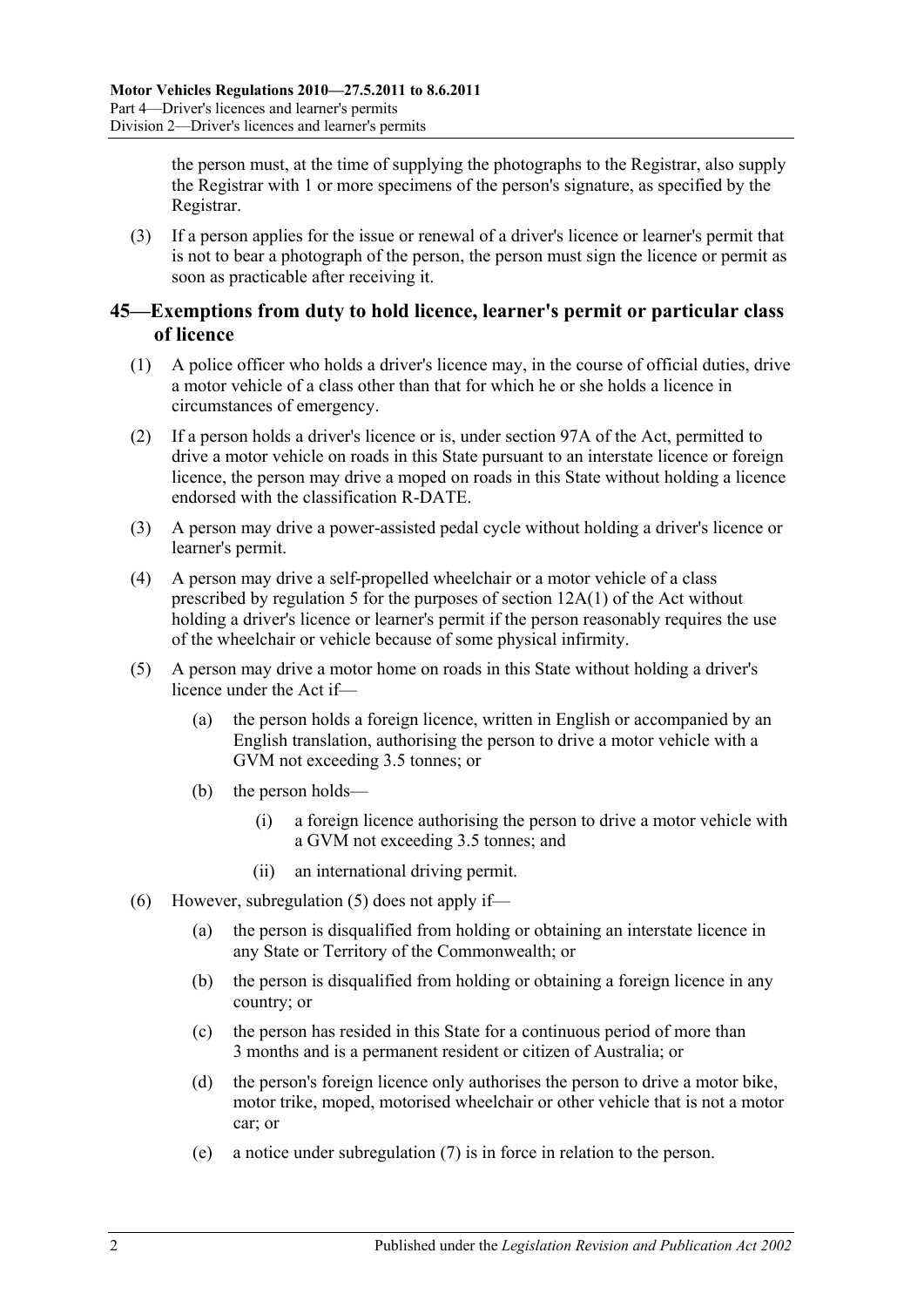- <span id="page-34-1"></span>(7) If the Registrar is of the opinion that—
	- (a) a person to whom [subregulation](#page-33-1) (5) applies is not suitable to drive a motor home in this State; or
	- (b) the ability of a person to whom [subregulation](#page-33-1) (5) applies to drive a motor home safely is impaired due to a permanent or long term injury or illness,

the Registrar may give the person notice in writing—

- (c) prohibiting the person from driving a motor home on roads in this State without holding a driver's licence issued under the Act while the notice is in force; and
- (d) stating the reasons for the giving of the notice; and
- (e) specifying any action that may be taken by the person to regain the benefit of [subregulation](#page-33-1) (5).
- (8) The Registrar may revoke a notice under [subregulation](#page-34-1) (7) by further notice to the person.
- (9) A person must, while driving a motor home on roads in this State under [subregulation](#page-33-1) (5)—
	- (a) carry his or her—
		- (i) foreign licence (together with any accompanying English translation of the licence); and
		- (ii) international driving permit (if any); and
	- (b) produce those documents if requested to do so by a police officer or authorised officer.

Maximum penalty: \$1 250.

- (10) If a person drives a motor home in this State under [subregulation](#page-33-1) (5), the person's foreign licence will—
	- (a) for the purposes of section 74 of the Act and any law prescribed for the purposes of section 97A(4)(a) of the Act, be taken to be a licence under the Act; and
	- (b) for the purposes of a contract or policy of insurance relating to the vehicle, be taken to be a licence under the Act.
- (11) In this regulation—
	- (a) *international driving permit*, *interstate licence* and *permanent resident* have the same respective meanings as in section 97A of the Act;
	- (b) *motor home* means a motor vehicle with a GVM not exceeding 4.5 tonnes that is designed and constructed for the primary purpose of providing a temporary dwelling for persons using the vehicle for recreational travel.

#### <span id="page-34-0"></span>**46—Examination of applicant for licence or learner's permit**

- (1) For the purposes of section 79(1) and (1a) of the Act—
	- (a) a theoretical examination will consist of questions determined by the Registrar from time to time as to—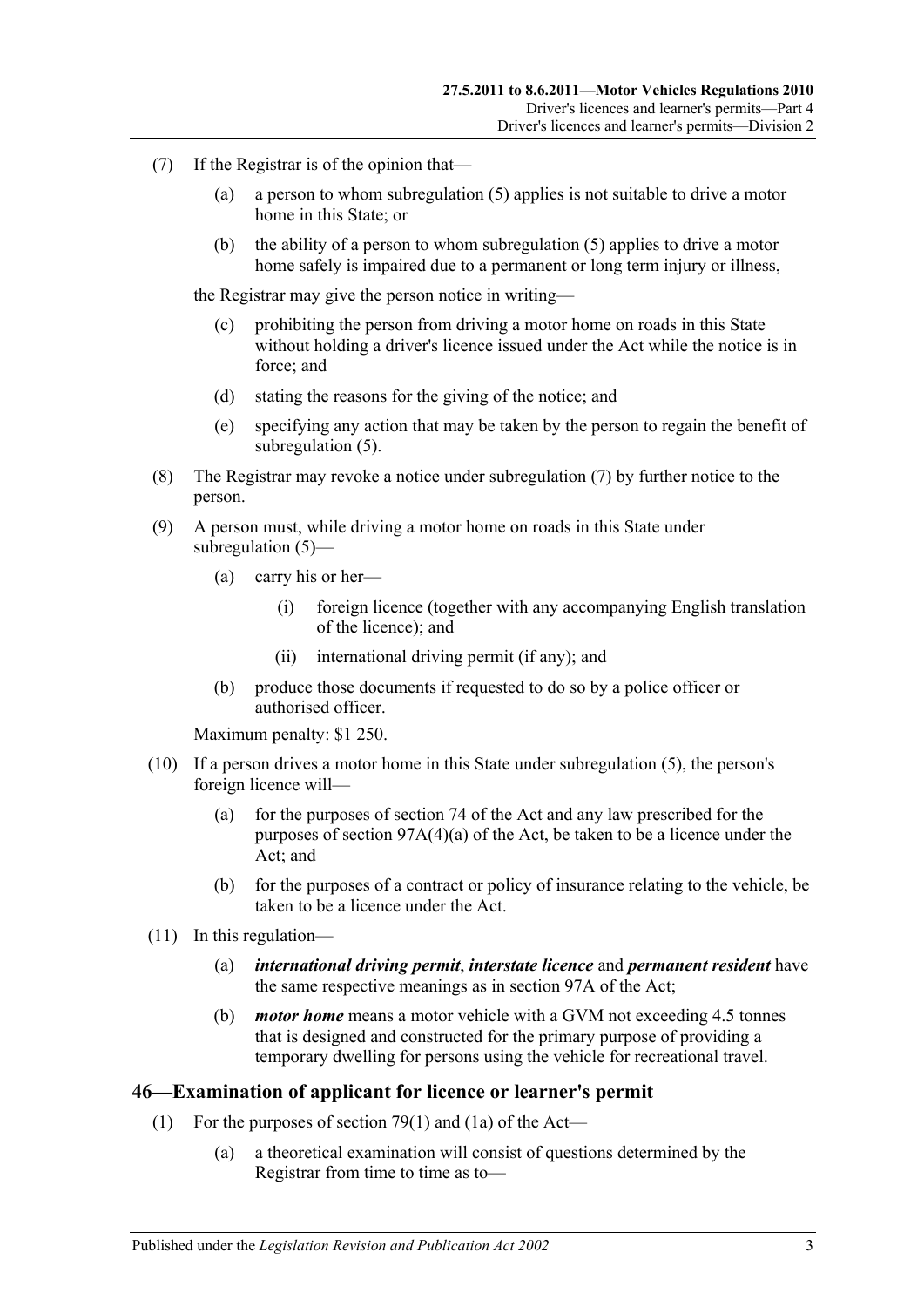- (i) the rules required by law to be observed by drivers of motor vehicles; and
- (ii) the causes of motor vehicle accidents; and
- (iii) safe driving behaviour and safe driving practices; and
- (iv) the effects of alcohol and drugs on driving skills and driving behaviour; and
- (v) the effects of speeding; and
- (vi) the stopping distances of motor vehicles; and
- (vii) the effects of road surfaces and weather conditions on the driving of motor vehicles; and
- (viii) such other matters as are determined by the Registrar from time to time; and
- (b) a theoretical examination will be taken by a person—
	- (i) in writing in the English language; or
	- (ii) if the person is, by reason of impairment, unable to take the examination in writing—orally in the English language; or
	- (iii) if the person's principal language is not English and the person's understanding of English is not adequate to enable the person to take the examination in writing in English—orally in the person's principal language.
- (2) For the purposes of section 79(2) of the Act, the number of questions in the examination that a person must answer correctly is a number that equals 80% of the questions asked in the examination.

## <span id="page-35-0"></span>**47—Prescribed matters for the purposes of section 79A of Act**

- (1) For the purposes of section  $79A(1)(a)(ii)(B)$  of the Act, the prescribed requirements are that the applicant has driven a motor vehicle of a class for which the licence is sought for periods totalling not less than 75 hours, at least 15 hours of which must have occurred at night.
- (2) For the purposes of section 79A(2)(b) of the Act, licence classes R-DATE and R are prescribed.
- (3) In this regulation—

*night* means the period between sunset on one day and sunrise on the next day.

#### <span id="page-35-1"></span>**47A—Exemption from section 79B of Act**

An applicant for the issue of a licence is exempt from section 79B of the Act if the applicant would, if granted a licence, be required, in accordance with section 81E of the Act, to be issued with a licence that is subject to the mandatory alcohol interlock scheme conditions.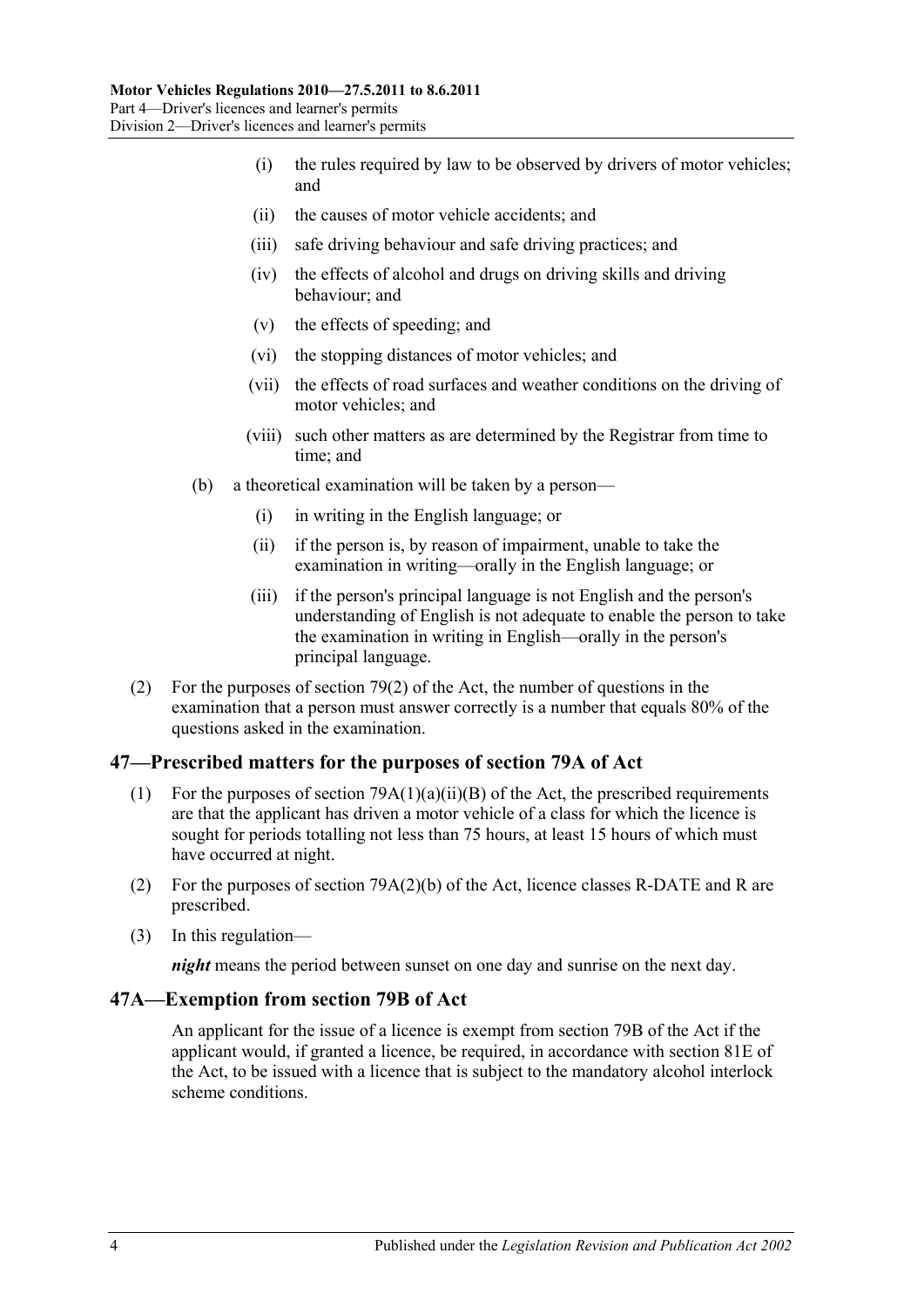### **48—Power to refuse practical driving test where undue danger to any person**

If the Commissioner of Police or the Registrar believes on reasonable grounds that the testing of an applicant for a practical driving test would present undue danger to the applicant, the authorised examiner or a member of the public, the Commissioner or the Registrar (as the case may be) may refuse to conduct such a test.

### <span id="page-36-0"></span>**49—Certain practical driving tests not to be taken again within 13 day period**

- (1) A person who fails a Vehicle on Road Test taken for the purpose of enabling the person to qualify for the issue of a provisional licence endorsed with the classification C cannot take a subsequent Vehicle on Road Test for that purpose unless 13 days have elapsed since the day on which the person failed the test.
- (2) In [subregulation](#page-36-0)  $(1)$ —

*Vehicle on Road Test* means a practical driving test consisting of a single test during which the person taking the test drives a motor vehicle on roads in the company of an examiner who assesses the person's ability to drive safely and according to the rules required by law to be observed by drivers of motor vehicles.

### **50—Learner's permits—display of L plates**

- (1) For the purposes of section 75A(15) of the Act—
	- $(a)$
- (i) in the case of a motor vehicle other than a motor bike—plates bearing the letter "L" (*L plates*) must be displayed on the vehicle so as to be clearly visible from the front and rear of the vehicle; or
- (ii) in the case of a motor bike—a L plate must be displayed at, and be clearly visible from, the rear of the motor bike; and
- (b) an L plate must conform to the following requirements:
	- (i) the plate must measure not less than 14.5 centimetres by 14.5 centimetres;
	- (ii) the letter "L" must be displayed in black on a yellow background and be clearly legible;
	- (iii) the letter "L" must be not less than 10.5 centimetres in height and 8 centimetres in width;
	- (iv) the width of every line of the letter "L" must be not less than 2 centimetres.
- <span id="page-36-1"></span>(2) A person other than the holder of a learner's permit must not drive a motor vehicle on a road while there is affixed to the vehicle a L plate in accordance with this regulation. Maximum penalty: \$1 250.
- (3) [Subregulation](#page-36-1) (2) does not apply to—
	- (a) a person driving a motor vehicle for the purpose of instructing the holder of a learner's permit in the safe and efficient driving of a motor vehicle; or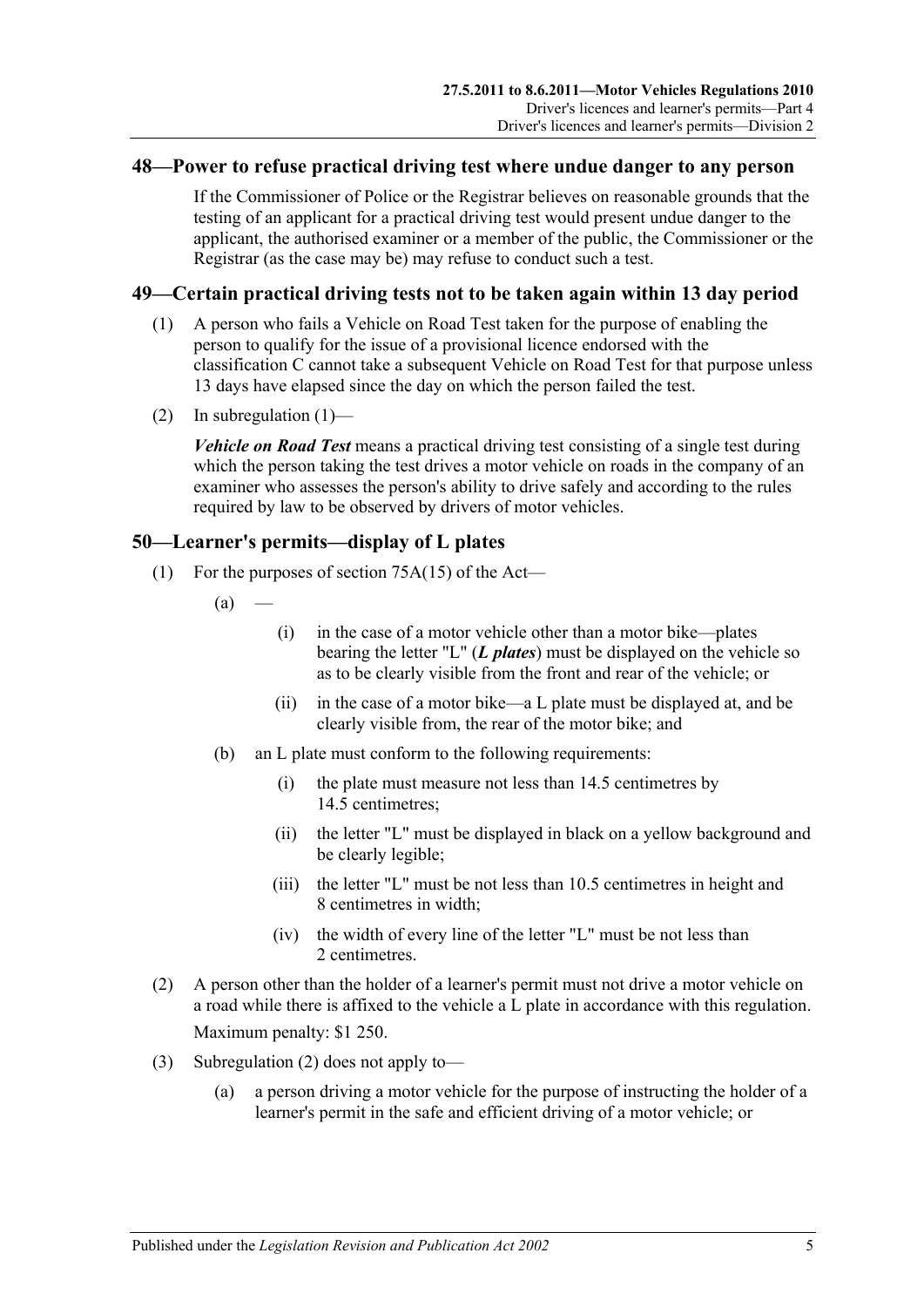(b) the holder of a motor driving instructor's licence driving a motor vehicle that is clearly identified as one being used in the business of driving instruction and proceeding from or to a place where instruction has been or is to be given.

# **51—Display of P plates**

- (1) For the purposes of sections  $81A(15)$  and  $81AB(3a)(a)$  of the Act—
	- $(a)$
- (i) in the case of a motor vehicle other than a motor bike—plates bearing the letter "P" (*P plates*) must be displayed on the vehicle so as to be clearly visible from the front and rear of the vehicle; or
- (ii) in the case of a motor bike—a P plate must be displayed at, and be clearly visible from, the rear of the motor bike; and
- (b) a P plate must conform to the following requirements:
	- (i) the plate must measure not less than 14.5 centimetres by 14.5 centimetres;
	- (ii) the letter "P" must be displayed in red on a white background and be clearly legible;
	- (iii) the letter "P" must be not less than 10.5 centimetres in height and 8 centimetres in width;
	- (iv) the width of every line of the letter "P" must be not less than 2 centimetres.
- (2) A person other than the holder of a provisional licence or a probationary licence issued subject to alcohol interlock scheme conditions must not drive a motor vehicle on a road while there is affixed to the vehicle a P plate in accordance with this regulation.

Maximum penalty: \$1 250.

### **52—Exemptions for police officer or police cadet with provisional licence**

A police officer or police cadet who holds a provisional licence is, while engaged in official duties or training, exempt from the operation of section 81A(3)(b), (14), (15) and (16) of the Act.

### **54—Exemption from requirement to undertake hazard perception test**

An applicant for a P2 licence who resides—

- (a) more than 100 kilometres from the nearest place at which hazard perception tests are conducted; or
- (b) on Kangaroo Island,

is exempt from the requirement in section  $81A(5)(a)(iii)$  of the Act.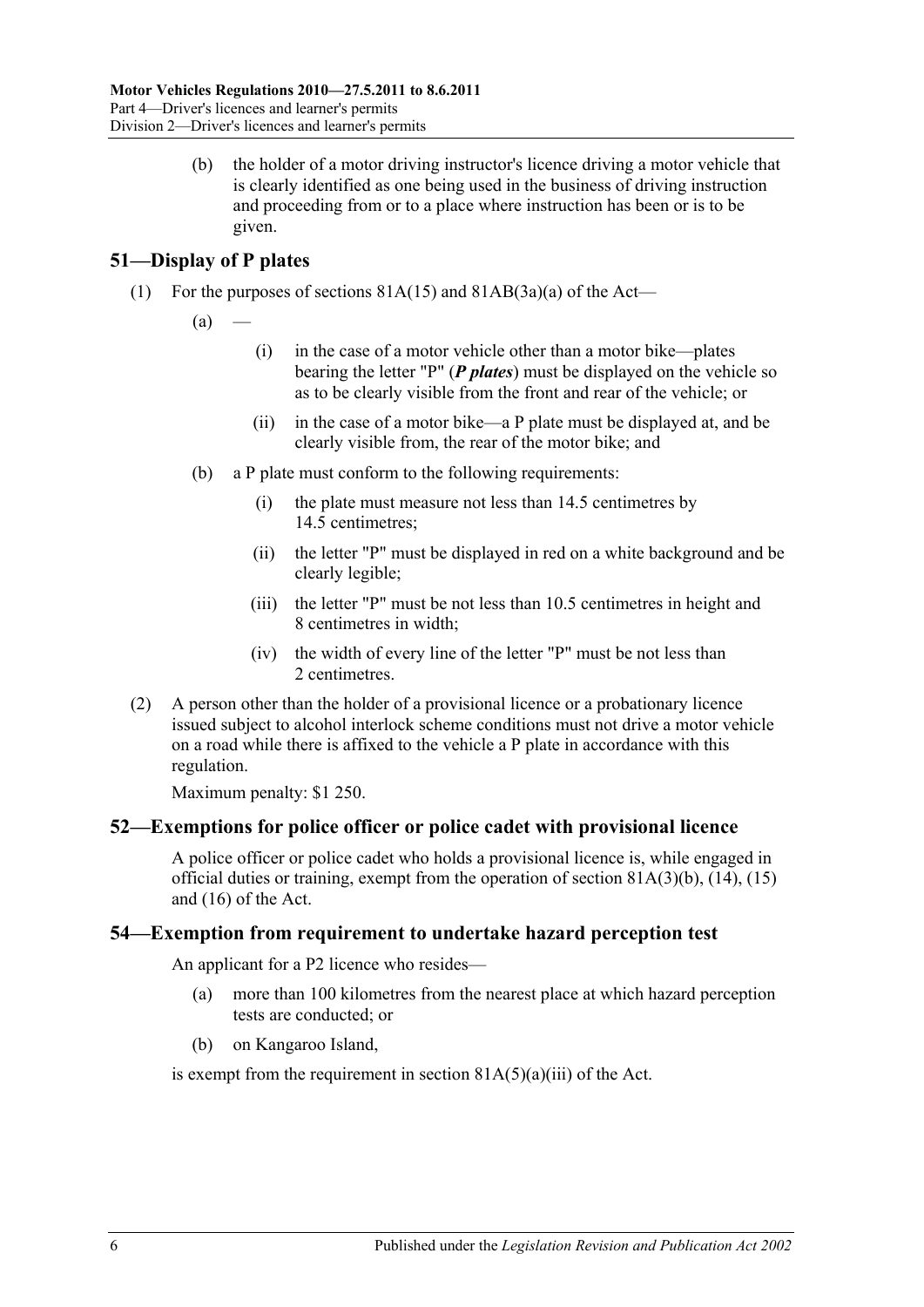### **55—Prescribed classes of applicants**

- (1) For the purposes of section 81A(11)(b) of the Act, the following classes of applicants are prescribed:
	- (a) applicants who have held a non-provisional licence or interstate non-provisional licence but not during the period of 5 years immediately preceding the application;
	- (b) applicants who hold an interstate non-provisional licence but who are under the age of 19 years;
	- (c) applicants who hold an interstate provisional licence;
	- (d) subject to [subregulation](#page-38-0) (2), applicants who have, during the period of 5 years immediately preceding the application, held a provisional licence issued under Part 3 of the Act as in force before 31 October 2005 (provided that the application is made before 31 October 2010).
- <span id="page-38-1"></span><span id="page-38-0"></span>(2) [Subregulation](#page-38-1)  $(1)(d)$  does not include an applicant who—
	- (a) has, during the period of 5 years immediately preceding the application, held a provisional licence of a kind referred to in that paragraph; and
	- (b) was, during that period, disqualified from holding or obtaining a permit or licence; and
	- (c) has not held a licence issued under the Act since the end of the period of disqualification.

### **55A—Application for high powered vehicle exemption**

An application for a high powered vehicle exemption must be made to the Registrar in writing and must include such evidence in support of the application as the Registrar may require.

### **55AB—Issue of certificate of high powered vehicle exemption**

The Registrar must, on granting a high powered vehicle exemption to the holder of a P1 or P2 licence, issue the holder of the licence with a certificate of exemption.

### **55B—Issue of duplicate certificate of high powered vehicle exemption**

On application by the holder of a high powered vehicle exemption and payment of the prescribed fee, the Registrar may, if satisfied that the certificate of exemption has been lost, stolen, or destroyed, or on the surrender of the certificate to the Registrar, issue to the holder a duplicate certificate.

### **55C—Surrender of high powered vehicle certificate on surrender of licence**

If a P1 or P2 licence to which a high powered vehicle exemption relates is surrendered, the person surrendering the licence must, at the same time, surrender the certificate of exemption.

Maximum penalty: \$1 250.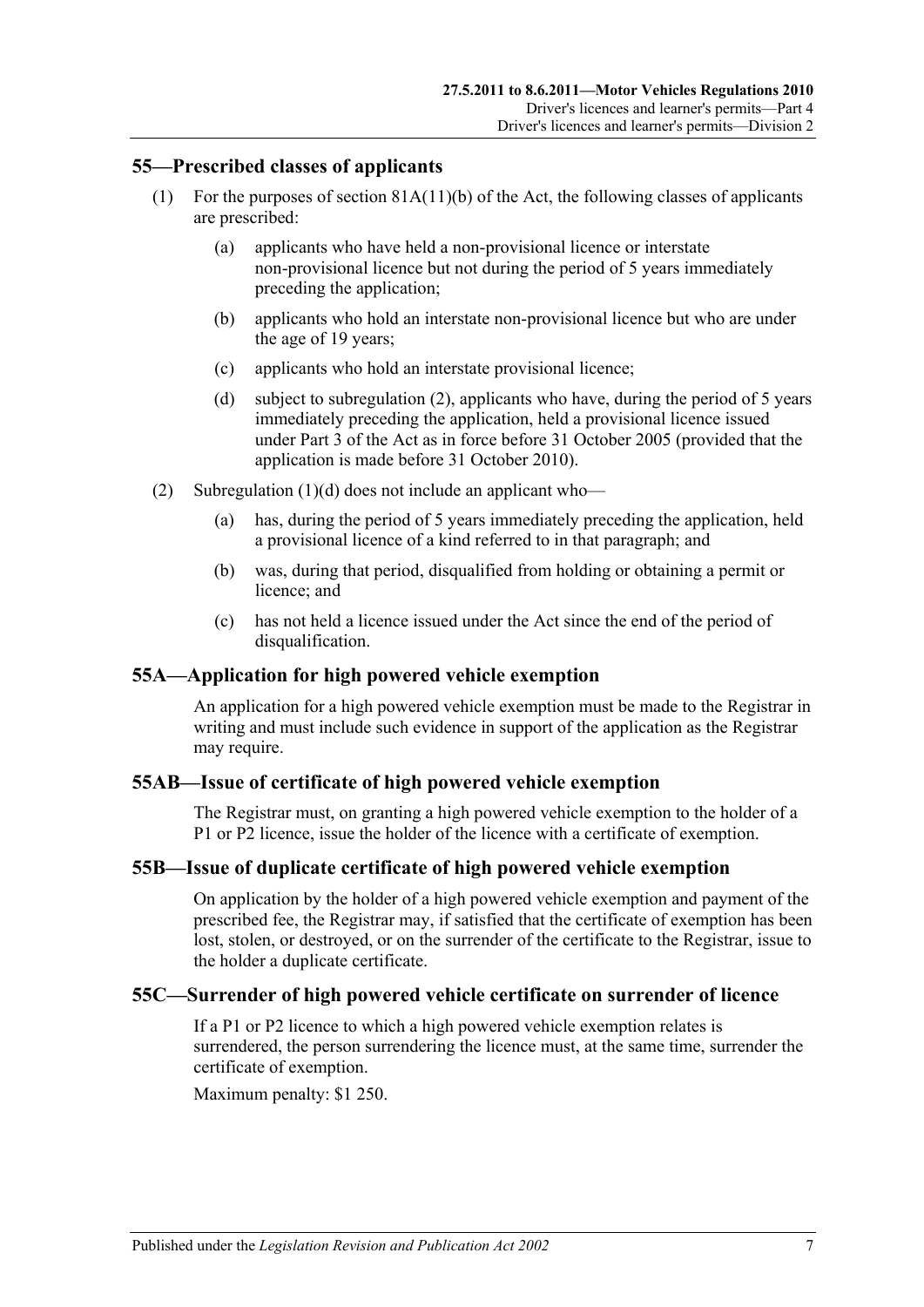### **55D—Requirement to produce certificate of high powered vehicle exemption**

- (1) If the holder of a high powered vehicle exemption is required to produce his or her licence under section 96, 97 or 139BA of the Act, the court, person or body imposing the requirement may also require the holder to produce the certificate of exemption at the same time.
- (2) A person must comply with a requirement for production of a certificate imposed under this regulation.

Maximum penalty: \$1 250.

(3) If a certificate is produced under this regulation and the licence to which it relates is to be cancelled or suspended or has become void, or a disqualification is imposed on the holder of the licence, the court, person or body to whom it is produced, or, in any case, the Registrar, may retain the certificate.

### **55E—Duty to carry certificate of high powered vehicle exemption**

The holder of a high powered vehicle exemption must carry the certificate of exemption at all times while driving a high powered vehicle and must produce the certificate immediately if requested to do so by a police officer.

Maximum penalty: \$1 250.

### **55F—Cancellation of high powered vehicle exemption granted in error**

- (1) If the Registrar is satisfied that a high powered vehicle exemption has been granted in error, the Registrar may cancel the exemption.
- (2) If the Registrar decides to exercise a power to cancel a high powered vehicle exemption, the Registrar must give the person notice in writing requiring the person to produce the certificate of exemption to the Registrar within a specified period and setting out—
	- (a) the reasons for the cancellation; and
	- (b) the date on which the exemption is cancelled; and
	- (c) the right to apply for a review of the decision.
- (3) A person must comply with a requirement to produce a certificate under this regulation.

Maximum penalty: \$1 250.

(4) A certificate produced under this regulation may be retained by the Registrar.

### **55G—High powered vehicle exemption falsely obtained is void**

- (1) A high powered vehicle exemption that is granted by the Registrar on the basis of a false or misleading statement of the applicant or false or misleading evidence produced by the applicant is void and of no effect.
- (2) A person must not, without lawful excuse, have possession of a certificate of a high powered vehicle exemption if the exemption was granted by the Registrar on the basis of a false or misleading statement of the applicant or false or misleading evidence produced by the applicant.

Maximum penalty: \$1 250.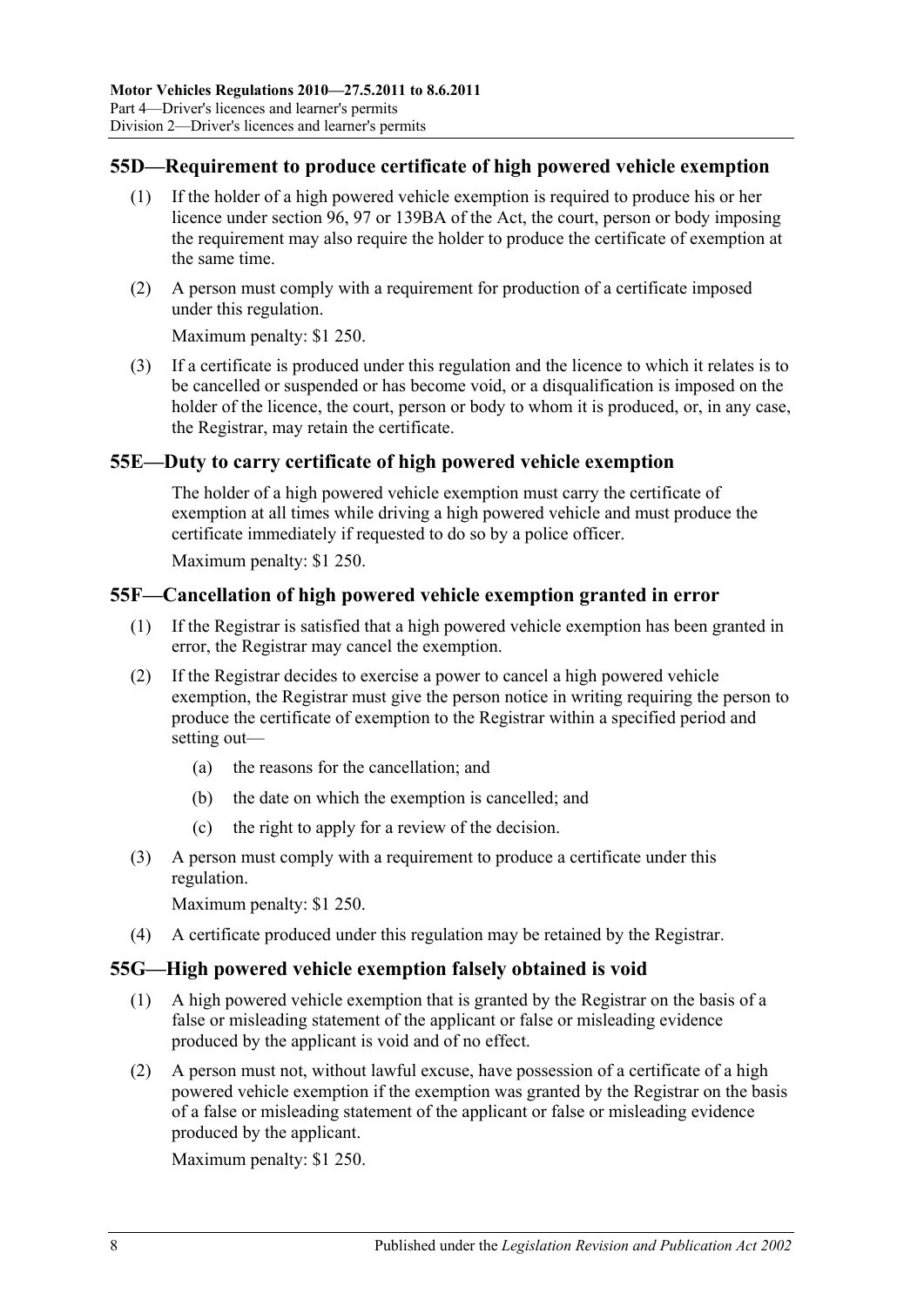# **55H—Certificate of high powered vehicle exemption unlawfully altered or damaged is void**

- (1) If a person, without lawful authority, wilfully alters, defaces or otherwise damages a certificate of a high powered vehicle exemption, the certificate is void and of no effect.
- (2) A person who, without lawful authority, possesses a certificate of a high powered vehicle exemption that has been wilfully altered, defaced or damaged is guilty of an offence.

Maximum penalty: \$1 250.

# **56—Attendance at lectures by holder of learner's permit etc who contravenes probationary conditions or incurs 4 or more demerit points**

- (1) For the purposes of section 81B(2) of the Act, lectures must be conducted as to motor vehicle accidents and their causes and consequences in a manner determined by the Registrar.
- (2) A person who is convicted or found guilty of an offence against section 75A(14),  $81A(13)$  or  $81AB(5)$  of the Act is exempt from the operation of section  $81B(2)$ and 81B(3) of the Act if the person resides outside Metropolitan Adelaide.

# **56A—Manner of giving Registrar notice of decision to enter into Safer Driver Agreement**

Notice of a decision to enter into a Safer Driver Agreement under section 81BA(2) of the Act is to be given by a person to the Registrar by lodging the notice of disqualification sent to or served on the person, completed in accordance with the instructions contained in the notice and signed by the person, at a place of a kind prescribed for the purposes of section 139BD(3)(a)(i) of the Act.

# **57—Exemption from section 81BB(7)(a) of Act**

- (1) If the Magistrates Court allows an appeal by a person against a disqualification under section 81B of the Act and the person holds a licence immediately before the determination of the appeal, the person is exempt from the operation of section  $81BB(7)(a)$  of the Act—
	- (a) until the expiration of 2 business days after the day on which the appeal is determined; or
	- (b) until the person applies for a licence in accordance with section 81BB(7)(b) of the Act,

whichever occurs first.

(2) In this regulation—

*business day* means any day except—

- (a) a Saturday, Sunday or public holiday; or
- (b) a day which falls between 25 December and 1 January in the following year.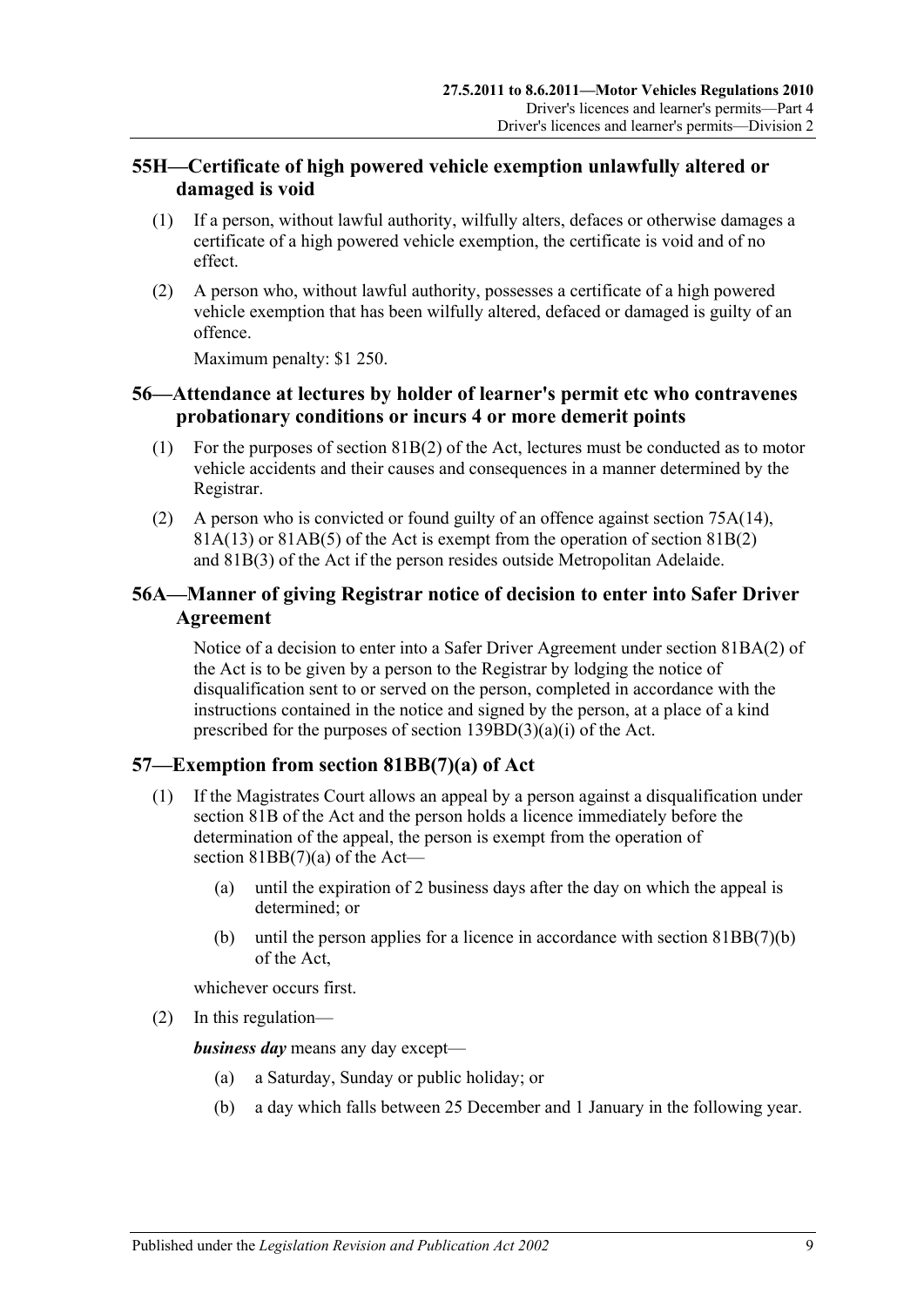# **58—Exemption from duty to carry and produce probationary licence or provisional licence for police officers and police cadets**

A police officer or police cadet who holds a probationary licence or provisional licence is, while engaged in official duties or training, exempt from the operation of section 98AAB of the Act.

### **59—Cancellation of motor driving instructor's licence on surrender**

The Registrar may cancel a motor driving instructor's licence if—

- (a) the holder of the licence gives the Registrar written notice of the holder's wish to surrender the licence; and
- (b) the Registrar is satisfied that the licence, or any duplicate of the licence, has been returned or has been lost or destroyed.

### **60—Endorsement of conditions on driver's licences and learner's permits**

Conditions of driver's licences and learner's permits must be endorsed in accordance with [Schedule 3.](#page-80-0)

# **Division 3—Alcohol interlock schemes**

### **61—Circumstances in which licence not subject to mandatory alcohol interlock scheme conditions**

For the purposes of section  $81E(4)$  of the Act, the prescribed circumstances are that—

- (a) the applicant for a licence is unable to operate an alcohol interlock by reason of some physical or medical condition of the applicant; and
- (b) it is not reasonably practicable for an alcohol interlock to be modified so as to enable the applicant to operate the device.

### **62—Testing of alcohol interlocks**

For the purposes of section 81H(5) and Schedule 6 clause 7(7) of the Act, an alcohol interlock fitted to a vehicle must have been tested not more than 60 days before, and not more than 60 days after, the time of the vehicle's operation specified in the relevant certificate.

### **63—Counselling requirements applicable to holders of licence subject to voluntary alcohol interlock scheme conditions**

- (1) For the purposes of Schedule 6 clause  $5(1)(h)$  of the Act, the holder of a licence subject to the voluntary alcohol interlock scheme conditions must attend the following counselling sessions with DASSA at times and in places determined by DASSA and notified to the holder in writing:
	- (a) an initial counselling session, to be held not more than 2 weeks before, and no later than 4 weeks after, the commencement of the required period for which the person's licence is subject to the voluntary alcohol interlock scheme conditions;
	- (b) at least 1 session of any further counselling that DASSA may recommend that the person undertake;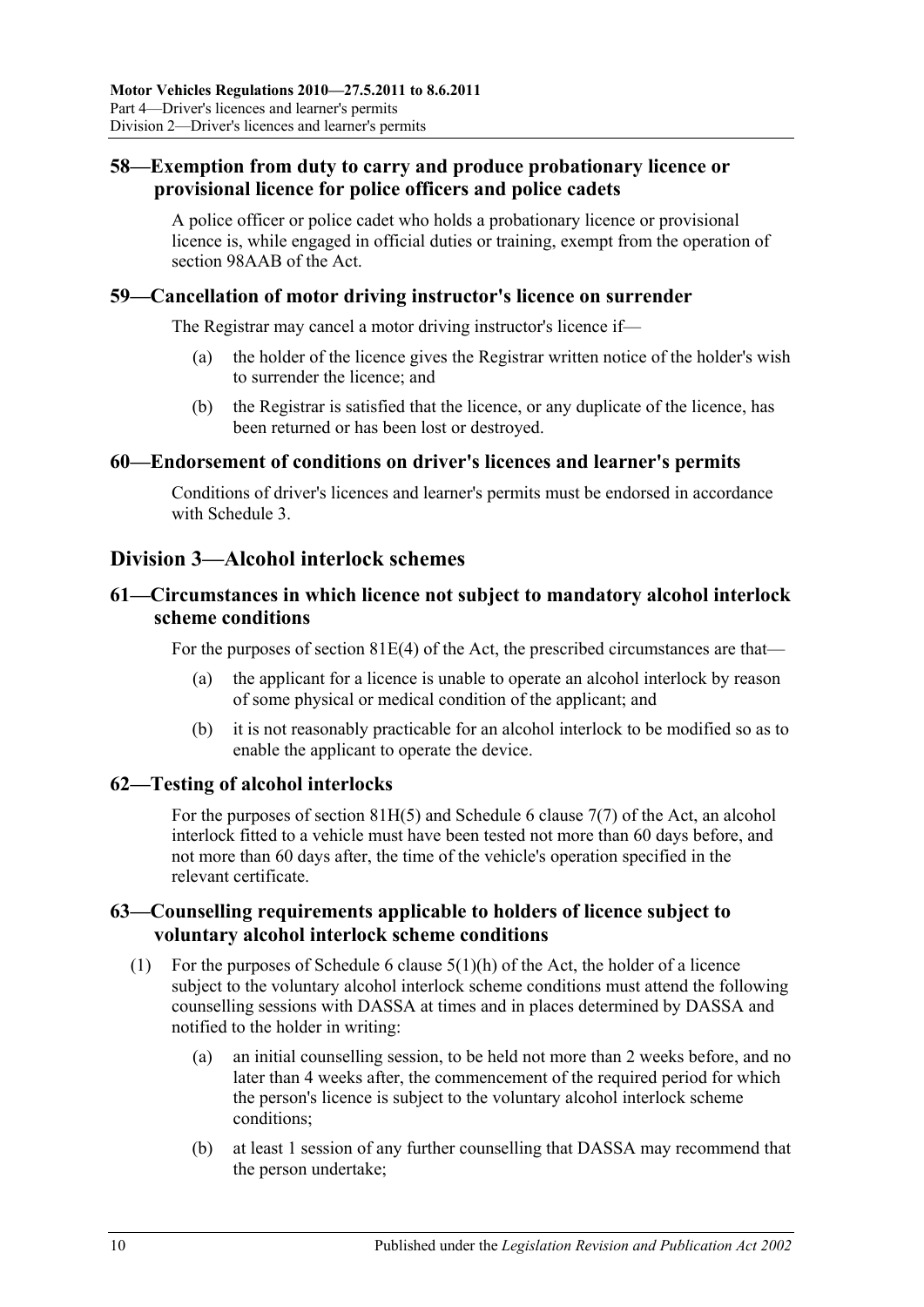- (c) a final counselling session, to be held before the end of the required period for which the person's licence is subject to the voluntary alcohol interlock scheme conditions.
- (2) In this regulation—

*DASSA* means Drug and Alcohol Services South Australia.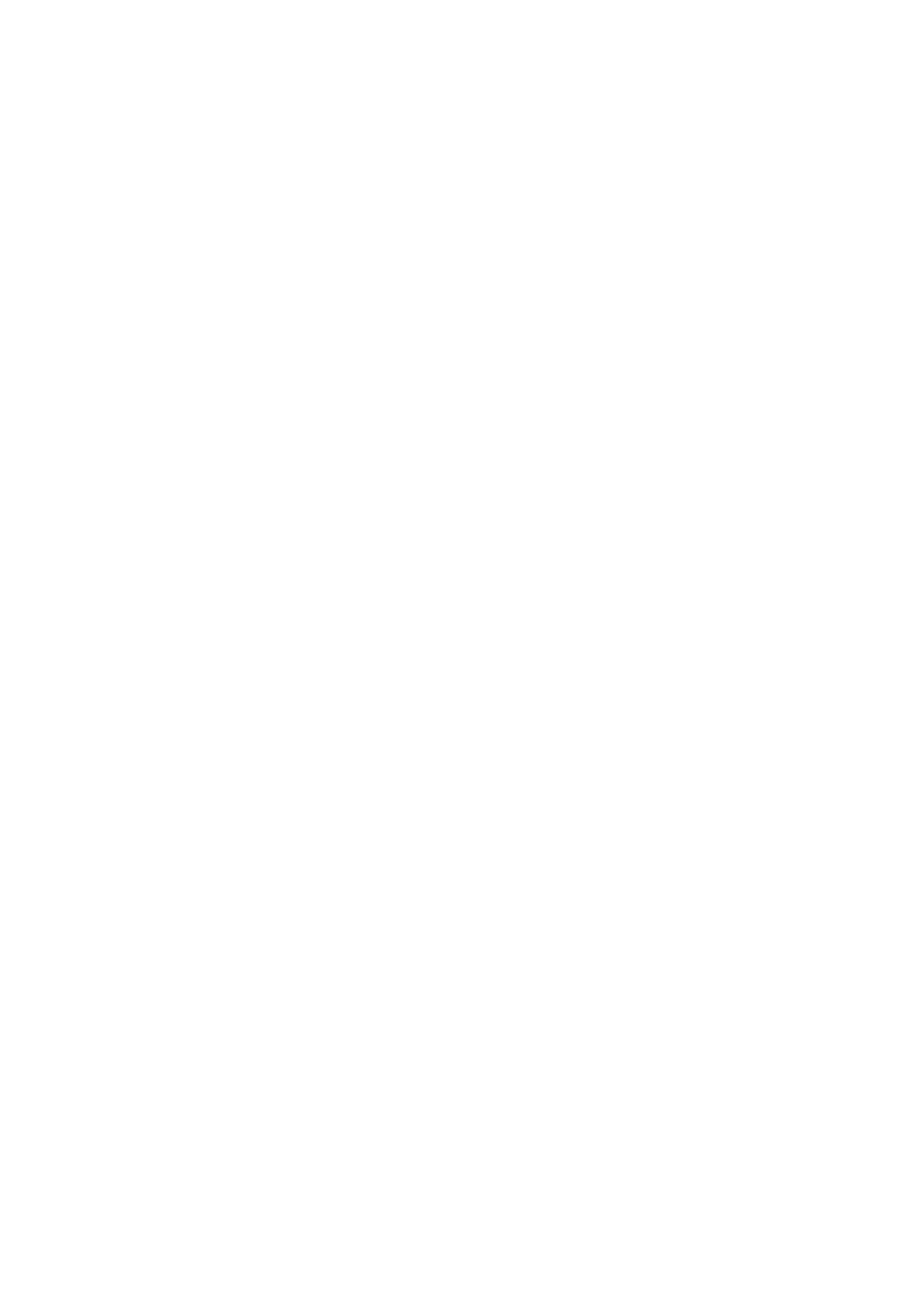# **Part 5—Motor driving instructors' licences**

# **64—Applicant for licence to supply photographs to Registrar**

An applicant for a motor driving instructor's licence must supply to the Registrar 2 unmounted copies of a recent photograph of the applicant that—

- (a) depict only the head and shoulders of the applicant taken "full face" without any head covering and against a plain background; and
- (b) are not less than 3 centimetres but not more than 3.5 centimetres in width and in height.

### **65—Applicant for licence to pay fees before proficiency tests**

An applicant for a motor driving instructor's licence is not entitled to undergo the proficiency tests required by the Registrar under section 98A(5) of the Act unless the applicant has paid to the Registrar the appropriate fees set out in Schedule 1 Part 1.

### **66—Exemption from duty to hold motor driving instructor's licence for approved motor bike training courses**

A person is exempt from section 98A of the Act for the purposes of conducting a motor bike training course approved by the Registrar.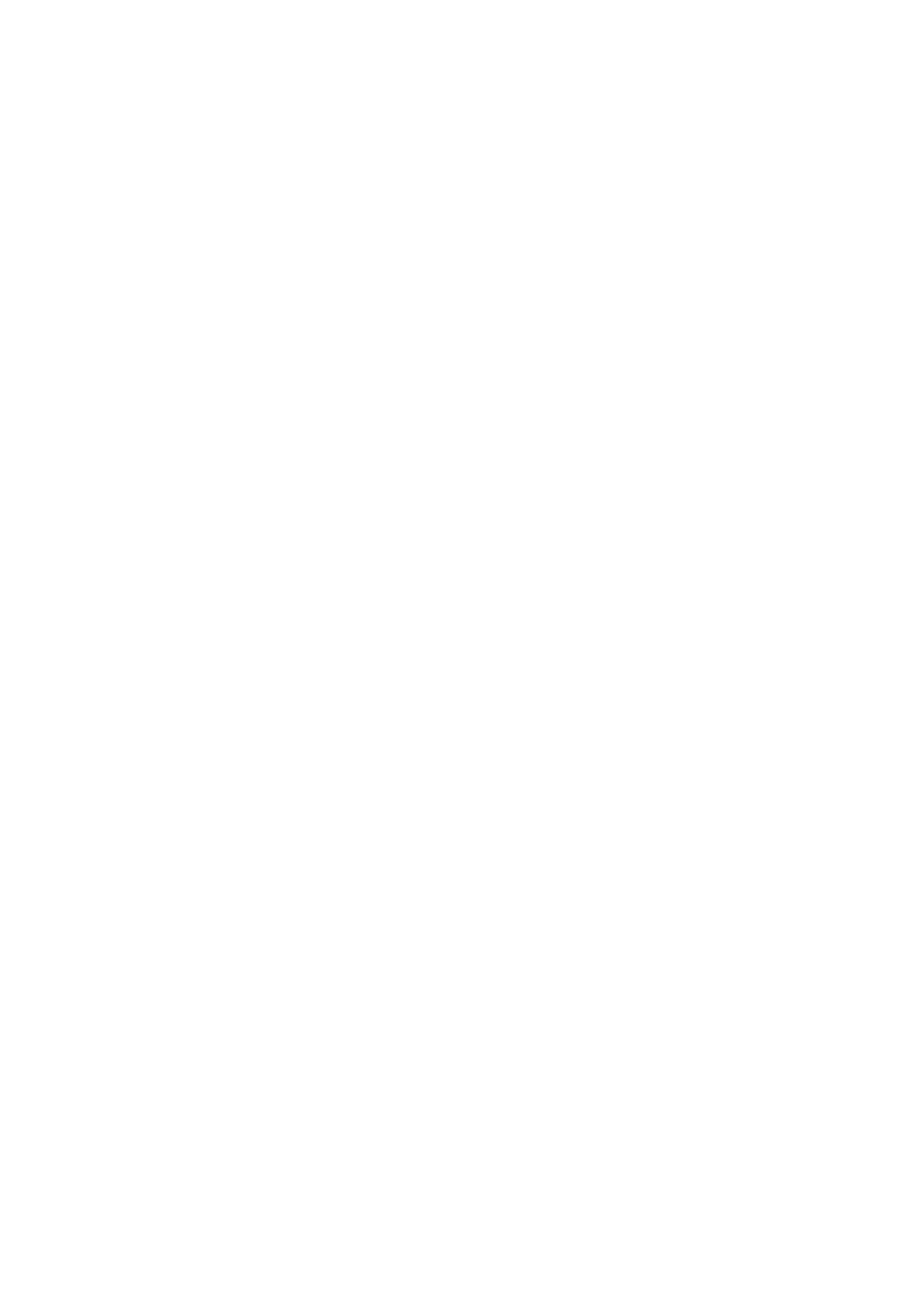# **Part 6—Demerit points scheme**

### **67—Demerit points for offences**

- (1) For the purposes of section 98B(1) of the Act—
	- (a) the offences specified in [Schedule 4](#page-82-0) are prescribed; and
	- (b) the number of demerit points incurred by a person on conviction or expiation of an offence specified in [Schedule 4](#page-82-0) is the number set out alongside that offence.
- (2) For the purposes of section 98BC(2) of the Act, the offences specified in Schedule 4 Part 2 are prescribed.
- (3) Text set out in italic type under a heading and commencing with the words "Description of offence" is a description for convenience purposes only and is not to be taken to define the offence for which a particular number is prescribed as the number of demerit points attracted by the offence.

### **68—Demerit points for offences interstate—corresponding laws**

For the purposes of Part 3B of the Act, the following laws are declared to be corresponding laws:

- (a) the *Motor Vehicles Act* of the Northern Territory and regulations made under that Act;
- (b) the *Road Safety Act 1986* of Victoria and regulations made under that Act;
- (c) the *Road Traffic Act 1974* of Western Australia and regulations made under that Act;
- (d) the *Road Transport (Driver Licensing) Act 1998* of New South Wales and regulations made under that Act;
- (e) the *Road Transport (Driver Licensing) Act 1999* of the Australian Capital Territory and regulations made under that Act;
- (f) the *Transport Operations (Road Use Management) Act 1995* of Queensland and regulations made under that Act;
- (g) the *Vehicle and Traffic Act 1999* of Tasmania and regulations made under that Act.

### **69—Manner of giving Registrar notice of election under section 98BE of Act**

Notice of an election under section 98BE(2) of the Act is to be given by a person to the Registrar by lodging the notice of disqualification sent to or served on the person, completed in accordance with the instructions contained in the notice and signed by the person, at a place of a kind prescribed for the purposes of section  $139BD(3)(a)(i)$ of the Act.

### **70—Notification of demerit points to interstate licensing authorities**

For the purposes of section 98BI(1) of the Act, the offences specified in Schedule 4 Part 1 are prescribed.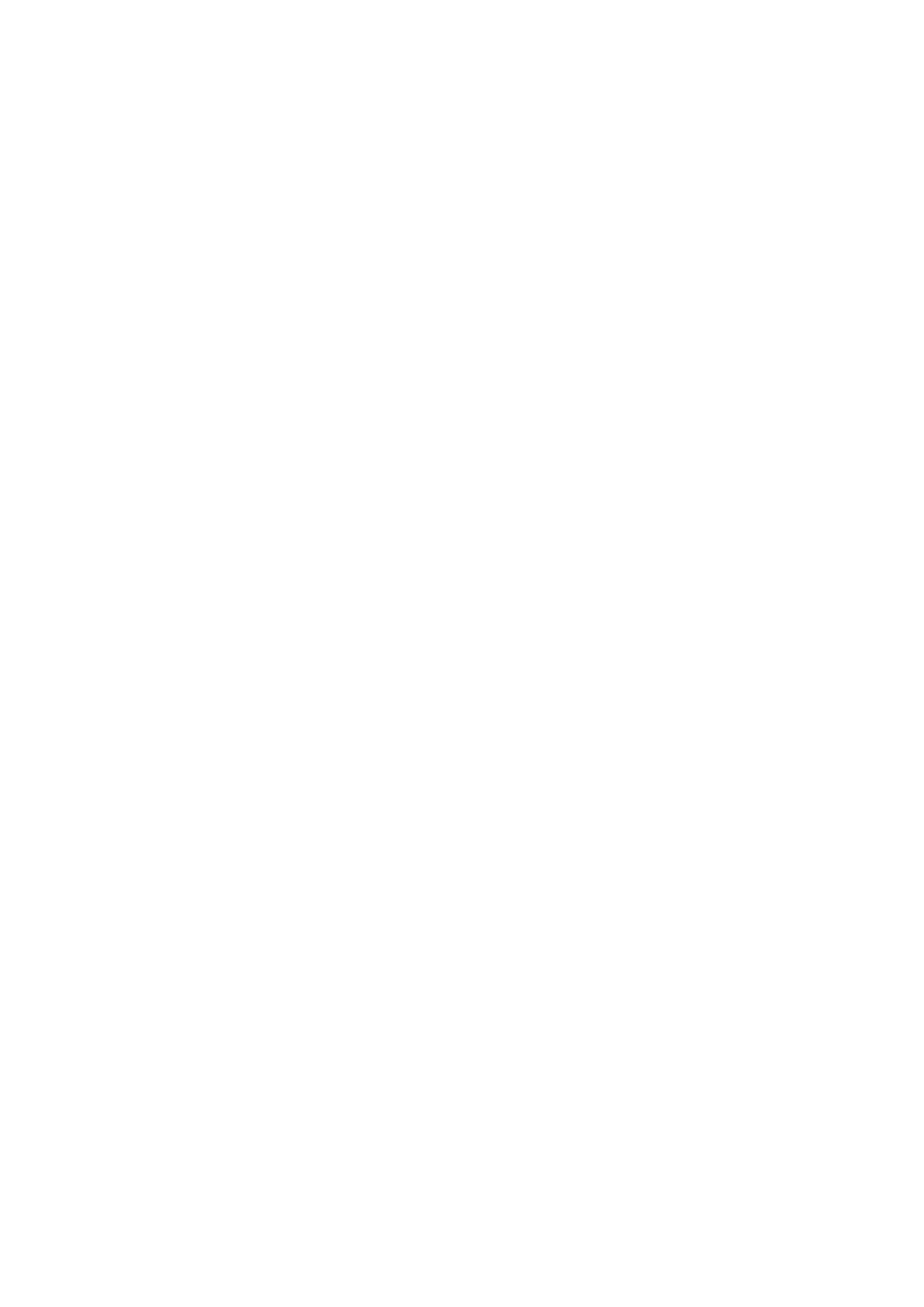# **Part 7—Written-off vehicles**

### **71—Interpretation**

(1) In this Part, unless the contrary intention appears—

*corresponding law* means a law of another State or a Territory of the Commonwealth that corresponds to the provisions of this Part;

*interstate written-off vehicle* means a motor vehicle that, for the purposes of a corresponding law, is recorded in a register maintained by the vehicle registration authority of another State or a Territory of the Commonwealth as a written-off vehicle, statutory write-off, repairable write-off or wrecked vehicle (as defined in that corresponding law);

### <span id="page-48-0"></span>*notifiable vehicle* means—

- (a) a written-off vehicle that is less than 15 years of age (determined from its date of manufacture) and is—
	- (i) a motor vehicle (other than a motor bike or trailer) with a GVM not greater than 4.5 tonnes; or
	- (ii) a motor bike; or
	- (iii) a caravan; or
	- (iv) a trailer with a GVM greater than 4.5 tonnes; or
- <span id="page-48-1"></span>(b) an interstate written-off vehicle; or
- (c) where a vehicle referred to in [paragraph](#page-48-0) (a) or [\(b\)](#page-48-1) is wrecked or wholly or partly disassembled, any part of the vehicle that bears a vehicle identification plate or vehicle identification number;

*repairable write-off* means a motor vehicle that is written-off and is not a statutory write-off;

*sell* means sell whether by treaty or auction and whether on one's own behalf or on behalf of others;

*statutory write-off* means a motor vehicle that is written-off and is—

- (a) a motor vehicle (other than a motor bike or a trailer) that has been—
	- (i) immersed in salt water above the door sill level for any period; or
	- (ii) immersed in fresh water up to the dashboard or steering wheel for more than 48 hours; or
- (b) a motor bike that has been—
	- (i) fully immersed in salt water for any period; or
	- (ii) fully immersed in fresh water for more than 48 hours; or
- (c) a motor vehicle that is burnt to such an extent that it is fit only for wrecking or scrap; or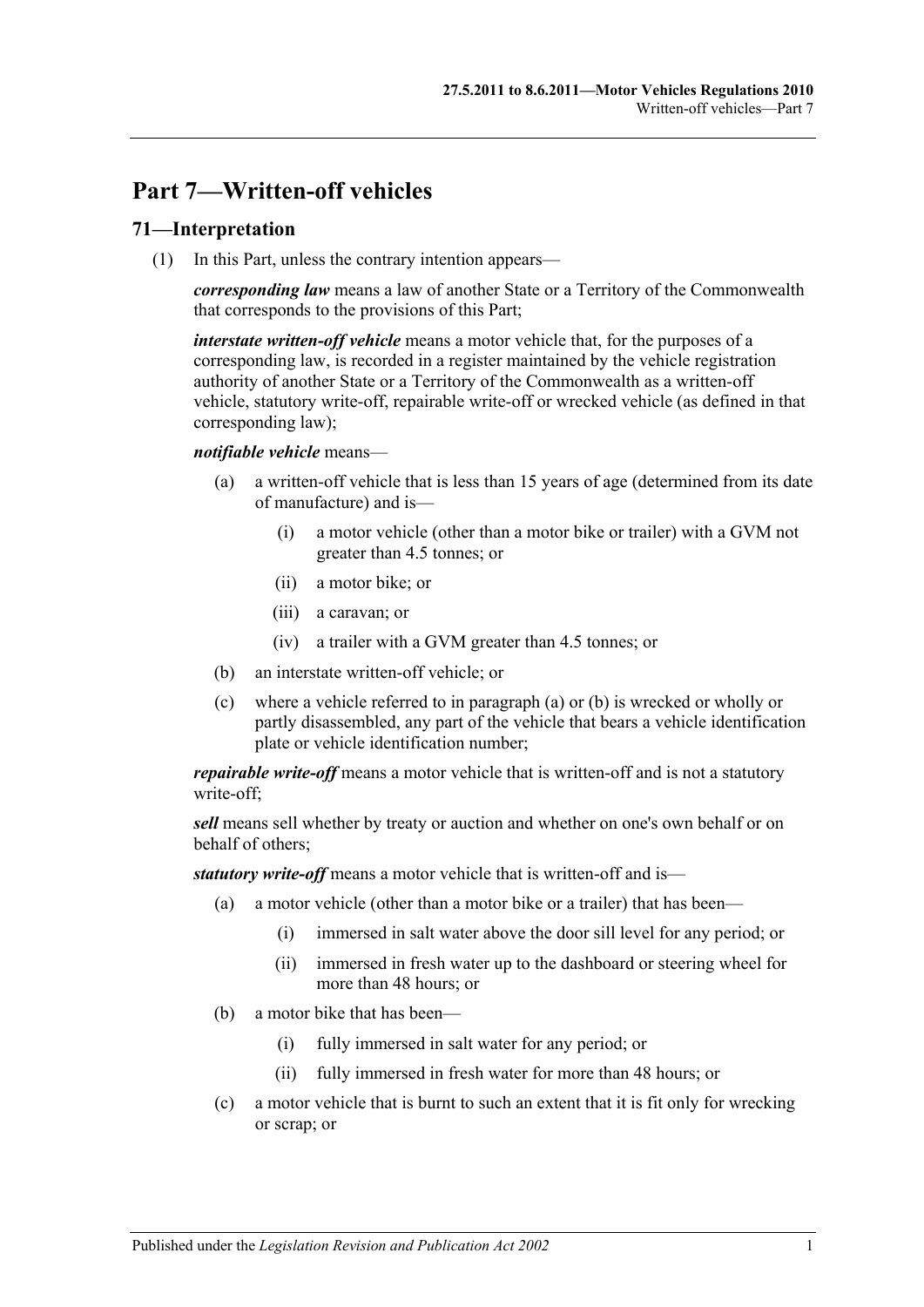- (d) a motor vehicle that is stripped of all, or a combination of most, interior and exterior body parts, panels and components (such as, for example, the engine, wheels, bonnet, guards, doors, boot lid); or
- (e) a motor vehicle (other than a motor bike or a trailer) that is damaged by at least 3 of the following impact damage indicators:
	- (i) damage to an area of the roof equal to or exceeding 300 millimetres by 300 millimetres in size;
	- (ii) damage to an area of the cabin floor pan equal to or exceeding 300 millimetres by 300 millimetres in size;
	- (iii) damage to an area of the firewall equal to or exceeding 300 millimetres by 300 millimetres in size;
	- (iv) any damage to the suspension;
	- (v) damage to a major mechanical component such as the engine block or transmission casings (for example, where the component is cracked or broken); or
- (f) a motor bike that has impact damage (excluding scratching) to the suspension and at least 2 areas of structural frame damage;

*total loss* means a motor vehicle damaged by accident, collision, demolition, dismantling, fire, flood, trespass or other event to the extent that its fair salvage value, when added to the cost of repairing it for use on a road or road related area, would be more than its fair market value immediately before the event that caused the damage;

*vehicle dealer* means a person who carries on the business of selling motor vehicles;

*vehicle registration authority*, in relation to another State or a Territory of the Commonwealth, means the person or body responsible for registering vehicles in that State or Territory;

*vehicle wrecker* means a person who carries on the business of wrecking motor vehicles or disassembling motor vehicles for salvage;

*written-off*—see [subregulation](#page-49-0) (2);

*written-off vehicle* means—

- (a) a statutory write-off; or
- (b) a repairable write-off;

*written-off vehicle notices* means notices (including labels) issued by the Registrar for the purpose of being affixed to written-off vehicles or vehicle parts in accordance with [regulation](#page-50-0) 74.

- <span id="page-49-0"></span>(2) For the purposes of this Part, a motor vehicle is *written-off* if the vehicle—
	- (a) is a total loss; or
	- (b) is to be, or has been, wrecked or wholly or partly disassembled for salvage; or
	- (c) is to be, or has been, sold or acquired for wrecking or disassembling for salvage.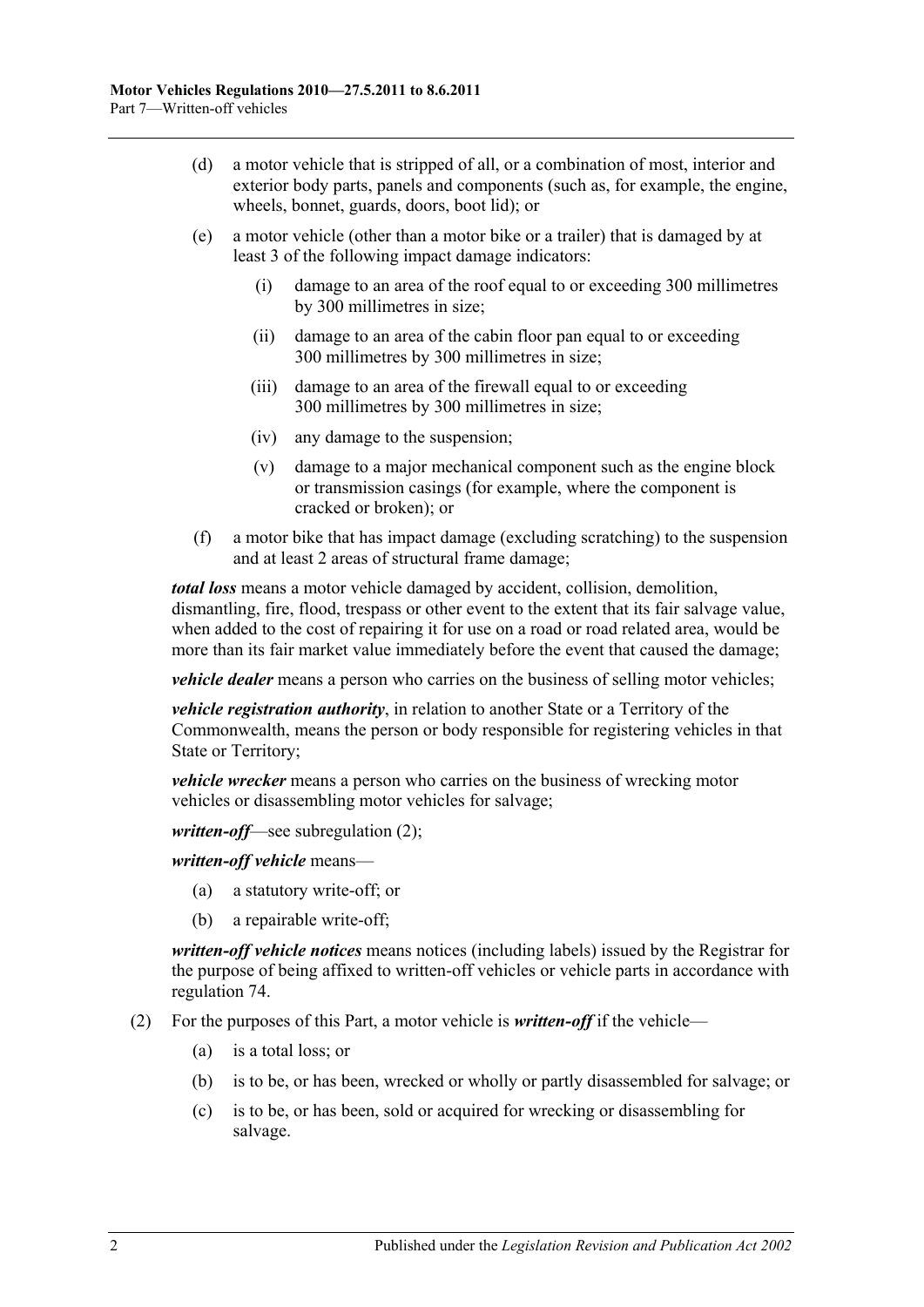### **72—Meaning of written-off motor vehicle for purposes of section 145(8) of Act**

For the purposes of section 145(8) of the Act, the following classes of motor vehicles are written-off vehicles:

- (a) written-off vehicles within the meaning of this Part;
- (b) interstate written-off vehicles within the meaning of this Part.

### <span id="page-50-1"></span>**73—Application of Part**

- (1) This Part applies to a motor vehicle if the vehicle would be required to be registered under the Act in order to be driven on a road, whether or not the vehicle is in fact registered.
- (2) Despite [subregulation](#page-50-1) (1), this Part does not apply to a golf cart or moped.

### <span id="page-50-0"></span>**74—Registrar to be given notice of, and notices to be affixed to, written-off vehicles**

- <span id="page-50-4"></span><span id="page-50-3"></span><span id="page-50-2"></span>(1) Subject to this regulation—
	- (a) an insurer who makes a determination that a motor vehicle is a total loss for insurance purposes must, if the vehicle is a notifiable vehicle—
		- (i) as soon as practicable after making the determination, but before selling or otherwise disposing of the vehicle, affix written-off vehicle notices to the vehicle in accordance with this regulation; and
		- (ii) within 7 days after making the determination, give notice in relation to the vehicle to the Registrar in accordance with this regulation;
	- (b) a person who brings a notifiable vehicle into the State from another State or a Territory of the Commonwealth must—
		- (i) as soon as practicable after bringing the vehicle into the State, but before selling or otherwise disposing of the vehicle, affix written-off vehicle notices to the vehicle in accordance with this regulation; and
		- (ii) within 7 days after bringing the vehicle into the State, give notice in relation to the vehicle to the Registrar in accordance with this regulation;
	- (c) a vehicle dealer who comes into possession of a notifiable vehicle must—
		- (i) as soon as practicable after coming into possession of the vehicle, but before selling or otherwise disposing of the vehicle, affix written-off vehicle notices to the vehicle in accordance with this regulation; and
		- (ii) within 7 days after coming into possession of the vehicle, give notice in relation to the vehicle to the Registrar in accordance with this regulation;
	- (d) a vehicle wrecker who acquires a notifiable vehicle must—
		- (i) as soon as practicable after acquiring the vehicle, but before commencing to dismantle the vehicle, or selling or otherwise disposing of the vehicle, affix written-off vehicle notices to the vehicle in accordance with this regulation; and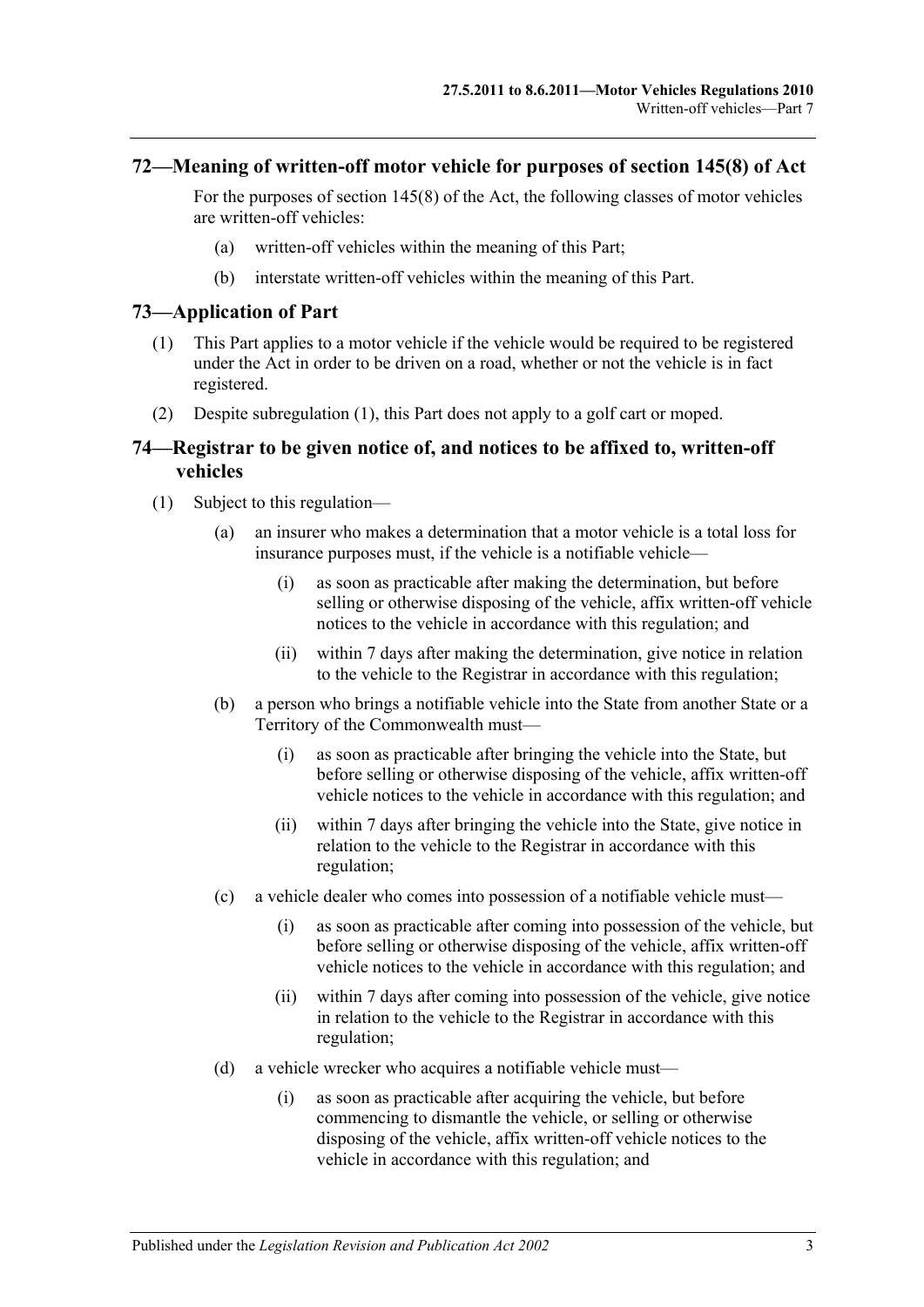- (ii) within 7 days after acquiring the vehicle, give notice in relation to the vehicle to the Registrar in accordance with this regulation;
- <span id="page-51-0"></span>(e) a person (other than a person referred to in a preceding paragraph of this subregulation) who is in possession of a notifiable vehicle must, before selling or otherwise disposing of the vehicle—
	- (i) affix written-off vehicle notices to the vehicle in accordance with this regulation; and
	- (ii) give notice in relation to the vehicle to the Registrar in accordance with this regulation.
- (2) A person is not required to affix written-off vehicle notices to a notifiable vehicle under [subregulation](#page-50-2) (1) if—
	- (a) such notices are already affixed to the vehicle in accordance with this regulation and (except where the person is a person referred to in [subregulation](#page-50-3)  $(1)(d)$  or  $(e)$ ) any identification of the vehicle as a statutory write-off or repairable write-off by the notices is correct; or
	- (b) in the case of an interstate written-off vehicle, the notices required to be affixed under the corresponding law of the relevant State or Territory are so affixed.
- (3) A person is not required to give notice in relation to a notifiable vehicle to the Registrar under [subregulation](#page-50-2) (1) if—
	- (a) notice has already been given in relation to the vehicle to the Registrar in accordance with this regulation and (except where the person is a person referred to in [subregulation](#page-50-3)  $(1)(d)$  or  $(e)$ ) the previous notification correctly identifies whether the vehicle is a statutory write-off or a repairable write-off; or
	- (b) the vehicle is an interstate written-off vehicle.
- (4) Written-off vehicle notices must be affixed to a notifiable vehicle in the manner determined by the Minister and specified on the notices or on accompanying material.
- $(5)$  A notice required to be given to the Registrar in accordance with this regulation—
	- (a) must be given in the manner and form determined by the Minister; and
	- (b) must—
		- (i) (except in the case of a notice given by a person referred to in [subregulation](#page-51-0)  $(1)(e)$ ) specify whether the notifiable vehicle is a statutory write-off or a repairable write-off; and
		- (ii) contain particulars of such other matters as may be determined by the Minister.
- (6) Written-off vehicle notices affixed to a notifiable vehicle in accordance with this regulation (or, in the case of an interstate written-off vehicle, notices affixed in accordance with the relevant corresponding law) must not be defaced, altered or removed from the vehicle except—
	- (a) at a time or in a manner determined by the Minister and (except in the case of notices affixed in accordance with a corresponding law) specified in the notice; or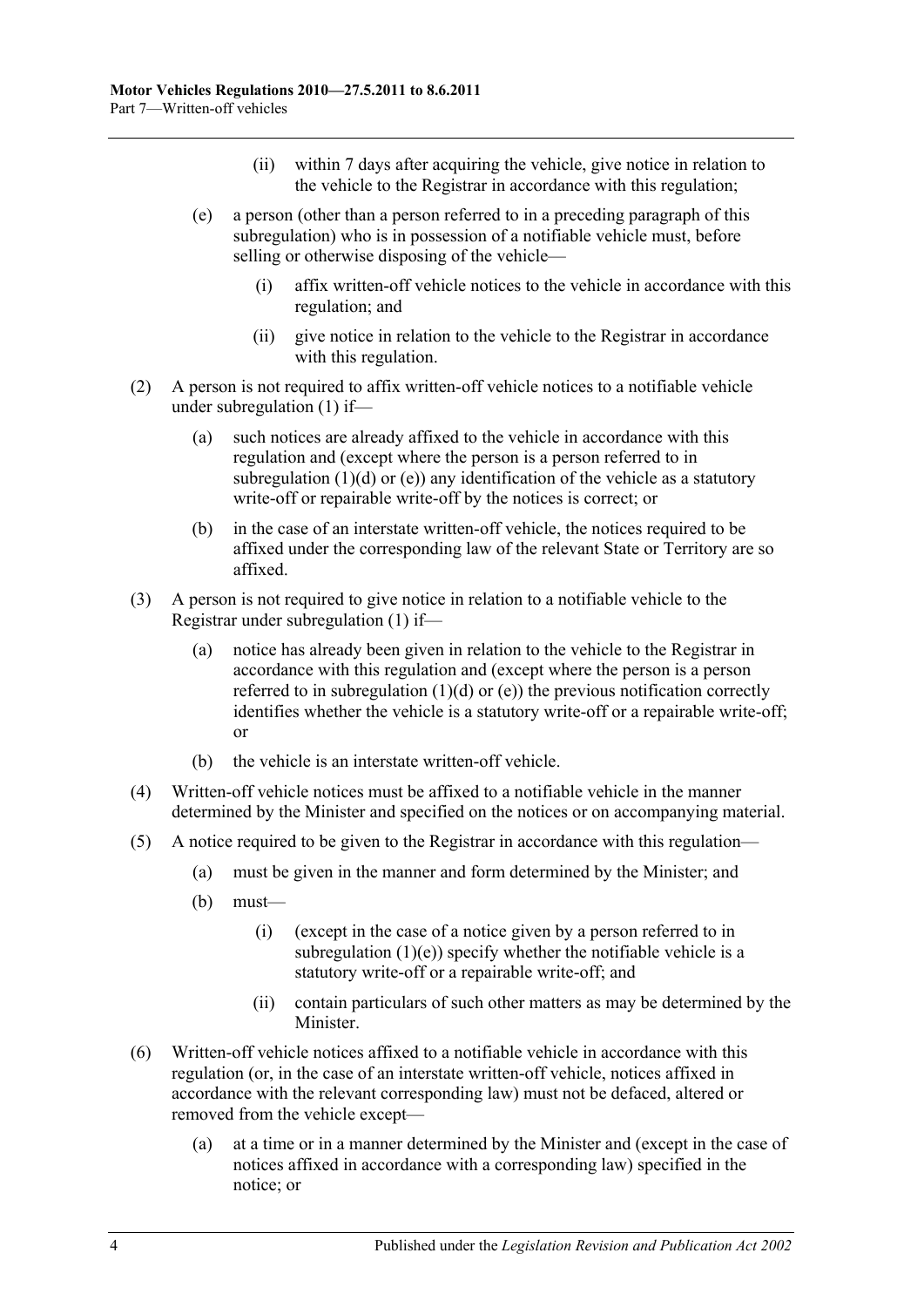- (b) by or with the approval of an authorised officer.
- (7) A person who contravenes or fails to comply with a requirement of this regulation is guilty of an offence.

Maximum penalty:

- (a) in the case of an offence committed in the course of a trade or business—\$2 500;
- (b) in any other case—\$750.
- (8) Without limiting the circumstances in which an insurer referred to in [subregulation](#page-50-4)  $(1)(a)$  may be taken to have determined that a motor vehicle is a total loss, an insurer will for the purposes of that subregulation be taken to have made such a determination if the insurer—
	- (a) allows a claim for the full insured value of the vehicle; or
	- (b) sells or otherwise disposes of the vehicle to a third party.
- (9) A reference in this regulation to *commencing to dismantle*, *selling or otherwise disposing of*, *affixing written-off vehicle notices to* or *removing written-off vehicle notices from*, a vehicle, includes a reference to dismantling, selling or otherwise disposing of, affixing notices to or removing notices from, a part of the vehicle.

### **75—Offence to drive written-off vehicle on road**

- (1) A person must not drive a notified written-off vehicle on a road except to or from—
	- (a) a place at which the vehicle is to be or has been repaired; or
	- (b) a place at which the vehicle is to be or has been inspected by an authorised officer.

Maximum penalty:

- (a) in the case of an offence committed in the course of a trade or business—\$2 500;
- (b) in any other case—\$750.
- (2) In this regulation—

### *notified written-off vehicle* means—

- (a) a motor vehicle recorded as a written-off vehicle by the Registrar following notification under this Part; or
- (b) an interstate written-off vehicle.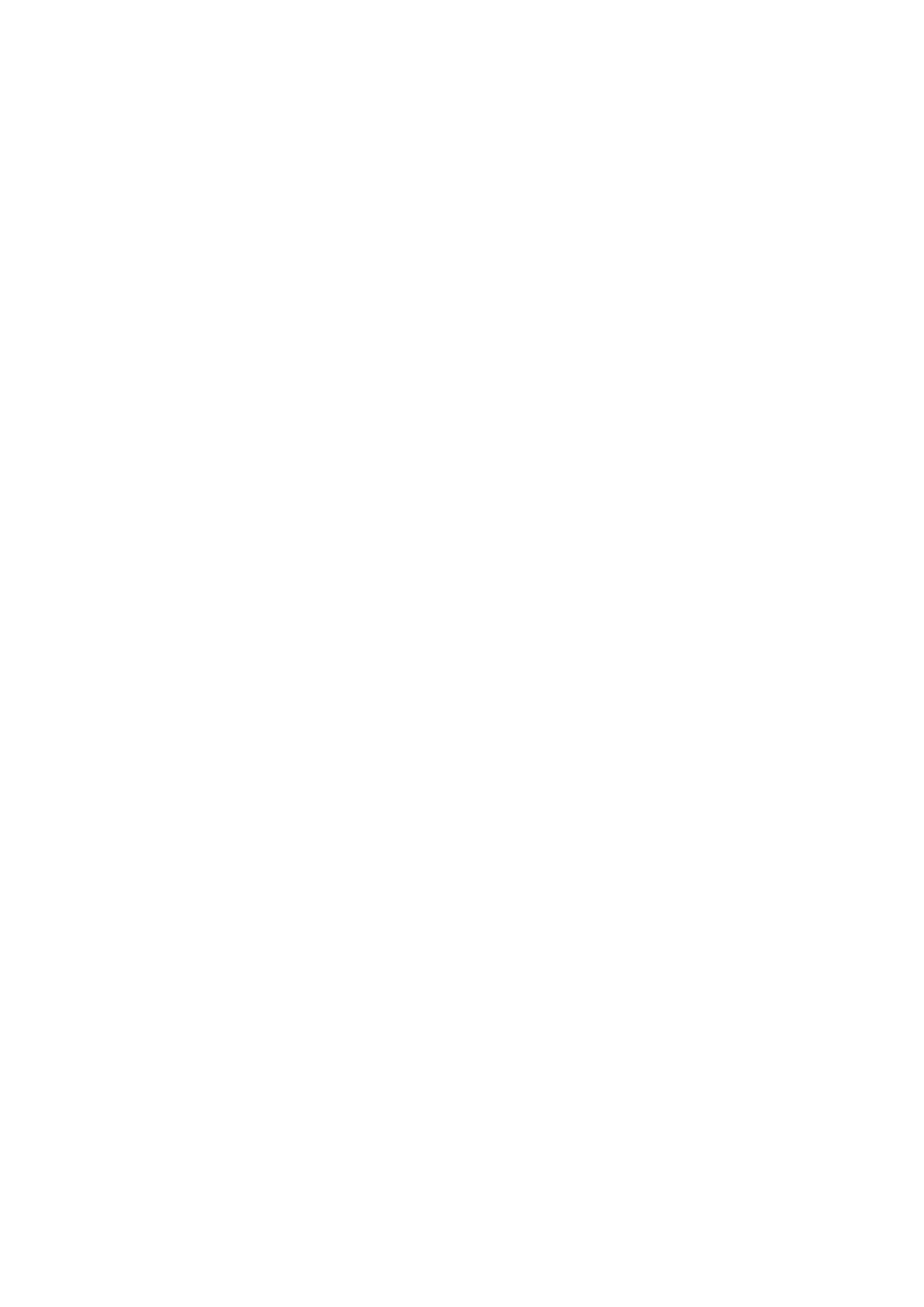# **Part 8—Fees**

## **76—Fees**

- (1) For the purposes of the Act and these regulations, the fees set out in Schedule 1 Part 1 are prescribed.
- (2) For the purposes of section 81BC(3) of the Act, the fee payable for the issue of a P2 licence under that section is an amount equal to the fee that would be payable for the issue of a licence under section 75 of the Act.
- (2a) The fees prescribed by Schedule 1 Part 1 for searching the register and supplying information or supplying an extract of an entry in the register do not apply in relation to the provision of information for which fees are payable under a contract of a kind referred to in [regulation](#page-64-0) 98(8).
- (3) For the purposes of the *Interstate Road Transport Act 1985* of the Commonwealth, the fees set out in Schedule 1 Part 2 are prescribed.<sup>1</sup>
- (4) A fee set out in [Schedule 1](#page-66-0) must be paid to—
	- (a) the payee specified for that fee; or
	- (b) if no payee is specified—the Registrar.
- <span id="page-54-0"></span>(5) The Registrar may, by written notice given to a person who is liable to pay the fee prescribed by clause 19(3) of Schedule 1 Part 1, require the person to pay the fee within the time specified in the notice (being a period of not less than 14 days from the day on which the notice is given).
- (6) If a fee is not paid as required by a notice given under [subregulation](#page-54-0) (5), the Registrar may recover the fee in a court of competent jurisdiction as debt due to the Registrar.

**Note—**

1 For fees not prescribed by Schedule 1 Part 2 see the *Interstate Road Transport Regulations 1986* of the Commonwealth.

# **77—Reduced registration fees—prescribed amounts**

- (1) For the purposes of sections  $34(1)$  and  $37(2)$  of the Act, the prescribed amount is—
	- (a) in the case of a heavy vehicle other than a special purpose vehicle, truck (type 1) or truck (type 2)—40% of the prescribed registration fee;
	- (b) in the case of a motor vehicle that is not a heavy vehicle—50% of the prescribed registration fee.
- (2) For the purposes of section 38(1) of the Act, the prescribed amount is 66.667% of the prescribed registration fee.
- (3) For the purposes of sections 38A(1), 38AB(1) and 38B(1) of the Act, the prescribed amount is 50% of the prescribed registration fee.
- (4) In this regulation—

*truck (type 1)* and *truck (type 2)* have the same respective meanings as in the *[Motor](http://www.legislation.sa.gov.au/index.aspx?action=legref&type=subordleg&legtitle=Motor%20Vehicles%20(National%20Heavy%20Vehicles%20Registration%20Fees)%20Regulations%202008)  [Vehicles \(National Heavy Vehicles Registration Fees\) Regulations](http://www.legislation.sa.gov.au/index.aspx?action=legref&type=subordleg&legtitle=Motor%20Vehicles%20(National%20Heavy%20Vehicles%20Registration%20Fees)%20Regulations%202008) 2008*.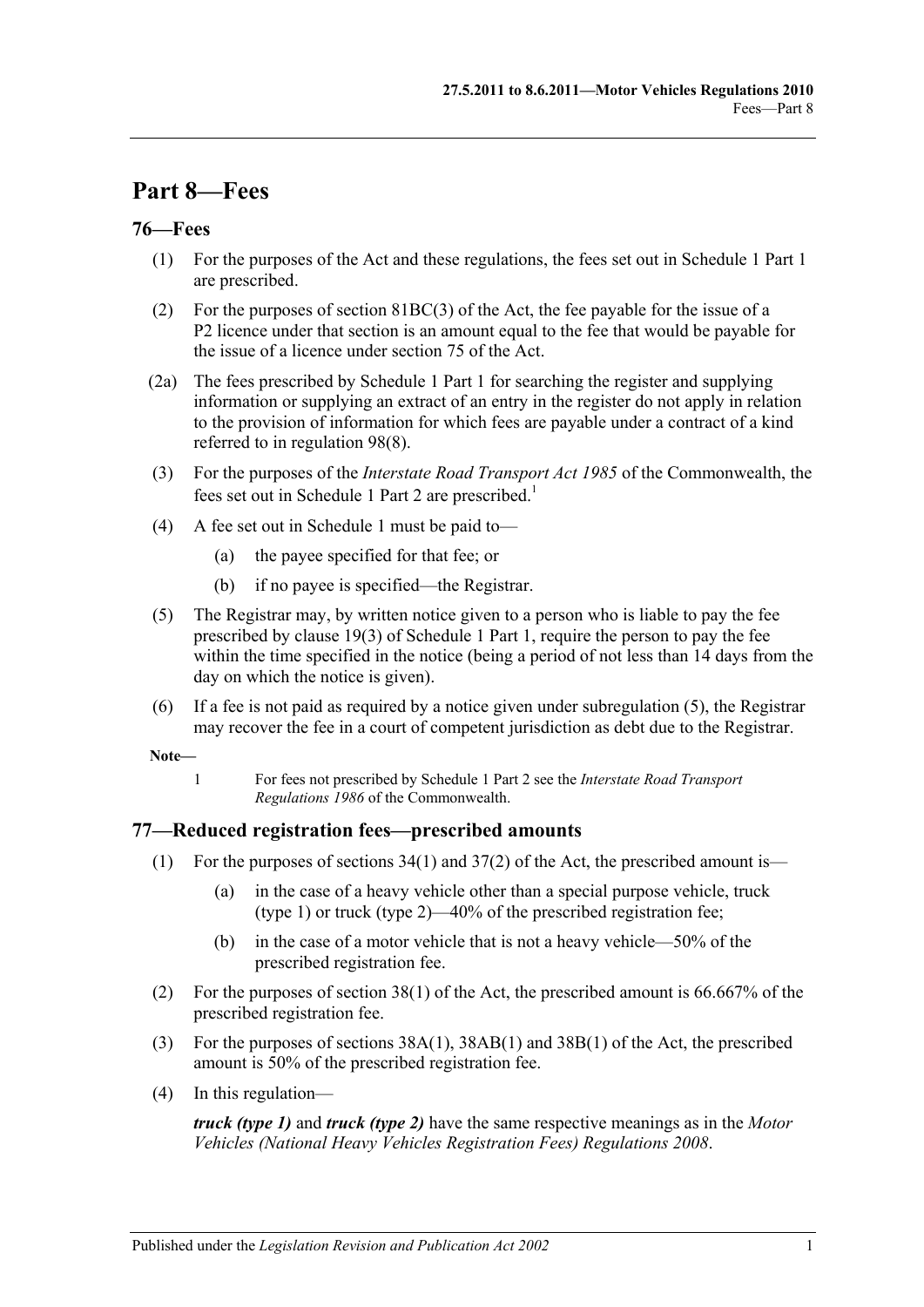### **78—Concession card holders**

For the purposes of section  $38A(1)(a)(i)$  and  $38AB(1)(a)(i)$  of the Act, a State Concession Card issued by the administrative unit of the Public Service that is, under a Minister, responsible for the administration of the *[Family and Community Services](http://www.legislation.sa.gov.au/index.aspx?action=legref&type=act&legtitle=Family%20and%20Community%20Services%20Act%201972)  Act [1972](http://www.legislation.sa.gov.au/index.aspx?action=legref&type=act&legtitle=Family%20and%20Community%20Services%20Act%201972)* is a State concession card of a prescribed class.

### **79—Exemption from section 41(2) of Act**

- (1) A person who uses a motor vehicle of restricted registration contrary to the terms of an undertaking in relation to the vehicle under section 34(1)(b) of the Act is exempt from the operation of section 41(2) of the Act if—
	- (a) the purpose for which the vehicle is used is solely the carrying of primary produce to assist a charitable organisation or a sporting organisation in fundraising activities; and
	- (b) neither the owner of the vehicle nor a person using the vehicle (if not the owner) receives a monetary or other material benefit (including out of pocket expenses relating to the use of the vehicle) in relation to that use of the vehicle; and
	- (c) the use of the vehicle is within an area having a radius of 75 kilometres from the garage address of the vehicle.
- (2) In this regulation—

*charitable organisation* means a body (whether corporate or unincorporate) established on a non-profit basis for charitable, religious, educational or benevolent purposes and includes a trustee who holds property on behalf of such a body;

*sporting organisation* means a body (whether corporate or unincorporate) established on a non-profit basis principally for the purpose of facilitating and coordinating the sporting activities of its members.

### **79A—Reduction of fee—temporary configuration certificate**

- (1) This regulation applies to an application under section 43A(4) of the Act for a temporary configuration certificate in respect of a registered heavy vehicle—
	- (a) that is a convertible B-double lead trailer; and
	- (b) that is to be used pursuant to the certificate as a B-double lead trailer.
- (2) Pursuant to section  $145(1)(g)$  of the Act, the fee payable under section  $43A(4)(b)$  of the Act in relation to an application to which this regulation applies is reduced to—
	- (a) a fee equal to the product obtained by multiplying the number of days in the period for which the certificate is to be in force or 28 days (whichever is the greater) by one-three hundred and sixty fifth of the difference between—
		- (i) the prescribed registration fee that would be payable for registration of the vehicle for 12 months if the configuration being applied for were nominated in an application for such registration; and
		- (ii) the prescribed registration fee that would be payable for registration of the vehicle for 12 months if its registered configuration were nominated in an application for such registration,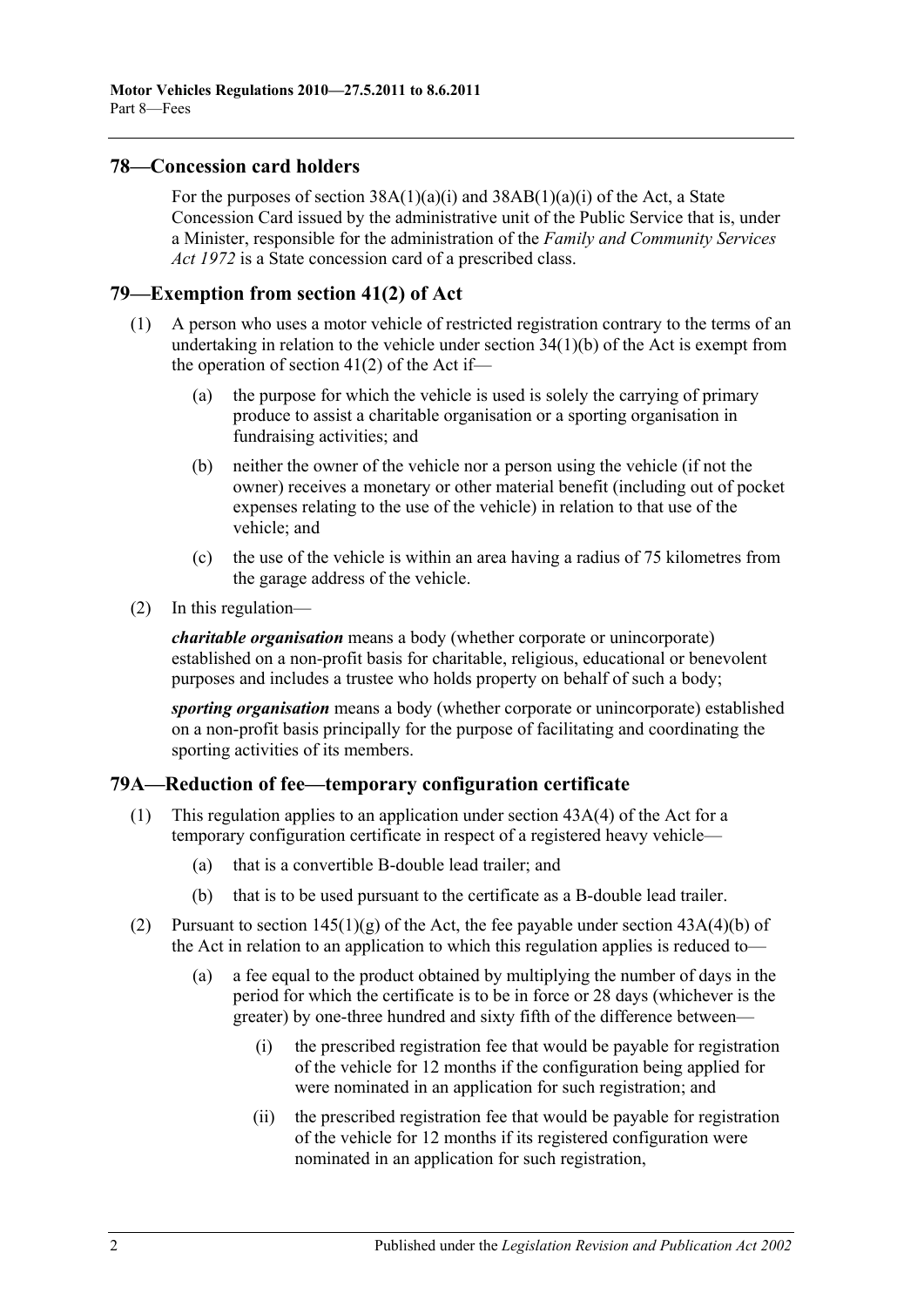(a fraction of 1 dollar being counted as 1 dollar); and

- (b) the prescribed administration fee (being the fee prescribed for the purposes of section  $43A(4)(b)(ii)$  of the Act).
- (3) In this regulation—

*B-double combination* has the same meaning as in the *[Motor Vehicles \(National](http://www.legislation.sa.gov.au/index.aspx?action=legref&type=subordleg&legtitle=Motor%20Vehicles%20(National%20Heavy%20Vehicles%20Registration%20Fees)%20Regulations%202008)  [Heavy Vehicles Registration Fees\) Regulations](http://www.legislation.sa.gov.au/index.aspx?action=legref&type=subordleg&legtitle=Motor%20Vehicles%20(National%20Heavy%20Vehicles%20Registration%20Fees)%20Regulations%202008) 2008*;

*B-double lead trailer* means a semi-trailer used as the lead trailer in a B-double combination;

*convertible B-double lead trailer* means a trailer, the registered configuration of which is as a semi-trailer, that is capable of being used as a B-double lead trailer;

*semi-trailer* has the same meaning as in the *[Motor Vehicles \(National Heavy Vehicles](http://www.legislation.sa.gov.au/index.aspx?action=legref&type=subordleg&legtitle=Motor%20Vehicles%20(National%20Heavy%20Vehicles%20Registration%20Fees)%20Regulations%202008)  [Registration Fees\) Regulations](http://www.legislation.sa.gov.au/index.aspx?action=legref&type=subordleg&legtitle=Motor%20Vehicles%20(National%20Heavy%20Vehicles%20Registration%20Fees)%20Regulations%202008) 2008*.

### <span id="page-56-0"></span>**80—Additional amount payable where certain vehicles are altered or added to**

- (1) If a motor vehicle is altered or added to during the period for which it is registered and the alteration or addition is such that, if it had been made before the registration, the registration fee would have been more than the amount paid, the additional amount payable under section 44(3) of the Act is an amount that bears to the difference the same proportion as the number of days in the unexpired period of registration bears to the number of days in the period of registration.
- (2) [Subregulation \(1\)](#page-56-0) does not apply in relation to a heavy vehicle, motor bike, trailer or motor vehicle that is not propelled by an internal combustion engine.

### **81—Refund on cancellation of registration**

- (1) For the purposes of sections 54 and 60 of the Act, the amount to be refunded on cancellation of the registration of a motor vehicle under those sections is an amount equal to the product obtained by multiplying one three hundred and sixty-fifth of the prescribed annual registration fee by the number of days in the unexpired period of registration.
- $(2)$  If—
	- (a) the registration of a motor vehicle is renewed before the expiry of the previous registration; and
	- (b) before that expiry the registered owner or the registered operator of the vehicle applies for cancellation of the renewal of registration,

the Registrar must also refund any surcharge paid in respect of the renewal of registration.

### **82—Refund on surrender of trade plate**

For the purposes of section 70(5) of the Act, the amount to be refunded on the surrender of a trade plate is an amount equal to the product obtained by multiplying one three hundred and sixty-fifth of the annual fee paid for the issue of the plate by the number of days in the unexpired portion of the period for which the plate was issued.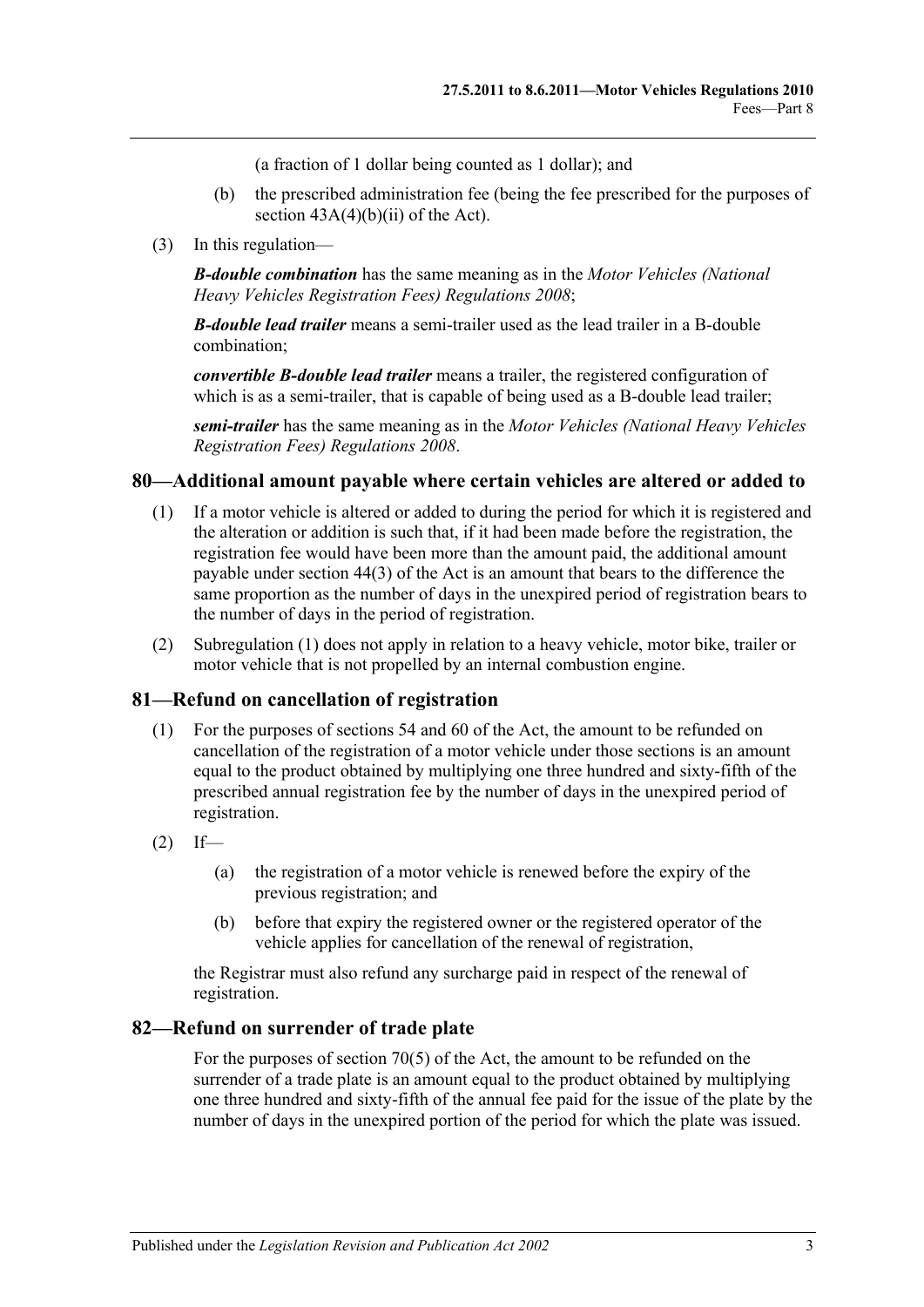### **83—Refund on surrender of licence**

For the purposes of sections 75AAA(11)(b) and 98A(4) of the Act, the amount to be refunded on the surrender of a driver's licence or motor driving instructor's licence is an amount equal to the product obtained by multiplying one quarter of the annual licence fee paid for the issue of the licence by the number of complete 3 month periods in the unexpired portion of the period for which the licence was issued.

# **84—Refund of part of licence fee on eligibility for reduced fee**

 $If$ <sub>—</sub>

- (a) a driver's licence has been issued or renewed on payment of the licence fee prescribed in clause 19(1)(c) of Schedule 1 Part 1; and
- (b) the holder of the licence becomes, at any time during the currency of the licence, entitled to a reduction of the licence fee,

the Registrar may refund to the holder of the licence such part of the licence fee as the Registrar thinks just in the circumstances.

### **85—No refund of administration fees**

Administration fees are not refundable.

### **86—Registrar not required to make certain refunds or recover certain unpaid fees**

The Registrar is not required—

- (a) to refund a fee paid under the Act if the amount of the refund payable does not exceed \$3 (indexed); or
- (b) to recover a fee payable under the Act if the amount unpaid does not exceed \$3 (indexed).

### **87—Calculation of fees and refunds to nearest 10 cents or whole dollar**

- (1) Subject to [subregulation](#page-57-0) (2), in calculating a fee or refund payable under the Act a fraction of 10 cents not exceeding 5 cents must be excluded and a fraction of 10 cents exceeding 5 cents is to count as 10 cents.
- <span id="page-57-0"></span>(2) In calculating the fees payable for—
	- (a) the registration of a motor vehicle; or
	- (b) the issue of a trade plate; or
	- (c) the issue of a replacement trade plate; or
	- (d) the issue of a probationary licence or provisional licence,

a fraction of 1 dollar is to count as 1 dollar.

(3) In applying this regulation, the calculation to the nearest 10 cents or to the whole next dollar is to be applied only to the final amount payable.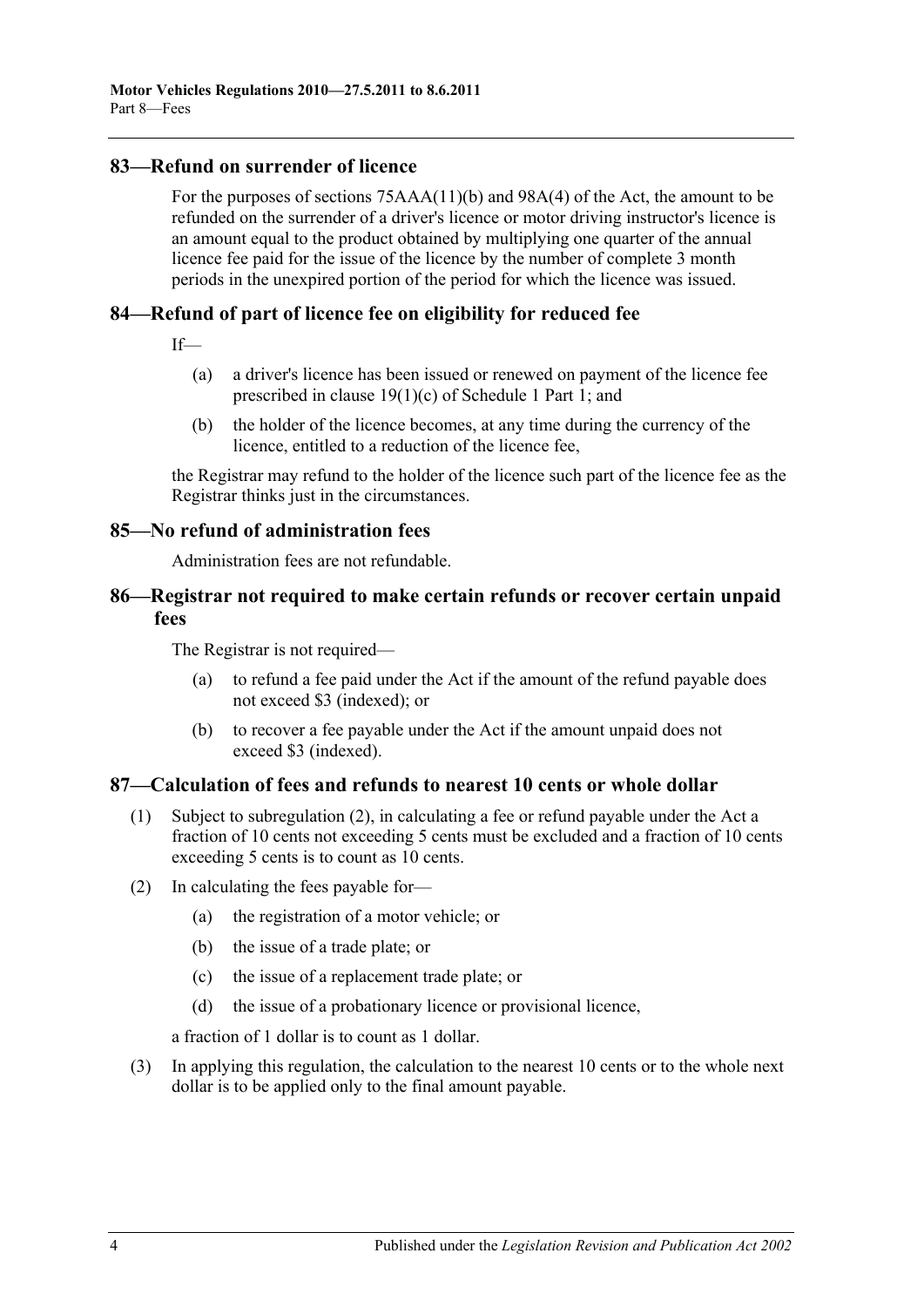### **88—Exemption from practical driving test fees**

An applicant for the issue or renewal of a learner's permit or driver's licence, or the holder of a learner's permit or driver's licence, who is required to be tested otherwise than pursuant to section 72(10) or 79A of the Act, is exempt from the requirement that he or she pay the prescribed practical driving test fee.

### **89—Administration fee for licence subject to alcohol interlock scheme conditions**

The administration fee prescribed by clause 35 of Schedule 1 Part 1 for the issue of a licence subject to alcohol interlock scheme conditions—

- (a) is payable in addition to any other fee prescribed by Schedule 1 Part 1 for the issue of a licence; and
- (b) must be paid—
	- (i) in the case of a licence that is to be subject to alcohol interlock scheme conditions for a period of 12 months or less—before the issue of the licence; or
	- (ii) in any other case—on or before 1 or more dates determined by the Registrar.

### **90—Remission and reduction of fees**

- (1) The Registrar may, for reasonable cause, remit or reduce any of the following fees:
	- (a) an administration fee payable under the Act or these regulations;
	- (b) a fee payable for registration of a motor vehicle following cancellation of a current authority issued under the law of another State or a Territory by virtue of which the vehicle may be driven on roads within that State or Territory;
	- (c) a fee payable for the issue of a driver's licence following the surrender of a current interstate licence;
	- (d) a fee payable for the issue or renewal of a learner's permit;
	- (e) a fee payable for an examination of a motor vehicle for the purposes of section 139(1)(ab)(iii) of the Act or [regulation](#page-12-0) 13.
- (2) The Registrar may, for reasonable cause, reduce a fee payable under section 139BD of the Act for personal service of a notice of disqualification.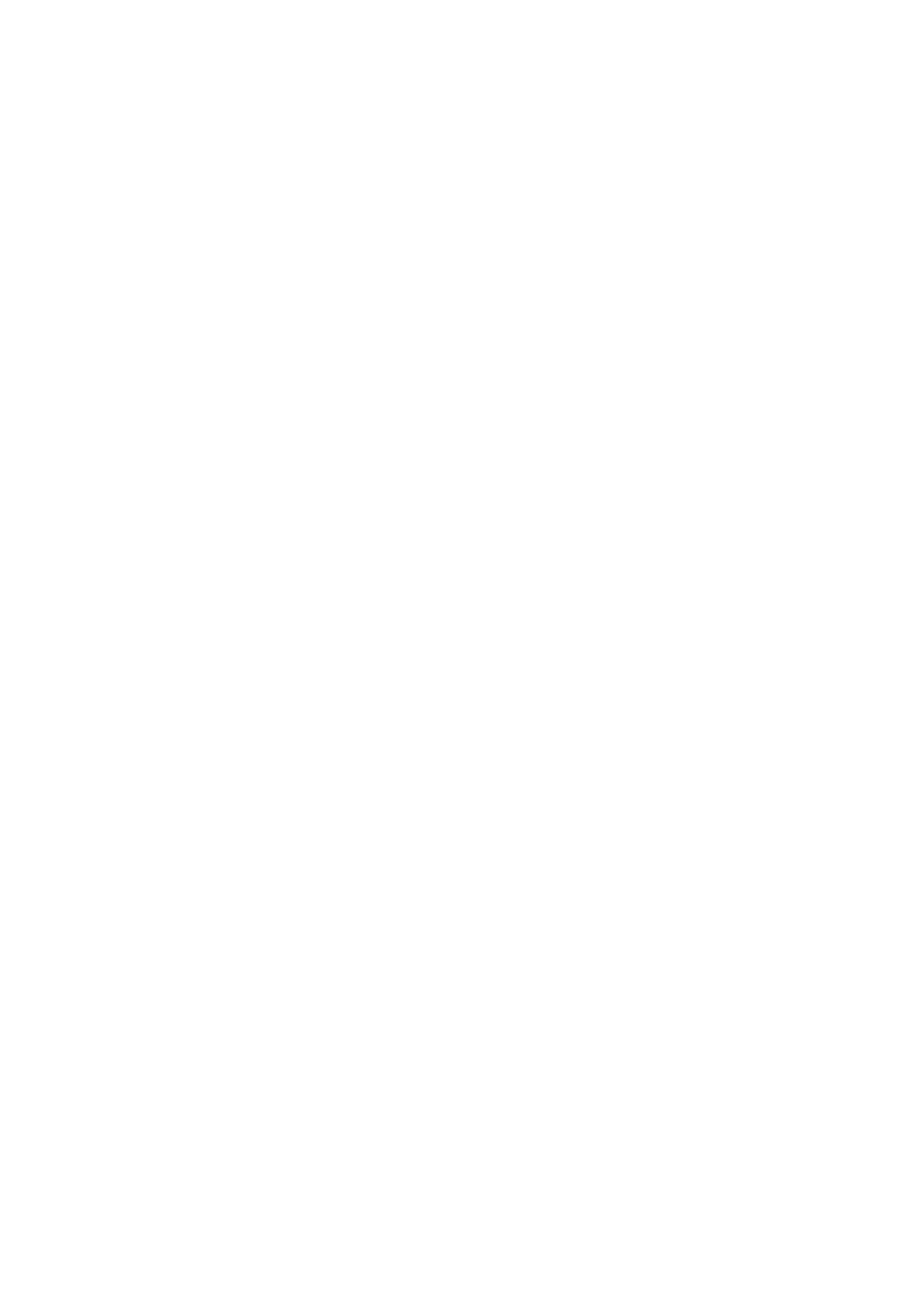# **Part 9—Miscellaneous**

### **91—Offence to alter, deface etc permits, labels or certificates**

A person must not, without lawful authority, wilfully alter, deface, damage or destroy a permit, label or certificate issued under the Act.

Maximum penalty: \$1 250.

### **92—Forms determined by the Minister**

The following documents will be in the form determined by the Minister:

- (a) an application for a permit under section 16 or 50 of the Act;
- (b) an application for the issue, transfer or replacement of a trade plate;
- (c) an application for a duplicate driver's licence or learner's permit;
- (d) a certificate of issue of a trade plate;
- (e) a permit under section 50 of the Act;
- (f) a motor driving instructor's licence.

### **93—Appointment of authorised examiners**

- (1) The Registrar may, when appointing a person as an authorised examiner, or at any time by notice in writing to an authorised examiner, impose conditions limiting the kinds of tests that the authorised examiner may conduct as required by the Registrar under section 80 of the Act to assess the ability or fitness of applicants for the issue or renewal of licences and learner's permits.
- <span id="page-60-0"></span>(2) The Registrar may, for the purpose of testing the proficiency of an applicant for appointment as an authorised examiner, require the applicant to undergo such tests (whether written, oral or practical) as the Registrar considers necessary.
- (3) An applicant for appointment as an authorised examiner (other than an employee in the Transport Department) is not entitled to undergo a proficiency test required by the Registrar under [subregulation](#page-60-0) (2) unless he or she has paid the appropriate fees set out in Schedule 1 Part 1.

# **93A—Exemption from requirements as to display of disabled person's parking permit**

- (1) A holder of a disabled person's parking permit under Part 3D of the Act who has been issued with a prescribed Australian Disability Parking Permit is exempt from the operation of section 98T(1b)(b) and (1c) of the Act if that prescribed Australian Disability Parking Permit is hung from the rear vision mirror on the inside of the windscreen of the vehicle so that the permit number and the expiry date of the permit are easily legible to a person standing in front of the vehicle.
- (2) In this regulation—

*Australian Disability Parking Permit* means a disabled person's parking permit that includes the following:

(a) the words "Australian Disability Parking Permit";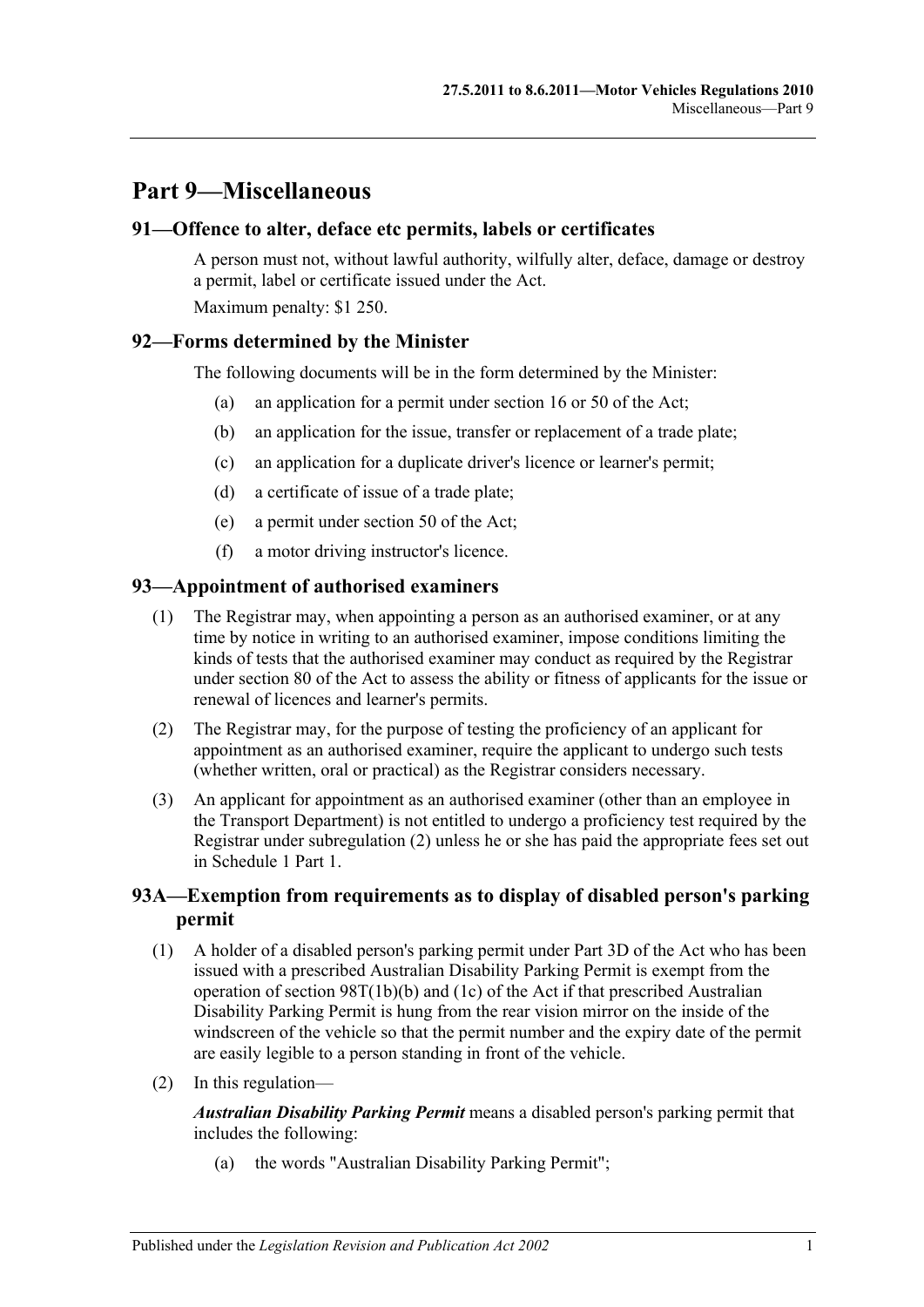- (b) a people with disabilities symbol as defined in the *[Australian Road Rules](http://www.legislation.sa.gov.au/index.aspx?action=legref&type=act&legtitle=Australian%20Road%20Rules)*;
- (c) a permit number;
- (d) an expiry date;

*prescribed Australian Disability Parking Permit* means an Australian Disability Parking Permit that is designed to be hung from a rear vision mirror.

### **94—Application for review under Part 3E of Act**

For the purposes of section 98Z(2) of the Act, an application for a review must—

- (a) be in writing; and
- (b) set out the decision to which the application relates; and
- (c) set out the grounds on which the applicant seeks the review and the decision sought on the review; and
- (d) be accompanied by any information that the applicant considers should be taken into account on the review; and
- (e) be accompanied by the appropriate fee prescribed by Schedule 1 Part 1; and
- (f) be lodged with the Registrar.

### **95—Manner of giving Registrar notice of change of name, address etc under section 136 of Act**

Notice under section 136 of the Act is to be given by a person to the Registrar in a following manner:

- (a) in writing;
- (b) by telephone to a telephone number nominated by the Registrar for the purposes of giving notice;
- (c) by fax to a fax number nominated by the Registrar for the purpose of giving notice by fax;
- (d) by other telephonic or electronic means made available by the Registrar to members of the public for the purpose of giving notice in such manner.

### **96—Power of Registrar to require destruction of a document or thing issued or renewed in consequence of a void transaction**

If a transaction is void by virtue of section 138B of the Act, the Registrar may require the person who is liable to make the payment to destroy the licence, permit, label, certificate, plate or other document or thing issued or renewed by the Registrar in consequence of the purported transaction and to produce evidence of the destruction to the satisfaction of the Registrar.

### **97—Places at which receipt of notice of disqualification may be personally acknowledged**

For the purposes of section  $139BD(3)(a)(i)$  of the Act, places of the following kinds are prescribed:

(a) offices known as Service SA Customer Service Centres;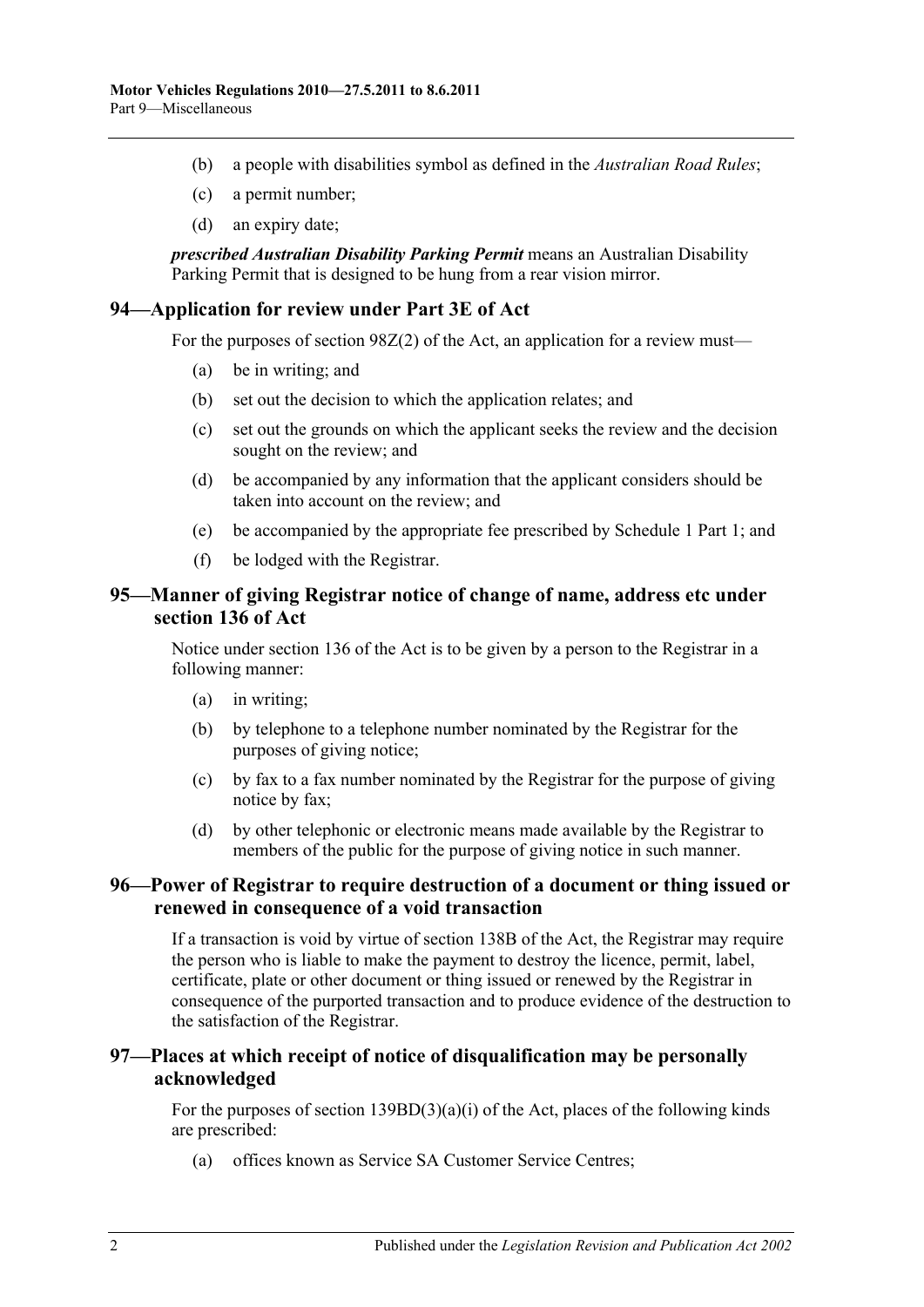(b) Australia Post outlets that have electronic point of sale (EPOS) systems.

### **98—Guidelines for disclosure of information**

(1) In this regulation—

*Australian jurisdiction* means the Commonwealth or a State or Territory of the Commonwealth;

*confidential information* means information obtained in the administration of the Act or the *[Road Traffic Act](http://www.legislation.sa.gov.au/index.aspx?action=legref&type=act&legtitle=Road%20Traffic%20Act%201961) 1961*;

*personal information* means information pertaining to a natural person or body corporate;

#### *person concerned*—

- (a) in relation to personal information, means the natural person to whom the information pertains, or the body corporate to which the information pertains, as the case may be;
- (b) in relation to information relating to a motor vehicle, means the owner of the vehicle;

*registered security interest* has the same meaning as in the *[Goods Securities Act](http://www.legislation.sa.gov.au/index.aspx?action=legref&type=act&legtitle=Goods%20Securities%20Act%201986) 1986*.

- (2) Pursuant to section 139D(1)(f) of the Act, confidential information the disclosure of which is not authorised by a preceding paragraph of section 139D(1) may, subject to such conditions as the Registrar thinks fit, be disclosed in accordance with this regulation.
- (3) Personal information or information relating to a motor vehicle may be disclosed to a person other than the person concerned if the person concerned has been made aware, or is reasonably likely to be aware, that—
	- (a) the information is generally used for the purpose for which it is to be released; or
	- (b) the information is generally passed on to those persons or bodies to whom it is to be released.
- (4) Personal information or information relating to a motor vehicle may be disclosed to a person other than the person concerned if—
	- (a) the person making the disclosure believes on reasonable grounds that the disclosure is necessary to prevent or lessen a serious threat to the life or health of the person concerned or some other person; or
	- (b) the disclosure is reasonably necessary to protect the public revenue; or
	- (c) the disclosure is reasonably necessary to protect the interests of the Crown as an employer; or
	- (d) the disclosure is made to a public authority responsible under the law of another Australian jurisdiction for the registration of motor vehicles or the licensing of drivers of motor vehicles; or
	- (e) the disclosure is made to a public authority of an Australian jurisdiction—
		- (i) authorised under a law of that jurisdiction to obtain the information directly from the person concerned; or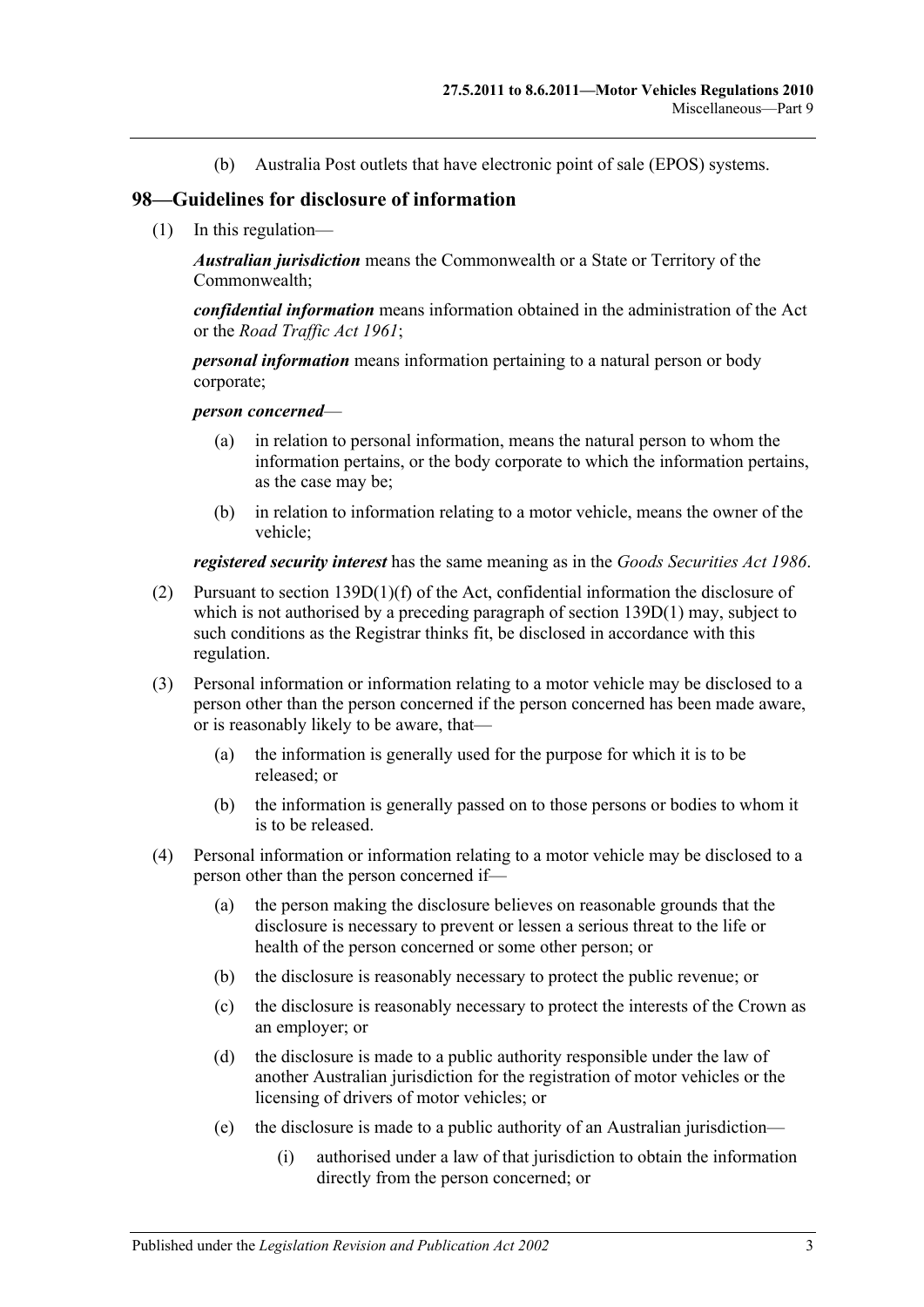- (ii) under an arrangement providing for the exchange of personal information; or
- (iii) to enable the authority to ascertain whether a motor vehicle has been abandoned; or
- (iv) to enable the authority to exercise or perform statutory powers or functions in relation to a motor vehicle that has been abandoned; or
- (v) in connection with the administration of either of the following Acts:
	- (A) the *[Harbors and Navigation](http://www.legislation.sa.gov.au/index.aspx?action=legref&type=act&legtitle=Harbors%20and%20Navigation%20Act%201993) Act 1993*;
	- (B) the *[Passenger Transport Act](http://www.legislation.sa.gov.au/index.aspx?action=legref&type=act&legtitle=Passenger%20Transport%20Act%201994) 1994*; or
- (f) the disclosure is made to Austroads Ltd; or
- (g) the disclosure is made to a person or body engaged in research related to road transport and the disclosure is made for the purposes of the research; or
- (h) the disclosure—
	- (i) consists of information other than medical information about the person concerned or information about that person's history of driving or driving-related offences; and
	- (ii) is made to—
		- (A) a person acting under a power of attorney granted by the person concerned; or
		- (B) a person acting under an authorisation signed by the person concerned; or
		- (C) a legal practitioner acting on behalf of the person concerned; or
		- (D) where the person is deceased—an executor or administrator of the deceased estate; or
		- (E) where the person becomes bankrupt—the registered trustee of the bankrupt estate.
- (5) If a health professional has furnished information about a person to the Registrar in pursuance of section 148(1) of the Act, the health professional may be informed of the action taken (if any) by the Registrar as a result of the information.
- (6) Any of the following information may be disclosed to any person:
	- (a) information comprised of statistical data that could not reasonably be expected to lead to the identification of any person to whom it pertains;
	- (b) whether a particular motor vehicle is registered;
	- (ba) the date on which the registration of a particular motor vehicle is due to expire;
	- (c) whether the registration of a particular motor vehicle has expired;
	- (ca) the date on which the registration of a particular motor vehicle expired;
	- (d) whether the registration of a particular motor vehicle has been suspended or cancelled;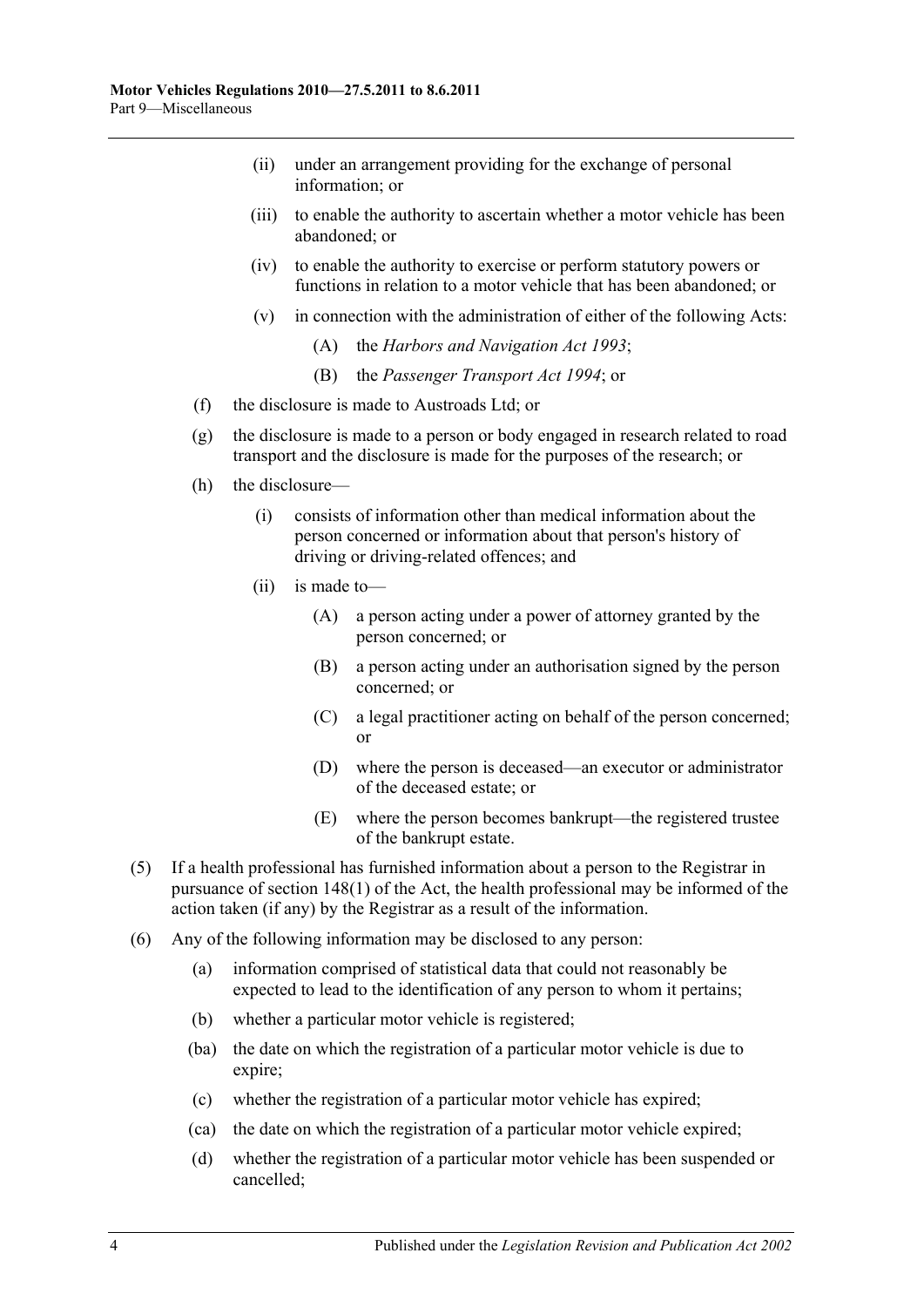- (e) whether a particular motor vehicle is, or has been, a written-off vehicle;
- (f) whether a particular motor vehicle that is, or has been, a written-off vehicle, is eligible for registration in the future;
- (g) whether a particular motor vehicle is recorded as stolen;
- (h) whether a particular motor vehicle is the subject of a current defect notice under section 145 of the *[Road Traffic Act](http://www.legislation.sa.gov.au/index.aspx?action=legref&type=act&legtitle=Road%20Traffic%20Act%201961) 1961*;
- (i) whether a particular number or number plate is the subject of an agreement under section 47A(4) of the Act and the commencement and expiry dates of any such agreement;
- (i) whether an agreement under section  $47A(4)$  of the Act relating to a particular number or number plate of a particular class provides for the assignment of rights conferred under the agreement and, if so, the nature of the assignment and details of any conditions imposed on the assignment.

#### **Example—**

An agreement under section 47A(4) may permit a particular number or number plate of a particular class to be transferred or sold to a person not party to the agreement. Such an assignment of the rights conferred under the agreement may, however, be subject to such conditions as may be specified by the Registrar in the agreement.

- (7) The name and address of the registered owner of a motor vehicle may be disclosed—
	- (a) to the manufacturer of the vehicle for the purposes of a safety-related recall of vehicles; or
	- (b) to a legal practitioner or insurer, or an investigation agent acting on behalf of a legal practitioner or insurer, where the information is required to identify the registered owner of a vehicle involved in an accident; or
	- (c) to a person who holds a registered security interest in the vehicle; or
	- (d) to a person who has obtained a judgment in a court, or a legal practitioner acting on behalf of such a person, where the information is reasonably required to enforce the judgment and the judgment contains reference to property in the ownership or possession of the registered owner of the vehicle.
- <span id="page-64-0"></span>(8) Information relating to a motor vehicle (not including personal information) may be disclosed in accordance with a contract entered into by the Minister under which the Minister agrees to provide such information for commercial use by a person or body that is a party to that contract.
- (9) Information sufficient to confirm the identity of a motor vehicle (such as the make, model and colour of the vehicle) may be disclosed to a person who is seeking disclosure of confidential information relating to that vehicle.

### **99—Corresponding laws declared for purposes of section 141(2) of Act**

For the purposes of section 141(2) of the Act, the following laws are declared to be corresponding laws:

- (a) the *Motor Vehicles Act* of the Northern Territory;
- (b) the *Road Safety Act 1986* of Victoria;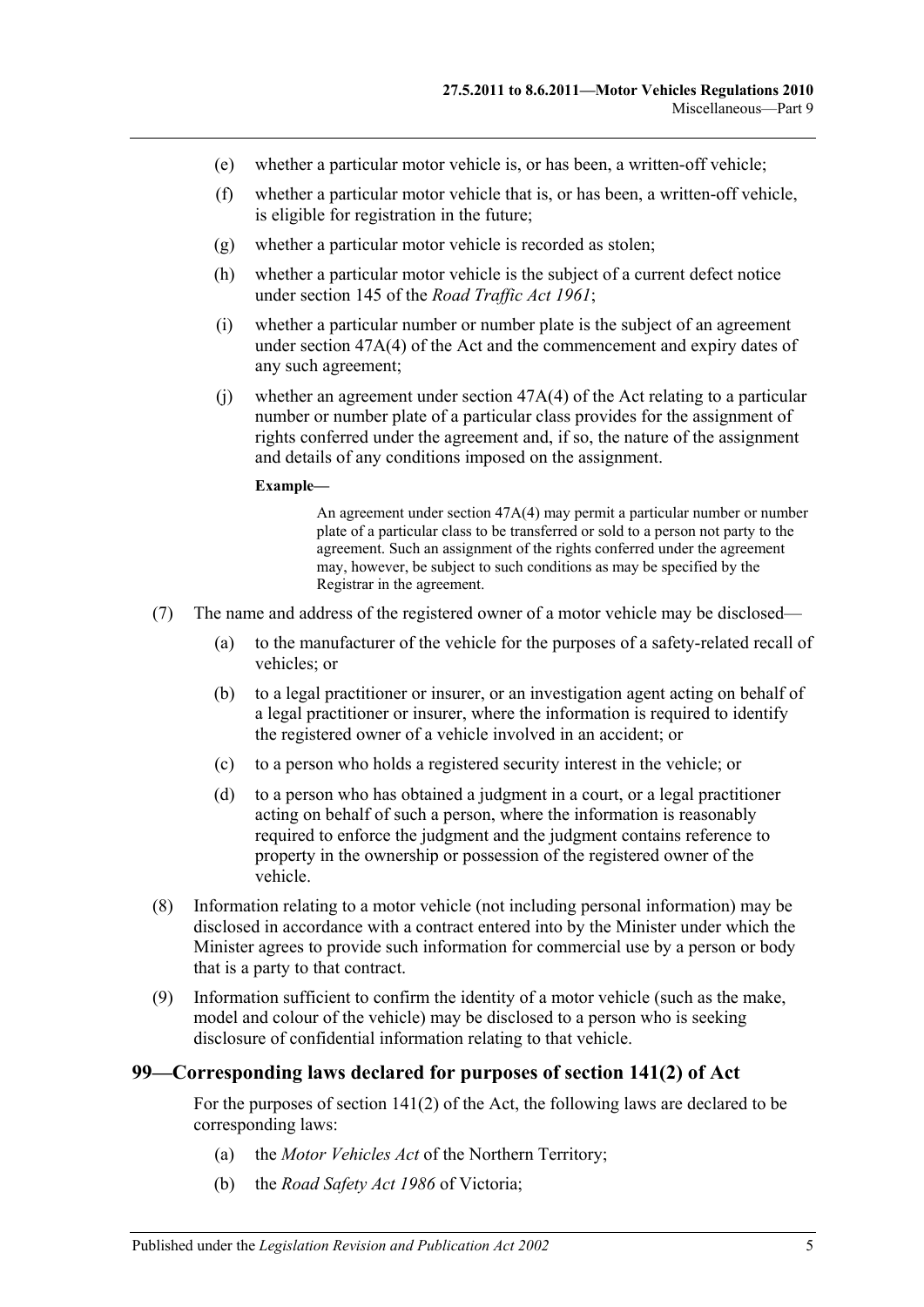- (c) the *Road Traffic Act 1974* of Western Australia;
- (d) the *Road Transport (Driver Licensing) Act 1998* of New South Wales;
- (e) the *Road Transport (Driver Licensing) Act 1999* of the Australian Capital Territory;
- (f) the *Road Transport (Vehicle Registration) Act 1997* of New South Wales;
- (g) the *Road Transport (Vehicle Registration) Act 1999* of the Australian Capital Territory;
- (h) the *Transport Operations (Road Use Management) Act 1995* of Queensland;
- (i) the *Vehicle and Traffic Act 1999* of Tasmania.

### **100—Expiation of alleged offences**

- (1) The expiation fees set out in [Schedule 5](#page-94-0) are fixed for alleged offences against the Act or these regulations specified in that Schedule.
- (2) Text set out in italic type under a heading in [Schedule 5](#page-94-0) commencing with the words "Description of offence" is a description for convenience purposes only and is not to be taken to define the offence for which a particular amount is fixed as the expiation fee.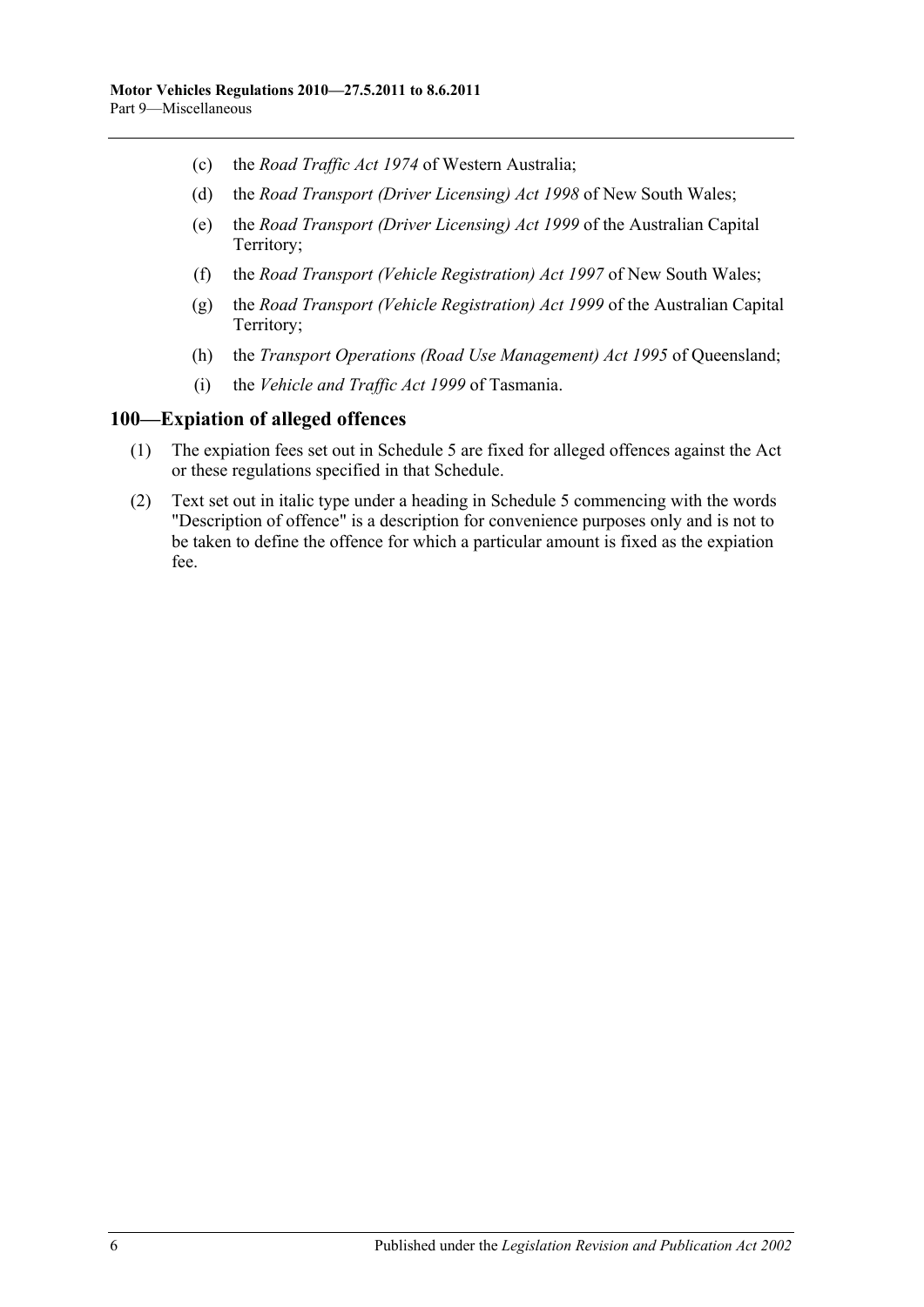# <span id="page-66-0"></span>**Schedule 1—Fees Part 1—Fees under** *Motor Vehicles Act 1959* **and these regulations**

#### **1—Interpretation**

In this Part—

*emergency response vehicle* has the same meaning as in [regulation](#page-13-0) 15;

*government authorised examiner* means an authorised examiner who is—

- (a) a police officer; or
- (b) an employee in the Transport Department; or
- (c) a person appointed as an authorised examiner by some public authority and approved by the Registrar;

*level 1 fee* means an administration fee of \$6.00;

*level 2 fee* means an administration fee of \$15.00;

*level 3 fee* means an administration fee of \$21.00;

*special purpose vehicle (type O)* has the same meaning as in the *[Motor](http://www.legislation.sa.gov.au/index.aspx?action=legref&type=subordleg&legtitle=Motor%20Vehicles%20(National%20Heavy%20Vehicles%20Registration%20Fees)%20Regulations%202008)  [Vehicles \(National Heavy Vehicles Registration Fees\) Regulations](http://www.legislation.sa.gov.au/index.aspx?action=legref&type=subordleg&legtitle=Motor%20Vehicles%20(National%20Heavy%20Vehicles%20Registration%20Fees)%20Regulations%202008) 2008*;

*special purpose vehicle (type T)* has the same meaning as in the *[Motor](http://www.legislation.sa.gov.au/index.aspx?action=legref&type=subordleg&legtitle=Motor%20Vehicles%20(National%20Heavy%20Vehicles%20Registration%20Fees)%20Regulations%202008)  [Vehicles \(National Heavy Vehicles Registration Fees\) Regulations](http://www.legislation.sa.gov.au/index.aspx?action=legref&type=subordleg&legtitle=Motor%20Vehicles%20(National%20Heavy%20Vehicles%20Registration%20Fees)%20Regulations%202008) 2008*;

*Transport Department premises*, in relation to an examination of a motor vehicle for the purposes of section 139(1)(ab)(iii) of the Act, includes a place specified under section  $139(1)(d)$  of the Act at which the motor vehicle is required to be produced for the purpose of the examination;

*truck (type 1)* has the same meaning as in the *[Motor Vehicles \(National Heavy](http://www.legislation.sa.gov.au/index.aspx?action=legref&type=subordleg&legtitle=Motor%20Vehicles%20(National%20Heavy%20Vehicles%20Registration%20Fees)%20Regulations%202008)  [Vehicles Registration Fees\) Regulations](http://www.legislation.sa.gov.au/index.aspx?action=legref&type=subordleg&legtitle=Motor%20Vehicles%20(National%20Heavy%20Vehicles%20Registration%20Fees)%20Regulations%202008) 2008*.

#### **2—Registration (section 24 of Act)**

| (1) | For registration of a heavy vehicle under section 24 of the Act for a period of |
|-----|---------------------------------------------------------------------------------|
|     | 12 months—the fee prescribed by, or determined in accordance with, the          |
|     | Motor Vehicles (National Heavy Vehicles Registration Fees)                      |
|     | Regulations 2008.                                                               |

(2) For registration of a motor vehicle (other than a heavy vehicle) under section 24 of the Act for a period of 12 months—

| (a) |        | a motor bike                                                                                                                  |          |  |  |
|-----|--------|-------------------------------------------------------------------------------------------------------------------------------|----------|--|--|
| (b) |        | a trailer                                                                                                                     |          |  |  |
| (c) | engine | a motor vehicle propelled other than by an internal combustion                                                                |          |  |  |
| (d) |        | a commercial motor vehicle—                                                                                                   |          |  |  |
|     | (i)    | if the unladen mass of the vehicle does not exceed 1 000 kg and<br>the vehicle is propelled by an internal combustion engine— |          |  |  |
|     | (A)    | having 4 cylinders or less                                                                                                    | \$102.00 |  |  |
|     | (B)    | having 5 or 6 cylinders                                                                                                       | \$208.00 |  |  |
|     | (C)    | having 7 or more cylinders                                                                                                    | \$302.00 |  |  |
|     |        |                                                                                                                               |          |  |  |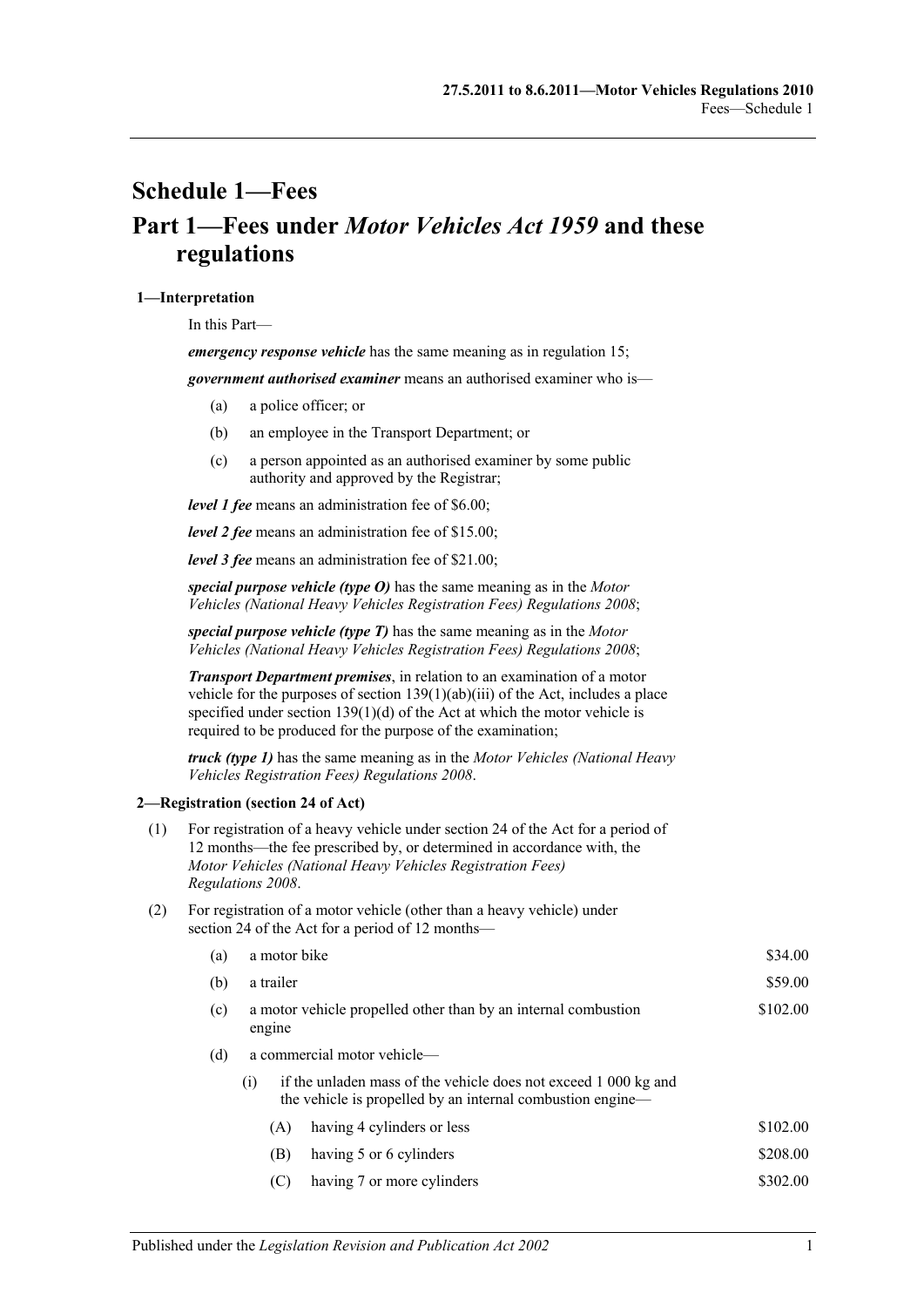|     |                 | (ii)  | if the unladen mass of the vehicle exceeds 1 000 kg but does<br>not exceed 1 500 kg                                                                                                                                                                                                                                 | \$225.00    |
|-----|-----------------|-------|---------------------------------------------------------------------------------------------------------------------------------------------------------------------------------------------------------------------------------------------------------------------------------------------------------------------|-------------|
|     |                 | (iii) | if the unladen mass of the vehicle exceeds 1 500 kg                                                                                                                                                                                                                                                                 | \$384.00    |
|     | (e)             |       | a motor vehicle (other than a vehicle referred to in paragraphs (a)<br>to $(d)$ ) propelled by an internal combustion engine—                                                                                                                                                                                       |             |
|     |                 | (i)   | having 4 cylinders or less                                                                                                                                                                                                                                                                                          | \$102.00    |
|     |                 | (ii)  | having 5 or 6 cylinders                                                                                                                                                                                                                                                                                             | \$208.00    |
|     |                 | (iii) | having 7 or more cylinders                                                                                                                                                                                                                                                                                          | \$302.00    |
| (3) |                 |       | The registration fee payable for the registration of a motor vehicle under<br>section 24 of the Act for a period of less than 12 months is as follows:                                                                                                                                                              |             |
|     | (a)             |       | in the case of a registration for $1, 2$ or $3$ quarters—a fee equal to the<br>product of the number of quarters for which the vehicle is to be<br>registered multiplied by 1 quarter of the fee that would be payable<br>for registration of the vehicle for 12 months;                                            |             |
|     | (b)             |       | in any other case—a fee equal to the product of the number of days<br>for which the vehicle is to be registered multiplied by<br>one three hundred and sixty fifth of the fee that would be payable<br>for registration of the vehicle for 12 months.                                                               |             |
| (4) |                 |       | Administration fee (payable in addition to the registration fee) for-                                                                                                                                                                                                                                               |             |
|     | (a)             |       | initial registration or re-registration of a motor vehicle under<br>section 24 of the Act                                                                                                                                                                                                                           | level 3 fee |
|     | (b)             | Act   | renewal of registration of a motor vehicle under section 24 of the                                                                                                                                                                                                                                                  | level 1 fee |
| (5) | of the Act for- |       | Surcharge (payable in addition to the registration fee and administration fee)<br>for registration or renewal of registration of a motor vehicle under section 24                                                                                                                                                   |             |
|     | (a)             |       | less than 6 months—a fee equal to 5.625% of the registration fee;                                                                                                                                                                                                                                                   |             |
|     | (b)             |       | 6 months or more but less than 9 months—a fee equal to 3.75% of<br>the registration fee;                                                                                                                                                                                                                            |             |
|     | (c)             |       | 9 months or more but less than 12 months—a fee equal to 1.875%<br>of the registration fee.                                                                                                                                                                                                                          |             |
|     |                 |       | 3-Conditional registration (section 25 of Act)                                                                                                                                                                                                                                                                      |             |
| (1) |                 |       | For registration of a motor vehicle under section 25 of the Act-                                                                                                                                                                                                                                                    |             |
|     | (a)             |       | in the case of-                                                                                                                                                                                                                                                                                                     |             |
|     |                 | (i)   | a heavy vehicle that is a special purpose vehicle (type O); or                                                                                                                                                                                                                                                      |             |
|     |                 | (ii)  | a heavy vehicle that is a special purpose vehicle (type T) (other<br>than an emergency response vehicle or a vehicle that is used<br>principally for the purpose of fire fighting and is fitted with fire<br>fighting equipment),                                                                                   |             |
|     |                 |       | a fee equal to the product of the number of quarters for which the<br>vehicle is to be registered multiplied by 1 quarter of the amount that<br>would be the registration fee for registration of the vehicle under<br>section 24 of the Act for the financial year in which the registration<br>is to take effect; |             |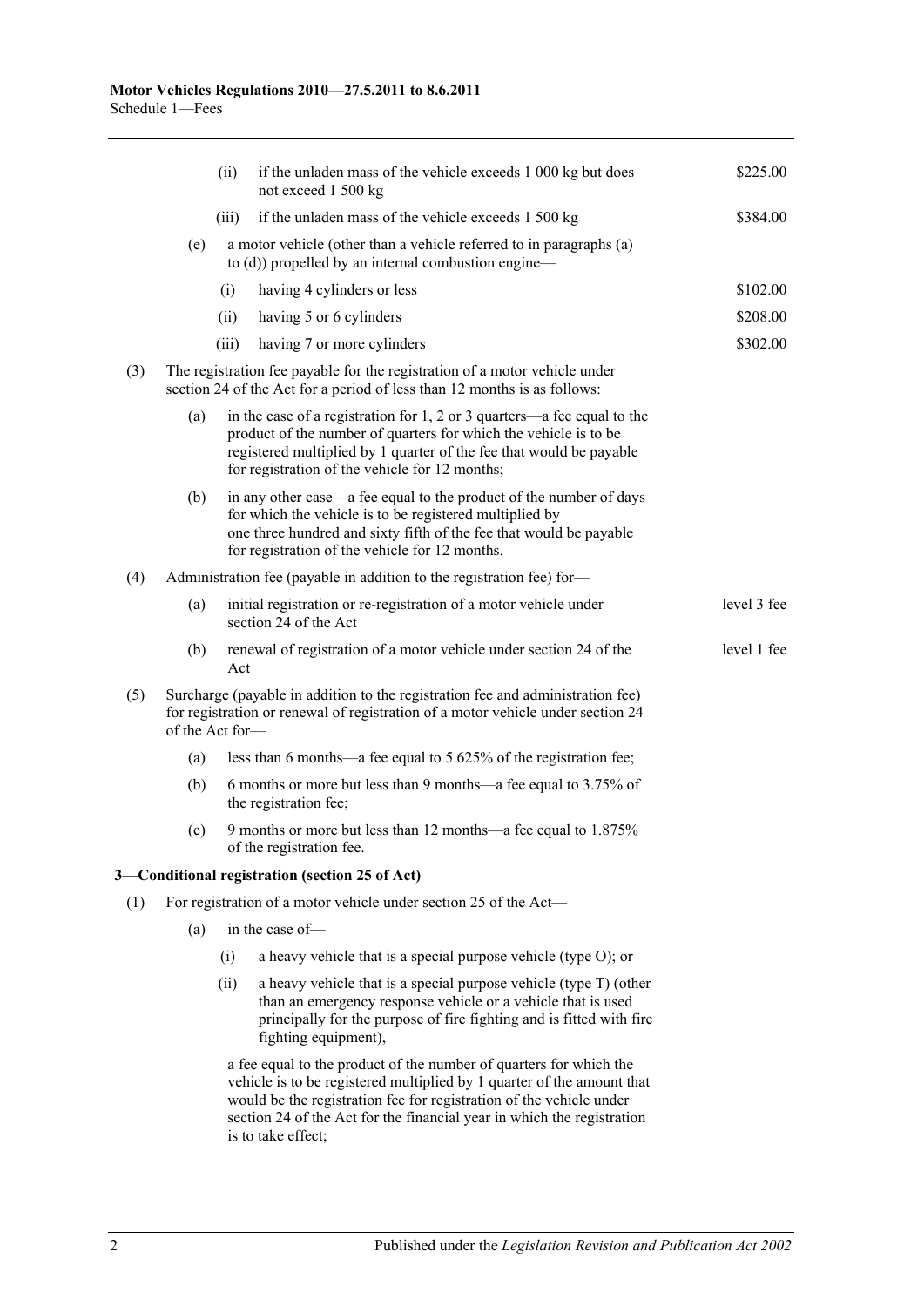|     | (b)                                                                                                                                                                                                                                                                                               | in the case of a heavy vehicle that is a road train, B-double or a<br>vehicle of a class referred to in regulation $19(f)$ —a fee equal to the<br>registration fee that would be payable for registration of the vehicle<br>under section 24 of the Act; |             |  |  |  |
|-----|---------------------------------------------------------------------------------------------------------------------------------------------------------------------------------------------------------------------------------------------------------------------------------------------------|----------------------------------------------------------------------------------------------------------------------------------------------------------------------------------------------------------------------------------------------------------|-------------|--|--|--|
|     | (c)                                                                                                                                                                                                                                                                                               | in any other case—no fee.                                                                                                                                                                                                                                |             |  |  |  |
| (2) | $Act$ —                                                                                                                                                                                                                                                                                           | Administration fee (payable whether or not a registration fee is payable under<br>subclause $(1)$ ) for registration of a motor vehicle under section 25 of the                                                                                          |             |  |  |  |
|     | (a)                                                                                                                                                                                                                                                                                               | initial registration or re-registration of a motor vehicle                                                                                                                                                                                               | level 3 fee |  |  |  |
|     | (b)                                                                                                                                                                                                                                                                                               | renewal of registration of a motor vehicle                                                                                                                                                                                                               | level 1 fee |  |  |  |
| (3) | If a registration fee is payable for the registration of a motor vehicle under<br>section 25 of the Act and the period of registration is less than 12 months, a<br>surcharge of the amount prescribed in clause $2(5)$ is payable in addition to the<br>registration fee and administration fee. |                                                                                                                                                                                                                                                          |             |  |  |  |
|     |                                                                                                                                                                                                                                                                                                   | 4-Transfer of registration                                                                                                                                                                                                                               |             |  |  |  |
| (1) |                                                                                                                                                                                                                                                                                                   | Administration fee for transfer of the registration of a motor vehicle                                                                                                                                                                                   | level 3 fee |  |  |  |
| (2) |                                                                                                                                                                                                                                                                                                   | Additional fee for late payment of the fee prescribed in subclause (1)                                                                                                                                                                                   | \$71.00     |  |  |  |
|     |                                                                                                                                                                                                                                                                                                   | 5-Cancellation of registration                                                                                                                                                                                                                           |             |  |  |  |
|     |                                                                                                                                                                                                                                                                                                   | Administration fee for cancellation of the registration of a motor vehicle                                                                                                                                                                               | level 2 fee |  |  |  |
|     |                                                                                                                                                                                                                                                                                                   | 6-Duplicate certificates of registration and registration labels                                                                                                                                                                                         |             |  |  |  |
|     |                                                                                                                                                                                                                                                                                                   | Administration fee for the issue of a duplicate certificate of registration or<br>duplicate registration label                                                                                                                                           | level 2 fee |  |  |  |
|     |                                                                                                                                                                                                                                                                                                   | 7-Permit to drive an unregistered motor vehicle                                                                                                                                                                                                          |             |  |  |  |
|     |                                                                                                                                                                                                                                                                                                   | Administration fee for the issue of-                                                                                                                                                                                                                     |             |  |  |  |
|     | (a)                                                                                                                                                                                                                                                                                               | a permit under section $16(1)(c)(i)$ of the Act                                                                                                                                                                                                          | level 1 fee |  |  |  |
|     | (b)                                                                                                                                                                                                                                                                                               | a permit under section $16(1)(c)(ii)$ of the Act                                                                                                                                                                                                         | level 3 fee |  |  |  |
|     |                                                                                                                                                                                                                                                                                                   | 8-Duplicate permit to drive an unregistered motor vehicle                                                                                                                                                                                                |             |  |  |  |
|     | the Act                                                                                                                                                                                                                                                                                           | Administration fee for the issue of a duplicate permit under section $16(12)$ of                                                                                                                                                                         | level 2 fee |  |  |  |
|     |                                                                                                                                                                                                                                                                                                   | 9-Temporary configuration certificate for heavy vehicle                                                                                                                                                                                                  |             |  |  |  |
|     | heavy vehicle                                                                                                                                                                                                                                                                                     | Administration fee for the issue of a temporary configuration certificate for a                                                                                                                                                                          | level 3 fee |  |  |  |
|     |                                                                                                                                                                                                                                                                                                   | 10—Duplicate temporary configuration certificate for heavy vehicle                                                                                                                                                                                       |             |  |  |  |
|     |                                                                                                                                                                                                                                                                                                   | Administration fee for the issue of a duplicate temporary configuration<br>certificate for a heavy vehicle                                                                                                                                               | level 2 fee |  |  |  |
|     | 11-Number allotment                                                                                                                                                                                                                                                                               |                                                                                                                                                                                                                                                          |             |  |  |  |
|     |                                                                                                                                                                                                                                                                                                   | Administration fee for variation or amendment of the number allotted to a<br>motor vehicle (per vehicle)                                                                                                                                                 | level 3 fee |  |  |  |
|     | 12-Number plates                                                                                                                                                                                                                                                                                  |                                                                                                                                                                                                                                                          |             |  |  |  |
| (1) |                                                                                                                                                                                                                                                                                                   | Administration fee for the issue or replacement of a single number plate, a<br>pair of number plates or a supplementary number plate for a bike rack                                                                                                     | level 3 fee |  |  |  |
| (2) |                                                                                                                                                                                                                                                                                                   | Administration fee (payable in addition to the fee prescribed in subclause $(1)$ )<br>for postal delivery of a number plate or plates                                                                                                                    | level 2 fee |  |  |  |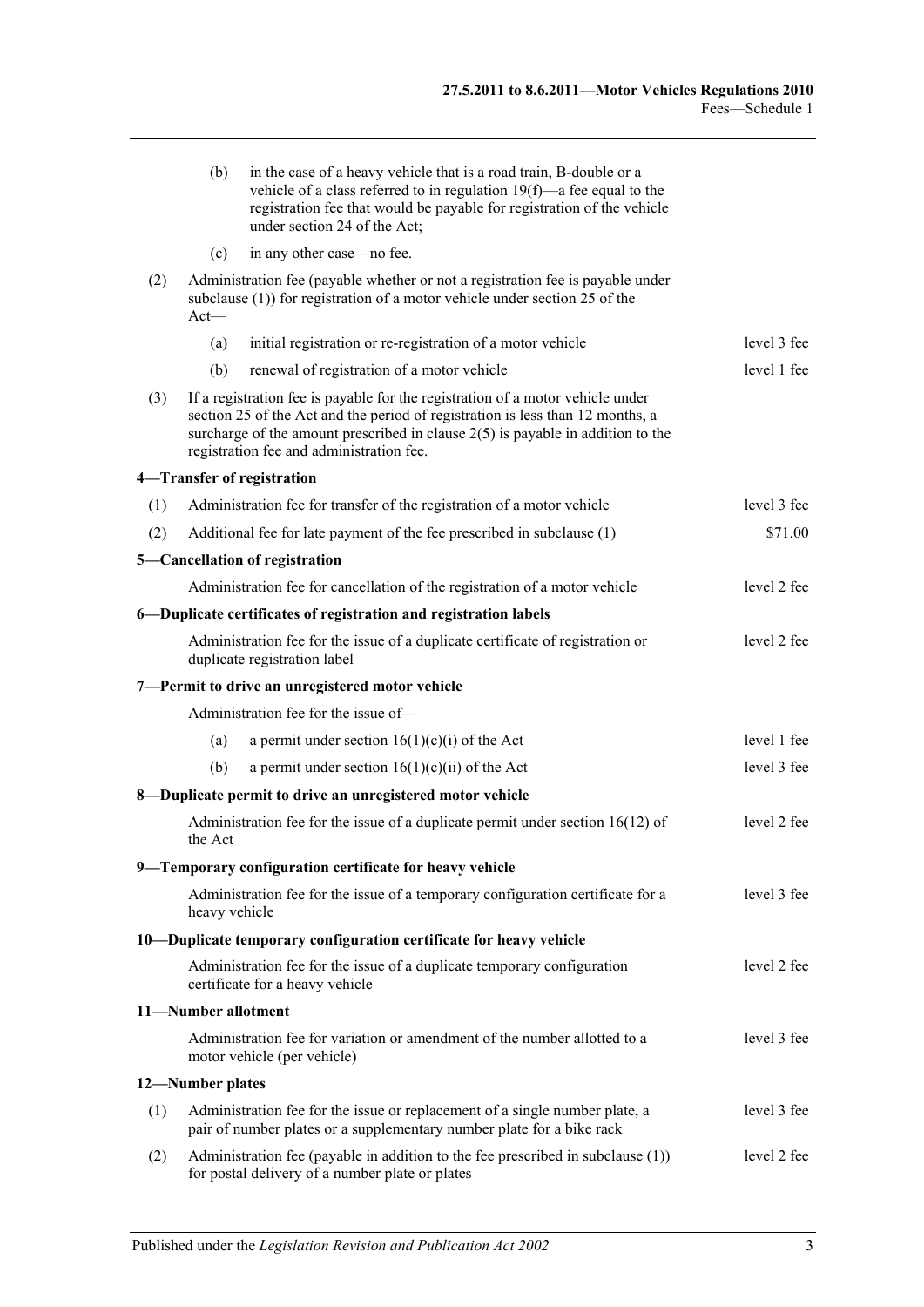### **13—Issue or reissue of trade plate**

(1) For the issue or reissue of a trade plate—

|     | (a)                                                                                                                                                  | in respect of a motor vehicle that has a gross vehicle mass exceeding<br>4 500 kg (other than a special purpose vehicle) ( <i>Category A</i> )—an<br>annual fee of an amount equal to the fee that would be payable for<br>registration for 12 months of a heavy vehicle that is a truck (type 1)<br>with 2 axles and a gross vehicle mass exceeding 4 500 kg but not<br>exceeding 12 000 kg; |             |  |  |  |
|-----|------------------------------------------------------------------------------------------------------------------------------------------------------|-----------------------------------------------------------------------------------------------------------------------------------------------------------------------------------------------------------------------------------------------------------------------------------------------------------------------------------------------------------------------------------------------|-------------|--|--|--|
|     | (b)                                                                                                                                                  | in respect of a motor vehicle that has a gross vehicle mass not<br>exceeding 4 500 kg (other than a motor bike, trailer or special<br>purpose vehicle) ( <i>Category B</i> )—an annual fee of an amount equal to<br>the fee that would be payable for registration for 12 months of a<br>motor vehicle referred to in clause $2(2)(d)(i)$ or $2(2)(e)$ that has 7 or<br>more cylinders;       |             |  |  |  |
|     | (c)                                                                                                                                                  | in respect of a motor bike ( <i>Category C</i> )—an annual fee of an<br>amount equal to the fee that would be payable for registration for<br>12 months of a motor bike;                                                                                                                                                                                                                      |             |  |  |  |
|     | (d)                                                                                                                                                  | in respect of a trailer that has a gross vehicle mass not<br>exceeding 4 500 kg ( <i>Category D</i> )—an annual fee of an amount<br>equal to the fee that would be payable for registration for 12 months<br>of a trailer;                                                                                                                                                                    |             |  |  |  |
|     | (e)                                                                                                                                                  | in respect of a special purpose vehicle ( <i>Category E</i> )—no fee.                                                                                                                                                                                                                                                                                                                         |             |  |  |  |
|     |                                                                                                                                                      | If an application for the issue or reissue of a trade plate relates to more than<br>1 category of vehicle such that more than 1 fee becomes payable, then only<br>the highest fee must be paid.                                                                                                                                                                                               |             |  |  |  |
| (2) |                                                                                                                                                      | Administration fees (payable in addition to the fee prescribed in<br>subclause $(1)$ ) $-$                                                                                                                                                                                                                                                                                                    |             |  |  |  |
|     | (a)                                                                                                                                                  | on application for the issue of a trade plate                                                                                                                                                                                                                                                                                                                                                 | level 3 fee |  |  |  |
|     | (b)                                                                                                                                                  | for allocation of a trade plate number on the issue of a trade plate<br>(per plate)                                                                                                                                                                                                                                                                                                           | level 2 fee |  |  |  |
| (3) | Administration fee (payable in addition to the fee prescribed in subclause $(1)$ )<br>level 1 fee<br>on application for the reissue of a trade plate |                                                                                                                                                                                                                                                                                                                                                                                               |             |  |  |  |
|     |                                                                                                                                                      | 14—Supply of trade plate by Registrar                                                                                                                                                                                                                                                                                                                                                         |             |  |  |  |
|     |                                                                                                                                                      | Administration fee for the supply of a trade plate by the Registrar                                                                                                                                                                                                                                                                                                                           | level 3 fee |  |  |  |
|     |                                                                                                                                                      | 15-Issue of replacement trade plate                                                                                                                                                                                                                                                                                                                                                           |             |  |  |  |
|     | Administration fee on application for the issue of a new trade plate in lieu of a<br>lost trade plate                                                |                                                                                                                                                                                                                                                                                                                                                                                               |             |  |  |  |
|     |                                                                                                                                                      | 16—Duplicate trade plate label or certificate of issue of trade plate                                                                                                                                                                                                                                                                                                                         |             |  |  |  |
|     |                                                                                                                                                      | Administration fee for the issue of a duplicate trade plate label or duplicate<br>certificate of issue of a trade plate                                                                                                                                                                                                                                                                       | level 2 fee |  |  |  |
|     |                                                                                                                                                      | 17-Trade plate transfer                                                                                                                                                                                                                                                                                                                                                                       |             |  |  |  |
|     |                                                                                                                                                      | Administration fee payable on application for the transfer of a trade plate                                                                                                                                                                                                                                                                                                                   | level 3 fee |  |  |  |
|     |                                                                                                                                                      | 18-Trade plate surrender                                                                                                                                                                                                                                                                                                                                                                      |             |  |  |  |
|     | Administration fee payable on surrender of a trade plate under section $70(5)$<br>level 2 fee<br>of the Act                                          |                                                                                                                                                                                                                                                                                                                                                                                               |             |  |  |  |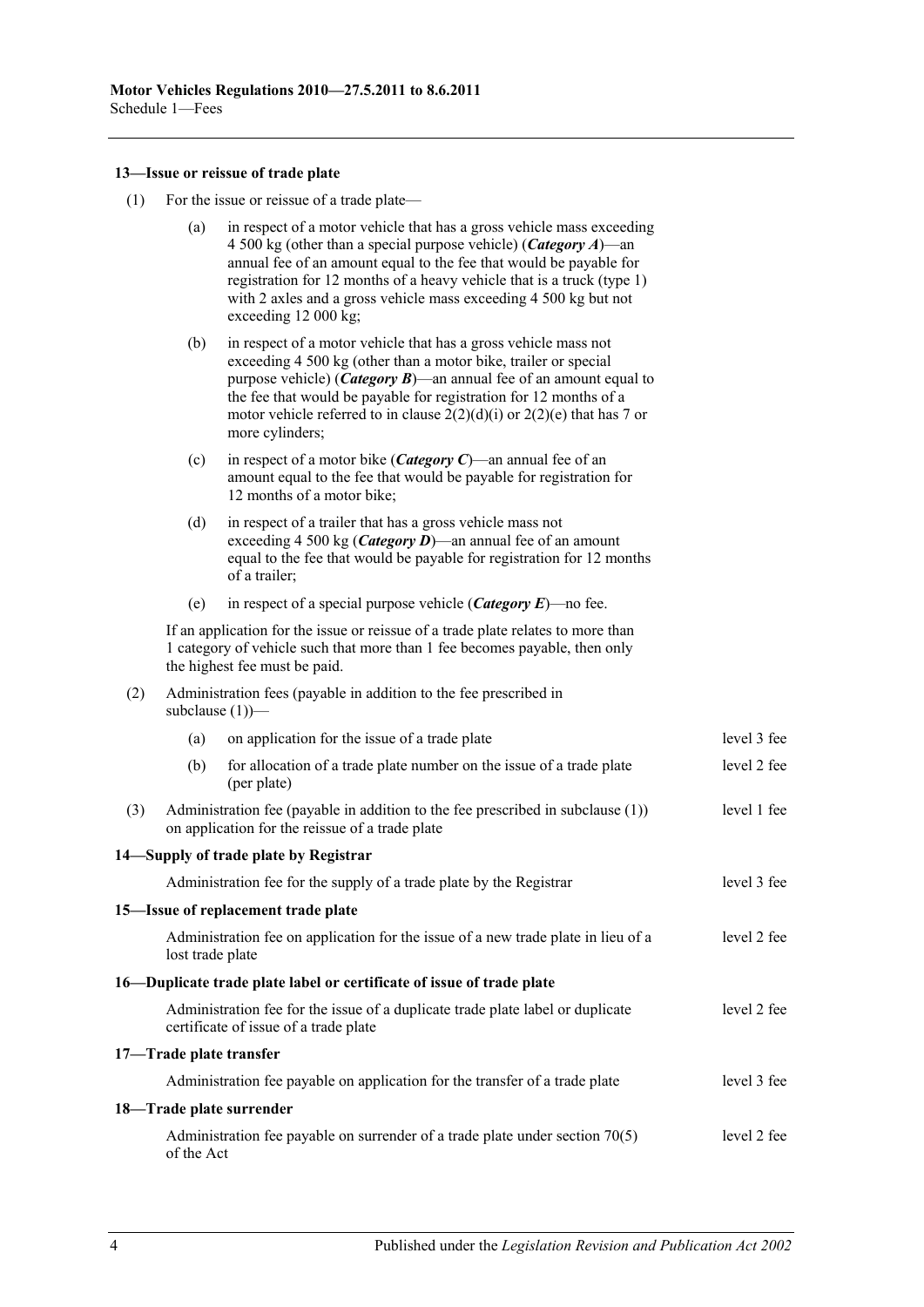#### **19—Driver's licences**

| (1) | For the issue or renewal of a driver's licence-                                                                                                                                                                                                                                                                                                                                                                               |      |                                                                                                                                                                                                                                                                                         |         |  |  |
|-----|-------------------------------------------------------------------------------------------------------------------------------------------------------------------------------------------------------------------------------------------------------------------------------------------------------------------------------------------------------------------------------------------------------------------------------|------|-----------------------------------------------------------------------------------------------------------------------------------------------------------------------------------------------------------------------------------------------------------------------------------------|---------|--|--|
|     | (a)                                                                                                                                                                                                                                                                                                                                                                                                                           |      | where the applicant is a person who as a result of his or her service<br>in a naval, military or air force of Her Majesty-                                                                                                                                                              | \$14.00 |  |  |
|     |                                                                                                                                                                                                                                                                                                                                                                                                                               | (i)  | is totally or permanently incapacitated; or                                                                                                                                                                                                                                             |         |  |  |
|     |                                                                                                                                                                                                                                                                                                                                                                                                                               | (ii) | has lost a leg or foot; or                                                                                                                                                                                                                                                              |         |  |  |
|     | (iii)                                                                                                                                                                                                                                                                                                                                                                                                                         |      | receives under the law of the Commonwealth relating to<br>repatriation a pension at the rate for total incapacity or a<br>pension granted by reason of impairment of his or her power of<br>locomotion at the rate of not less than 70% of the rate for total<br>incapacity (per year); |         |  |  |
|     | (b)                                                                                                                                                                                                                                                                                                                                                                                                                           |      | where the applicant is a concession card holder (per year)                                                                                                                                                                                                                              | \$14.00 |  |  |
|     | (c)                                                                                                                                                                                                                                                                                                                                                                                                                           |      | in any other case (per year)                                                                                                                                                                                                                                                            | \$28.00 |  |  |
| (2) | The licence fee for a driver's licence issued or renewed for a period other than<br>for full years is 1 quarter of the annual licence fee for each complete 3 months<br>of the period for which the licence is issued or renewed.                                                                                                                                                                                             |      |                                                                                                                                                                                                                                                                                         |         |  |  |
| (3) | If                                                                                                                                                                                                                                                                                                                                                                                                                            |      |                                                                                                                                                                                                                                                                                         |         |  |  |
|     | (a)                                                                                                                                                                                                                                                                                                                                                                                                                           |      | a person ceases to be a concession card holder; and                                                                                                                                                                                                                                     |         |  |  |
|     | (b)                                                                                                                                                                                                                                                                                                                                                                                                                           |      | the person holds a driver's licence that was issued or renewed on<br>payment of a reduced fee,                                                                                                                                                                                          |         |  |  |
|     | the person must pay an additional fee of an amount that is equal to the<br>difference between-                                                                                                                                                                                                                                                                                                                                |      |                                                                                                                                                                                                                                                                                         |         |  |  |
|     | (c)                                                                                                                                                                                                                                                                                                                                                                                                                           |      | the amount obtained by multiplying the number of complete<br>3 month periods in the unexpired period of the licence by 1 quarter<br>of the annual fee paid for the issue or renewal of the licence; and                                                                                 |         |  |  |
|     | (d)                                                                                                                                                                                                                                                                                                                                                                                                                           |      | the amount obtained by multiplying the number of complete<br>3 month periods in the unexpired period of the licence by 1 quarter<br>of the annual fee that would have been payable for the issue or<br>renewal of the licence if the person had not been a concession card<br>holder.   |         |  |  |
| (4) | For the purposes of subclause $(3)$ , the unexpired period of the licence<br>commences on the day on which the person ceases to be a concession card<br>holder.                                                                                                                                                                                                                                                               |      |                                                                                                                                                                                                                                                                                         |         |  |  |
| (5) | Administration fee (payable in addition to the licence fee) for the issue or<br>level 2 fee<br>renewal of a driver's licence                                                                                                                                                                                                                                                                                                  |      |                                                                                                                                                                                                                                                                                         |         |  |  |
| (6) | level 3 fee<br>Administration fee (payable in addition to the fee prescribed in subclause (5))<br>where application for the issue of a driver's licence is made more than<br>6 months after the expiry of a previously held licence and the applicant was<br>not, during the whole of the period of 6 months after the expiry of the<br>previously held licence, disqualified from holding or obtaining a driver's<br>licence |      |                                                                                                                                                                                                                                                                                         |         |  |  |
| (7) | In this clause-                                                                                                                                                                                                                                                                                                                                                                                                               |      |                                                                                                                                                                                                                                                                                         |         |  |  |
|     |                                                                                                                                                                                                                                                                                                                                                                                                                               |      | concession card holder means a person who-                                                                                                                                                                                                                                              |         |  |  |
|     | (a)                                                                                                                                                                                                                                                                                                                                                                                                                           |      | holds-                                                                                                                                                                                                                                                                                  |         |  |  |
|     |                                                                                                                                                                                                                                                                                                                                                                                                                               | (i)  | a State Concession Card issued by the Department for Families<br>and Communities; or                                                                                                                                                                                                    |         |  |  |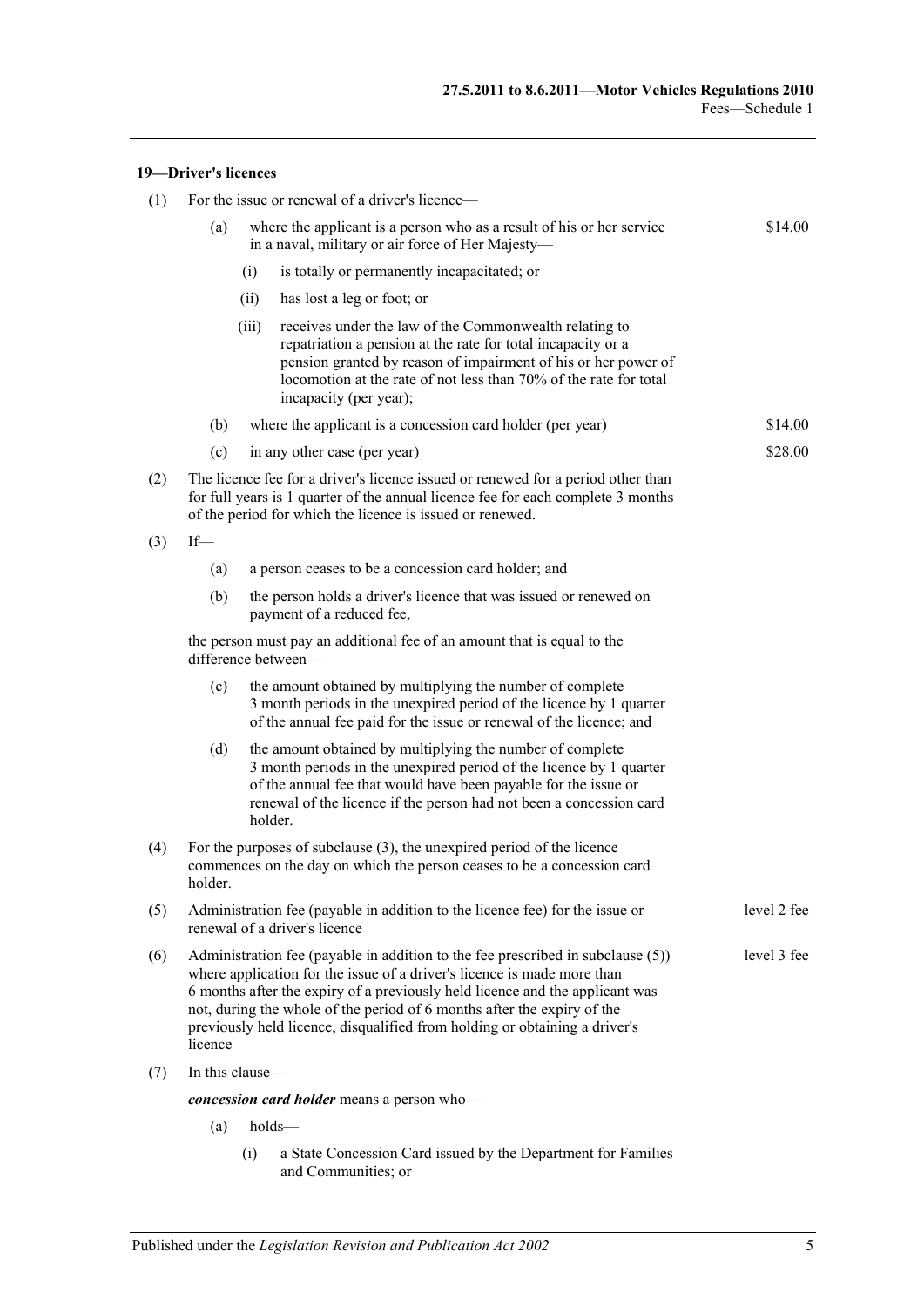|     |                     | (ii) | a pensioner entitlement card issued under a law of the<br>Commonwealth; and                                                                                                          |             |
|-----|---------------------|------|--------------------------------------------------------------------------------------------------------------------------------------------------------------------------------------|-------------|
|     | (b)                 |      |                                                                                                                                                                                      |             |
|     |                     |      | <i>reduced fee</i> means the fee payable for the issue or renewal of a driver's<br>licence where the applicant is a concession card holder.                                          |             |
|     |                     |      | 20-Duplicate driver's licence                                                                                                                                                        |             |
|     |                     |      | Administration fee for the issue of a duplicate driver's licence that bears a<br>photograph of the holder                                                                            | level 2 fee |
|     | 21-Learner's permit |      |                                                                                                                                                                                      |             |
| (1) |                     |      | For the issue or renewal of a learner's permit                                                                                                                                       | \$38.00     |
| (2) |                     |      | Administration fee for the issue or renewal of a learner's permit (payable in<br>addition to the permit fee)                                                                         | level 2 fee |
|     |                     |      | 22-Duplicate learner's permit                                                                                                                                                        |             |
|     |                     |      | Administration fee for the issue of a duplicate learner's permit                                                                                                                     | level 2 fee |
|     |                     |      | 22A—Duplicate certificate of high powered vehicle exemption                                                                                                                          |             |
|     | vehicle exemption   |      | Administration fee for the issue of a duplicate certificate of a high powered                                                                                                        | level 2 fee |
|     |                     |      | 23-Theoretical examination                                                                                                                                                           |             |
|     | $Act$ —             |      | For a theoretical examination prescribed for the purposes of section 79 of the                                                                                                       |             |
|     | (a)                 |      | examination fee                                                                                                                                                                      | \$16.00     |
|     | (b)                 |      | administration fee (payable in addition to the examination fee)                                                                                                                      | level 2 fee |
|     |                     |      | 24-Practical driving tests conducted by government authorised examiners                                                                                                              |             |
|     |                     |      | For a practical driving test conducted by a government authorised examiner-                                                                                                          |             |
|     | (a)                 |      | booking fee                                                                                                                                                                          | level 2 fee |
|     | (b)                 |      | test fee-                                                                                                                                                                            |             |
|     |                     | (i)  | for a test of up to, but not exceeding, 40 min duration                                                                                                                              | \$43.00     |
|     |                     | (ii) | for a test exceeding 40 min duration                                                                                                                                                 | \$97.00     |
|     | (c)                 |      | administration fee (payable in addition to the test fee)                                                                                                                             | level 2 fee |
|     |                     |      | 25-Other practical driving tests; final assessments                                                                                                                                  |             |
|     |                     |      | Booking fee, for notice to the Registrar of-                                                                                                                                         | level 2 fee |
|     |                     | (a)  | a practical driving test; or                                                                                                                                                         |             |
|     |                     | (b)  | a final assessment in a competence based training course for<br>drivers of motor vehicles (other than motor bikes) undertaken<br>in accordance with the directions of the Registrar, |             |
|     |                     |      | to be conducted by an authorised examiner other than a government<br>authorised examiner                                                                                             |             |
|     |                     |      | 26-Hazard perception tests                                                                                                                                                           |             |
|     |                     |      | For a hazard perception test—                                                                                                                                                        |             |
|     | (a)                 |      | test fee                                                                                                                                                                             | \$12.00     |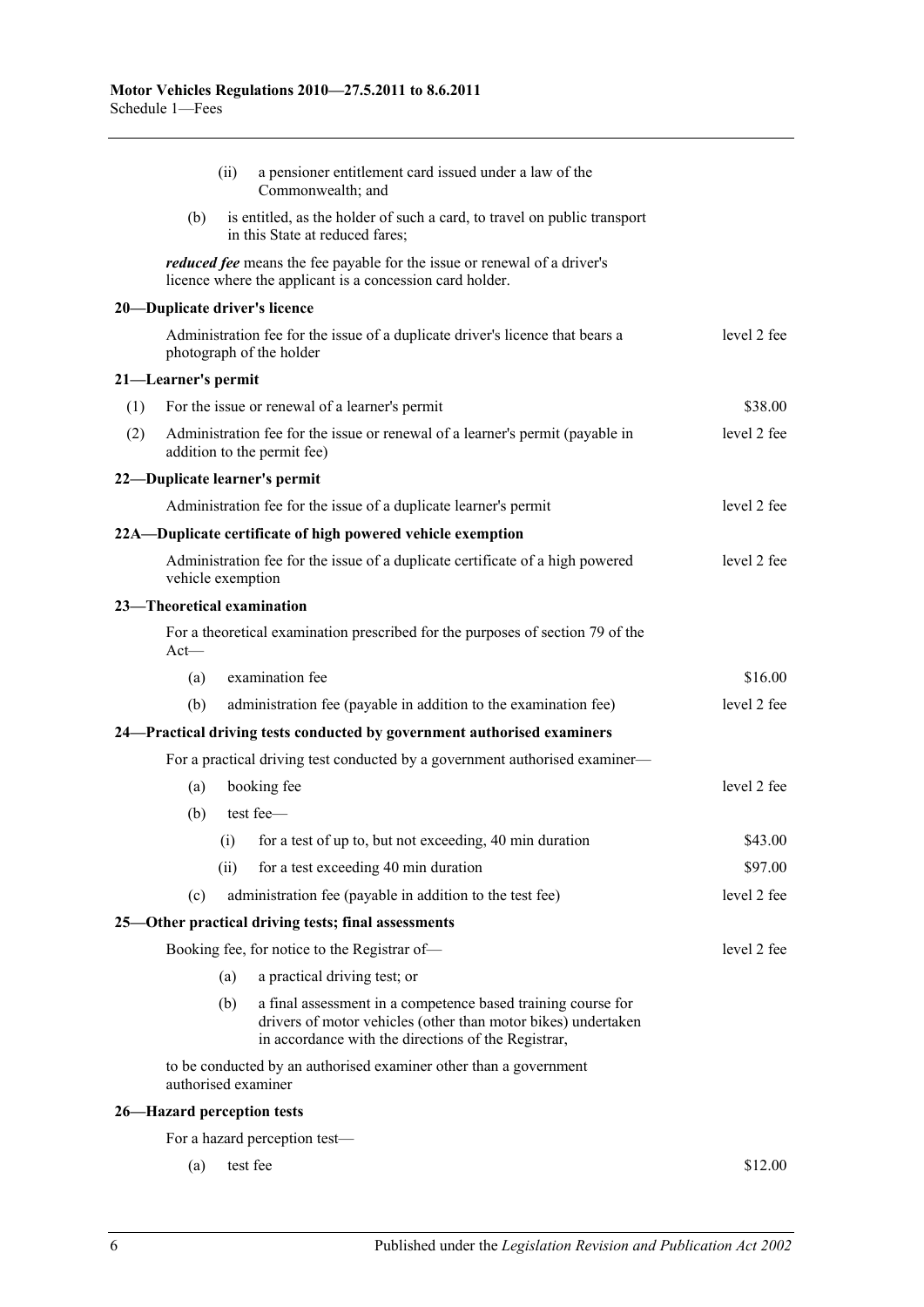|     | (b)     | administration fee (payable in addition to the test fee)                                                                                                                                                             | level 2 fee |
|-----|---------|----------------------------------------------------------------------------------------------------------------------------------------------------------------------------------------------------------------------|-------------|
|     |         | 27-Motor bike training courses                                                                                                                                                                                       |             |
|     |         | For a motor bike training course undertaken in accordance with the directions<br>of the Registrar-                                                                                                                   |             |
|     | (a)     | training course fee-                                                                                                                                                                                                 |             |
|     |         | for basic motor bike training preparatory to obtaining a motor<br>(i)<br>bike learner's permit                                                                                                                       | \$337.00    |
|     |         | for advanced motor bike training preparatory to obtaining a<br>(ii)<br>motor bike driver's licence                                                                                                                   | \$298.00    |
|     | (b)     | administration fee (payable in addition to the training course fee)                                                                                                                                                  | \$15.00     |
|     |         | 28-Proficiency test for motor driving instructor's licence                                                                                                                                                           |             |
|     |         | For a proficiency test of an applicant for a driving instructor's licence—                                                                                                                                           |             |
|     | (a)     | for a theory test-                                                                                                                                                                                                   |             |
|     |         | test fee<br>(i)                                                                                                                                                                                                      | \$59.00     |
|     |         | administration fee (payable in addition to the test fee)<br>(ii)                                                                                                                                                     | level 2 fee |
|     | (b)     | for a practical training course test-                                                                                                                                                                                |             |
|     |         | test fee<br>(i)                                                                                                                                                                                                      | \$5 187.00  |
|     |         | administration fee (payable in addition to the test fee)<br>(ii)                                                                                                                                                     | level 2 fee |
|     |         | 29-Motor driving instructor's licence                                                                                                                                                                                |             |
|     |         | For the issue of a motor driving instructor's licence (per year)                                                                                                                                                     | \$83.00     |
|     |         | 30-Duplicate motor driving instructor's licence                                                                                                                                                                      |             |
|     | licence | Administration fee for the issue of a duplicate motor driving instructor's                                                                                                                                           | level 2 fee |
|     |         | 31-Appointment as authorised examiner                                                                                                                                                                                |             |
|     |         | For appointment as an authorised examiner (other than a government<br>authorised examiner) (per year)                                                                                                                | \$121.00    |
|     |         | 32-Proficiency tests for authorised examiners                                                                                                                                                                        |             |
| (1) |         | For a proficiency test, required by the Registrar, of an applicant for<br>appointment as an authorised examiner in relation to the driving of motor<br>vehicles with a gross vehicle mass not exceeding 4.5 t-       |             |
|     | (a)     | practical training course test (per day)                                                                                                                                                                             | \$212.00    |
|     | (b)     | administration fee (payable in addition to test fee)                                                                                                                                                                 | \$18.00     |
| (2) |         | For a proficiency test, required by the Registrar, of an applicant for<br>appointment as an authorised examiner in relation to the driving of motor<br>vehicles with a gross vehicle mass exceeding $4.5 \leftarrow$ |             |
|     | (a)     | practical training course test (per day)                                                                                                                                                                             | \$357.00    |
|     | (b)     | administration fee (payable in addition to test fee)                                                                                                                                                                 | \$18.00     |
|     |         | 33—Lectures as to motor vehicle accidents and their causes                                                                                                                                                           |             |
|     |         | For attendance at a lecture conducted under regulation 56                                                                                                                                                            | \$35.00     |
|     |         | 34–Counselling sessions with DASSA                                                                                                                                                                                   |             |

For attendance at a counselling session conducted under [regulation](#page-41-0) 63—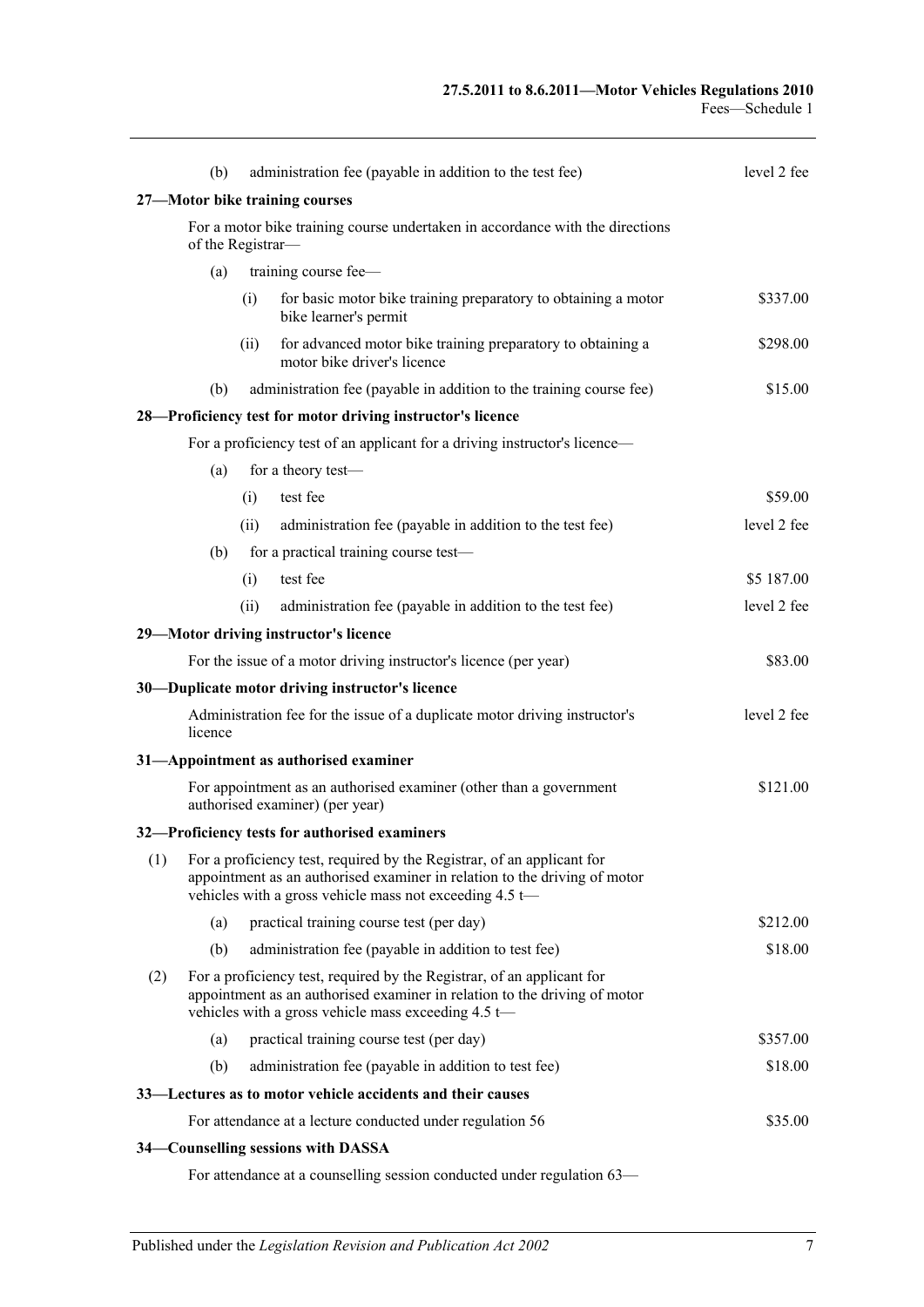|     | (a)    | for the initial counselling session                                                                                                                                                                                                                                                                             | \$55.00     |
|-----|--------|-----------------------------------------------------------------------------------------------------------------------------------------------------------------------------------------------------------------------------------------------------------------------------------------------------------------|-------------|
|     | (b)    | for the final counselling session                                                                                                                                                                                                                                                                               | \$55.00     |
|     |        | 35—Administration fee for issue of alcohol interlock scheme licence                                                                                                                                                                                                                                             |             |
|     | month) | Administration fee for the issue of a licence subject to mandatory alcohol<br>interlock scheme conditions or voluntary alcohol interlock scheme<br>conditions—for each month in the period for which the licence will be subject<br>to alcohol interlock provisions (a part of a month being treated as a whole | \$15.00     |
|     |        | 36-Disabled person's parking permit                                                                                                                                                                                                                                                                             |             |
|     |        | For the issue of a disabled person's parking permit-                                                                                                                                                                                                                                                            |             |
|     | (a)    | permit fee-                                                                                                                                                                                                                                                                                                     |             |
|     |        | for 1 year or less<br>(i)                                                                                                                                                                                                                                                                                       | \$3.00      |
|     |        | for 2 years<br>(ii)                                                                                                                                                                                                                                                                                             | \$5.00      |
|     |        | (iii)<br>for 3 years                                                                                                                                                                                                                                                                                            | \$7.00      |
|     |        | for 4 years<br>(iv)                                                                                                                                                                                                                                                                                             | \$9.00      |
|     |        | for 5 years<br>(v)                                                                                                                                                                                                                                                                                              | \$13.00     |
|     | (b)    | administration fee (payable in addition to the permit fee)                                                                                                                                                                                                                                                      | level 1 fee |
|     |        | 37-Register searches etc                                                                                                                                                                                                                                                                                        |             |
| (1) |        | Administration fee for searching the register and supplying information-                                                                                                                                                                                                                                        |             |
|     | (a)    | for manual search of archived information (per search)                                                                                                                                                                                                                                                          | level 3 fee |
|     | (b)    | for manual search of current information (per search)                                                                                                                                                                                                                                                           | level 3 fee |
|     | (c)    | for multiple searches where separate extracts of entries are not<br>required                                                                                                                                                                                                                                    | level 2 fee |
|     | (d)    | where the applicant prepares computer input data in a form<br>acceptable to the Registrar (per search)                                                                                                                                                                                                          | level 1 fee |
| (2) |        | Administration fee for an extract of an entry in the register                                                                                                                                                                                                                                                   | level 3 fee |
|     |        | 38-Motor vehicle examinations                                                                                                                                                                                                                                                                                   |             |
|     |        | (1) For an examination of a motor vehicle for the purposes of completion of a<br>report under regulation 13                                                                                                                                                                                                     | \$14.00     |
| (2) |        | A fee for an examination referred to in subclause $(1)$ must be paid—                                                                                                                                                                                                                                           |             |
|     | (a)    | in the case of an examination to be carried out by an authorised<br>officer-on the registration of the vehicle; or                                                                                                                                                                                              |             |
|     | (b)    | in the case of an examination to be carried out by a police<br>officer—prior to the examination.                                                                                                                                                                                                                |             |
| (3) |        | For a basic examination of a motor vehicle for the purposes of<br>section $139(1)(ab)(iii)$ of the Act to be carried out by a person authorised by<br>the Registrar under section 139(1) of the Act                                                                                                             | \$31.00     |
| (4) |        | For a basic examination of a motor vehicle for the purposes of<br>section $139(1)(ab)(iii)$ of the Act to be carried out by a police officer                                                                                                                                                                    | \$54.00     |
| (5) |        | For a basic examination of a motor vehicle for the purposes of<br>section $139(1)(ab)(iii)$ of the Act to be carried out by an authorised officer at<br><b>Transport Department premises</b>                                                                                                                    | \$54.00     |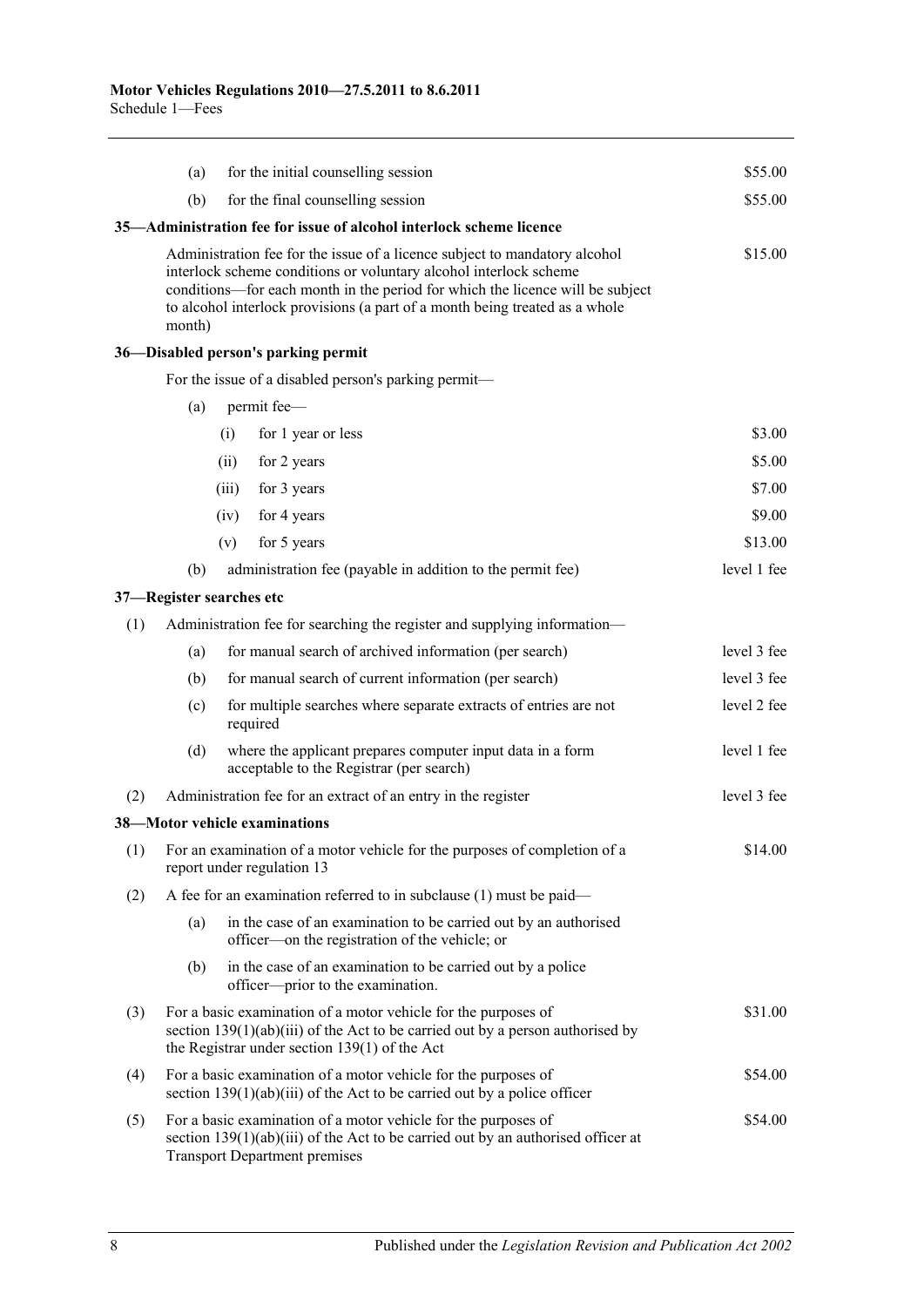| (6)  |         | For a basic examination of a motor vehicle for the purposes of<br>section $139(1)(ab)(iii)$ of the Act to be carried out by an authorised officer at a<br>site other than Transport Department premises-                   |             |
|------|---------|----------------------------------------------------------------------------------------------------------------------------------------------------------------------------------------------------------------------------|-------------|
|      | (a)     | fee for call out (per site visit)—\$179.00; plus                                                                                                                                                                           |             |
|      | (b)     | fee for examination (per vehicle)—\$54.00.                                                                                                                                                                                 |             |
| (7)  |         | For a comprehensive examination of a motor vehicle for the purposes of<br>section $139(1)(ab)(iii)$ of the Act to be carried out by an authorised officer                                                                  | \$267.00    |
| (8)  |         | For a further examination of a motor vehicle for the purposes of<br>section $139(1)(ab)(iii)$ of the Act following a comprehensive examination<br>referred to in subclause (7), to be carried out by an authorised officer | \$31.00     |
| (9)  |         | A fee for an examination of a motor vehicle for the purposes of<br>section $139(1)(ab)(iii)$ of the Act must be paid—                                                                                                      |             |
|      | (a)     | in the case of a fee specified in subclause (3), (5) or (6)(b)—on the<br>registration of the vehicle; or                                                                                                                   |             |
|      | (b)     | in the case of a fee specified in subclause $(4)$ , $(6)(a)$ , $(7)$ or<br>$(8)$ —prior to the examination.                                                                                                                |             |
| (10) |         | If more than 1 fee becomes payable under subclauses $(1)$ to $(7)$ (inclusive) in<br>respect of the examination of the same motor vehicle, only the higher or<br>highest fee (as the case may be) must be paid.            |             |
| (11) |         | A fee for an examination referred to in this clause to be carried out by a police<br>officer must be paid to the South Australian Police Department.                                                                       |             |
|      |         | 39-Application for review of decision of Registrar                                                                                                                                                                         |             |
|      | the Act | Administration fee payable on application for a review under section 98Z of                                                                                                                                                | level 3 fee |
|      |         | 40—Dishonoured cheque or debit card or credit card transactions                                                                                                                                                            |             |
|      |         | Administration fee payable under section 138B of the Act                                                                                                                                                                   | level 3 fee |
|      |         | 41—Fees payable by insurer for emergency treatment                                                                                                                                                                         |             |
|      |         | For the purposes of section $110(1)$ of the Act—                                                                                                                                                                           |             |
|      | (a)     | the fee payable to a medical practitioner who renders emergency<br>treatment is a fee equal to a level 3 fee;                                                                                                              |             |
|      | (b)     | the fee payable to a nurse who renders emergency treatment is a fee<br>equal to a level 2 fee;                                                                                                                             |             |
|      | (c)     | the amount payable to a person who conveys an injured person is an<br>amount equal to one tenth of a level 1 fee for every kilometre that<br>the person is conveyed.                                                       |             |
|      |         | 42—Fees payable in connection with service of notices of disqualification                                                                                                                                                  |             |
| (1)  |         | Administration fee payable under section 139BD of the Act                                                                                                                                                                  | \$26.00     |
| (2)  |         | Service fee payable under section 139BD of the Act                                                                                                                                                                         | \$97.00     |
|      |         | Part 2—Fees under Commonwealth <i>Interstate Road Transport</i>                                                                                                                                                            |             |

## **Part 2—Fees under Commonwealth** *Interstate Road Transport Act 1985*

#### **43—Interpretation**

In this Part—

*level 1 fee* means an administration fee of \$6.00;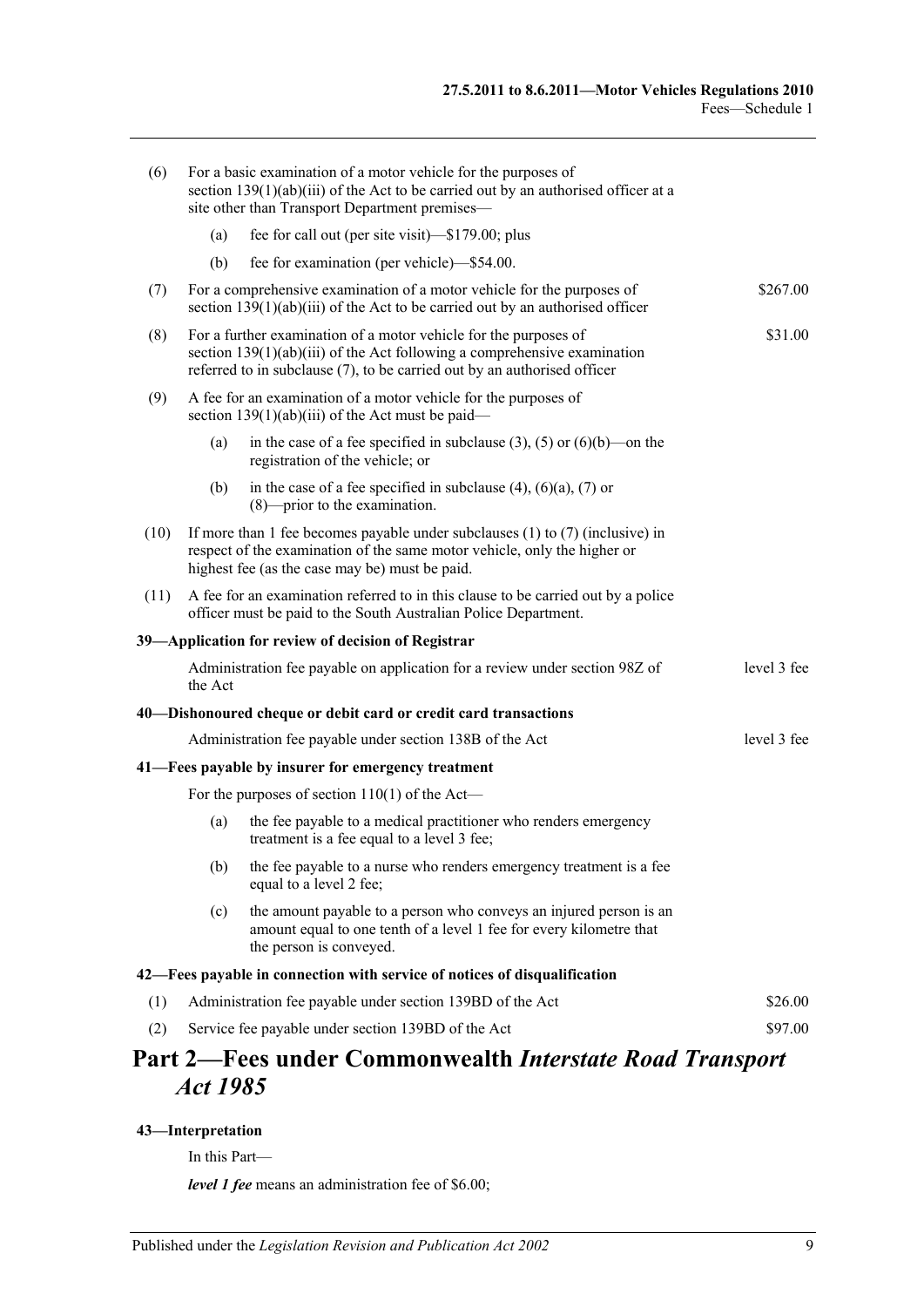*level 2 fee* means an administration fee of \$15.00;

*level 3 fee* means an administration fee of \$21.00.

#### **44—Administration fees**

(1) Administration fee (payable in addition to the registration charge imposed by Commonwealth law) (section  $9(1)(a)$ )—

|     |                    | (a) for registration                                             | level 3 fee |
|-----|--------------------|------------------------------------------------------------------|-------------|
|     | (b)                | for renewal of registration                                      | level 1 fee |
| (2) | (section $12(2)$ ) | Administration fee to accompany notice surrendering registration | level 2 fee |

10 Published under the *Legislation Revision and Publication Act 2002*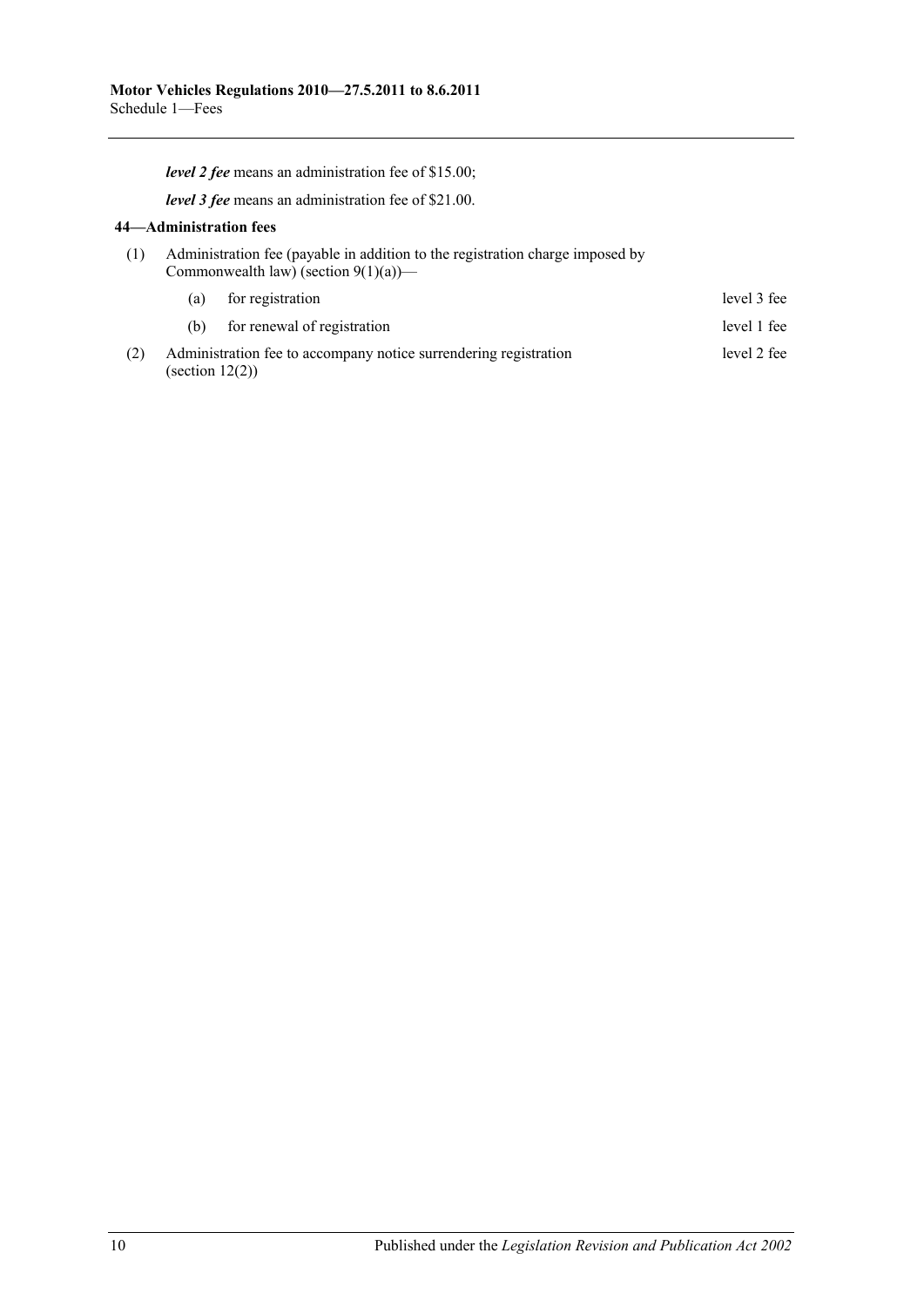## **Schedule 2—Classification of driver's licences**

### **1—Classification of licences**

- (1) Subject to this clause, a licence that is endorsed with a classification appearing in column 1 of the table below authorises the holder of the licence to drive a motor vehicle of the description appearing opposite that classification in column 2.
- (2) A reference in column 3 of the table below to a *driver's licence* of a particular class includes a reference to an interstate licence of that class.
- (3) Subject to this clause, the Registrar may not endorse a licence with a particular classification unless the Registrar is satisfied that the applicant—
	- (a) fulfils the criteria specified in column 3 of the table below; and
	- (b) has passed a practical driving test approved by the Registrar,

in respect of that classification.

- (4) The Registrar may endorse a licence with a particular classification despite the fact that the applicant does not fulfil the criteria specified in column 3 of the table below in respect of that classification if—
	- (a) the applicant is of or over the age of 17 years and 6 months; and
	- (b) the Registrar is satisfied that—
		- (i) by reason of the applicant having undertaken the driver training course known as the "Training In Lieu of Experience" ("TILE") course or some other driver training course approved by the Registrar; or
		- (ii) for some other reason,

special circumstances exist for doing so.

| 1—Licence<br>class |   | 3-Minimum driving experience<br>2—Motor vehicles authorised to be driven                                                                      |
|--------------------|---|-----------------------------------------------------------------------------------------------------------------------------------------------|
| C                  | 1 | A motor vehicle with a GVM not greater Nil.<br>than 4.5 t but not including—                                                                  |
|                    |   | a bus; or<br>(a)                                                                                                                              |
|                    |   | a motor bike or motor trike.<br>(b)                                                                                                           |
|                    | 2 | A motor vehicle included in 1 towing a<br>single trailer, subject to the combination<br>mass limits fixed under the Road Traffic<br>Act 1961. |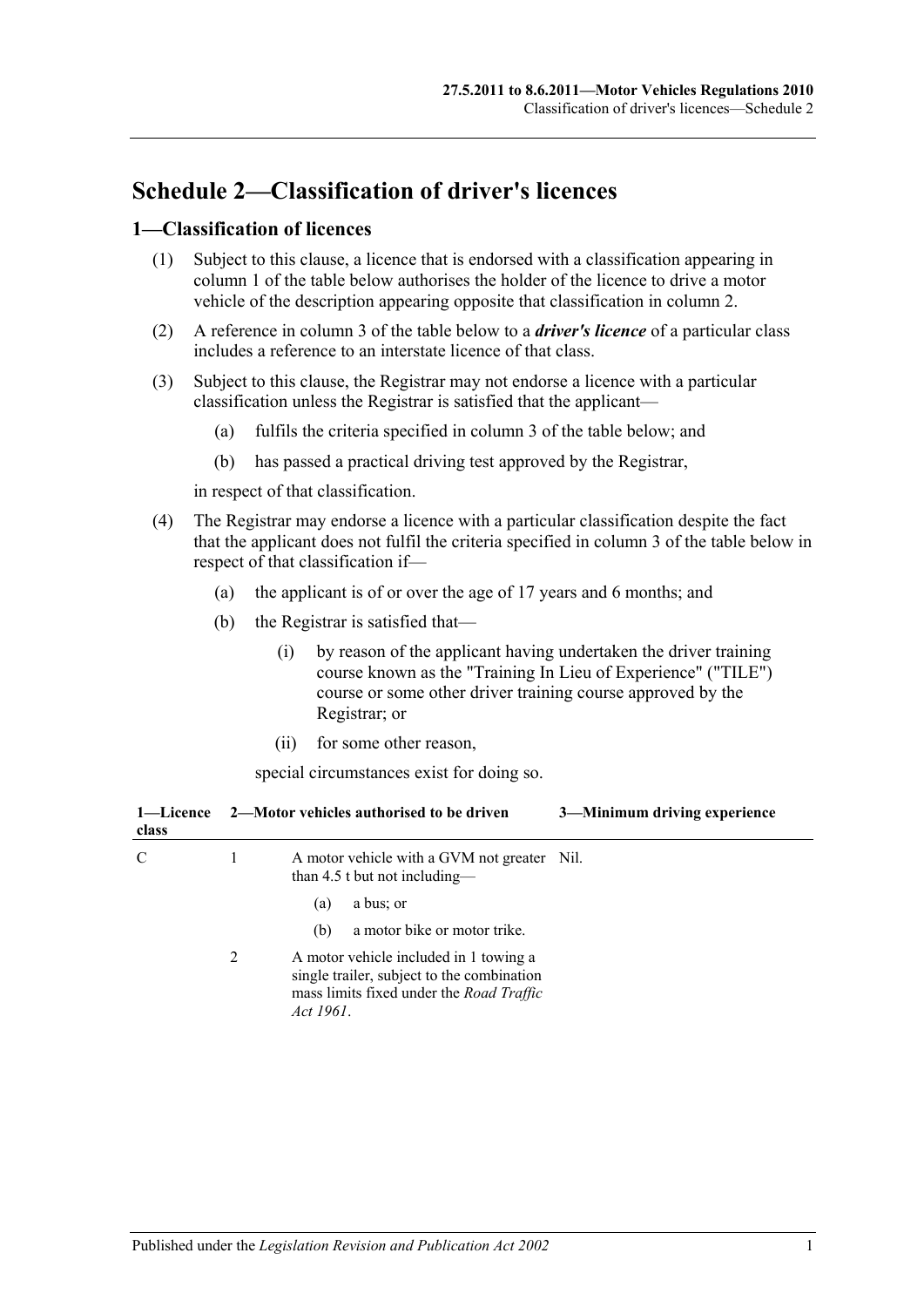#### **Motor Vehicles Regulations 2010—27.5.2011 to 8.6.2011**

Schedule 2—Classification of driver's licences

| 1-Licence<br>class |                | 2-Motor vehicles authorised to be driven                                                                                                                                                                     |     | 3-Minimum driving experience                                                                                         |  |
|--------------------|----------------|--------------------------------------------------------------------------------------------------------------------------------------------------------------------------------------------------------------|-----|----------------------------------------------------------------------------------------------------------------------|--|
| LR                 | 1              | A motor vehicle authorised to be driven<br>by a licence of the preceding class.                                                                                                                              |     | The applicant must have held a driver's<br>licence endorsed with the classification                                  |  |
|                    | 2              | A motor vehicle with a GVM greater<br>than 4.5 t but not greater than 8 t.                                                                                                                                   |     | C for at least 1 year.                                                                                               |  |
|                    | 3              | A bus with a GVM not greater than 8 t.                                                                                                                                                                       |     |                                                                                                                      |  |
|                    | $\overline{4}$ | A motor vehicle included in 2 or 3<br>towing a single trailer, subject to the<br>combination mass limits fixed under the<br>Road Traffic Act 1961.                                                           |     |                                                                                                                      |  |
| MR                 | 1              | A motor vehicle authorised to be driven<br>by a licence of a preceding class.                                                                                                                                |     | The applicant must have held a driver's<br>licence endorsed with the classification                                  |  |
|                    | 2              | A motor vehicle with 2 axles and a GVM<br>greater than 8 t.                                                                                                                                                  |     | C for at least 1 year.                                                                                               |  |
|                    | 3              | A motor vehicle included in 2 towing a<br>single trailer (other than a semi-trailer)<br>with a GVM not greater than 9 t, subject<br>to the combination mass limits fixed<br>under the Road Traffic Act 1961. |     |                                                                                                                      |  |
|                    | 4              | A special purpose vehicle with a GVM<br>not greater than 15 t.                                                                                                                                               |     |                                                                                                                      |  |
| HR                 | 1              | A motor vehicle authorised to be driven<br>by a licence of a preceding class.                                                                                                                                |     | The applicant must have held—                                                                                        |  |
|                    | $\overline{c}$ | A motor vehicle (including an articulated<br>bus but not including any other<br>articulated motor vehicle) with 3 or more                                                                                    | (a) | a driver's licence endorsed<br>with the classification C for at<br>least 2 years; or                                 |  |
|                    |                | axles and a GVM greater than 8 t.                                                                                                                                                                            | (b) | a driver's licence endorsed<br>with the classification LR or                                                         |  |
|                    | 3              | A motor vehicle included in 2 towing a<br>single trailer (other than a semi-trailer)<br>with a GVM not greater than 9 t, subject<br>to the combination mass limits fixed<br>under the Road Traffic Act 1961. |     | MR for at least 1 year.                                                                                              |  |
| HC                 | 1              | A motor vehicle authorised to be driven<br>by a licence of a preceding class.                                                                                                                                |     | The applicant must have held a driver's<br>licence endorsed with the classification                                  |  |
|                    | $\overline{2}$ | A prime mover to which is attached a<br>single semi-trailer (whether or not any<br>unladen converter dolly or low loader<br>dolly is also attached).                                                         |     | MR or HR for at least 1 year.                                                                                        |  |
|                    | 3              | A rigid motor vehicle to which is<br>attached a single trailer with a GVM<br>greater than 9 t (whether or not any<br>unladen converter dolly or low loader<br>dolly is also attached).                       |     |                                                                                                                      |  |
| МC                 | 1              | Any motor vehicle or combination of<br>motor vehicles except a motor bike or<br>motor trike.                                                                                                                 |     | The applicant must have held a driver's<br>licence endorsed with the classification<br>HC or HR for at least 1 year. |  |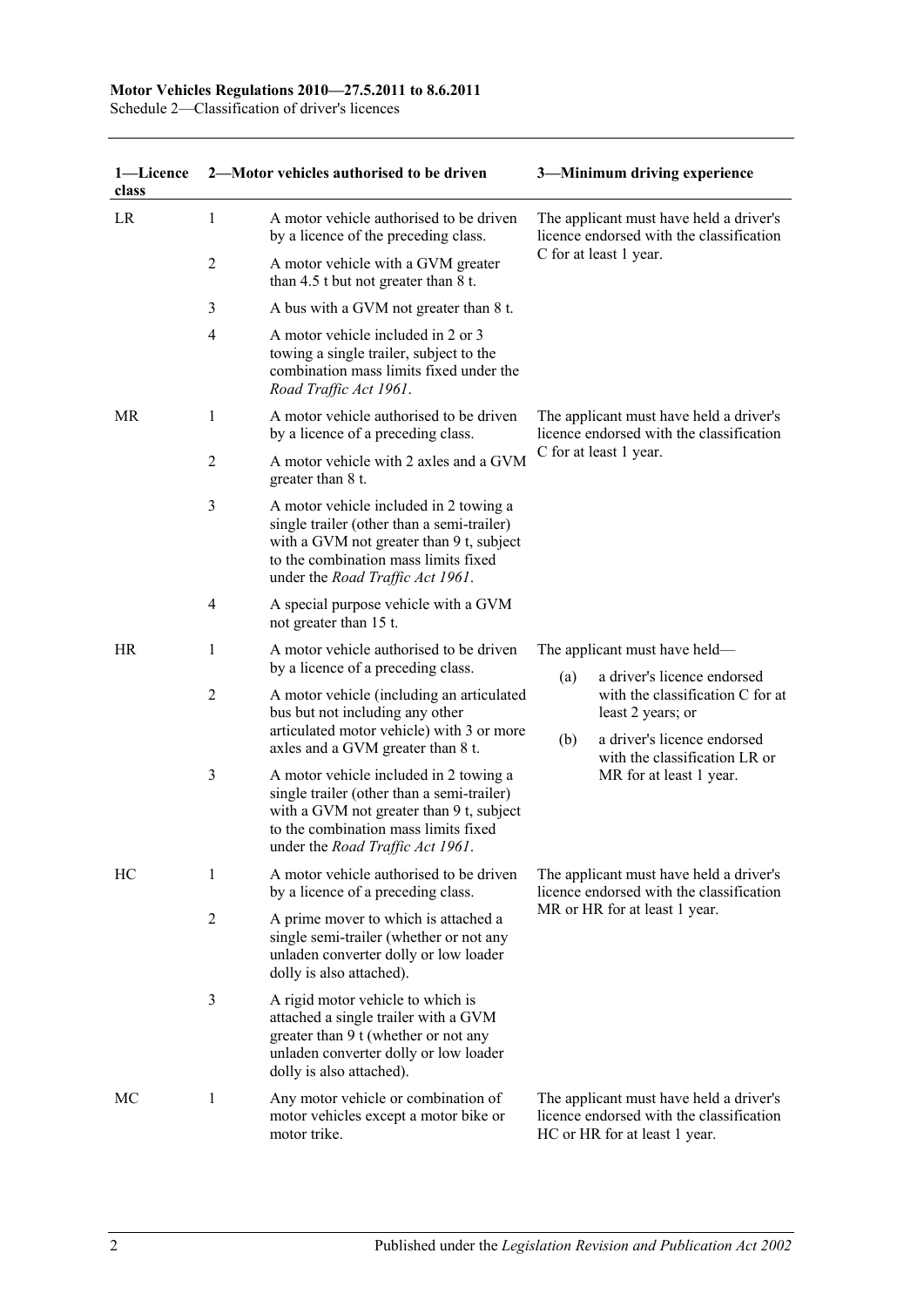#### **27.5.2011 to 8.6.2011—Motor Vehicles Regulations 2010**

Classification of driver's licences—Schedule 2

| 1—Licence<br>class |     | 2—Motor vehicles authorised to be driven                                                                             | 3—Minimum driving experience                                                                                       |
|--------------------|-----|----------------------------------------------------------------------------------------------------------------------|--------------------------------------------------------------------------------------------------------------------|
| R-DATE             |     | A motor bike or motor trike that—                                                                                    | Nil.                                                                                                               |
|                    | (a) | has an engine capacity not<br>exceeding 660 mL and a power<br>to weight ratio not exceeding<br>150 kW per tonne; and |                                                                                                                    |
|                    | (b) | is of a kind approved from time<br>to time by the Registrar by<br>notice in the Gazette.                             |                                                                                                                    |
| R                  |     | Any motor bike or motor trike.                                                                                       | The applicant must have held a driver's<br>licence endorsed with the classification<br>R-DATE for at least 1 year. |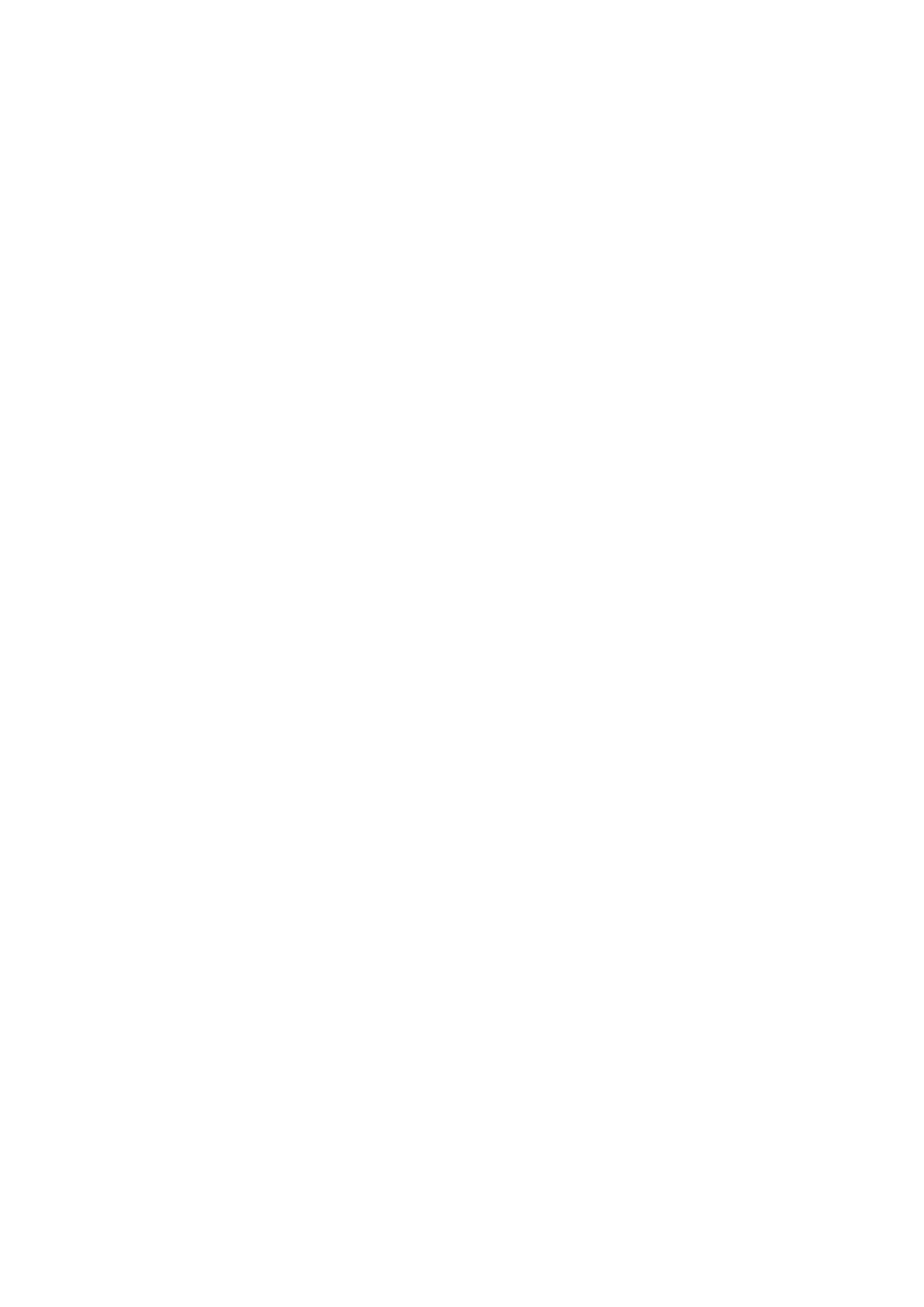## **Schedule 3—Conditions of driver's licences and learner's permits**

#### **1—Endorsement of conditions of licences and permits**

Where a provision of the Act requires a condition imposed on a licence or learner's permit to be endorsed on the licence or permit, the condition is sufficiently endorsed  $if$ —

- (a) full particulars of the condition are endorsed on the front of the licence or permit; or
- (b) in the case of a condition set out in column 1 of the table below—the front of the licence or permit is endorsed with the letter appearing opposite in column 2; or
- (c) in the case of a condition recorded on the register and advised in writing by the Registrar to the holder of the licence or permit—the front of the licence or permit is endorsed with the letter "X"; or
- (d) in the case of a condition imposed by a court—the front of the licence or permit is endorsed with the letter "Y".

| 1-Condition  |                                                                                                                                                                                          | 2—Letter      |
|--------------|------------------------------------------------------------------------------------------------------------------------------------------------------------------------------------------|---------------|
|              | The holder of the licence or permit is permitted to drive only a motor<br>vehicle that is fitted with automatic transmission.                                                            | A             |
|              | The holder of the licence or permit is permitted to drive only a motor<br>vehicle that is fitted with automatic or synchromesh transmission.                                             | B             |
| trike that-  | The holder of the licence is permitted to drive only a motor bike or motor                                                                                                               | E             |
| (a)          | has an engine capacity not exceeding 660 mL and a power to<br>weight ratio not exceeding 150 kW per tonne; and                                                                           |               |
| (b)          | is of a kind approved from time to time by the Registrar by notice<br>in the Gazette.                                                                                                    |               |
| trike that-  | The holder of the permit is permitted to drive only a motor bike or motor                                                                                                                | <b>R-DATE</b> |
| (a)          | has an engine capacity not exceeding 660 mL and a power to<br>weight ratio not exceeding 150 kW per tonne; and                                                                           |               |
| (b)          | is of a kind approved from time to time by the Registrar by notice<br>in the Gazette.                                                                                                    |               |
|              | The holder of the licence or permit is permitted to drive only a motor<br>vehicle fitted with an alcohol interlock.                                                                      | I             |
| optometrist. | The holder of the licence or permit must, at all times while driving, wear<br>glasses or contact lenses prescribed by a medical practitioner or                                          | S             |
|              | The holder of the licence or permit is permitted to drive only a bus or truck<br>that is fitted with automatic transmission.                                                             | T             |
|              | The holder of the licence or permit is permitted to drive only a motor<br>vehicle that is modified as recorded on the register and advised in writing<br>by the Registrar to the holder. | V             |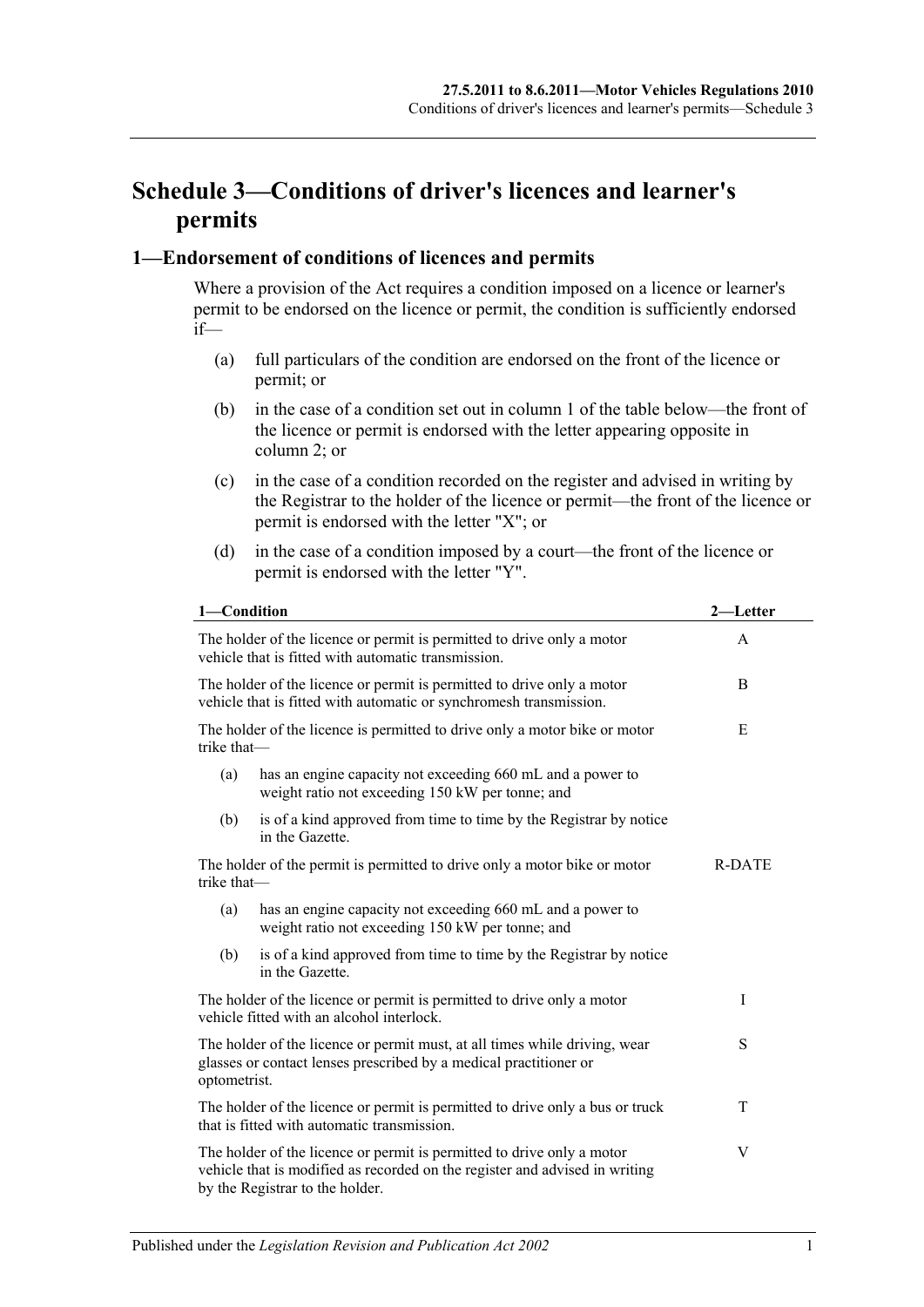Schedule 3—Conditions of driver's licences and learner's permits

| 1—Condition                                                               | 2—Letter |
|---------------------------------------------------------------------------|----------|
| The holder of the licence or permit is permitted to drive a motor vehicle |          |
| only if the concentration of alcohol present in the holder's blood is 0.  |          |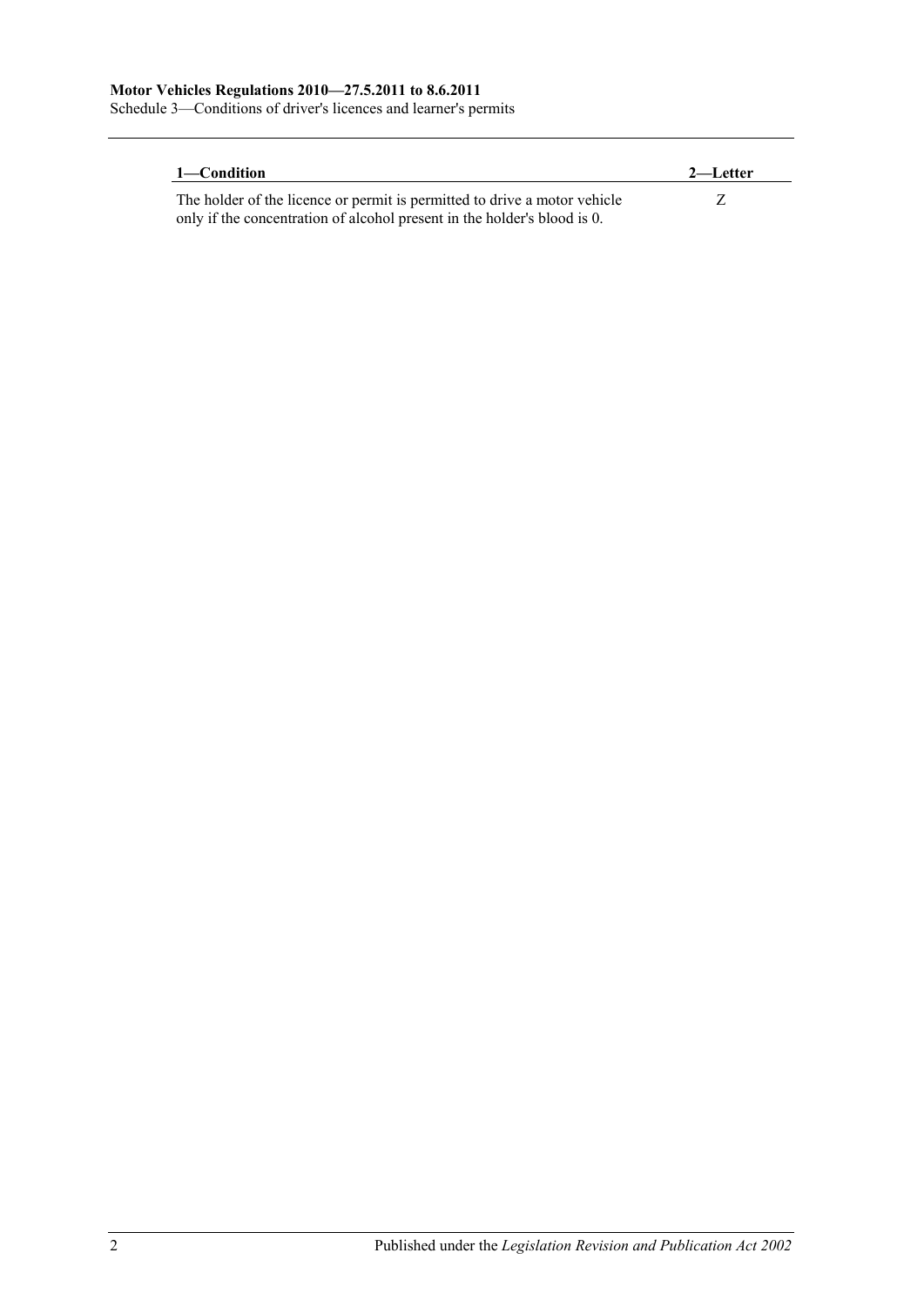# **Schedule 4—Demerit points Part 1—Demerit points within the national scheme**

**1—Offences against** *Road Traffic Act 1961*

| <b>Section</b> | Description of offence against Road Traffic Act 1961                                                                                                                                                    | Demerit<br>points |
|----------------|---------------------------------------------------------------------------------------------------------------------------------------------------------------------------------------------------------|-------------------|
| 40I(2)         | Engaging in conduct in contravention of direction of authorised officer or<br>police officer to move vehicle to specified location                                                                      | 3                 |
| 40J(3)         | Engaging in conduct in contravention of direction of authorised officer or<br>police officer to move vehicle or do anything else reasonably required by<br>officer to avoid causing harm or obstruction | 3                 |
| 79B(2)         | Being the owner of a vehicle that appears from evidence obtained through the<br>operation of a photographic detection device to have been involved in the<br>commission of a prescribed offence         |                   |
|                | Contravention where the owner is a natural person and the prescribed offence<br>in which the vehicle appears to have been involved is an offence against 1 of<br>the following Australian Road Rules:   |                   |
|                | r 20-Speeding                                                                                                                                                                                           |                   |
|                | Exceeding applicable speed-limit on length of road-                                                                                                                                                     |                   |
|                | by less than 15 km/h                                                                                                                                                                                    | 1                 |
|                | by 15 km/h or more but less than 30 km/h                                                                                                                                                                | 3                 |
|                | by 30 km/h or more                                                                                                                                                                                      | 4                 |
|                | $r 56(1)$ -Failing to stop for red traffic light                                                                                                                                                        | 3                 |
|                | $r 56(2)$ -Failing to stop for red traffic arrow                                                                                                                                                        | 3                 |
|                | r 59(1)-Proceeding through red traffic light                                                                                                                                                            | 3                 |
|                | r 60-Proceeding through red traffic arrow                                                                                                                                                               | 3                 |
|                | $r 123(a)$ -Entering level crossing while warning lights are operating                                                                                                                                  | 3                 |
| 82(1)          | Speeding                                                                                                                                                                                                |                   |
|                | Exceeding speed-limit while passing school bus-                                                                                                                                                         |                   |
|                | by less than 15 km/h                                                                                                                                                                                    | 1                 |
|                | by 15 km/h or more but less than 30 km/h                                                                                                                                                                | 3                 |
|                | by 30 km/h or more                                                                                                                                                                                      | 4                 |
| 91(3)          | Failing to comply with direction of ferry operator                                                                                                                                                      | 3                 |
| 164A(1)        | Contravening or failing to comply with provision of Act                                                                                                                                                 |                   |
|                | Contravention of or failure to comply with-                                                                                                                                                             |                   |
|                | s 45-Driving without due care or attention etc                                                                                                                                                          | 3                 |
|                | s 83(1)(a)—Speeding while passing emergency vehicle                                                                                                                                                     |                   |
|                | Exceeding 40 km/h while passing an emergency vehicle—                                                                                                                                                   |                   |
|                | by less than 15 km/h                                                                                                                                                                                    | $\mathbf{1}$      |
|                | by 15 km/h or more but less than 30 km/h                                                                                                                                                                | 3                 |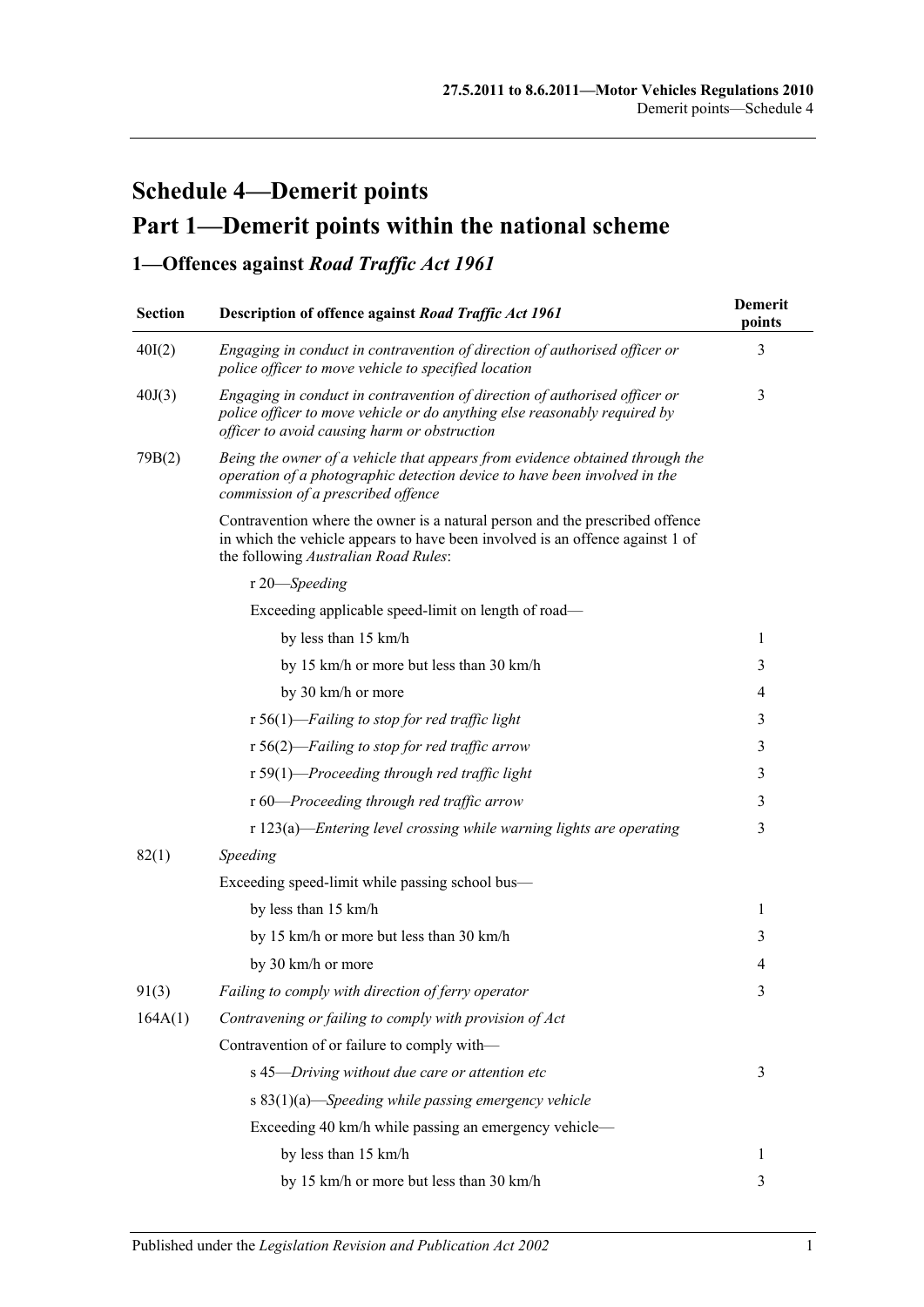Schedule 4—Demerit points

| <b>Section</b>                                         | Description of offence against Road Traffic Act 1961                                              | <b>Demerit</b><br>points |
|--------------------------------------------------------|---------------------------------------------------------------------------------------------------|--------------------------|
|                                                        | by 30 km/h or more                                                                                | 4                        |
| s $83(1)(b)$ —Speeding while passing emergency vehicle |                                                                                                   |                          |
|                                                        | Exceeding lesser speed required to avoid endangering person while<br>passing an emergency vehicle |                          |
|                                                        | s 145(6)—Driving contrary to terms of defect notice                                               |                          |

## **2—Offences against** *Australian Road Rules*

| Rule   | <b>Description of offence against Australian Road Rules</b>                         | Demerit<br>points |
|--------|-------------------------------------------------------------------------------------|-------------------|
| $20\,$ | Speeding                                                                            |                   |
|        | Exceeding applicable speed-limit on length of road-                                 |                   |
|        | by less than 15 km/h                                                                | 1                 |
|        | by 15 km/h or more but less than 30 km/h                                            | 3                 |
|        | by 30 km/h or more                                                                  | 4                 |
| 27(1)  | Failing to keep left when starting left turn (from other than multi-lane road)      | 2                 |
| 28(1)  | Failing to keep within left lane when starting left turn on multi-lane road         | $\overline{2}$    |
| 29(1)  | Failing to make left turn as indicated by turn line                                 | 2                 |
| 31(1)  | Starting right turn incorrectly (from other than multi-lane road)                   | $\overline{2}$    |
| 32(1)  | Failing to keep within right lane when starting right turn on multi-lane road       | $\overline{2}$    |
| 33(1)  | Making right turn at intersection incorrectly                                       | $\overline{2}$    |
| 34(1)  | Making hook turn at "hook turn only" sign incorrectly                               | $\overline{2}$    |
| 37     | Starting U-turn without clear view etc                                              | $\overline{2}$    |
| 38     | Failing to give way when making U-turn                                              | 3                 |
| 39(1)  | Making U-turn contrary to "no U-turn sign" at break in dividing strip               | 2                 |
| 39(2)  | Making U-turn contrary to "no U-turn sign" on length of road                        | $\overline{2}$    |
| 40     | Making U-turn at intersection with traffic lights and no "U-turn permitted"<br>sign | $\overline{2}$    |
| 41     | Making U-turn at intersection without traffic lights where "no U-turn" sign         | $\overline{2}$    |
| 42     | Starting U-turn at intersection from incorrect position                             | 2                 |
| 46(1)  | Failing to give left change of direction signal before turning left                 | $\overline{2}$    |
| 48(1)  | Failing to give right change of direction signal before turning right               | $\overline{2}$    |
| 53(1)  | Failing to give stop signal before stopping or suddenly slowing                     | $\overline{2}$    |
| 53(2)  | Failing to give sufficient warning of stopping                                      | $\overline{2}$    |
| 53(3)  | Failing to give stop signal while slowing                                           | $\overline{2}$    |
| 56(1)  | Failing to stop for red traffic light                                               | $\mathfrak{Z}$    |
| 56(2)  | Failing to stop for red traffic arrow                                               | $\mathfrak{Z}$    |
| 57(1)  | Failing to stop for yellow traffic light                                            | 3                 |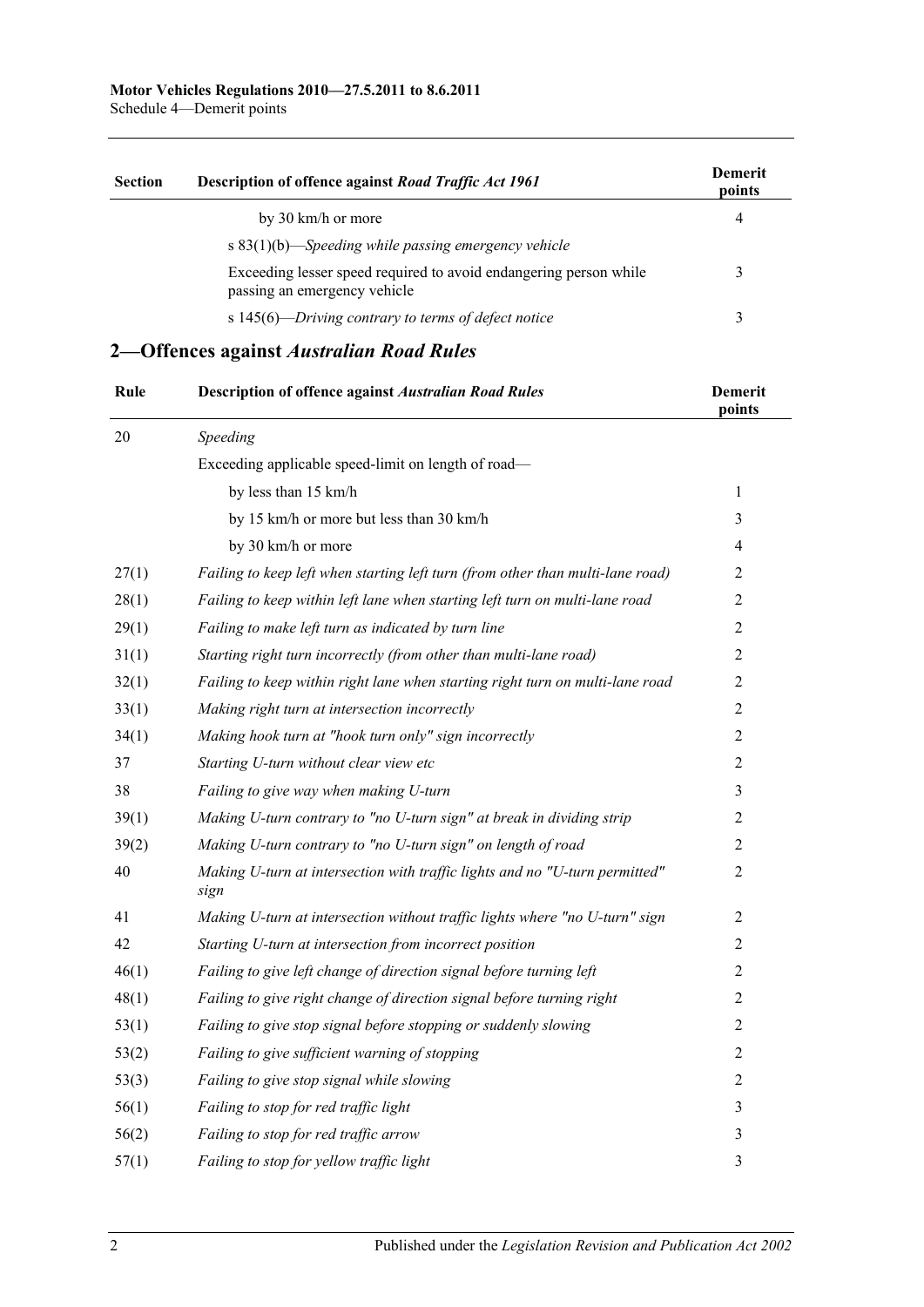| Rule  | <b>Description of offence against Australian Road Rules</b>                                                                        | <b>Demerit</b><br>points |
|-------|------------------------------------------------------------------------------------------------------------------------------------|--------------------------|
| 57(2) | Failing to stop for yellow traffic arrow                                                                                           | 3                        |
| 59(1) | Proceeding through red traffic light                                                                                               | 3                        |
| 60    | Proceeding through red traffic arrow                                                                                               | 3                        |
| 61(2) | Failing to stop at intersection when traffic lights or arrows change to yellow<br>or red                                           | 3                        |
| 62(1) | Failing to give way when turning at intersection with traffic lights                                                               | 3                        |
| 63(2) | Failing to give way at intersection with traffic lights not operating or only<br>partly operating—where traffic light-stop sign    | 3                        |
| 63(3) | Failing to give way at intersection with traffic lights not operating or only<br>partly operating—where no traffic light-stop sign | 3                        |
| 64    | Failing to give way at flashing yellow traffic arrow at intersection                                                               | 3                        |
| 65(2) | Failing to give way at marked foot crossing (except at intersection) with<br>flashing yellow traffic light                         | 3                        |
| 66(1) | Failing to stop for twin red lights (except at level crossing)                                                                     | 3                        |
| 66(4) | Proceeding after stopping for twin red lights (except at level crossing)                                                           | 3                        |
| 67(1) | Failing to stop and give way at stop sign or stop line at intersection without<br>traffic lights                                   | 3                        |
| 68(1) | Failing to stop and give way at stop sign or stop line at other place                                                              | 3                        |
| 69(1) | Failing to give way at give way sign or give way line at intersection (except<br>roundabout)                                       | 3                        |
| 70    | Failing to give way at give way sign at bridge or length of narrow road                                                            | 3                        |
| 71(1) | Failing to give way at give way sign or give way line at other place                                                               | 3                        |
| 72(1) | Failing to give way at intersection (except T-intersection or roundabout)                                                          | 3                        |
| 73(1) | Failing to give way at T-intersection                                                                                              | 3                        |
| 74(1) | Failing to give way when entering road from road-related area or adjacent<br>land                                                  | 3                        |
| 75(1) | Failing to give way when entering road-related area or adjacent land from<br>road                                                  | 3                        |
| 76(1) | Moving into path of tram travelling in tram lane etc                                                                               | 3                        |
| 76(2) | Failing to move out of path of tram travelling in tram lane etc                                                                    | 3                        |
| 77(1) | Failing to give way to bus                                                                                                         | 3                        |
| 78(1) | Moving into path of police or emergency vehicle                                                                                    | 3                        |
| 78(2) | Failing to move out of path of police or emergency vehicle                                                                         | 3                        |
| 79(1) | Failing to give way to police or emergency vehicle                                                                                 | 3                        |
| 80(1) | Driving near children's crossing at speed at which driver cannot stop safely                                                       | 3                        |
| 80(2) | Failing to stop at children's crossing                                                                                             | 3                        |
| 80(3) | Failing to obey hand-held stop sign at children's crossing                                                                         | 3                        |
| 80(4) | Proceeding while pedestrian on children's crossing                                                                                 | 3                        |
| 81(1) | Driving near pedestrian crossing at speed at which driver cannot stop safely                                                       | 3                        |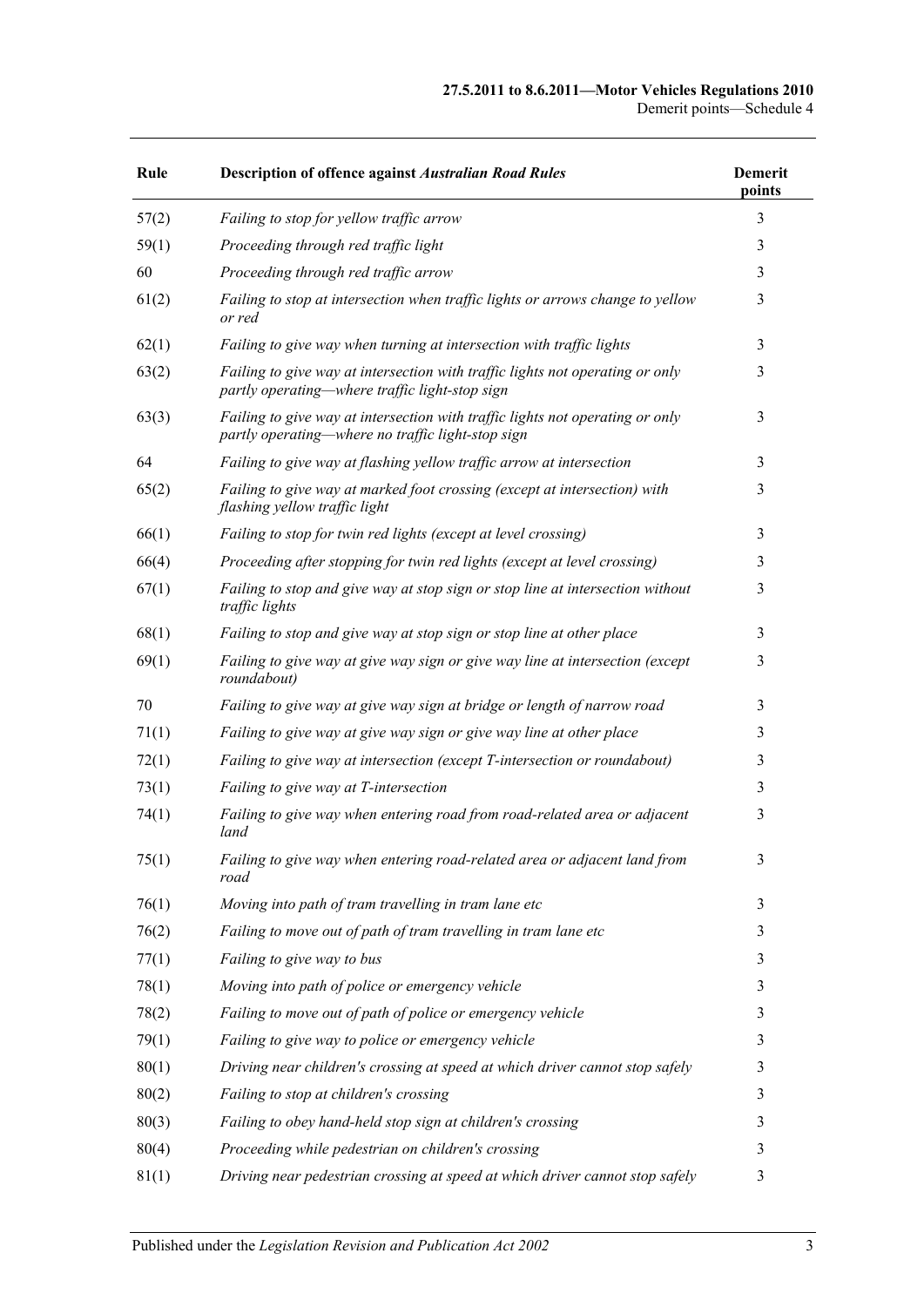#### **Motor Vehicles Regulations 2010—27.5.2011 to 8.6.2011**

Schedule 4—Demerit points

| Rule   | <b>Description of offence against Australian Road Rules</b>                                                      | <b>Demerit</b><br>points |
|--------|------------------------------------------------------------------------------------------------------------------|--------------------------|
| 81(2)  | Failing to give way at pedestrian crossing                                                                       | 3                        |
| 82     | Overtaking or passing vehicle at children's crossing or pedestrian crossing                                      | 3                        |
| 83     | Failing to give way to pedestrian in shared zone                                                                 | 3                        |
| 84(1)  | Failing to give way when driving through break in dividing strip                                                 | 3                        |
| 85     | Failing to give way on painted island                                                                            | 3                        |
| 86(1)  | Failing to give way in median turning bays                                                                       | 3                        |
| 87(1)  | Failing to give way when moving from side of road                                                                | 3                        |
| 87(3)  | Failing to give way when moving from median strip parking area                                                   | 3                        |
| 88(1)  | Failing to turn left at intersection with "left turn only" sign                                                  | $\overline{2}$           |
| 88(2)  | Failing to turn left when in left lane at intersection with "left lane must turn<br>$left''$ sign                | $\overline{2}$           |
| 89(1)  | Failing to turn right at intersection with "right turn only" sign                                                | $\overline{2}$           |
| 89(2)  | Failing to turn right when in right lane at intersection with "right lane must<br>turn right" sign               | $\overline{2}$           |
| 90     | Turning at intersection with "no turn" sign                                                                      | $\overline{2}$           |
| 91(1)  | Turning left at intersection or other place with "no left turn" sign                                             | 2                        |
| 91(2)  | Turning at intersection or other place with "no right turn" sign                                                 | 2                        |
| 93(1)  | Driving or overtaking on bridge or length of road where "no overtaking or<br>passing" sign applies               | 2                        |
| 94     | Overtaking on bridge with "no overtaking on bridge" sign                                                         | 2                        |
| 101(1) | Failing to stop before hand-held stop sign                                                                       | 3                        |
| 101(2) | Proceeding after stopping for hand-held stop sign                                                                | 3                        |
| 112(2) | Failing to give required left change of direction signal before entering<br>roundabout                           | $\overline{2}$           |
| 112(3) | Failing to continue left change of direction signal while on roundabout                                          | $\overline{2}$           |
| 113(2) | Failing to give required right change of direction signal before entering<br>roundabout                          | $\overline{2}$           |
| 113(3) | Failing to continue right change of direction signal while in roundabout                                         | 2                        |
| 114(1) | Failing to give way when entering roundabout                                                                     | 3                        |
| 114(2) | Failing to give way to tram when driving in roundabout                                                           | 3                        |
| 115(1) | Failing to drive in roundabout to left of central traffic island                                                 | 2                        |
| 117(1) | Failing to give left change of direction signal when changing marked lanes<br>or lines of traffic in roundabout  | $\overline{2}$           |
| 117(2) | Failing to give right change of direction signal when changing marked lanes<br>or lines of traffic in roundabout | $\overline{2}$           |
| 118(1) | Failing to give left change of direction signal when leaving roundabout                                          | 2                        |
| 121    | Failing to stop and give way at stop sign at level crossing                                                      | 3                        |
| 122    | Failing to give way at give way sign or give way line at level crossing                                          | 3                        |
| 123    | Entering level crossing when train or tram approaching etc                                                       | 3                        |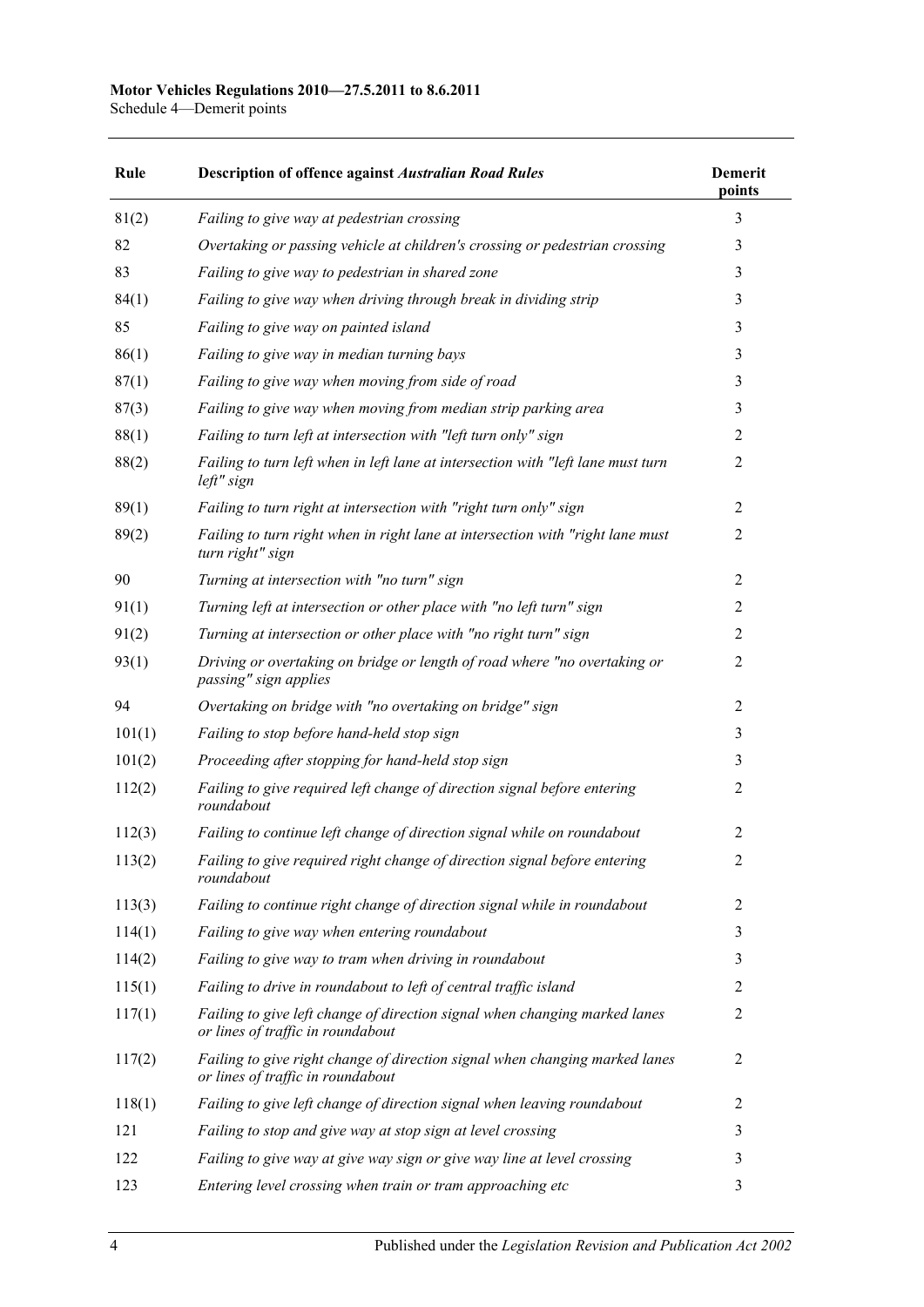#### **27.5.2011 to 8.6.2011—Motor Vehicles Regulations 2010** Demerit points—Schedule 4

| Rule    | <b>Description of offence against Australian Road Rules</b>                                                  | <b>Demerit</b><br>points |
|---------|--------------------------------------------------------------------------------------------------------------|--------------------------|
| 126     | Failing to keep safe distance behind other vehicle                                                           | 1                        |
| 127(1)  | Failing to keep required minimum distance behind long vehicle                                                | 1                        |
| 129(1)  | Failing to keep to far left side of road                                                                     | 2                        |
| 130(2)  | Driving in right lane on certain multi-lane roads                                                            | 2                        |
| 131     | Failing to keep to left of oncoming vehicle                                                                  | $\overline{2}$           |
| 132(1)  | Failing to keep to left of centre of road                                                                    | $\overline{2}$           |
| 132(2)  | Failing to keep to left of dividing line-                                                                    |                          |
|         | if dividing line is formed by 2 parallel continuous lines                                                    | 3                        |
|         | if dividing line is any other dividing line                                                                  | $\overline{c}$           |
| 135(1)  | Failing to keep to left of median strip                                                                      | 3                        |
| 140     | Overtaking when not safe to do so                                                                            | $\overline{2}$           |
| 141(1)  | Driver overtaking to left of other vehicle                                                                   | $\overline{c}$           |
| 142(1)  | Overtaking to right of vehicle turning right                                                                 | 2                        |
| 143(1)  | Passing or overtaking to left of turning left vehicle displaying "do not<br>overtake turning vehicle" sign   | $\overline{2}$           |
| 143(1A) | Passing or overtaking to left of vehicle displaying "do not overtake turning<br>vehicle" sign                | 2                        |
| 143(2)  | Passing or overtaking to right of turning right vehicle displaying "do not<br>overtake turning vehicle" sign | 2                        |
| 144     | Failing to keep safe distance when overtaking                                                                | 2                        |
| 148(1)  | Failing to give way when moving from one marked lane to another marked<br>lane                               | 3                        |
| 148(2)  | Failing to give way when moving from one line of traffic to another line of<br>traffic                       | 3                        |
| 149     | Failing to give way when lines of traffic merge into single line of traffic                                  | 3                        |
| 152(1)  | Driving in marked lane to which overhead lane control device<br>applies-failing to comply with rule          | 3                        |
| 155(1)  | Driving in tram lane                                                                                         | 3                        |
| 160(2)  | Passing or overtaking to right of tram not at or near far left side of road                                  | 2                        |
| 160(3)  | Passing or overtaking left turning etc tram not at or near far left side of road                             | 2                        |
| 161(2)  | Passing or overtaking to left of tram at or near the left side of road                                       | 2                        |
| 161(3)  | Passing or overtaking tram turning right or giving right change of direction<br>signal                       | $\overline{2}$           |
| 162(1)  | Driving past safety zone                                                                                     | 3                        |
| 163(1)  | Driving past rear of stopped tram                                                                            | 3                        |
| 164(1)  | Failing to give way to pedestrians crossing road near stopped tram                                           | 3                        |
| 215(1)  | Failing to use lights when driving at night or in hazardous weather<br>conditions                            | 1                        |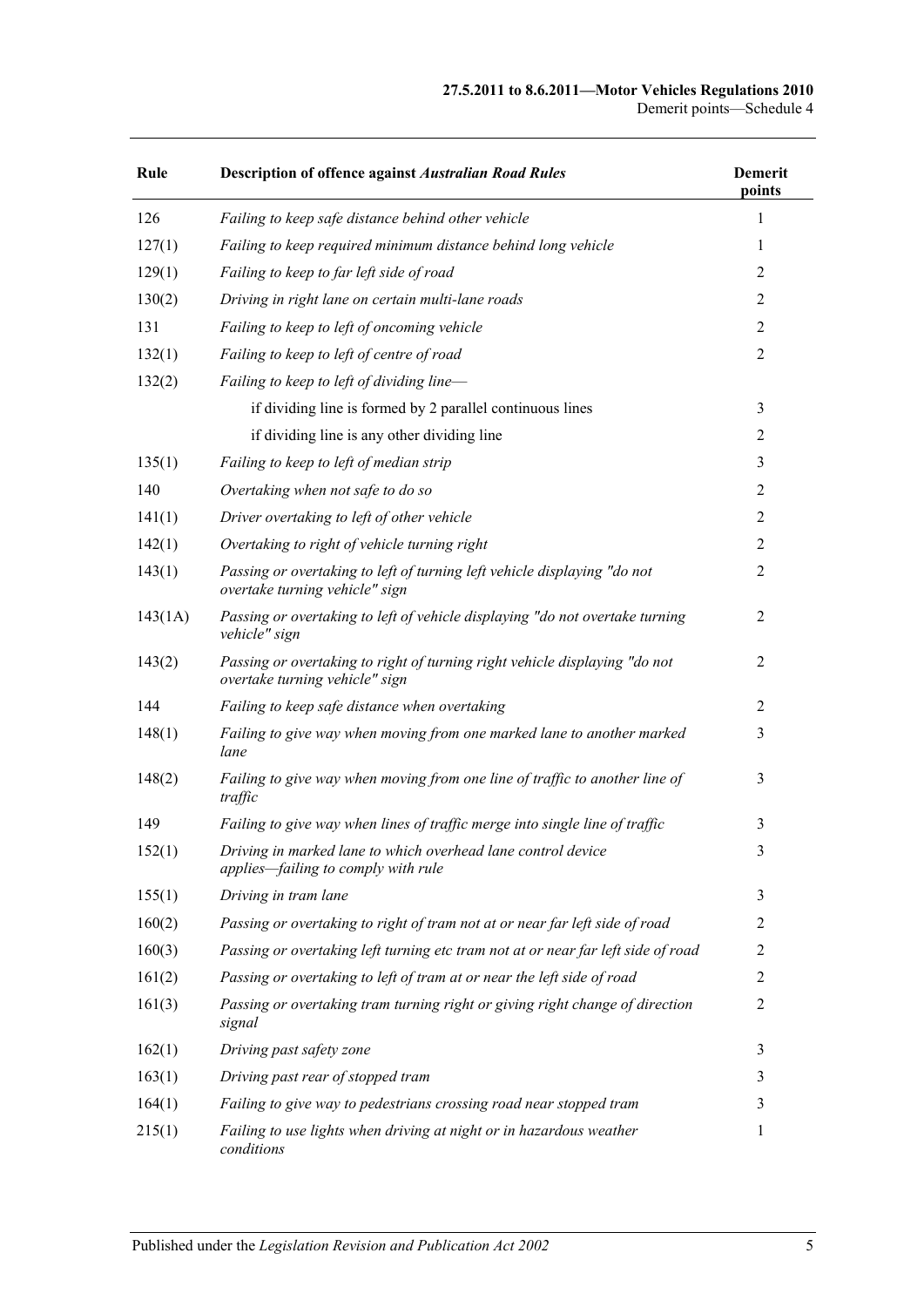| Rule   | <b>Description of offence against Australian Road Rules</b>                                                                  | <b>Demerit</b><br>points |
|--------|------------------------------------------------------------------------------------------------------------------------------|--------------------------|
| 216(1) | Failing to use lights when towing vehicle at night or in hazardous weather<br>conditions                                     | 1                        |
| 218(1) | Using headlights on high-beam                                                                                                | 1                        |
| 219    | Using lights to dazzle other road users                                                                                      | 1                        |
| 264(1) | Failing to wear seatbelt-driver                                                                                              | 3                        |
| 266(1) | Failing to ensure passengers under 16 years old are restrained and seated in<br>accordance with rule-                        |                          |
|        | driver who is a person referred to in section $98BI(1)(a)(i)$ or (ii) of<br>(a)<br>the Motor Vehicles Act 1959               | 3                        |
|        | all other drivers<br>(b)                                                                                                     | see clause 5             |
| 270(1) | Riding motor bike without wearing helmet or with passenger not wearing<br>helmet                                             | 3                        |
| 281    | Failing to stop for red B light-bus driver                                                                                   | 3                        |
| 282    | Failing to stop for yellow B light-bus driver                                                                                | 3                        |
| 284    | Proceeding after stopping for red or yellow B light-bus driver                                                               | 3                        |
| 286(2) | Proceeding when white B light or white traffic arrow no longer<br>showing—bus driver proceeding before entering intersection | 3                        |
| 286(3) | Proceeding when white B light or white traffic arrow no longer<br>showing—bus driver failing to leave intersection           | 3                        |
| 288(4) | Driving on path-failing to give way                                                                                          | 3                        |
| 289(2) | Driving on nature strip-failing to give way                                                                                  | 3                        |
| 300(1) | Using mobile phone while driving vehicle                                                                                     | 3                        |
| 304(1) | Failing to obey direction of police officer or authorised person                                                             | 3                        |
|        |                                                                                                                              |                          |

### **3—Offences against** *Road Traffic (Heavy Vehicle Driver Fatigue) Regulations 2008*

|       | Regulation Description of offence against Road Traffic (Heavy Vehicle Driver<br><b>Fatigue) Regulations 2008</b> | <b>Demerit</b><br>points |
|-------|------------------------------------------------------------------------------------------------------------------|--------------------------|
| 6(1)  | Driving while fatigued                                                                                           | 3                        |
| 16(3) | <i>Failing to comply with regulation <math>16(3)</math>—standard hours for solo drivers:</i>                     |                          |
|       | severe risk offence                                                                                              | 3                        |
|       | critical risk offence                                                                                            | 4                        |
| 17(3) | Failing to comply with regulation $17(3)$ —standard hours for solo drivers<br>(buses):                           |                          |
|       | severe risk offence                                                                                              | 3                        |
|       | critical risk offence                                                                                            | 4                        |
| 19(3) | <i>Failing to comply with regulation <math>19(3)</math>—standard hours for two-up drivers:</i>                   |                          |
|       | severe risk offence                                                                                              | 3                        |
|       | critical risk offence                                                                                            | 4                        |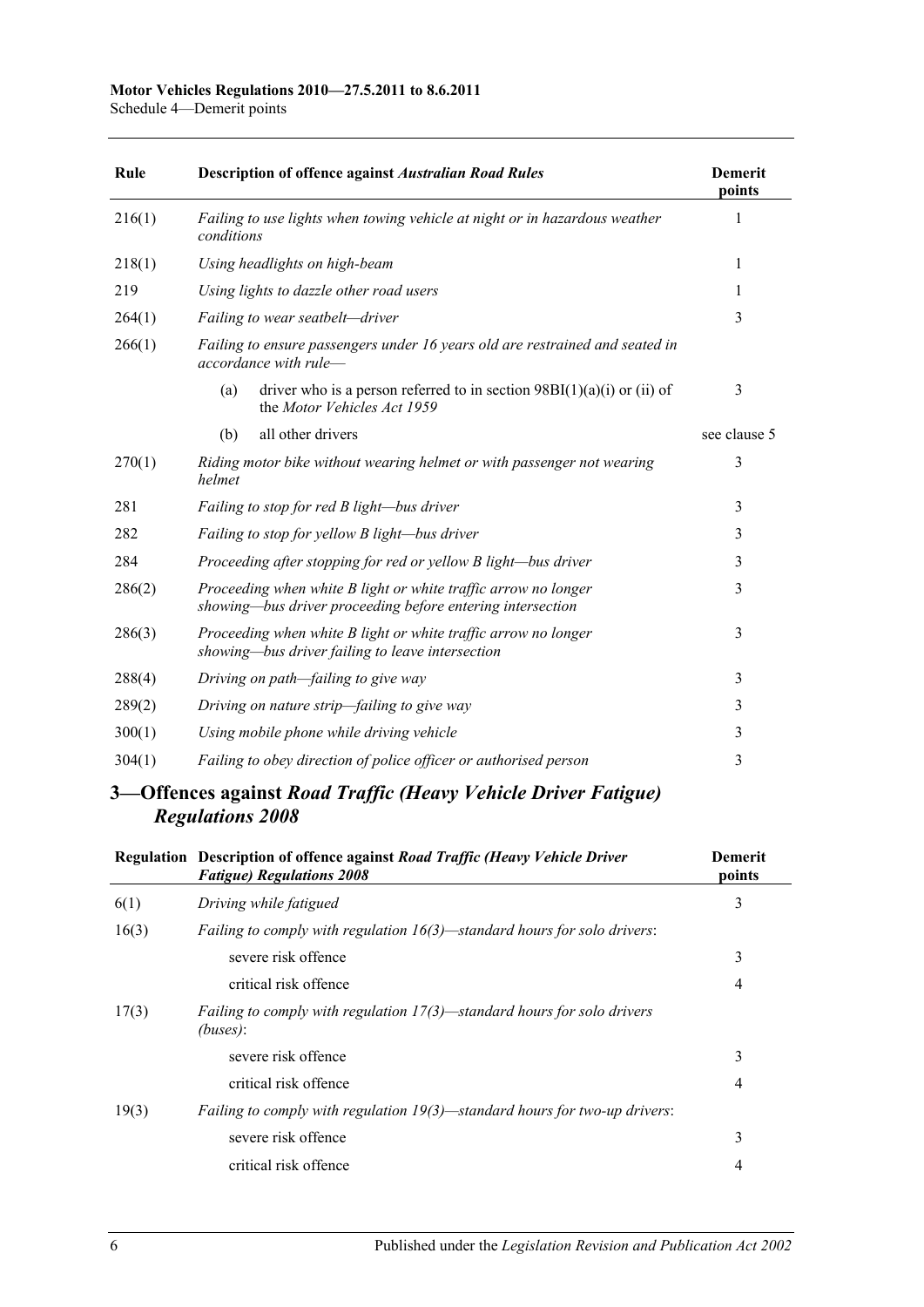|       | Regulation Description of offence against Road Traffic (Heavy Vehicle Driver<br><b>Fatigue) Regulations 2008</b>            | <b>Demerit</b><br>points |
|-------|-----------------------------------------------------------------------------------------------------------------------------|--------------------------|
| 21(3) | Failing to comply with regulation $21(3)$ —solo drivers under BFM<br><i>accreditation:</i>                                  |                          |
|       | severe risk offence                                                                                                         | 3                        |
|       | critical risk offence                                                                                                       | $\overline{4}$           |
| 23(3) | Failing to comply with regulation $23(3)$ —two-up drivers under BFM<br><i>accreditation:</i>                                |                          |
|       | severe risk offence                                                                                                         | 3                        |
|       | critical risk offence                                                                                                       | 4                        |
| 24(3) | Failing to comply with regulation $24(3)$ —drivers under AFM accreditation:                                                 |                          |
|       | severe risk offence                                                                                                         | 3                        |
|       | critical risk offence                                                                                                       | $\overline{4}$           |
| 25(3) | Failing to comply with regulation $25(3)$ —offences related to AFM outer<br>limits:                                         |                          |
|       | severe risk offence                                                                                                         | 3                        |
|       | critical risk offence                                                                                                       | $\overline{4}$           |
| 62(2) | Failing to comply with regulation $62(2)$ —offences relating to work time and<br>rest time under work/rest hours exemption: |                          |
|       | severe risk offence                                                                                                         | 3                        |
|       | critical risk offence                                                                                                       | $\overline{4}$           |
|       |                                                                                                                             |                          |

## **Part 2—Demerit points peculiar to South Australia**

## **4—Offences against** *Road Traffic Act 1961*

| <b>Section</b> | Description of offence against Road Traffic Act 1961                                                                                                                                           | <b>Demerit</b><br>points |
|----------------|------------------------------------------------------------------------------------------------------------------------------------------------------------------------------------------------|--------------------------|
| 40H(5)         | Engaging in conduct in contravention of direction of authorised officer or<br>police officer to stop vehicle, or not move it, or not interfere with vehicle or<br><i>its equipment or load</i> | 3                        |
| 43(1)          | Failing to stop and give assistance immediately after accident involving<br><i>injury or death</i>                                                                                             | 5                        |
| 44B(3)         | Misuse of motor vehicle                                                                                                                                                                        | $\overline{4}$           |
| 45A            | Excessive speed                                                                                                                                                                                | 6                        |
| 46(1)          | Driving recklessly or at speed or in manner dangerous to public                                                                                                                                | 6                        |
| 47(1)          | Driving or attempting to put vehicle in motion while under influence of<br><i>liquor or drug</i>                                                                                               | 6                        |
| 47B(1)         | Driving whilst having prescribed concentration of alcohol in blood:                                                                                                                            |                          |
|                | Contravention involving less than 0.08 g of alcohol in 100 mL of blood                                                                                                                         | 4                        |
|                | Contravention involving $0.08$ g or more but less than $0.15$ g of alcohol<br>in 100 mL of blood                                                                                               | 5                        |
|                | Contravention involving 0.15 g or more of alcohol in 100 mL of blood                                                                                                                           | 6                        |
| 47BA(1)        | Driving while a prescribed drug is in oral fluid or blood                                                                                                                                      | 4                        |
|                |                                                                                                                                                                                                |                          |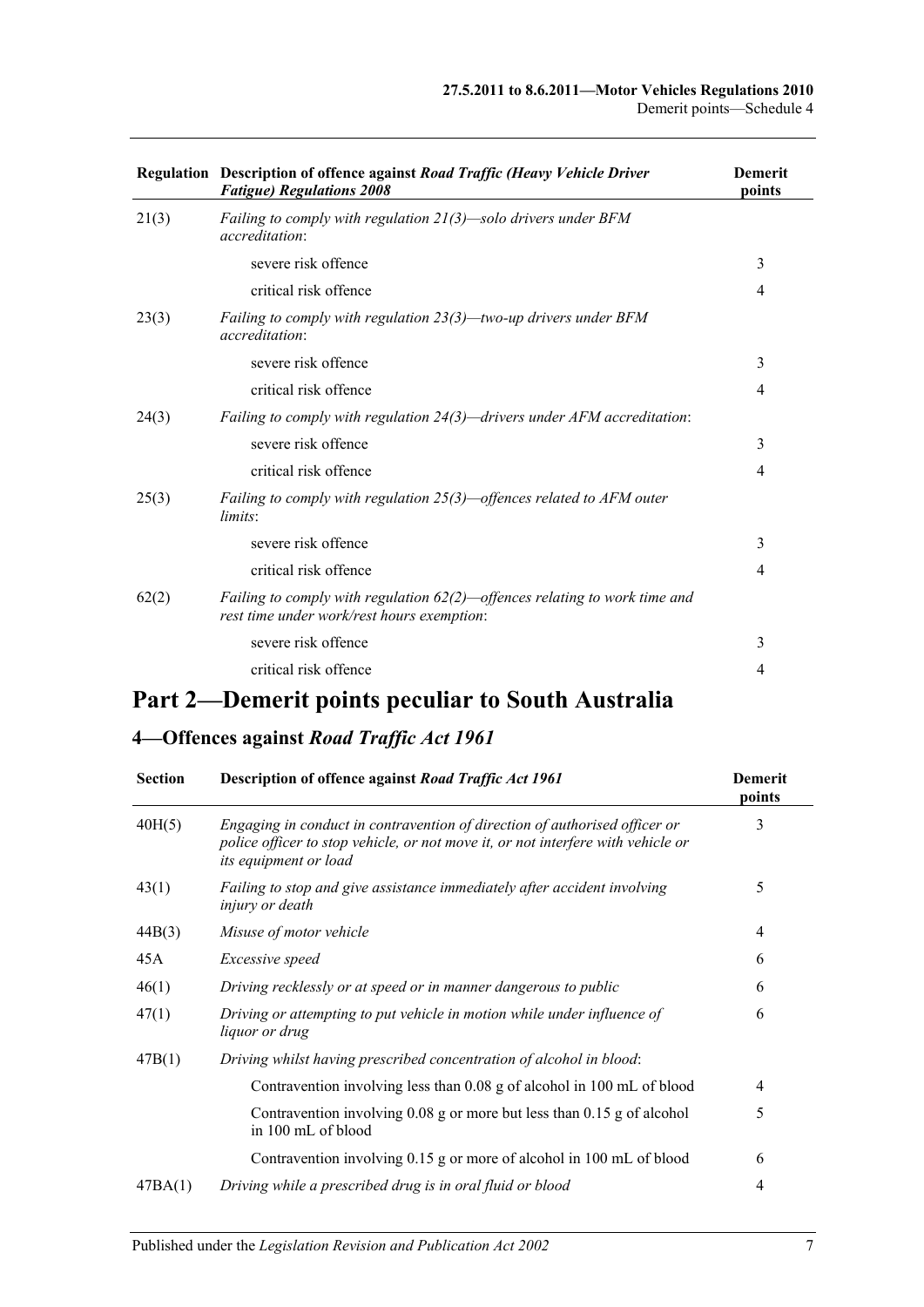**Section Description of offence against** *[Road Traffic Act](http://www.legislation.sa.gov.au/index.aspx?action=legref&type=act&legtitle=Road%20Traffic%20Act%201961) 1961* **Demerit points** 47E(3) *Refusing or failing to comply with direction of police officer in relation to alcotest or breath analysis* 6 47EAA(9) *Refusing or failing to comply with direction of police officer in relation to drug screening test, oral fluid analysis or blood test* 6 47I(14) *Refusing or failing to comply with request to submit to taking of sample of blood* 6 79B(2) *Being the owner of a vehicle that appears from evidence obtained through the operation of a photographic detection device to have been involved in the commission of a prescribed offence* Contravention where the owner is a natural person and the prescribed offence in which the vehicle appears to have been involved is an offence against 1 of the following provisions of the *[Road Traffic \(Road Rules—Ancillary and](http://www.legislation.sa.gov.au/index.aspx?action=legref&type=subordleg&legtitle=Road%20Traffic%20(Road%20Rules%E2%80%94Ancillary%20and%20Miscellaneous%20Provisions)%20Regulations%201999)  [Miscellaneous Provisions\) Regulations](http://www.legislation.sa.gov.au/index.aspx?action=legref&type=subordleg&legtitle=Road%20Traffic%20(Road%20Rules%E2%80%94Ancillary%20and%20Miscellaneous%20Provisions)%20Regulations%201999) 1999*: r 9A(1)—*Speeding while driving road train* Exceeding 90 km/h speed limit by less than  $15 \text{ km/h}$  1 by 15 km/h or more but less than  $30 \text{ km/h}$  3 by 30 km/h or more 4 r 9A(2)—*Speeding while driving road train* Exceeding 40 km/h speed limit by less than 15 km/h 1 by 15 km/h or more but less than 30 km/h 3 by  $30 \text{ km/h}$  or more  $4$ 164A(1) *Contravening or failing to comply with provision of Act* Contravention of or failure to comply with s 110—*Failing to keep whole of vehicle on sealed surface when driving on sealed road* 3

#### **5—Offences against** *Australian Road Rules*

| Rule   | <b>Description of offence against Australian Road Rules</b>                                             | <b>Demerit</b><br>points |
|--------|---------------------------------------------------------------------------------------------------------|--------------------------|
| 28(1A) | Failing to use slip lane when starting left turn on multi-lane road                                     | 2                        |
| 28(2A) | Bicycle rider starting left turn on multi-lane road from incorrect position in<br>bicycle storage area  | 2                        |
| 32(2A) | Bicycle rider starting right turn on multi-lane road from incorrect position in<br>bicycle storage area | 2                        |
| 46(4)  | Failing to stop giving left change of direction signal after turning left                               | 2                        |
| 48(4)  | Failing to stop giving right change of direction signal after turning right                             | 2                        |
| 51     | Using direction indicator lights when not permitted                                                     | $\mathfrak{D}$           |
| 57(3)  | Failing to leave intersection showing yellow traffic light or arrow                                     | 3                        |
| 60A(1) | Proceeding through bicycle storage area before red traffic light                                        | 3                        |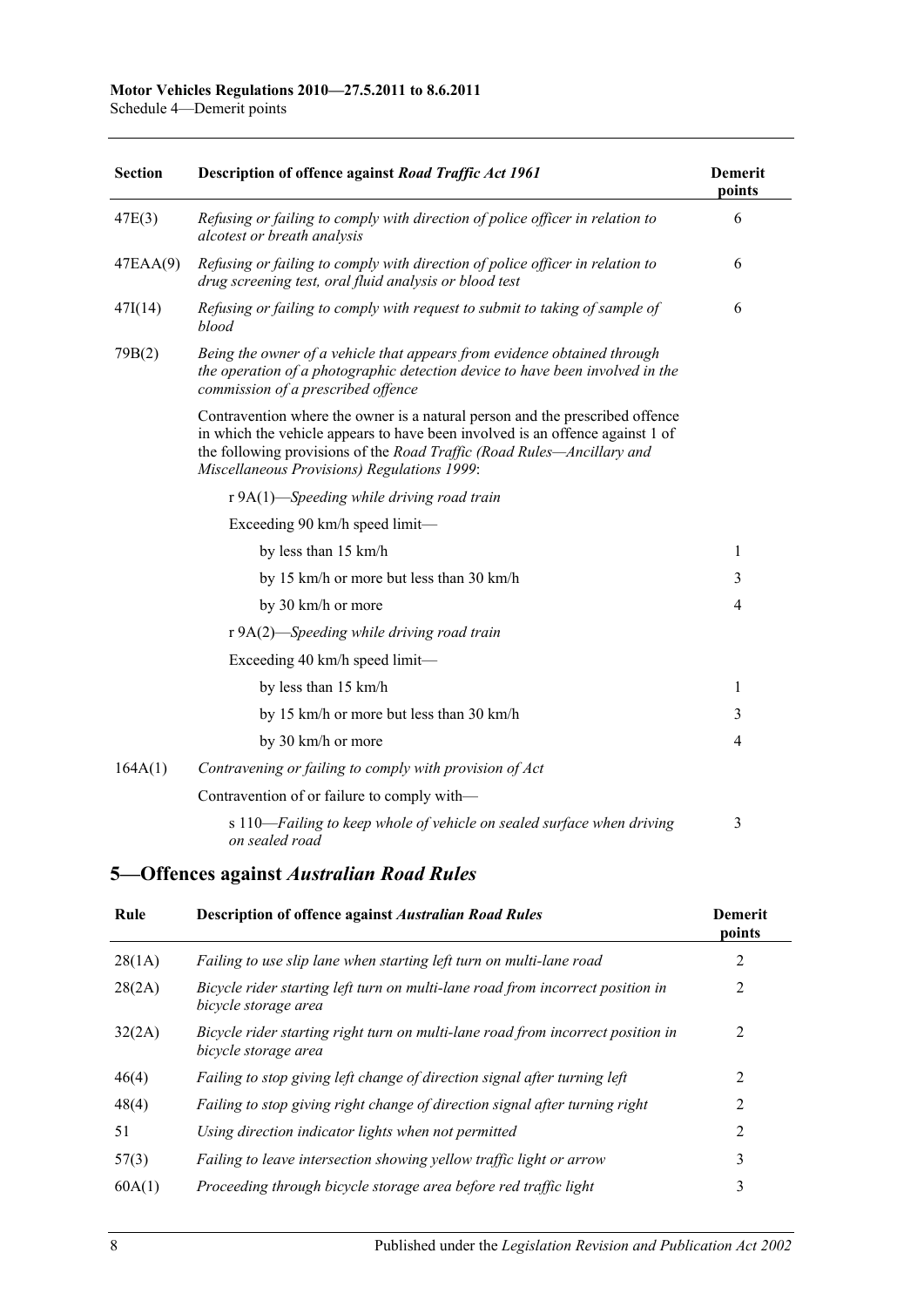#### **27.5.2011 to 8.6.2011—Motor Vehicles Regulations 2010** Demerit points—Schedule 4

| Rule    | <b>Description of offence against Australian Road Rules</b>                                                                        | <b>Demerit</b><br>points |
|---------|------------------------------------------------------------------------------------------------------------------------------------|--------------------------|
| 60A(2)  | Proceeding through bicycle storage area before red traffic arrow                                                                   | 3                        |
| 61(5)   | Failing to leave intersection when traffic lights or arrows change to yellow or<br>red                                             | 3                        |
| 92(1)   | Failing to drive in direction indicated by traffic lane arrows                                                                     | 3                        |
| 95(1)   | Driving in emergency stopping lane                                                                                                 | 3                        |
| 96(1)   | Stopping on area of road marked with keep clear marking                                                                            | 3                        |
| 97(1)   | Driving on length of road where "road access" sign applies                                                                         | 3                        |
| 98(1)   | Driving in wrong direction on length of road where "one-way" sign applies                                                          | 3                        |
| 99(1)   | Failing to drive to left of "keep left" sign                                                                                       | 3                        |
| 99(2)   | Failing to drive to right of "keep right" sign                                                                                     | 3                        |
| 100     | Driving past "no entry" sign                                                                                                       | 3                        |
| 101A(1) | Driving on safety ramp or arrester bed                                                                                             | 3                        |
| 102(1)  | Driving past "clearance" or "low clearance" sign                                                                                   | 3                        |
| 103(1)  | Driving past "bridge load limit (gross mass)" or "gross load limit"<br>sign—vehicle exceeding gross mass indicated by sign         | 3                        |
| 103(2)  | Driving past "bridge load limit (mass per axle group)" sign—vehicle axle<br>group carrying mass exceeding mass indicated by sign   | 3                        |
| 104(1)  | Driving past "no trucks" sign-vehicle GVM exceeding permitted mass                                                                 | 3                        |
| 104(2)  | Driving truck past "no trucks" sign-vehicle or combination exceeding<br>permitted length                                           | 3                        |
| 104(3)  | Driving truck past "no trucks" sign where no mass or length indicated                                                              | 3                        |
| 105     | Failing to enter area indicated by "trucks must enter" sign                                                                        | 3                        |
| 106(1)  | Driving bus past "no buses" sign-bus exceeding mass indicated by sign                                                              | 3                        |
| 106(2)  | Driving bus past "no buses" sign-bus exceeding length indicated by sign                                                            | 3                        |
| 106(3)  | Driving bus past "no buses sign" where no mass or length indicated                                                                 | 3                        |
| 107     | Failing to enter area indicated by "buses must enter" sign                                                                         | $\mathfrak{Z}$           |
| 108(1)  | Failing to drive truck or bus in low gear on length of road where "trucks and<br>buses low gear" sign applies                      | 3                        |
| 111(1)  | Failing to enter roundabout from multi-lane road or road with 2 or more lines<br>of traffic travelling in same direction correctly | 3                        |
| 116     | Failing to obey traffic lane arrows when driving in or leaving roundabout                                                          | 3                        |
| 118(2)  | Failing to stop left change of direction signal after leaving roundabout                                                           | 2                        |
| 119     | Failing to give way by rider of bicycle or animal to vehicle leaving<br>roundabout                                                 | 3                        |
| 124     | Failing to leave level crossing as soon as safe to do so                                                                           | 3                        |
| 128     | Entering blocked intersection                                                                                                      | 3                        |
| 128A    | Entering blocked crossing                                                                                                          | 3                        |
| 132(2A) | Making U-turn across certain dividing lines                                                                                        | 3                        |
| 136     | Driving in wrong direction on one-way service road                                                                                 | 2                        |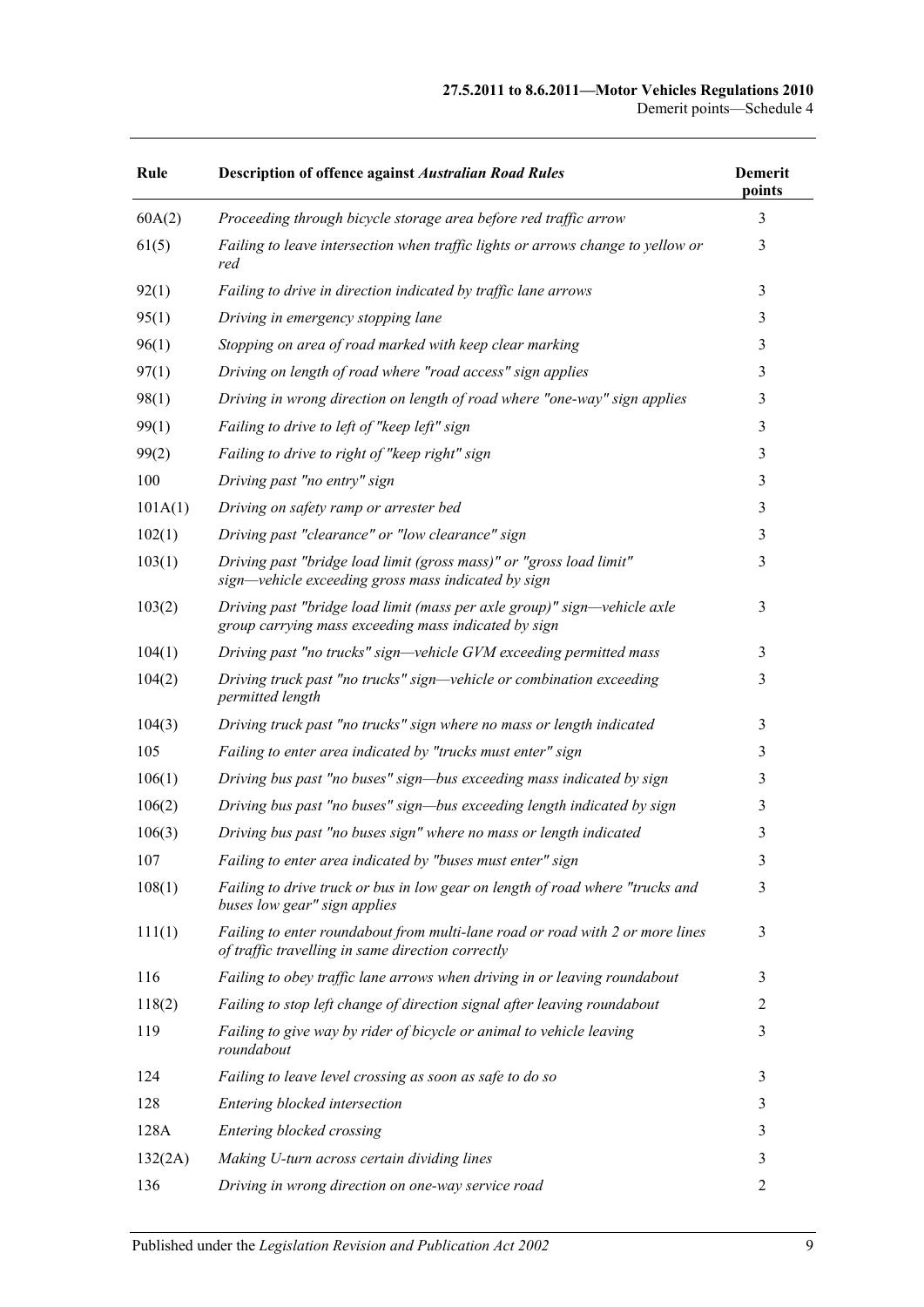#### **Motor Vehicles Regulations 2010—27.5.2011 to 8.6.2011**

Schedule 4—Demerit points

| Rule    | <b>Description of offence against Australian Road Rules</b>                                                                                                | <b>Demerit</b><br>points |
|---------|------------------------------------------------------------------------------------------------------------------------------------------------------------|--------------------------|
| 141(2)  | Bicycle rider overtaking to left of vehicle turning left                                                                                                   | 2                        |
| 145     | Increasing speed while being overtaken                                                                                                                     | 2                        |
| 146(1)  | Failing to drive within single marked lane                                                                                                                 | 3                        |
| 146(2)  | Failing to drive within single line of traffic                                                                                                             | 3                        |
| 148A    | Failing to give way when diverging left or right within marked lane                                                                                        | 3                        |
| 151(1)  | Riding motor bike or bicycle alongside more than 1 other rider on non<br>multi-lane road                                                                   | 3                        |
| 151(2)  | Riding motor bike or bicycle alongside more than 1 other rider in marked<br>lane                                                                           | 3                        |
| 151(4)  | Riding motor bike or bicycle more than 1.5 m from another rider                                                                                            | 3                        |
| 155A(1) | Driving in tramway                                                                                                                                         | 3                        |
| 247A(1) | Bicycle rider failing to enter bicycle storage area correctly at intersection<br>with red traffic light or arrow                                           | 2                        |
| 247B(1) | Bicycle rider failing to give way when entering bicycle storage area                                                                                       | 3                        |
| 247B(2) | Bicycle rider in bicycle storage area on multi-lane road failing to give way to<br>motor vehicles in certain lanes when traffic lights are green or yellow | 3                        |
| 260(1)  | Failing to stop bicycle for red bicycle crossing light                                                                                                     | 3                        |
| 260(2)  | Proceeding after stopping for red bicycle crossing light-proceeding before<br>light changes etc                                                            | 3                        |
| 261(1)  | Failing to stop bicycle for yellow bicycle crossing light                                                                                                  | 3                        |
| 262(1)  | Bicycle rider proceeding when bicycle crossing lights change-failing to<br>cross in accordance with rule                                                   | 3                        |
| 265(1)  | Failing to wear seatbelt, and be seated, in accordance with rule-passenger<br>16 years old, or older                                                       | 3                        |
| 265(3)  | Failing to ensure passengers 16 years old or older are wearing seatbelts, and<br>are seated, in accordance with rule-                                      |                          |
|         | failure in relation to 1 such passenger                                                                                                                    | 3                        |
|         | failure in relation to more than 1 such passenger                                                                                                          | 5                        |
| 266(1)  | Failing to ensure passengers under 16 years old are restrained and seated in<br>accordance with rule-                                                      |                          |
|         | driver who is a person referred to in section $98B(1)(a)(i)$ or (ii) of the<br>Motor Vehicles Act 1959                                                     | see clause 2             |
|         | all other drivers-                                                                                                                                         |                          |
|         | (a)<br>failure in relation to 1 such passenger                                                                                                             | 3                        |
|         | (b)<br>failure in relation to more than 1 such passenger                                                                                                   | 5                        |
| 268(1)  | Travelling in or on part of motor vehicle not designed primarily for carriage<br>of passengers or goods                                                    | 3                        |
| 268(2)  | Travelling in or on part of motor vehicle designed primarily for carriage of<br>goods unless enclosed and seatbelt fitted                                  | 3                        |
| 268(3)  | Travelling in or on motor vehicle with part of body outside window or door                                                                                 | 3                        |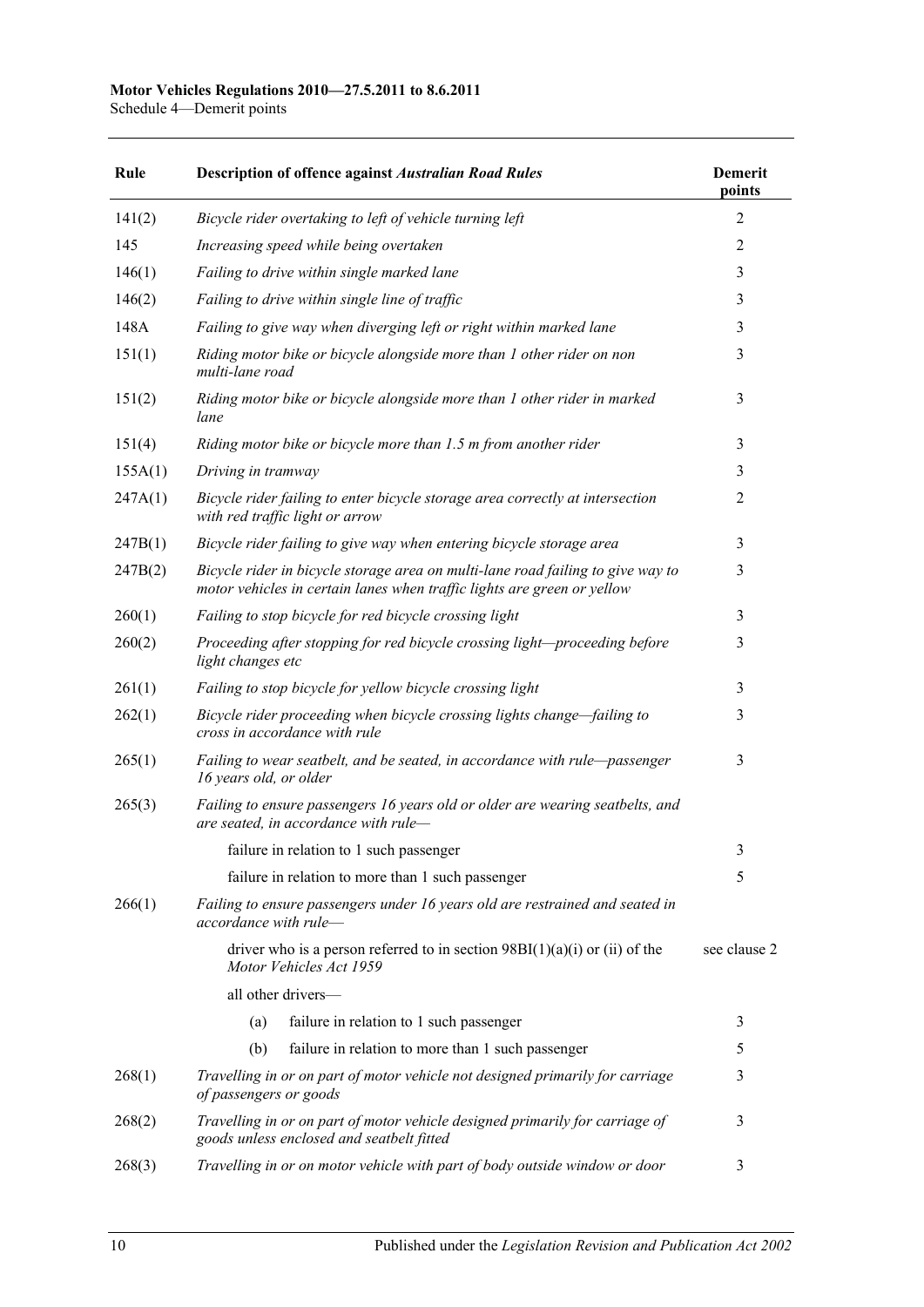#### **27.5.2011 to 8.6.2011—Motor Vehicles Regulations 2010** Demerit points—Schedule 4

| Rule    | Description of offence against Australian Road Rules                                                                                          | <b>Demerit</b><br>points |
|---------|-----------------------------------------------------------------------------------------------------------------------------------------------|--------------------------|
| 268(4)  | Driving motor vehicle with part of passenger's body outside window or door                                                                    | 3                        |
| 268(4A) | Driving motor vehicle with passenger in or on part of vehicle not designed<br>primarily for carriage of passengers or goods                   | 3                        |
| 268(4B) | Driving motor vehicle with passenger in or on part of vehicle designed<br>primarily for carriage of goods unless enclosed and seatbelt fitted | 3                        |
| 269(3)  | Creating hazard by opening door of vehicle, leaving door open etc                                                                             | 3                        |
| 270(2)  | Passenger on motor bike failing to wear helmet                                                                                                | 3                        |
| 274     | Failing to stop for red T light—tram driver                                                                                                   | 3                        |
| 275     | Failing to stop for yellow T light-tram driver                                                                                                | 3                        |
| 277     | Proceeding after stopping for red or yellow T light-tram driver                                                                               | 3                        |
| 279(2)  | Proceeding when white T light or white traffic arrow no longer<br>showing-tram driver proceeding before entering intersection                 | 3                        |
| 279(3)  | Proceeding when white T light or white traffic arrow no longer<br>showing—tram driver failing to leave intersection                           | 3                        |
| 287(1)  | Driver involved in crash failing to give required particulars                                                                                 | 3                        |
| 288(1)  | Driving on path                                                                                                                               | 3                        |
| 289(1)  | Driving on nature strip                                                                                                                       | 3                        |
| 292     | Driving or towing vehicle carrying insecure or overhanging load                                                                               | 3                        |
| 298     | Driving motor vehicle towing trailer with person in trailer                                                                                   | 3                        |

### **6—Offences against** *Road Traffic (Road Rules—Ancillary and Miscellaneous Provisions) Regulations 1999*

| Regulation Description of offence against Road Traffic (Road Rules-Ancillary and<br><b>Miscellaneous Provisions) Regulations 1999</b> | <b>Demerit</b><br>points |
|---------------------------------------------------------------------------------------------------------------------------------------|--------------------------|
| Speeding while driving road train                                                                                                     |                          |
| Exceeding $90 \text{ km/h}$ speed-limit—                                                                                              |                          |
| by less than 15 km/h                                                                                                                  | 1                        |
| by 15 km/h or more but less than 30 km/h                                                                                              | 3                        |
| by 30 km/h or more                                                                                                                    | 4                        |
| Speeding while driving road train                                                                                                     |                          |
| Exceeding $40 \text{ km/h}$ speed-limit—                                                                                              |                          |
| by less than 15 km/h                                                                                                                  | 1                        |
| by 15 km/h or more but less than 30 km/h                                                                                              | 3                        |
| by 30 km/h or more                                                                                                                    | 4                        |
| Learner or P1 driver using mobile phone while driving vehicle                                                                         | 3                        |
|                                                                                                                                       |                          |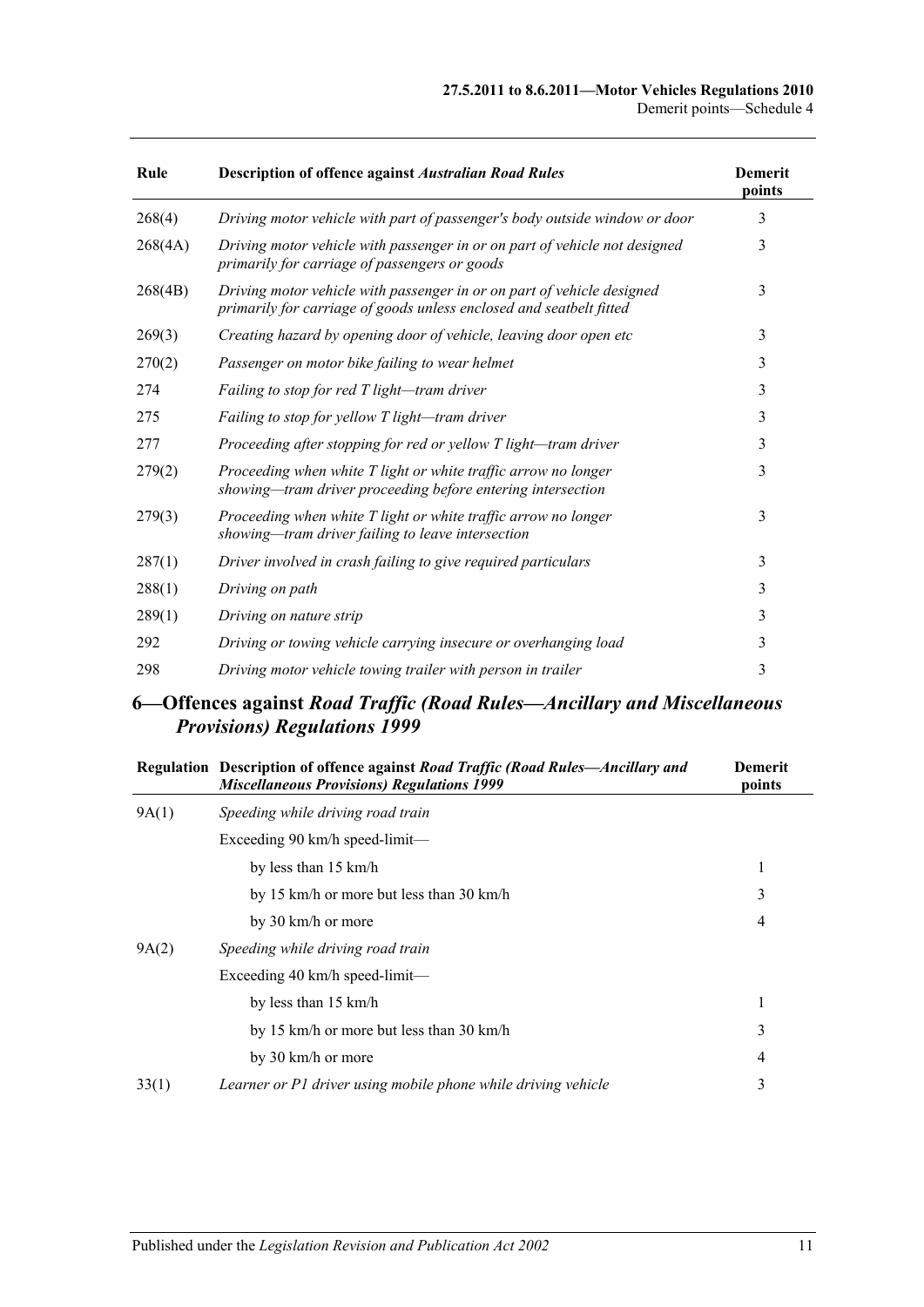## **7—Offences against** *Motor Vehicles Act 1959*

| <b>Section</b> | Description of offence against Motor Vehicles Act 1959                                                                                                   | Demerit<br>points |
|----------------|----------------------------------------------------------------------------------------------------------------------------------------------------------|-------------------|
| 75A(15)(a)     | Holder of learner's permit driving motor bike on road while no L plate<br>affixed to bike in accordance with regulations                                 | 2                 |
| 75A(15)(b)     | Holder of learner's permit driving motor vehicle (other than motor bike) on<br>road while L plates not affixed to vehicle in accordance with regulations |                   |
|                | no L plates affixed to vehicle in accordance with regulations                                                                                            |                   |
| 81A(15)(a)     | Holder of P1 licence driving motor bike on road while no P plate affixed to<br>bike in accordance with regulations                                       | 2                 |
| 81A(15)(b)     | Holder of P1 licence driving motor vehicle (other than motor bike) on road<br>while P plates not affixed to vehicle in accordance with regulations       |                   |
|                | no P plates affixed to vehicle in accordance with regulations                                                                                            | $\mathfrak{D}$    |
| 81A(16)        | Holder of P1 or P2 licence under the age of 25 years driving high powered<br>vehicle                                                                     | 3                 |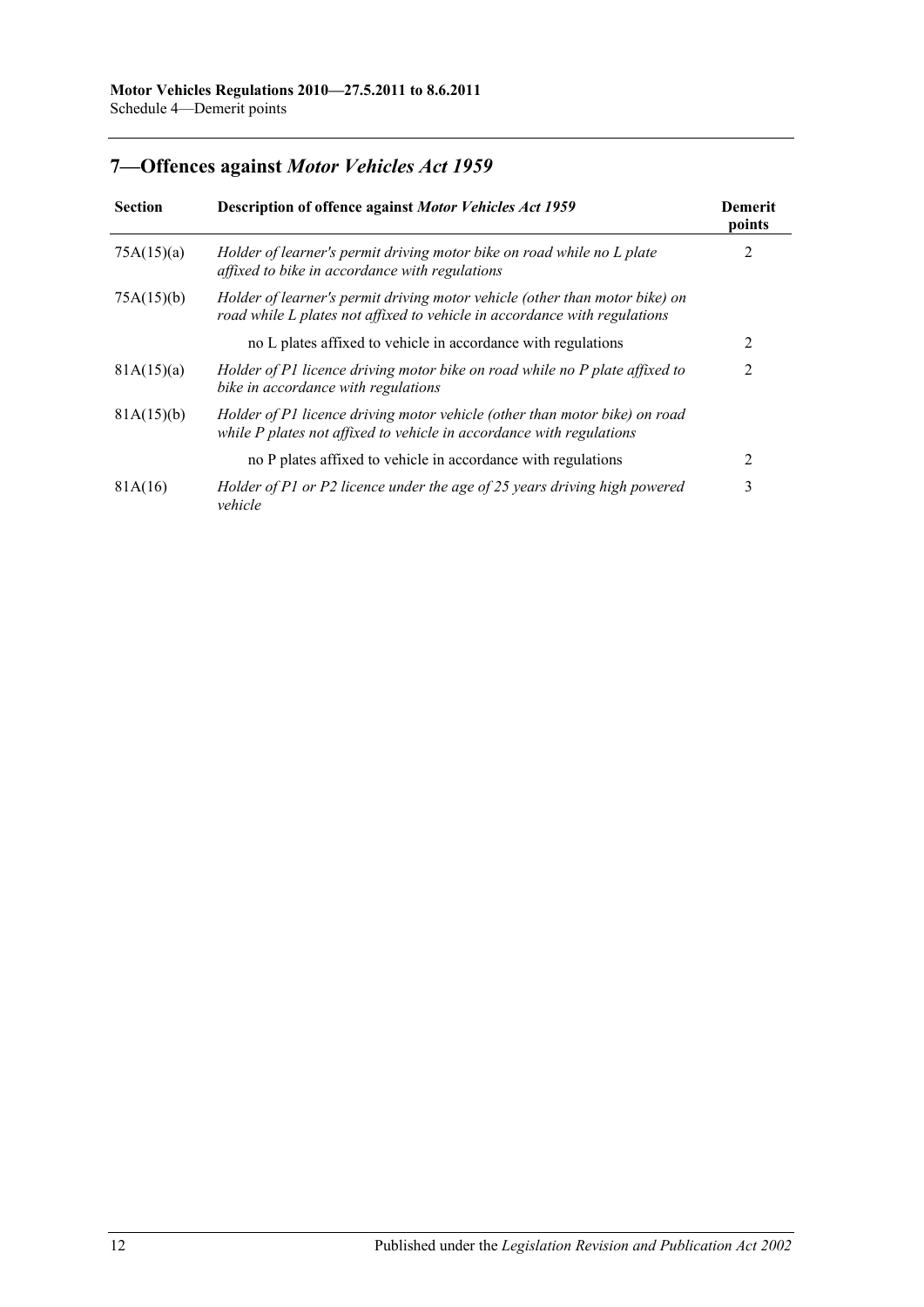# **Schedule 5—Expiation fees**

## **1—Offences against** *Motor Vehicles Act 1959*

| <b>Section</b> | Description of offence against Motor Vehicles Act 1959                                                                                                                                                                                          | Fee   |
|----------------|-------------------------------------------------------------------------------------------------------------------------------------------------------------------------------------------------------------------------------------------------|-------|
| 9(1)           | Driving unregistered motor vehicle on road or causing unregistered<br>motor vehicle to stand on road                                                                                                                                            | \$258 |
| 9(3)           | Being owner of unregistered motor vehicle found standing on road                                                                                                                                                                                | \$258 |
| 16(9)          | Driving motor vehicle without carrying permit under section 16 of Act                                                                                                                                                                           | \$92  |
| 16(11)         | Contravening condition of permit under section 16 of Act                                                                                                                                                                                        | \$74  |
| 43A(3)         | Causing or permitting unregistered heavy vehicle to be driven on road                                                                                                                                                                           | \$258 |
| 43A(7)         | Failing to carry temporary configuration certificate in vehicle or to<br>produce it for inspection by police officer or authorised officer                                                                                                      | \$26  |
| 47(1)          | Driving, or causing to stand, motor vehicle not bearing number plates                                                                                                                                                                           | \$517 |
| 47(1a)         | Being registered owner or registered operator of motor vehicle driven,<br>or caused to stand, in contravention of section $47(1)$ of Act                                                                                                        | \$517 |
| 47A(7)         | Driving motor vehicle to which is attached number plates in respect of<br>which a declaration under section $47A(2)$ of Act has been made without<br>relevant agreement under section $47A(4)$                                                  | \$517 |
| 47B(2)         | Selling or supplying number plates without approval of Minister                                                                                                                                                                                 | \$517 |
| 47C(3)         | Failing to comply with direction of Registrar under section 47 $C(2)$ of<br>Act to return number plates                                                                                                                                         | \$207 |
| 47D(1)(a)      | Driving, or causing to stand, motor vehicle to which is attached number<br>plate bearing number other than number allotted to vehicle                                                                                                           | \$517 |
| 47D(1)(b)      | Driving, or causing to stand, motor vehicle to which is attached number<br>plate altered, defaced, mutilated or added to                                                                                                                        | \$517 |
| 47D(1)(c)      | Driving, or causing to stand, motor vehicle to which is attached<br>colourable imitation of number plate                                                                                                                                        | \$517 |
| 47D(1)(d)      | Without lawful excuse, having in possession number plate or article<br>resembling number plate                                                                                                                                                  | \$517 |
| 47D(2)         | Being registered owner or registered operator of motor vehicle driven,<br>or caused to stand, in contravention of section $47D(1)$ of Act                                                                                                       | \$517 |
| 48(3)          | Driving, or causing to stand, registered motor vehicle not carrying<br>registration label (or amended registration label) issued for vehicle or<br>carrying registration label not in conformity with section 48 of Act or<br>these regulations | \$89  |
| 48(3a)         | Being registered owner or registered operator of motor vehicle driven,<br>or caused to stand, in contravention of section $48(3)$ of Act                                                                                                        | \$92  |
| 53(1)(a)       | Driving, or causing to stand, motor vehicle on which is affixed<br>registration label, or in which is carried permit, no longer in force or<br>issued in respect of another vehicle                                                             | \$89  |
| 53(1)(b)       | Driving, or causing to stand, motor vehicle on which is affixed<br>registration label, or in which is carried permit, that has been altered,<br>defaced, mutilated or added to                                                                  | \$89  |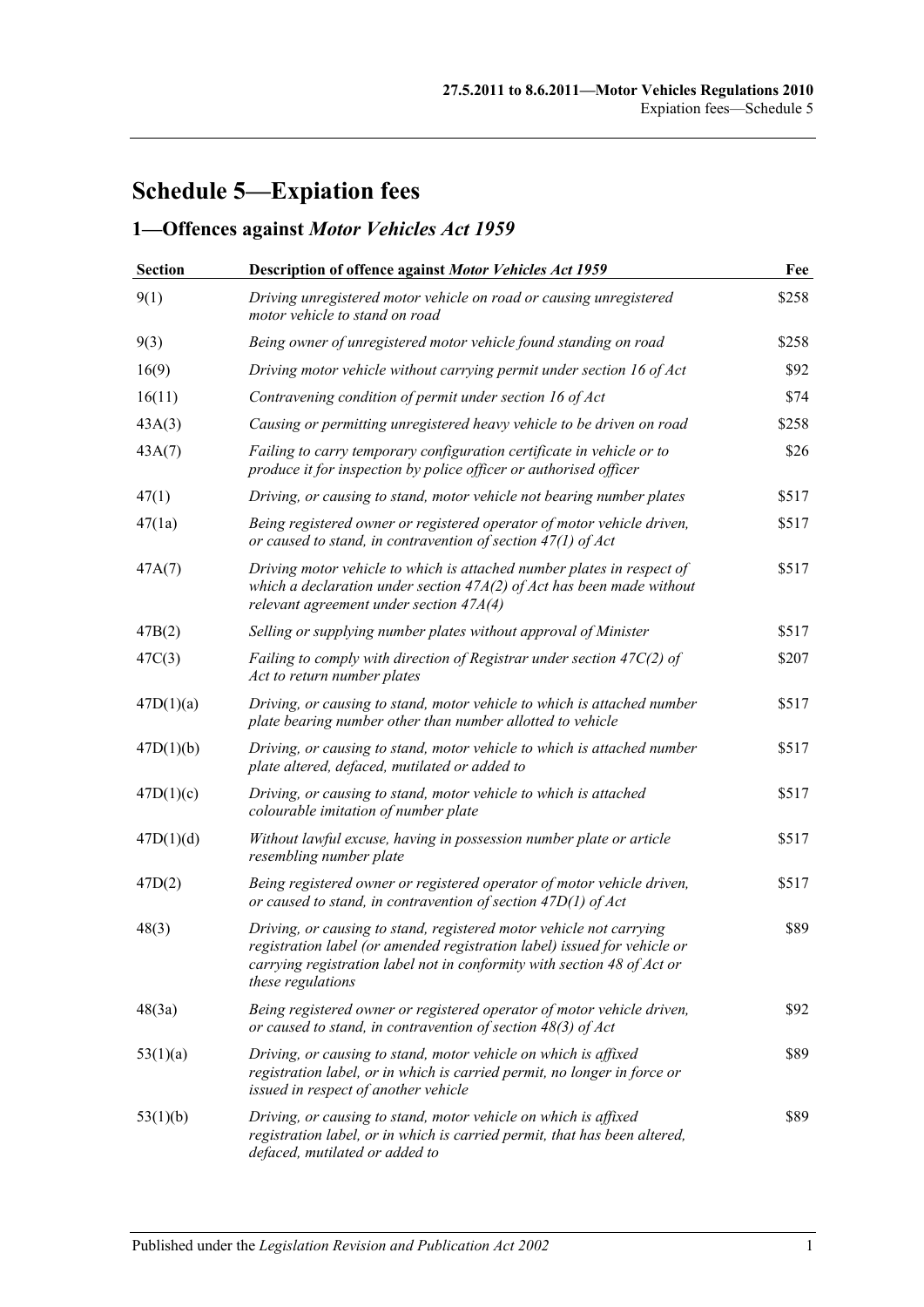Schedule 5—Expiation fees

| <b>Section</b> | Description of offence against Motor Vehicles Act 1959                                                                                                                                                                  | Fee   |
|----------------|-------------------------------------------------------------------------------------------------------------------------------------------------------------------------------------------------------------------------|-------|
| 53(1)(c)       | Driving, or causing to stand, motor vehicle on which is affixed<br>colourable imitation of registration label or in which is carried<br>colourable imitation of permit                                                  | \$89  |
| 53(1)(d)       | Without lawful excuse, having in possession registration label, permit or<br>article resembling registration label or permit                                                                                            | \$89  |
| 53(1a)         | Being registered owner or registered operator of motor vehicle driven,<br>or caused to stand, in contravention of section $53(1)$ of Act                                                                                | \$89  |
| 56(b)(ii)      | Failing to lodge notice of transfer of ownership of motor vehicle within<br>14 days after transfer                                                                                                                      | \$165 |
| 66(2)          | If motor vehicle to which trade plates are affixed is driven other than for<br>a prescribed purpose stated in application for issue of the plates, being<br>driver or person to whom plates were issued                 | \$89  |
| 71B(2)         | Failure by person to whom replacement number plate, trade plate or<br>duplicate registration certificate or registration label issued to return<br>found or recovered original plate, certificate or label to Registrar | \$89  |
| 72A(2)         | Acting as qualified supervising driver while having prescribed<br>concentration of alcohol in blood or prescribed drug in oral fluid or<br>blood                                                                        | \$173 |
| 74(1)          | Driving motor vehicle without currently holding appropriate licence or<br>learner's permit                                                                                                                              | \$340 |
| 75A(14)        | Contravening condition of learner's permit                                                                                                                                                                              | \$250 |
| 75A(15)(a)     | Holder of learner's permit driving motor bike on road while no L plate<br>affixed to bike in accordance with regulations                                                                                                | \$250 |
| 75A(15)(b)     | Holder of learner's permit driving motor vehicle (other than motor bike)<br>on road while L plates not affixed to vehicle in accordance with<br>regulations-                                                            |       |
|                | only 1 L plate affixed to vehicle in accordance with regulations                                                                                                                                                        | \$125 |
|                | no L plates affixed to vehicle in accordance with regulations                                                                                                                                                           | \$250 |
| 81(4)          | Contravening condition endorsed on licence or permit under section 81<br>of Act                                                                                                                                         | \$250 |
| 81A(13)        | Contravening condition of provisional licence                                                                                                                                                                           | \$250 |
| 81A(15)(a)     | Holder of P1 licence driving motor bike on road while no P plate affixed<br>to bike in accordance with regulations                                                                                                      | \$250 |
| 81A(15)(b)     | Holder of P1 licence driving motor vehicle (other than motor bike) on<br>road while P plates not affixed to vehicle in accordance with<br>regulations-                                                                  |       |
|                | only 1 P plate affixed to vehicle in accordance with regulations                                                                                                                                                        | \$125 |
|                | no P plates affixed to vehicle in accordance with regulations                                                                                                                                                           | \$250 |
| 81A(16)        | Holder of P1 or P2 licence under the age of 25 years driving a high<br>powered vehicle                                                                                                                                  | \$250 |
| 81AB(5)        | Contravening condition of probationary licence                                                                                                                                                                          | \$250 |
| 81B(3)         | Failing to comply with requirement made by Registrar                                                                                                                                                                    |       |
|                | failure to attend lecture                                                                                                                                                                                               | \$76  |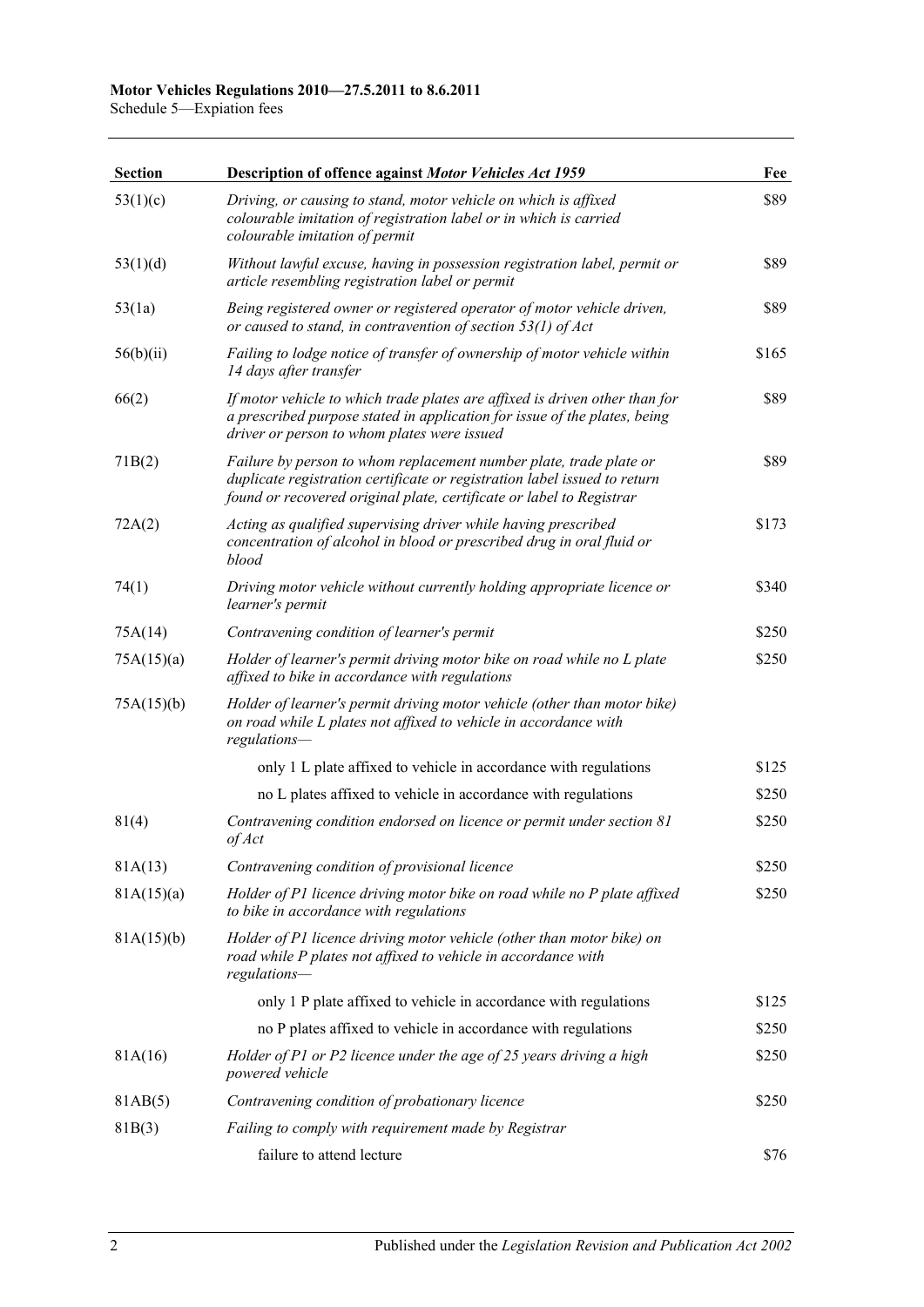| <b>Section</b> | Description of offence against Motor Vehicles Act 1959                                                                                                                                  | Fee                                                 |
|----------------|-----------------------------------------------------------------------------------------------------------------------------------------------------------------------------------------|-----------------------------------------------------|
| 96(1)          | Failing to produce licence or learner's permit on request of police<br>officer                                                                                                          | \$112                                               |
| 97A(3)         | Failing to carry or produce licence while driving under section 97A of<br>Act                                                                                                           | \$112                                               |
| 98AAA(1)       | Failing to carry or produce licence while driving heavy vehicle                                                                                                                         | \$112                                               |
| 98AAB          | Failing to carry or produce probationary licence, provisional licence or<br>learner's permit while driving                                                                              | \$112                                               |
| 102(1)         | Driving uninsured motor vehicle on road or causing uninsured motor<br>vehicle to stand on road                                                                                          | \$517                                               |
| 102(2)         | Being owner of uninsured motor vehicle found standing on road                                                                                                                           | \$517                                               |
| 136(1)         | Failing to notify Registrar of change of name or residence of natural<br>person who is registered owner or registered operator of motor vehicle<br>or holds licence or learner's permit | \$109                                               |
| 136(2)         | Failing to notify Registrar of change of name or principal place of<br>business of natural person who holds trade plates                                                                | \$109                                               |
| 136(2a)        | Failing to notify Registrar of change of principal place of business of<br>body corporate that is registered owner or registered operator of motor<br>vehicle or holds trade plates     | \$109                                               |
| 136(2b)        | Failing to notify Registrar of change of garage address of motor vehicle                                                                                                                | \$109                                               |
| 136(2c)        | Failing to notify Registrar of change of registered operator of motor<br>vehicle                                                                                                        | \$109                                               |
| 136(2d)        | Failing to notify Registrar of change of postal address                                                                                                                                 | \$109                                               |
| 143(1)         | Causing or permitting another person to do or omit to do anything in<br>contravention of Act or regulations                                                                             |                                                     |
|                | causing or permitting commission of expiable offence                                                                                                                                    | the expiation<br>fee prescribed<br>for the expiable |

## **2—Offences against these regulations**

| Regulation | Description of offence against these regulations                                                                            | Fee   |
|------------|-----------------------------------------------------------------------------------------------------------------------------|-------|
| 36(1)      | Driving motor vehicle on road while number plate or trade plate<br>obscured or distorted by device or substance             | \$340 |
| 36(4)      | Driving motor vehicle on road while number plate on bike rack<br>obscured or distorted by device or substance               | \$340 |
| 55E        | Failing to carry or produce certificate of exemption while driving a high<br>powered vehicle                                | \$125 |
| 74(7)      | Contravening or failing to comply with requirements of regulation<br>concerning written-off vehicle notices or notification |       |
|            | alleged offence not committed in the course of a trade or business                                                          | \$210 |
| 75(1)      | Driving written-off vehicle to or from place other than place specified in<br>regulation                                    |       |
|            | alleged offence not committed in the course of a trade or business                                                          | \$210 |

offence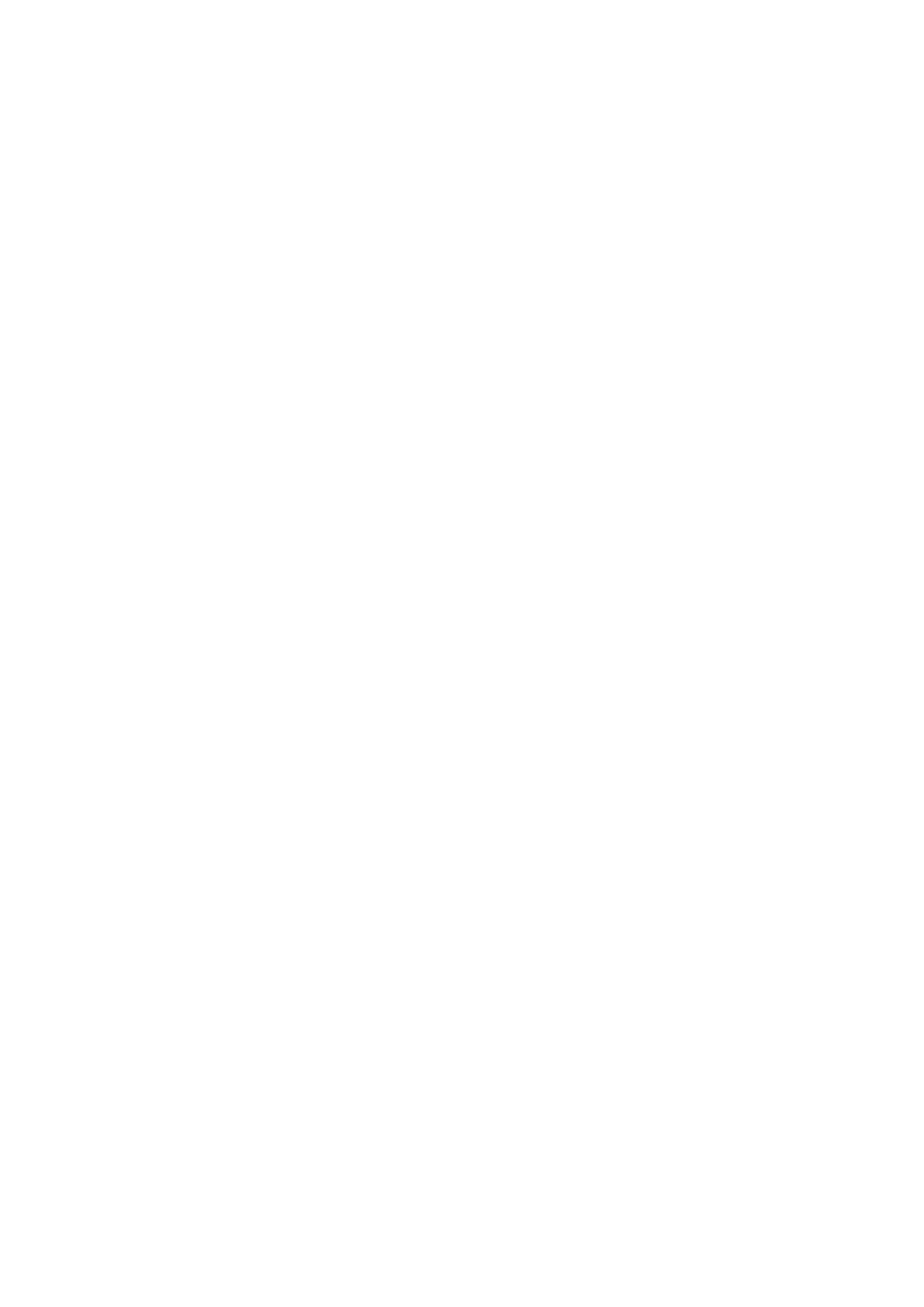# **Schedule 6—Revocation and transitional provisions Part 1—Revocation of** *Motor Vehicles Regulations 1996*

### **1—Revocation of regulations**

The *[Motor Vehicles Regulations](http://www.legislation.sa.gov.au/index.aspx?action=legref&type=subordleg&legtitle=Motor%20Vehicles%20Regulations%201996) 1996* are revoked.

## **Part 2—Transitional provisions**

### **2—Transitional provision relating to licence classifications**

(1) A licence in force immediately before 1 November 1998 that is endorsed with 1 or more of the classifications set out in column 1 of the table below will be taken for all purposes to be a licence endorsed with the corresponding classification or classifications appearing opposite in column 2.

| 1-Old classification | 2-Corresponding new classification |
|----------------------|------------------------------------|
| CAR                  | ${\bf C}$                          |
| <b>LT</b>            | MR                                 |
| HT                   | <b>HR</b>                          |
| LA                   | HC                                 |
| HA                   | HC                                 |
| DA                   | MC                                 |
| <b>RT</b>            | MC                                 |
| <b>BIKE-DATE</b>     | <b>R-DATE</b>                      |
| <b>BIKE</b>          | R                                  |
| SB                   | LR                                 |
| LB                   | MR                                 |
| HB                   | HR                                 |
| AB                   | HR                                 |

- <span id="page-98-0"></span>(2) The Registrar is required to remove each endorsement on a licence in force immediately before 1 November 1998 relating to any of the classifications set out in column 1 of the table above and to substitute, in each case, the appropriate endorsement relating to the corresponding new classification as set out in column 2 of that table.
- (3) The Registrar may comply with the obligation imposed by [subclause](#page-98-0) (2) over such period of time as the Registrar considers practicable.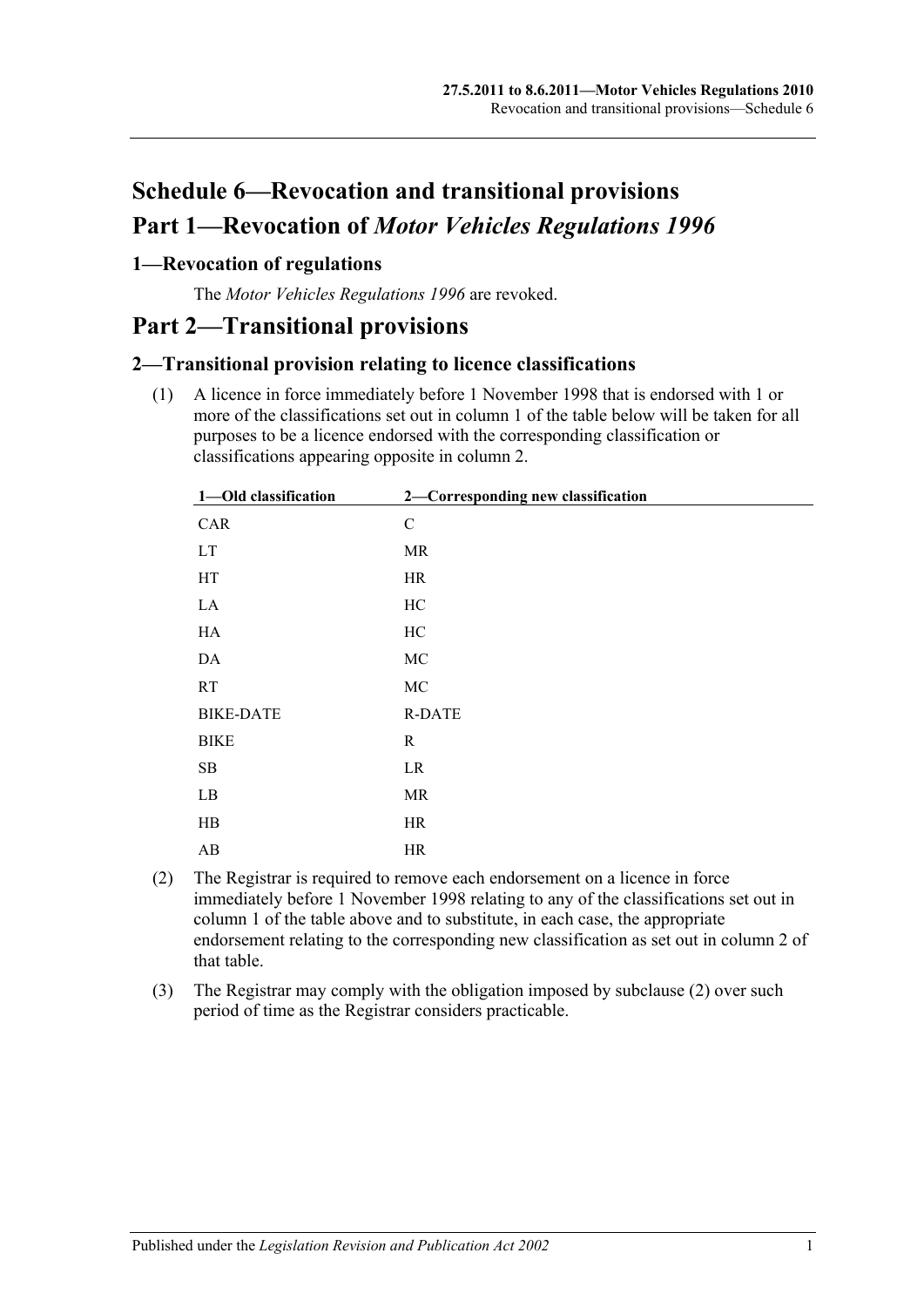### **3—Transitional provision relating to licence conditions**

(1) A licence or learner's permit in force immediately before 1 November 1998 that is endorsed with 1 or more of the conditions set out in column 1 of the table below will be taken for all purposes to be a licence or learner's permit endorsed with the corresponding condition or conditions appearing opposite in column 2.

| 1-Old condition | 2-Corresponding new condition |
|-----------------|-------------------------------|
| $\mathbf{B}$    | $\boldsymbol{\mathsf{A}}$     |
| $\mathbf C$     | V                             |
| F               | V                             |
| G               | V                             |
| $\rm K$         | V                             |
| M               | $\mathbf X$                   |
| P               | No new condition              |
| Q               | $\mathbf X$                   |
| ${\bf S}$       | S                             |
| T               | T                             |
| $\mathbf V$     | $\mathbf T$                   |
| W               | B                             |
| Z               | $\mathbf Y$                   |

- <span id="page-99-0"></span>(2) The Registrar is required to remove each endorsement on a licence or learner's permit in force immediately before 1 November 1998 relating to any of the conditions set out in column 1 of the table above and to substitute, in each case, the appropriate endorsement relating to the corresponding new condition as set out in column 2 of that table.
- (3) The Registrar may comply with the obligation imposed by [subclause](#page-99-0) (2) over such period of time as the Registrar considers practicable.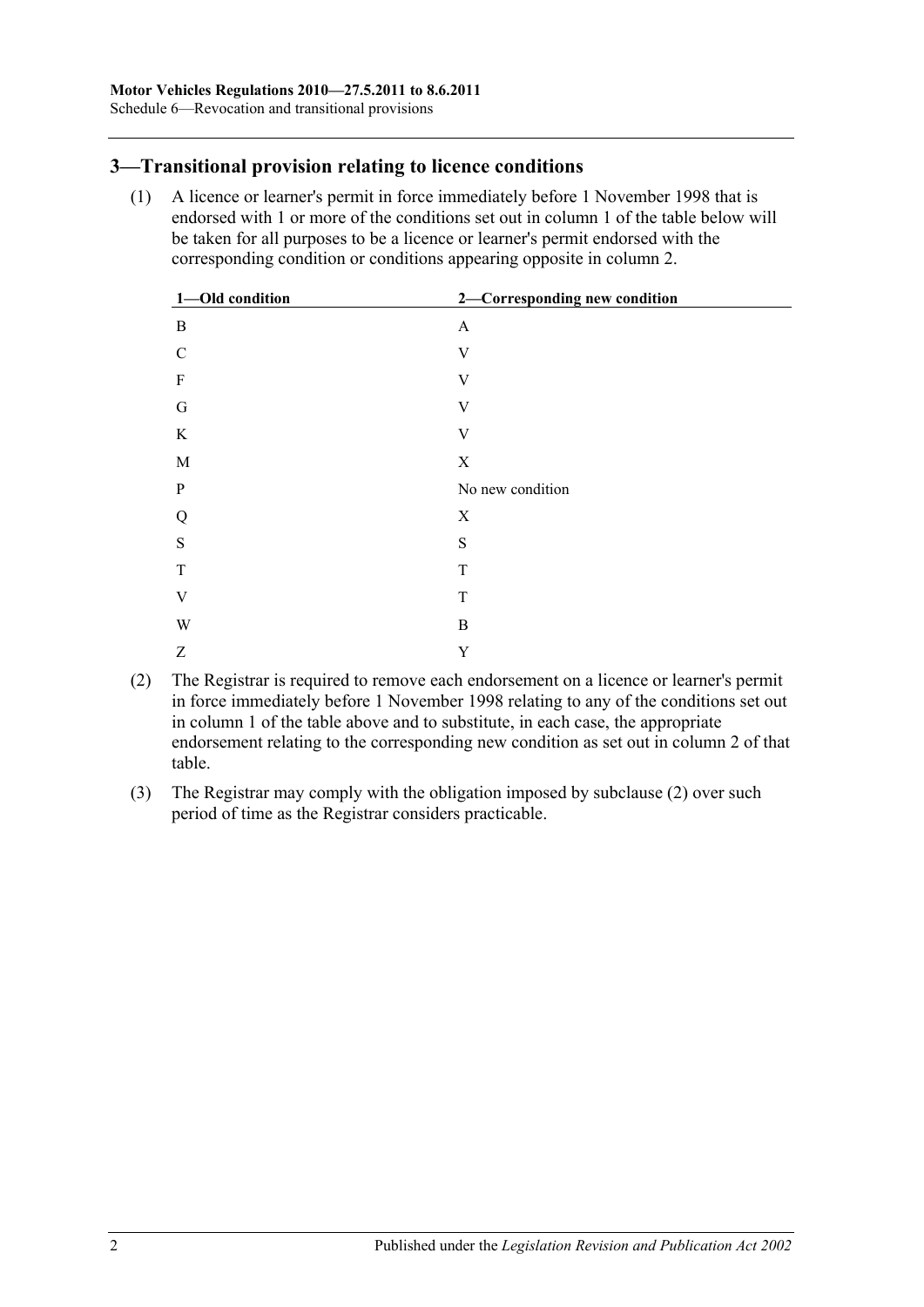## **Legislative history**

### **Notes**

• This version is comprised of the following:

| Part 1     | 25.11.2010 |
|------------|------------|
| Part 2     | 25.11.2010 |
| Part 3     | 10.6.2010  |
| Part 4     | 9.12.2010  |
| Part 5     | 10.6.2010  |
| Part 6     | 10.6.2010  |
| Part 7     | 1.7.2010   |
| Part 8     | 27.1.2011  |
| Part 9     | 27.1.2011  |
| Schedule 1 | 4.9.2010   |
| Schedule 2 | 10.6.2010  |
| Schedule 3 | 10.6.2010  |
| Schedule 4 | 27.5.2011  |
| Schedule 5 | 9.12.2010  |
| Schedule 6 | 10.6.2010  |

- Variations of this version that are uncommenced are not incorporated into the text.
- Please note—References in the legislation to other legislation or instruments or to titles of bodies or offices are not automatically updated as part of the program for the revision and publication of legislation and therefore may be obsolete.
- Earlier versions of these regulations (historical versions) are listed at the end of the legislative history.
- For further information relating to the Act and subordinate legislation made under the Act see the Index of South Australian Statutes or www.legislation.sa.gov.au.

## **Principal regulations and variations**

New entries appear in bold.

| Year No |      | Reference               | Commencement                                                                                                                                                                                  |
|---------|------|-------------------------|-----------------------------------------------------------------------------------------------------------------------------------------------------------------------------------------------|
| 2010    | 30   | Gazette 6.5.2010 p1727  | 15.5.2010 except Sch 4 cl 5 item relating to<br>r 265(3) of Australian Road Rules-1.7.2010:<br>r <sub>2</sub>                                                                                 |
| 2010 92 |      | Gazette 10.6.2010 p2786 | $1.7.2010:$ r 2                                                                                                                                                                               |
| 2010    | 94   | Gazette 10.6.2010 p2823 | $10.6.2010$ : r 2                                                                                                                                                                             |
| 2010    | -151 | Gazette 17.6.2010 p3098 | $1.7.2010:$ r 2                                                                                                                                                                               |
| 2010    | 159  | Gazette 24.6.2010 p3224 | 1.7.2010 (r 21(1) comes into operation 1.7.2010<br>immediately after Sch 4 cl 5 item relating to<br>rule 265(3) of <i>Australian Road Rules</i> ); rr<br>$4-20, 21(2)$ & 22 $-4.9.2010$ : r 2 |
| 2010    | 202  | Gazette 26.8.2010 p4605 | $1.9.2010:$ r 2                                                                                                                                                                               |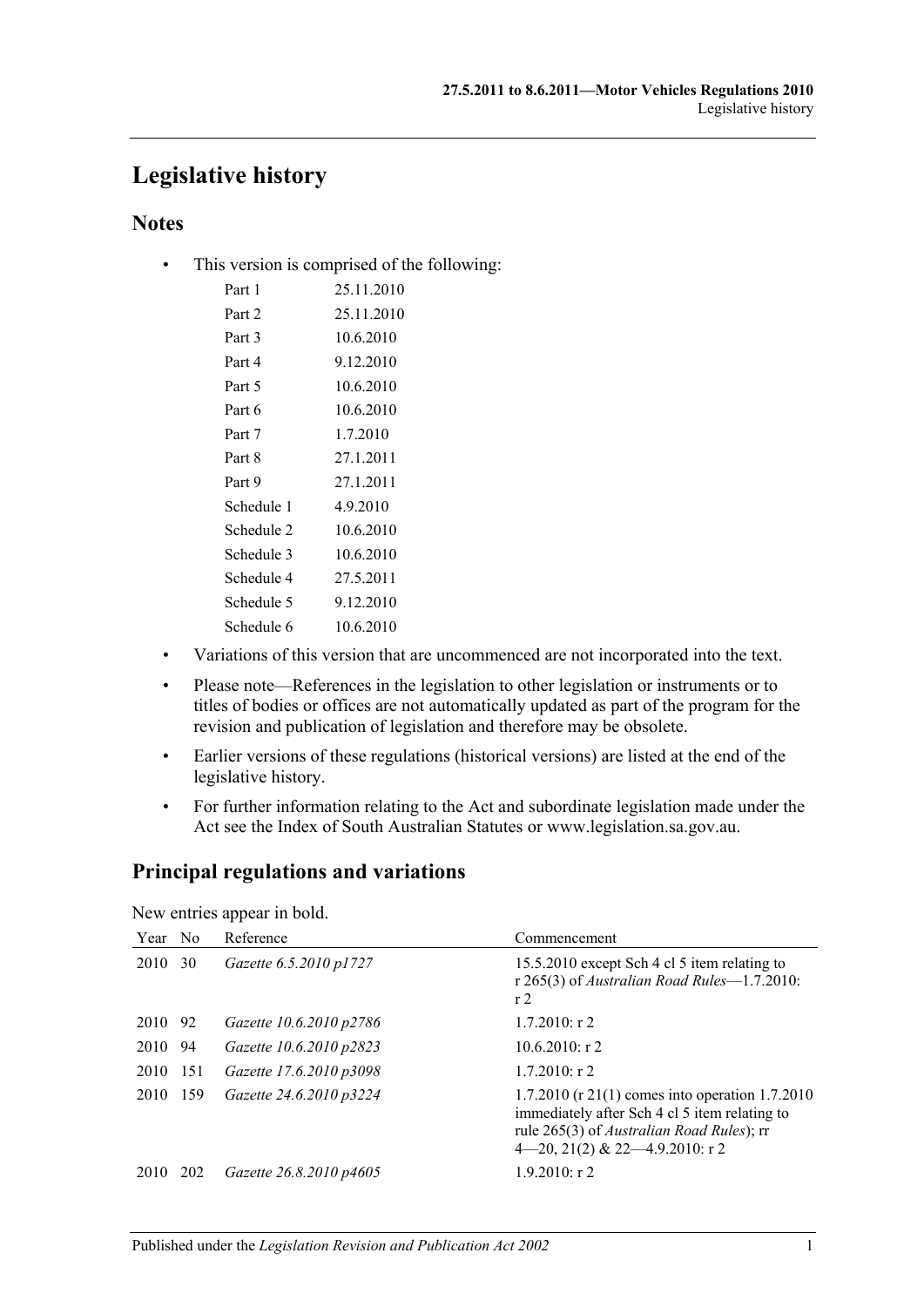#### **Motor Vehicles Regulations 2010—27.5.2011 to 8.6.2011** Legislative history

|         | 2010 230 Gazette 25.11.2010 p5406 | 25.11.2010: r 2  |
|---------|-----------------------------------|------------------|
|         | 2010 233 Gazette 25.11.2010 p5412 | 25.11.2010: r 2  |
|         | 2010 254 Gazette 9.12.2010 p5588  | 9.12.2010: r 2   |
|         |                                   |                  |
| 2011 5  | Gazette 27.1.2011 p303            | 27.5.2011: r2    |
| 2011 10 | Gazette 27.1.2011 p314            | $27.1.2011:$ r 2 |
| 2011 31 | Gazette 29.4.2011 p1292           | $1.7.2011:$ r 2  |

## **Provisions varied**

New entries appear in bold.

Entries that relate to provisions that have been deleted appear in italics.

| Provision                                      | How varied                                                     | Commencement              |
|------------------------------------------------|----------------------------------------------------------------|---------------------------|
| Pt 1                                           |                                                                |                           |
| r2                                             | omitted under Legislation Revision and<br>Publication Act 2002 | 25.11.2010                |
| r <sub>3</sub>                                 |                                                                |                           |
| r3(1)                                          |                                                                |                           |
| current<br>registration details<br>certificate | inserted by $31/2011$ r 4(1)                                   | 1.7.2011-not incorporated |
| high powered<br>vehicle exemption              | inserted by $159/2010 \text{ r } 4(1)$                         | 4.9.2010                  |
| L plate                                        | inserted by $159/2010$ r 4(2)                                  | 4.9.2010                  |
| prescribed event                               | inserted by 233/2010 r 4                                       | 25.11.2010                |
| P plate                                        | inserted by 159/2010 r 4(3)                                    | 4.9.2010                  |
| registration details<br>certificate            | inserted by $31/2011$ r 4(2)                                   | 1.7.2011-not incorporated |
| r 3A                                           | inserted by $159/2010$ r 5                                     | 4.9.2010                  |
| Pt 2                                           |                                                                |                           |
| r <sub>7</sub>                                 | substituted by 233/2010 r 5                                    | 25.11.2010                |
| r 11A                                          | inserted by 31/2011 r 5                                        | 1.7.2011-not incorporated |
| r29                                            |                                                                |                           |
| r 29(1)                                        | r 29 redesignated as r 29(1) by 233/2010 r 6                   | 25.11.2010                |
| $r 29(2)$ and (3)                              | inserted by 233/2010 r 6                                       | 25.11.2010                |
| r 34                                           | substituted by 31/2011 r 6                                     | 1.7.2011-not incorporated |
| r 35                                           |                                                                |                           |
| $r 35(2)$ and (3)                              | varied by 31/2011 r 7                                          | 1.7.2011-not incorporated |
| r 35(4)                                        | inserted by 159/2010 r 6                                       | 4.9.2010                  |
| rr 35A and 35B                                 | inserted by 31/2011 r 8                                        | 1.7.2011-not incorporated |
| r 36                                           |                                                                |                           |
| $r \, 36(1)$                                   | varied by $92/2010 \text{ r } 4(1)$                            | 1.7.2010                  |
| r 36(4)                                        | varied by 92/2010 r 4(2)                                       | 1.7.2010                  |
| Pt 4                                           |                                                                |                           |

r 47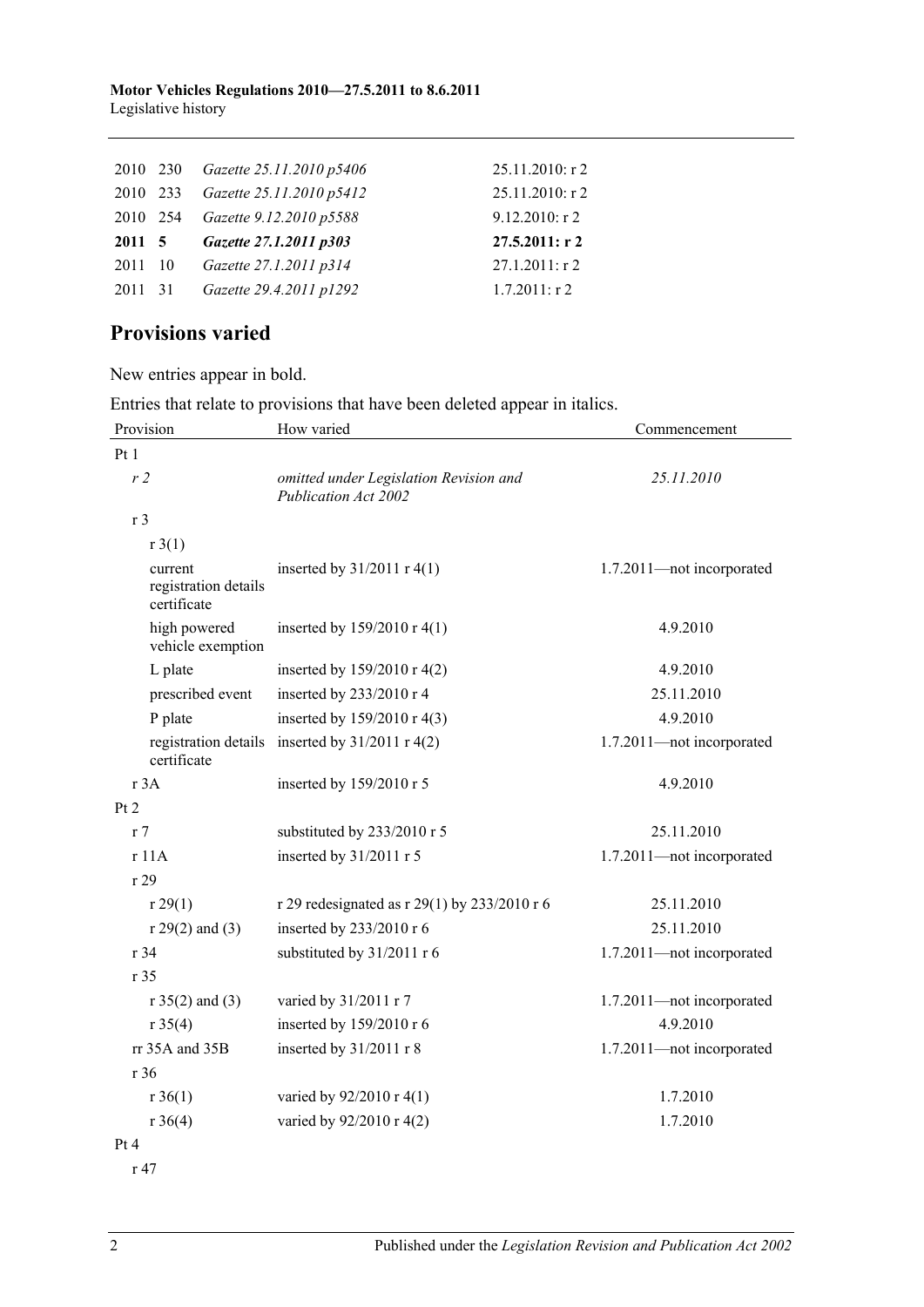| $r\,47(1)$        | varied by 159/2010 r 7          | 4.9.2010                  |
|-------------------|---------------------------------|---------------------------|
| r 47A             | inserted by 254/2010 r 4        | 9.12.2010                 |
| r50               |                                 |                           |
| r 50(1)           | varied by 159/2010 r 8          | 4.9.2010                  |
| r 51              |                                 |                           |
| r 51(1)           | varied by 159/2010 r 9          | 4.9.2010                  |
| r 52              | substituted by 159/2010 r 10    | 4.9.2010                  |
| r <sub>53</sub>   | deleted by 159/2010 r 10        | 4.9.2010                  |
| r 54              | varied by 159/2010 r 11         | 4.9.2010                  |
| r 55              |                                 |                           |
| r 55(1)           | varied by 159/2010 r 12         | 4.9.2010                  |
| r 55A             | inserted by 159/2010 r 13       | 4.9.2010                  |
| r 55AB            | inserted by 254/2010 r 5        | 9.12.2010                 |
| rr 55B-55D        | inserted by 159/2010 r 13       | 4.9.2010                  |
| rr 55E-55H        | inserted by 254/2010 r 6        | 9.12.2010                 |
| r 56              |                                 |                           |
| r 56(1)           | varied by 159/2010 r 14(1)      | 4.9.2010                  |
| r 56(2)           | substituted by 159/2010 r 14(2) | 4.9.2010                  |
| r 56A             | inserted by 159/2010 r 15       | 4.9.2010                  |
| r 57              |                                 |                           |
| r 57(1)           | varied by 159/2010 r 16(1), (2) | 4.9.2010                  |
| r 59              | varied by 159/2010 r 17         | 4.9.2010                  |
| Pt 7              |                                 |                           |
| r 74              |                                 |                           |
| r 74(7)           | varied by 92/2010 r 5           | 1.7.2010                  |
| r 75              |                                 |                           |
| r 75(1)           | varied by 92/2010 r 6           | 1.7.2010                  |
| Pt 8              |                                 |                           |
| r 76              |                                 |                           |
| r76(2)            | varied by 159/2010 r 18         | 4.9.2010                  |
| r76(2a)           | inserted by $10/2011$ r 4(1)    | 27.1.2011                 |
|                   | substituted by 31/2011 r 9      | 1.7.2011-not incorporated |
| r76(4)            | substituted by $10/2011$ r 4(2) | 27.1.2011                 |
| r 79A             | inserted by 151/2010 r 4        | 1.7.2010                  |
| r 83              | varied by 159/2010 r 19         | 4.9.2010                  |
| Pt9               |                                 |                           |
| r 90A             | inserted by 31/2011 r 10        | 1.7.2011-not incorporated |
| r 93A             | inserted by 230/2010 r 4        | 25.11.2010                |
| r 94A             | inserted by 31/2011 r 11        | 1.7.2011-not incorporated |
| r 98              |                                 |                           |
| r98(6)            | varied by 10/2011 r 5(1), (2)   | 27.1.2011                 |
| $r 98(8)$ and (9) | inserted by 10/2011 r 5(3)      | 27.1.2011                 |
| r 99A             | inserted by 31/2011 r 12        | 1.7.2011-not incorporated |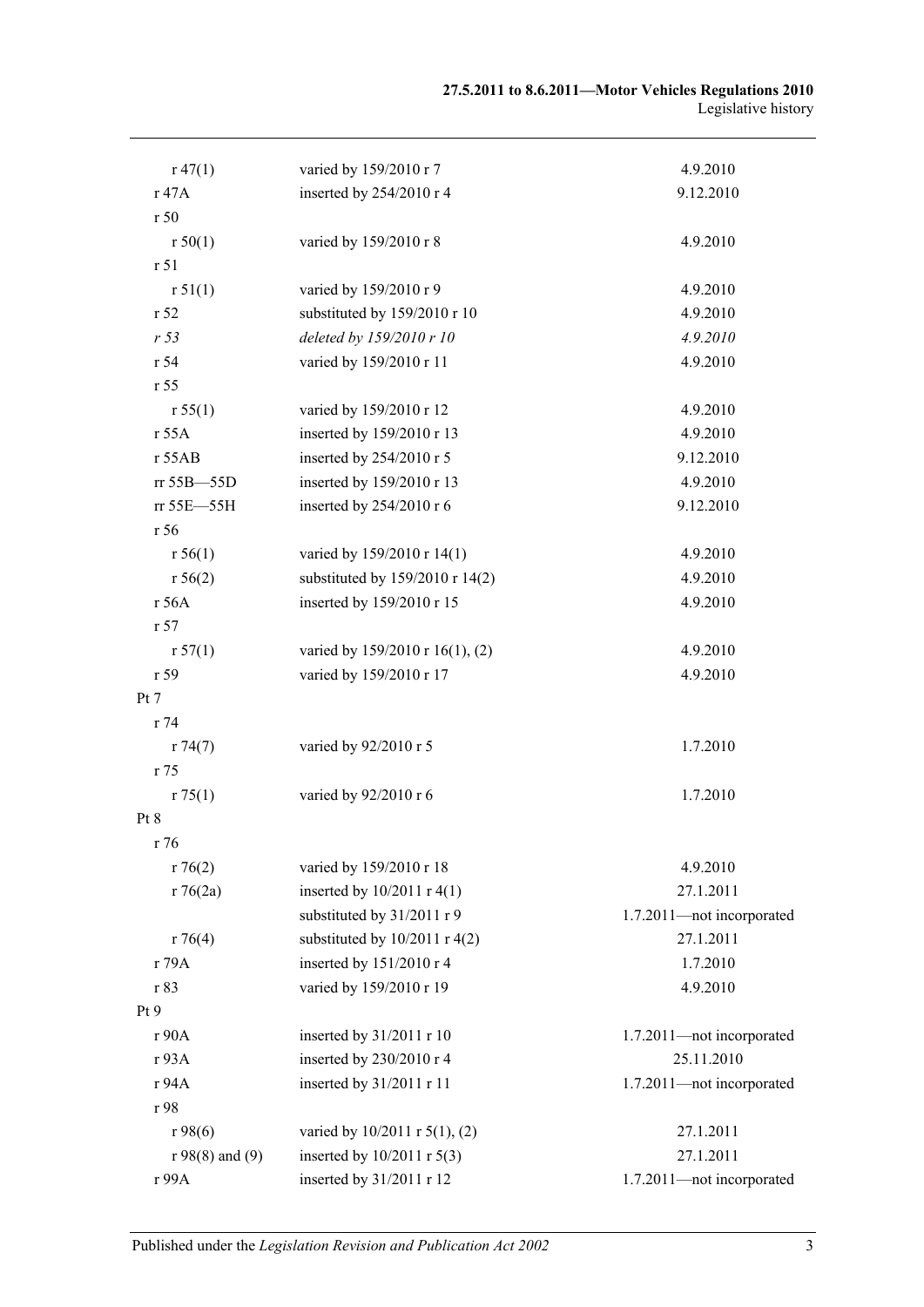| r100             |                                         |                           |
|------------------|-----------------------------------------|---------------------------|
| r 100(1)         | varied by 92/2010 r 7                   | 1.7.2010                  |
| Sch 1            | substituted by 94/2010 r 4              | 10.6.2010                 |
| cl 6A            | inserted by 31/2011 r 13                | 1.7.2011-not incorporated |
| cl 22A           | inserted by 159/2010 r 20               | 4.9.2010                  |
| $cl$ 42          |                                         |                           |
| cl $42(2)$       | varied by 202/2010 r 4                  | 1.9.2010                  |
| Sch 4            |                                         |                           |
| cl <sub>2</sub>  | varied by $5/2011$ r $4(1)$ —(5)        | 27.5.2011                 |
| cl <sub>5</sub>  | varied by 159/2010 r 21(1)              | 1.7.2010                  |
|                  | varied by $5/2011$ r $4(6)$ , (7)       | 27.5.2011                 |
| cl <sub>6</sub>  | varied by $5/2011$ r 4(8)               | 27.5.2011                 |
| cl 7             | inserted by $159/2010 \text{ r } 21(2)$ | 4.9.2010                  |
| Sch <sub>5</sub> | substituted by 92/2010 r 8              | 1.7.2010                  |
| cl <sub>1</sub>  | varied by 159/2010 r 22(1), (2)         | 4.9.2010                  |
|                  | varied by 254/2010 r 7(1)               | 9.12.2010                 |
|                  | varied by $31/2011$ r $14(1)$ —(5)      | 1.7.2011-not incorporated |
| cl 2             | varied by 254/2010 r 7(2)               | 9.12.2010                 |

### **Transitional etc provisions associated with regulations or variations**

### *Motor Vehicles (Fees) Variation Regulations 2010 (No 94 of 2010)*

### **5—Transitional provision**

- (1) The fees prescribed in respect of the issue or renewal of a driver's licence or registration of a motor vehicle by Schedule 1 of the *[Motor Vehicles Regulations](http://www.legislation.sa.gov.au/index.aspx?action=legref&type=subordleg&legtitle=Motor%20Vehicles%20Regulations%202010) 2010*, as substituted by these regulations, apply where the issue or renewal is to take effect on or after 1 July 2010.
- (2) All other fees prescribed in Schedule 1 of the *[Motor Vehicles Regulations](http://www.legislation.sa.gov.au/index.aspx?action=legref&type=subordleg&legtitle=Motor%20Vehicles%20Regulations%202010) 2010*, as substituted by these regulations, apply from 1 July 2010.
- (3) Despite regulation 4—
	- (a) the fees prescribed in respect of the issue or renewal of a driver's licence or registration of a motor vehicle by Schedule 1 of the *[Motor Vehicles](http://www.legislation.sa.gov.au/index.aspx?action=legref&type=subordleg&legtitle=Motor%20Vehicles%20Regulations%202010)  [Regulations](http://www.legislation.sa.gov.au/index.aspx?action=legref&type=subordleg&legtitle=Motor%20Vehicles%20Regulations%202010) 2010*, as in force immediately before the commencement of these regulations, continue to apply where the issue or renewal is to take effect before 1 July 2010; and
	- (b) all other fees prescribed by Schedule 1 of the *[Motor Vehicles](http://www.legislation.sa.gov.au/index.aspx?action=legref&type=subordleg&legtitle=Motor%20Vehicles%20Regulations%202010)  [Regulations](http://www.legislation.sa.gov.au/index.aspx?action=legref&type=subordleg&legtitle=Motor%20Vehicles%20Regulations%202010) 2010*, as in force immediately before the commencement of these regulations, continue to apply until 1 July 2010.

### **Historical versions**

10.6.2010 1.7.2010 1.9.2010 (electronic only)